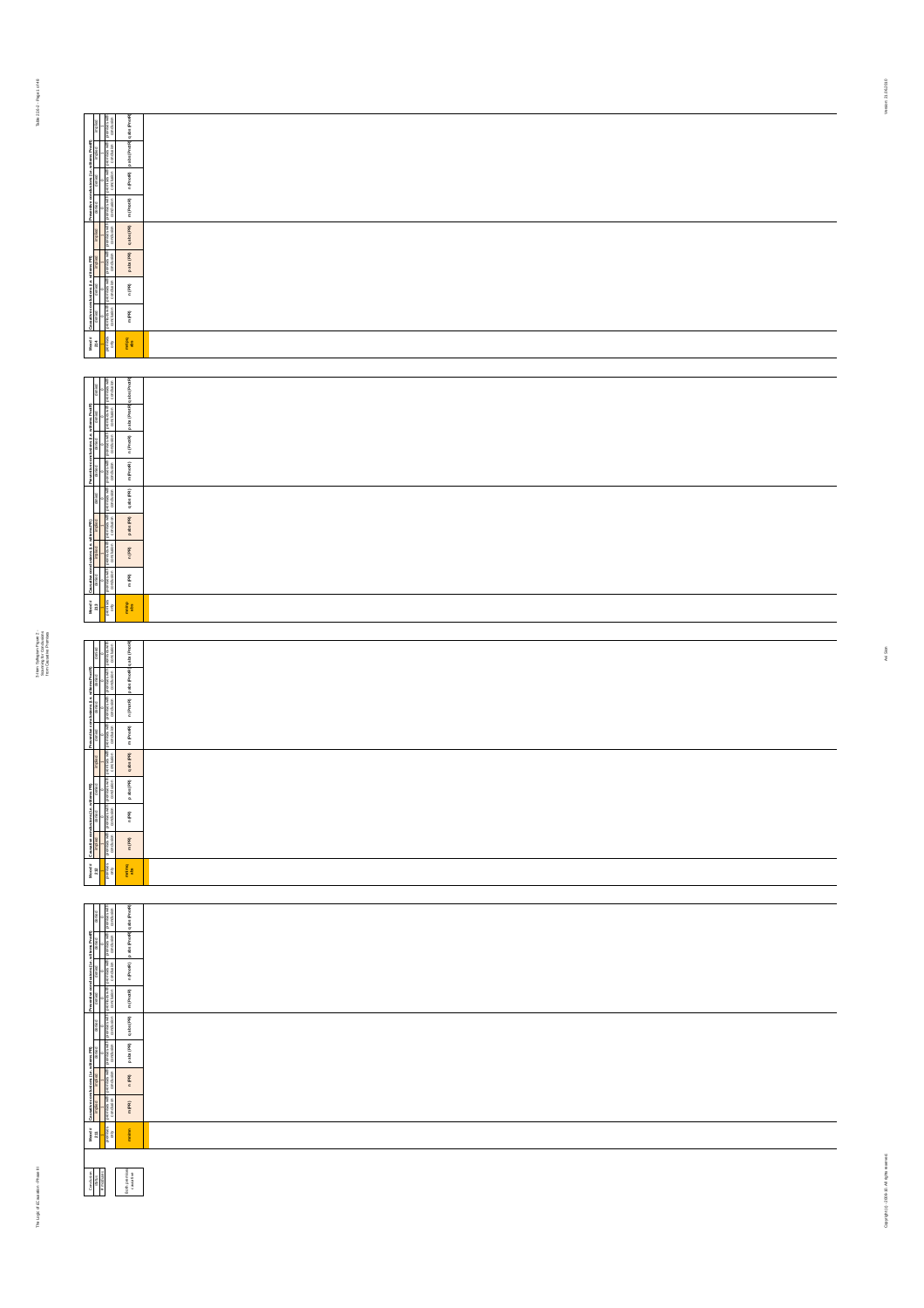|                         |                                                 | implied                    |        |                                                                                                                |                                                                                         |
|-------------------------|-------------------------------------------------|----------------------------|--------|----------------------------------------------------------------------------------------------------------------|-----------------------------------------------------------------------------------------|
|                         |                                                 | denied                     |        |                                                                                                                |                                                                                         |
|                         | Preventive conclusions (i.e. witems ProfR)      |                            |        |                                                                                                                |                                                                                         |
|                         |                                                 |                            |        |                                                                                                                |                                                                                         |
|                         |                                                 | implied implied on denied  |        |                                                                                                                |                                                                                         |
|                         |                                                 | dened                      |        |                                                                                                                |                                                                                         |
|                         | Mood # Causaive conclusions (i.e. witems PR)    | dinning                    |        | comises Domises with promises with Domises with Domises with Domises with promises with Domises with Domises w | only accusator condusion onclusion condustor conclusion condusion condustion conclusion |
|                         |                                                 | 214                        |        |                                                                                                                |                                                                                         |
|                         |                                                 |                            |        |                                                                                                                |                                                                                         |
|                         |                                                 | denvied                    |        | omises with premises with                                                                                      |                                                                                         |
|                         |                                                 | denied                     |        |                                                                                                                |                                                                                         |
|                         | Preventive conclusions (i.e. witems Pnot R)     | dicate                     |        | DI LINA WARREN DATE LINA WARREN                                                                                |                                                                                         |
|                         |                                                 | mpled mpled denied cleaned |        |                                                                                                                | orty Dondusion conclusion croclusion condusion condusion conclusion condusion condusion |
|                         |                                                 |                            |        |                                                                                                                |                                                                                         |
|                         |                                                 |                            |        |                                                                                                                |                                                                                         |
|                         |                                                 |                            |        |                                                                                                                |                                                                                         |
|                         | Mood # Causative conclusions (i.e., willems PR) | denied                     |        | comises Doomises with Doomises with promises with promises with Do                                             |                                                                                         |
|                         |                                                 |                            |        |                                                                                                                |                                                                                         |
|                         |                                                 |                            |        |                                                                                                                |                                                                                         |
| from Causative Premises |                                                 |                            |        | <b>GTS Secrets And Contract Contract Contract</b>                                                              |                                                                                         |
|                         |                                                 | denied annual              |        |                                                                                                                |                                                                                         |
|                         |                                                 |                            |        |                                                                                                                |                                                                                         |
|                         | Preventive conclusions (i.e. w/ltems Prooff)    | impled dend                |        | premises with premises with premises with premises with premises                                               | idusion condusion conclusion condusion condusion conclusion condustion                  |
|                         |                                                 |                            |        |                                                                                                                |                                                                                         |
|                         | ons (i.e. w/kems PR)                            | ends =<br>mied             |        | <b>ROW ROB</b>                                                                                                 |                                                                                         |
|                         |                                                 |                            |        |                                                                                                                | š                                                                                       |
|                         |                                                 |                            |        |                                                                                                                | condition                                                                               |
|                         |                                                 | î                          |        |                                                                                                                |                                                                                         |
|                         |                                                 |                            |        |                                                                                                                | oondus                                                                                  |
|                         |                                                 | Civity Lead                |        |                                                                                                                |                                                                                         |
|                         | " reventive conclusions (i.e.,                  |                            |        |                                                                                                                |                                                                                         |
|                         |                                                 |                            |        |                                                                                                                | CONCLUSION                                                                              |
|                         |                                                 |                            |        |                                                                                                                | CONGLUEDA                                                                               |
|                         |                                                 |                            |        |                                                                                                                |                                                                                         |
|                         |                                                 |                            |        |                                                                                                                |                                                                                         |
|                         |                                                 |                            |        |                                                                                                                | Colorado                                                                                |
|                         | į                                               | E                          |        |                                                                                                                |                                                                                         |
|                         |                                                 |                            |        |                                                                                                                |                                                                                         |
|                         |                                                 | <b>SRAW</b>                | moduse |                                                                                                                |                                                                                         |

Both premises

Bodh premiers<br>Causative<br>Causative

|                                                                                                                                                                                                                                     |                                                                                                                                                                                                                                                                                                                                                                                                                               | q abs (Prooft)                                                              |                               |                                    |               | $\frac{3}{24}$ |  |  |  |  |
|-------------------------------------------------------------------------------------------------------------------------------------------------------------------------------------------------------------------------------------|-------------------------------------------------------------------------------------------------------------------------------------------------------------------------------------------------------------------------------------------------------------------------------------------------------------------------------------------------------------------------------------------------------------------------------|-----------------------------------------------------------------------------|-------------------------------|------------------------------------|---------------|----------------|--|--|--|--|
|                                                                                                                                                                                                                                     | $\begin{tabular}{ c c c c } \hline \textbf{Power} & \textbf{F} & \textbf{F} & \textbf{F} & \textbf{F} & \textbf{F} & \textbf{F} & \textbf{F} & \textbf{F} & \textbf{F} & \textbf{F} & \textbf{F} & \textbf{F} & \textbf{F} & \textbf{F} & \textbf{F} & \textbf{F} & \textbf{F} & \textbf{F} & \textbf{F} & \textbf{F} & \textbf{F} & \textbf{F} & \textbf{F} & \textbf{F} & \textbf{F} & \textbf{F} & \textbf{F} & \textbf{F$ | p abs (ProtR)<br>$n$ (ProofR)                                               |                               |                                    |               | $\frac{3}{15}$ |  |  |  |  |
|                                                                                                                                                                                                                                     | Courante any desired in whene PM<br>- The Courante of the Courante of The Courante and Section<br>- Desired Park (2001)<br>- Desired The Courante of Desired and The Courante Park (2001)<br>- Desired Park (2001)<br>- Desired Park (2001)                                                                                                                                                                                   |                                                                             |                               |                                    |               |                |  |  |  |  |
|                                                                                                                                                                                                                                     |                                                                                                                                                                                                                                                                                                                                                                                                                               | p abs (PR) q abs (PR) m (P notR)                                            |                               |                                    |               | $\frac{3}{2}$  |  |  |  |  |
|                                                                                                                                                                                                                                     |                                                                                                                                                                                                                                                                                                                                                                                                                               | $n$ (PR)                                                                    |                               |                                    |               | $_{\rm 154}$   |  |  |  |  |
|                                                                                                                                                                                                                                     |                                                                                                                                                                                                                                                                                                                                                                                                                               | $\frac{\partial \widehat{\mathbf{r}}}{\partial \mathbf{r}}$                 |                               |                                    |               |                |  |  |  |  |
| $\begin{array}{c}\n\mathbf{M} \\ \mathbf{M} \\ \mathbf{M}\n\end{array}$                                                                                                                                                             | premises                                                                                                                                                                                                                                                                                                                                                                                                                      | $\frac{\sigma}{8}$ 8                                                        |                               |                                    |               | $\frac{3}{24}$ |  |  |  |  |
|                                                                                                                                                                                                                                     |                                                                                                                                                                                                                                                                                                                                                                                                                               | abs (Pn ofR) q abs (PnotR)                                                  |                               |                                    |               |                |  |  |  |  |
|                                                                                                                                                                                                                                     | anarative conclusion (i.e. whereas PA)<br>- The Concerning Concerning Concerning Concerning Concerning Concerning Concerning Concerning Concerning Conce<br>- Concerning Concerning Concerning Concerning Concerning Concerning Conc                                                                                                                                                                                          | $n$ (P rooff)                                                               |                               |                                    |               |                |  |  |  |  |
|                                                                                                                                                                                                                                     |                                                                                                                                                                                                                                                                                                                                                                                                                               | $m(ProotR)$                                                                 |                               |                                    |               |                |  |  |  |  |
|                                                                                                                                                                                                                                     |                                                                                                                                                                                                                                                                                                                                                                                                                               | $p$ abs $\langle \mathsf{PR} \rangle$ = q abs $\langle \mathsf{PR} \rangle$ |                               |                                    | $\frac{3}{2}$ |                |  |  |  |  |
|                                                                                                                                                                                                                                     |                                                                                                                                                                                                                                                                                                                                                                                                                               | $n$ (PR)<br>$\mathfrak{m}$ (PR)                                             |                               |                                    | $\frac{9}{2}$ |                |  |  |  |  |
| $\frac{M \cos \theta}{213}$                                                                                                                                                                                                         | $\frac{1}{\text{points}}$ or $\frac{1}{\text{odd}}$                                                                                                                                                                                                                                                                                                                                                                           | in 19                                                                       |                               |                                    | $\frac{6}{3}$ |                |  |  |  |  |
|                                                                                                                                                                                                                                     |                                                                                                                                                                                                                                                                                                                                                                                                                               | pates (Prooff) q alss (Proof                                                |                               |                                    |               |                |  |  |  |  |
|                                                                                                                                                                                                                                     |                                                                                                                                                                                                                                                                                                                                                                                                                               | $n$ (Pro $\mathfrak{R})$                                                    |                               |                                    |               |                |  |  |  |  |
|                                                                                                                                                                                                                                     |                                                                                                                                                                                                                                                                                                                                                                                                                               | $m$ (P roofR)                                                               |                               |                                    |               |                |  |  |  |  |
| Model Casamina concludes (a where PR) and Present on ordering a shown Profile of the Casamina (a shown a short<br>The Casamina Second Casamina (a short of the Casamina Casamina) and Casamina (and Casamina Casamina)<br>The Casam |                                                                                                                                                                                                                                                                                                                                                                                                                               | $q$ as $\left( \mathsf{PR}\right)$<br>$p$ abs (PR)                          |                               | $\frac{33}{14}$                    |               |                |  |  |  |  |
|                                                                                                                                                                                                                                     |                                                                                                                                                                                                                                                                                                                                                                                                                               | napa                                                                        |                               |                                    |               |                |  |  |  |  |
|                                                                                                                                                                                                                                     |                                                                                                                                                                                                                                                                                                                                                                                                                               | $m(pR)$<br>Į,                                                               |                               | $\frac{33}{14}$<br>$\frac{38}{14}$ |               |                |  |  |  |  |
|                                                                                                                                                                                                                                     |                                                                                                                                                                                                                                                                                                                                                                                                                               |                                                                             |                               |                                    |               |                |  |  |  |  |
|                                                                                                                                                                                                                                     |                                                                                                                                                                                                                                                                                                                                                                                                                               |                                                                             |                               |                                    |               |                |  |  |  |  |
|                                                                                                                                                                                                                                     |                                                                                                                                                                                                                                                                                                                                                                                                                               |                                                                             |                               |                                    |               |                |  |  |  |  |
|                                                                                                                                                                                                                                     |                                                                                                                                                                                                                                                                                                                                                                                                                               |                                                                             |                               |                                    |               |                |  |  |  |  |
|                                                                                                                                                                                                                                     | about Canadian anotheristic william PM)<br><b>All Canadian School Property and Canadian Canadian Canadian Canadian Canadian Canadian Canadian Canadian Can<br/> Property Canadian Canadian Canadian Canadian Canadian Canadian Canadi</b>                                                                                                                                                                                     |                                                                             |                               |                                    |               |                |  |  |  |  |
|                                                                                                                                                                                                                                     |                                                                                                                                                                                                                                                                                                                                                                                                                               | $\frac{1}{2}$ (PR)                                                          | $\frac{2}{3}$<br>$_{\rm 130}$ |                                    |               |                |  |  |  |  |
|                                                                                                                                                                                                                                     |                                                                                                                                                                                                                                                                                                                                                                                                                               |                                                                             | $^{\rm 30}$                   |                                    |               |                |  |  |  |  |
| ionclusion<br>Status<br>Fmoduzes                                                                                                                                                                                                    |                                                                                                                                                                                                                                                                                                                                                                                                                               | th premises<br>causative                                                    |                               |                                    |               |                |  |  |  |  |

|                       |                                          | ng <sub>11</sub><br>조치 <mark>기</mark> 호 100mm 100mm 100mm 100mm 100mm 100mm 100mm 100mm 100mm 100mm 100mm 100mm 100mm 100mm 100mm 100mm 100mm 100<br>- 대한민국의 대한민국의 대한민국의 대한민국의 대한민국의 대한민국의 대한민국의 대한민국의 대한민국의 대한민국의 대한민국의 대한민국의 대한민국의 대한민국의 대한민국의 대한민국의 대 | $\frac{3}{12}$ |  |
|-----------------------|------------------------------------------|----------------------------------------------------------------------------------------------------------------------------------------------------------------------------------------------------------------------------------------------------------|----------------|--|
|                       |                                          |                                                                                                                                                                                                                                                          |                |  |
|                       | denied<br>premises with<br>condusion     |                                                                                                                                                                                                                                                          |                |  |
| E.                    |                                          |                                                                                                                                                                                                                                                          |                |  |
|                       | 5.5<br>ania<br>anipomissa<br>a<br>contat | ÷<br>÷                                                                                                                                                                                                                                                   |                |  |
|                       | teas with<br>clusion                     | æ                                                                                                                                                                                                                                                        |                |  |
| $\frac{d \theta}{dt}$ | missa<br>ondusi                          | $\bf q$ abs $\langle \rm PR \rangle$                                                                                                                                                                                                                     |                |  |
| <b>Distantants</b>    | premises                                 | $\mathsf{p}$ atos (PR)                                                                                                                                                                                                                                   | 景              |  |
| perduit               | $\frac{1}{100}$                          | $\mathfrak{n}$ (PR)                                                                                                                                                                                                                                      | š              |  |
| ┑                     | denied<br>amises with<br>and usion       | $\frac{\rho}{\epsilon}$                                                                                                                                                                                                                                  |                |  |
|                       | i a <mark>l</mark> ia                    | 一番者                                                                                                                                                                                                                                                      | g              |  |

| promise<br>contilu                                                           |                                    | $\frac{3}{21}$ |  |
|------------------------------------------------------------------------------|------------------------------------|----------------|--|
| $\frac{1}{36}$<br>prom                                                       | $\sim$                             | Z.             |  |
| conclusions (i.e., witems PnotR)<br>Conclusion<br>wth<br>so<br>$\frac{1}{2}$ | $\ddot{\phantom{1}}$<br>$\epsilon$ |                |  |
| $\frac{1}{8}$ s<br>Preventive<br>$rac{1}{2}$                                 | €                                  |                |  |
| ta with<br>$rac{1}{2}$                                                       | Ê<br>$\ddot{\sigma}$               | $\frac{3}{24}$ |  |
| $\frac{1}{2}$<br>premis                                                      | ę.<br>s<br>$\Omega$                | $\frac{3}{24}$ |  |
| dusions (i.e. witems PR)<br><b>HEM BR</b><br>position is                     | E<br>$\mathbf{c}$                  |                |  |
| Causative conc<br>ta with<br>180<br>promise                                  | £<br>≂<br>$\mathbf{r}$             |                |  |
| $\frac{1}{2}$ $\frac{1}{2}$<br><b>B</b>                                      | $\frac{\sigma}{2}$                 |                |  |

The Logic of £Causation - Phase II

Deyright (c) - 2008-10

 $\equiv$ 

Avi Sion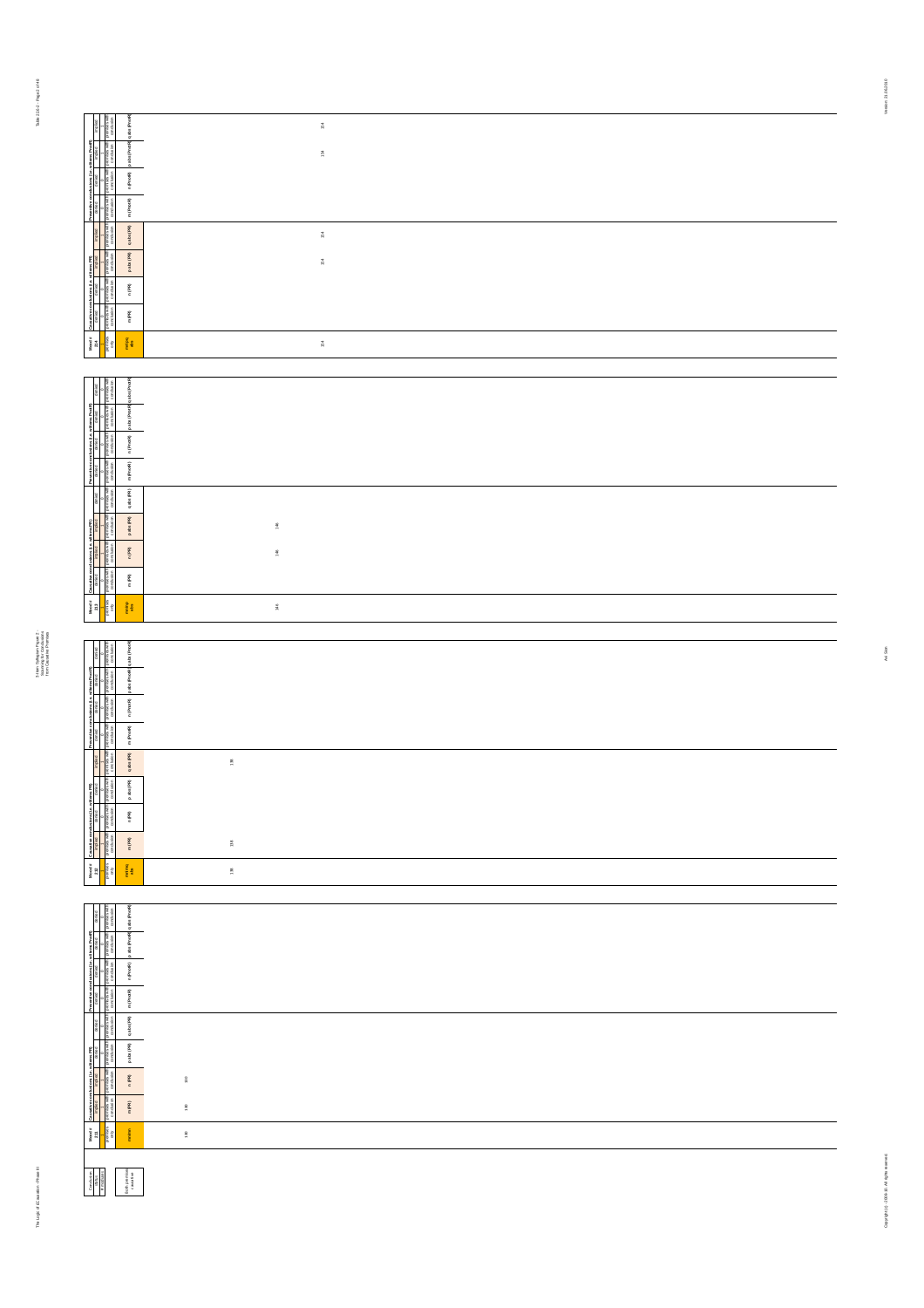| ann Syllasism Figure 2-                     | Scaming for Condusions<br>from Causative Premises |  |
|---------------------------------------------|---------------------------------------------------|--|
|                                             |                                                   |  |
|                                             |                                                   |  |
|                                             |                                                   |  |
|                                             |                                                   |  |
|                                             |                                                   |  |
|                                             |                                                   |  |
| -Thase III<br>The Logic of £Causation - Pha |                                                   |  |

Table 22.6-2 - Page 3 of 48

|                                             | mpled              | promises with<br>operation                             |                                                                   |  |
|---------------------------------------------|--------------------|--------------------------------------------------------|-------------------------------------------------------------------|--|
|                                             | implied            | premises with<br>oondusion                             |                                                                   |  |
|                                             | denied             | premises with<br>candusion                             | n (PnotR) pabs (PnotR) q abs (PnotR)                              |  |
| Preventive conclusions (i.e. witems Prooff) | denied             | promises with<br>conclusion                            |                                                                   |  |
|                                             | implied            | premises with<br>oprobasion                            |                                                                   |  |
|                                             | implied            | premises with<br>oondusion                             | pate (PR) qates (PR) m (P notR)                                   |  |
|                                             | dened              | pright sea with<br>candusion                           | n (PR)                                                            |  |
| Causaive conclusions (i.e. witems PR)       | dining             | 200m ses with<br>oorchasion                            | m(PR)                                                             |  |
| <b>Accord</b>                               | $\frac{2}{3}$      | D/01/11 905<br>only                                    | ě                                                                 |  |
|                                             |                    |                                                        |                                                                   |  |
|                                             | denied             | premises with<br>oondusion                             |                                                                   |  |
|                                             | denied             | premises with premises with<br>candualan               |                                                                   |  |
| Preventive conclusions (i.e. wiltems PhotR) | denied             | operation                                              | m(ProtR) n(ProdR) pabs (ProdR) qabs (ProtR)                       |  |
|                                             | denied             | premises with<br>oondusion                             |                                                                   |  |
|                                             | denied             | promises with<br>canduagon                             | qabs (PR)                                                         |  |
|                                             | implied            | pright sea with<br>conclusion                          | p atos (PR)                                                       |  |
| Causative conclusions (i.e. wiltems PR)     | implied            | Dream sea with<br>operation                            | n (PR)                                                            |  |
|                                             | denied             | comises with<br>oondusion                              | m (PR)                                                            |  |
| Mood #                                      | 23                 | premises<br>οtγ                                        | e digital                                                         |  |
|                                             |                    |                                                        |                                                                   |  |
|                                             | denied             | promises with<br>conclusion                            |                                                                   |  |
|                                             | denied             | DYN BREILIAND<br>operation                             |                                                                   |  |
| Preventive con dusions (i.e. w/ltems ProdR) | denied             | promises with<br>oondusion                             |                                                                   |  |
|                                             | denied             | promises with<br>condusion                             |                                                                   |  |
|                                             | mpled              | premises with<br>operation                             | pabs (PR) qabs (PR) m (PnotR) n (PnotR) pabs (PnotR) qabs (PnotR) |  |
| (i.e. w/tems PR)                            | dinied             | promises with premises with premises with<br>oondusion |                                                                   |  |
| Cau sative conclusions                      | š                  | oondusion                                              | n (PR)                                                            |  |
|                                             | impled             | condusion                                              | m(PR)                                                             |  |
| Mood #                                      | 212                | premises<br>only                                       | ming<br>43                                                        |  |
|                                             | dining             | condusion                                              |                                                                   |  |
|                                             | denied             | premises with premises with<br>candusion               | m (Prooft)   n (Prooft)   p abs (Prooft)   q abs (Prooft)         |  |
|                                             | denied             | promises with<br>canclusian                            |                                                                   |  |
| Preventive conclusions (i.e. witems Prooff) | denied             | Dream ses with<br>operation                            |                                                                   |  |
|                                             | denied             | committee with<br>oondusion                            | qabs (PR)                                                         |  |
|                                             | denied             | canduaton                                              | pates (PR)                                                        |  |
|                                             | implied            | promises with premises with<br>conclusion              | n(PR)                                                             |  |
| Causative condusions (i.e. wiltems PR)      | mplied             | 200m ses with<br>oprobasion                            | m(m)                                                              |  |
| <b>Rood</b>                                 | 211                | 200mlses<br>γi<br>δ                                    | movimo                                                            |  |
|                                             |                    |                                                        |                                                                   |  |
| Condusion                                   | status<br>#moduzes |                                                        | Both premises<br>causative                                        |  |
|                                             |                    |                                                        |                                                                   |  |

| Mood #           |                            | Causative conclusions (i.e. will ems PR) |                            |                             |            | Preventive conclusions (i.e. w/ltems ProtR)            |                                       |                             |
|------------------|----------------------------|------------------------------------------|----------------------------|-----------------------------|------------|--------------------------------------------------------|---------------------------------------|-----------------------------|
| 212              | impled                     | denied                                   | dining                     | mpled                       | denied     | denied                                                 | dining                                | denied                      |
|                  |                            | ö                                        |                            |                             | ö          | ۰                                                      |                                       |                             |
| premises<br>cely | promises with<br>condusion | premises with<br>oondusion               | promises with<br>oondusion | premises with<br>conclusion | candusion  | premises with premises with premises with<br>oondusion | operation                             | promises with<br>conclusion |
| ming<br>43       | m(PR)                      | n (PR)                                   |                            | pabs (PR) qabs (PR)         | m (Prooff) |                                                        | n (Pno IR) patra (PnofR) qaba (PnofR) |                             |
|                  |                            |                                          |                            |                             |            |                                                        |                                       |                             |
|                  |                            |                                          |                            |                             |            |                                                        |                                       |                             |
|                  |                            |                                          |                            |                             |            |                                                        |                                       |                             |
|                  |                            |                                          |                            |                             |            |                                                        |                                       |                             |
|                  |                            |                                          |                            |                             |            |                                                        |                                       |                             |
|                  |                            |                                          |                            |                             |            |                                                        |                                       |                             |
|                  |                            |                                          |                            |                             |            |                                                        |                                       |                             |
|                  |                            |                                          |                            |                             |            |                                                        |                                       |                             |
|                  |                            |                                          |                            |                             |            |                                                        |                                       |                             |

| n (ProofR) pabs (ProofR) q abs (ProofR)<br>D/00/11 90:5 W/D<br>operation<br>mpled<br>premises with premises with<br>oondusion<br>implied<br>candusion<br>denied<br>ö<br>m (ProofR)<br>promises with<br>conclusion<br>denied<br>q abs (PR)<br>premises with premises with<br>oondusion<br>implayd<br>pabs (PR)<br>oondusion<br>impland<br>premises with premises with<br>candusion<br>n (PR)<br>dened<br>ċ<br>conclusion<br>denied<br>$\frac{m(PR)}{E}$<br>premises<br>mang<br>ata<br>Z4<br>cely<br>premises with<br>oondusion<br>denied<br>ò<br>condusion<br>denied<br>ö | <b>Vorms Proof R)</b> | Mood# | Causaive con dusions (i.e. witems PR) |  |  | Preventive conclusions (i.e. wilterns Prooff) |  |
|--------------------------------------------------------------------------------------------------------------------------------------------------------------------------------------------------------------------------------------------------------------------------------------------------------------------------------------------------------------------------------------------------------------------------------------------------------------------------------------------------------------------------------------------------------------------------|-----------------------|-------|---------------------------------------|--|--|-----------------------------------------------|--|
| abs (PnotR) q abs (PnotR)<br>or with                                                                                                                                                                                                                                                                                                                                                                                                                                                                                                                                     |                       |       |                                       |  |  |                                               |  |
|                                                                                                                                                                                                                                                                                                                                                                                                                                                                                                                                                                          |                       |       |                                       |  |  |                                               |  |
|                                                                                                                                                                                                                                                                                                                                                                                                                                                                                                                                                                          |                       |       |                                       |  |  |                                               |  |
|                                                                                                                                                                                                                                                                                                                                                                                                                                                                                                                                                                          |                       |       |                                       |  |  |                                               |  |
|                                                                                                                                                                                                                                                                                                                                                                                                                                                                                                                                                                          |                       |       |                                       |  |  |                                               |  |
|                                                                                                                                                                                                                                                                                                                                                                                                                                                                                                                                                                          |                       |       |                                       |  |  |                                               |  |
|                                                                                                                                                                                                                                                                                                                                                                                                                                                                                                                                                                          |                       |       |                                       |  |  |                                               |  |
|                                                                                                                                                                                                                                                                                                                                                                                                                                                                                                                                                                          |                       |       |                                       |  |  |                                               |  |
|                                                                                                                                                                                                                                                                                                                                                                                                                                                                                                                                                                          |                       |       |                                       |  |  |                                               |  |
|                                                                                                                                                                                                                                                                                                                                                                                                                                                                                                                                                                          |                       |       |                                       |  |  |                                               |  |
|                                                                                                                                                                                                                                                                                                                                                                                                                                                                                                                                                                          |                       |       |                                       |  |  |                                               |  |
|                                                                                                                                                                                                                                                                                                                                                                                                                                                                                                                                                                          |                       |       |                                       |  |  |                                               |  |

Avi Sion

pyright (c) - 2008-10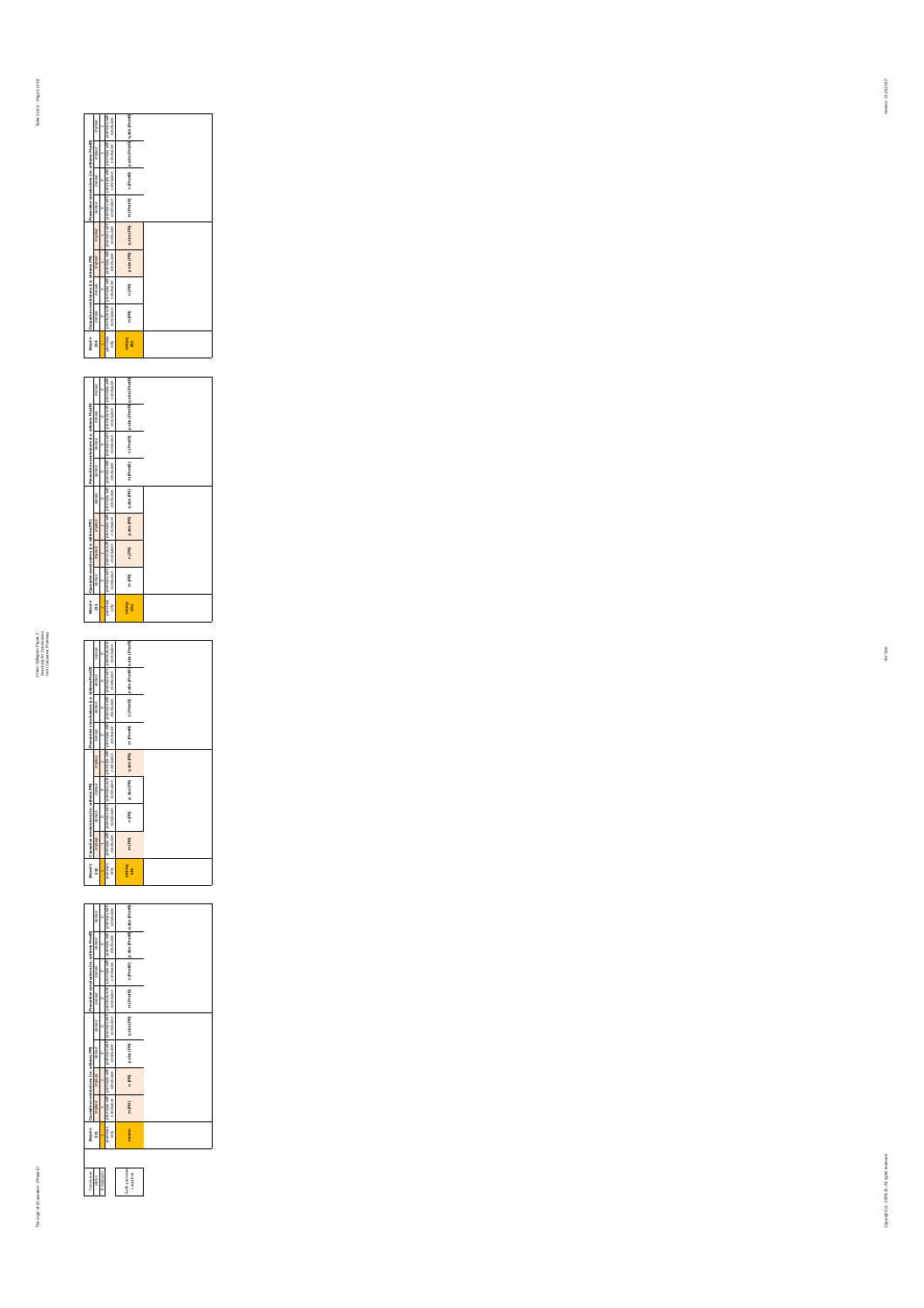| rtagism Figure 2-<br>3 for Condusions<br>zaative Premises<br>3-ltem Syl | Scaming for C<br>from Causer | $\label{eq:reduced} \begin{split} \mathcal{L}_{\text{c}}(\mathbf{r},\mathbf{r}) = \mathcal{L}_{\text{c}}(\mathbf{r},\mathbf{r}) = \mathcal{L}_{\text{c}}(\mathbf{r},\mathbf{r}) = \mathcal{L}_{\text{c}}(\mathbf{r},\mathbf{r}) = \mathcal{L}_{\text{c}}(\mathbf{r},\mathbf{r}) = \mathcal{L}_{\text{c}}(\mathbf{r},\mathbf{r}) = \mathcal{L}_{\text{c}}(\mathbf{r},\mathbf{r}) = \mathcal{L}_{\text{c}}(\mathbf{r},\mathbf{r}) = \mathcal{L}_{\text{c}}(\mathbf{$ |  |
|-------------------------------------------------------------------------|------------------------------|--------------------------------------------------------------------------------------------------------------------------------------------------------------------------------------------------------------------------------------------------------------------------------------------------------------------------------------------------------------------------------------------------------------------------------------------------------------------|--|
|                                                                         |                              |                                                                                                                                                                                                                                                                                                                                                                                                                                                                    |  |
|                                                                         |                              |                                                                                                                                                                                                                                                                                                                                                                                                                                                                    |  |
|                                                                         |                              |                                                                                                                                                                                                                                                                                                                                                                                                                                                                    |  |
|                                                                         |                              |                                                                                                                                                                                                                                                                                                                                                                                                                                                                    |  |
|                                                                         |                              |                                                                                                                                                                                                                                                                                                                                                                                                                                                                    |  |
|                                                                         |                              |                                                                                                                                                                                                                                                                                                                                                                                                                                                                    |  |
|                                                                         |                              |                                                                                                                                                                                                                                                                                                                                                                                                                                                                    |  |
|                                                                         |                              |                                                                                                                                                                                                                                                                                                                                                                                                                                                                    |  |
|                                                                         |                              |                                                                                                                                                                                                                                                                                                                                                                                                                                                                    |  |
| Ė<br>Phase<br>"cof £Causation-                                          |                              |                                                                                                                                                                                                                                                                                                                                                                                                                                                                    |  |
| The Lagic a                                                             |                              |                                                                                                                                                                                                                                                                                                                                                                                                                                                                    |  |

3-lam Syligjan Figure 2<br>Scaming for Condusions<br>from Causalive Premises

| 1<br>comises with<br>conclusion<br>q abs (Prooft)                                                                                                                                                                                                                           |
|-----------------------------------------------------------------------------------------------------------------------------------------------------------------------------------------------------------------------------------------------------------------------------|
| <br>  Generative conclusions.s(i.e., willearns Proces)<br> - promises with promises with promises with pr<br>  conclusion   conclusion   conclusion  <br>  conclusion   conclusion   conclusion  <br>p abs (ProtR)<br>$n$ (Prooff)                                          |
| $m(p \mod 2)$                                                                                                                                                                                                                                                               |
| $q$ abs (PR)<br>$\begin{array}{ l } \hline \text{implied} \\ \hline 2 \\ \text{pounds with} \\ \text{conflaxation} \end{array}$                                                                                                                                             |
| pats (PR)<br>$\begin{array}{c} 1 \\ \hline \text{promis as with} \\ \text{onclass on} \end{array}$                                                                                                                                                                          |
| Causaive con dusions (i.e. witems PR)<br>detect<br>promises with<br>condusion<br>$_{\rm n}$ (e)<br>1<br>promises with<br>corclusion<br>$\frac{m}{n}$                                                                                                                        |
| $\frac{1}{2}$<br>portises<br>Mood #<br>ę.                                                                                                                                                                                                                                   |
|                                                                                                                                                                                                                                                                             |
| p abs (PnofR) q abs (PnotR)<br>promises with<br>condusion<br>$\begin{array}{ c c }\n\hline\n1\n\hline\n1\n\hline\n1\n\end{array}$                                                                                                                                           |
| Perentine conclusions (i.e. witems Pnot R)<br>denied denied<br>premises with<br>conclusion<br>n (ProfR)                                                                                                                                                                     |
| 0<br>  promises with<br>  condusion<br>$m(\hbox{\rm ProzR})$                                                                                                                                                                                                                |
| nomias with<br>condusion<br>qabs (PR)                                                                                                                                                                                                                                       |
| $p$ atos (PR)<br>premises with<br>conclusion<br>$_{\rm n}$ (PR)                                                                                                                                                                                                             |
| <b>Causative conclusions (Le wikems PR)</b><br>- Garied - Cause (Le province PR)<br>- Promise (Promise vit) - Promise vith<br>- Conclusion - Conclusion - Conclusion<br>- Conclusion - Conclusion<br>$\frac{6}{6}$                                                          |
| $\frac{1}{2}$<br>$rac{1}{n}$<br>promises<br>$\frac{\Phi}{\hat{a}}$                                                                                                                                                                                                          |
| dented<br>promises with<br>conclusion                                                                                                                                                                                                                                       |
| patra (Prooft) quite (Prooft)                                                                                                                                                                                                                                               |
| <b>Proventive conclusions (a. w/horms Prosti)</b><br>derived derived deviations of the provider profile of the provider of the profile of the provider of the conclusion (c)<br>In providers deviations conclusion conclusion (c)<br>$\boldsymbol{n}$ (Pro $\mathfrak{S}$ ) |
| $m$ (ProofR)<br>$\begin{array}{c} \text{denied} \\ 0 \\ \text{prema} \\ \text{contag} \end{array}$<br>$q$ ab s $\left( \mathsf{PR}\right)$                                                                                                                                  |
| pabs (PR)<br>s (La w/terms PR)<br><mark>Nd -</mark><br>Bixith premissis with I<br>Bixith - oordusion                                                                                                                                                                        |
|                                                                                                                                                                                                                                                                             |
| $n \left( \mathbf{P} \mathbf{R} \right)$                                                                                                                                                                                                                                    |
| Causaline conclusions (in piace)<br>Premises with premises with a conclusion<br>Conclusion conclusion<br>$\mathfrak{m}(\mathsf{PR})$                                                                                                                                        |
| $\frac{1}{2}$<br>pomises<br>$\frac{1}{2}$                                                                                                                                                                                                                                   |
| denied<br>premises with<br>condusion                                                                                                                                                                                                                                        |
| pabs (ProtR) qabs (ProtR                                                                                                                                                                                                                                                    |
| n (ProdR)                                                                                                                                                                                                                                                                   |
| Prevantive conclusions(Le. willerms Prodit)<br>- divided - divided - divided<br>- promises on pamas - promises promises<br>- conclusion - conclusion - conclusion -<br>$\mathfrak{m}$ (P rooff)<br>$\frac{0}{\text{normalness with}}$                                       |
| nomias with<br>promias with<br>oordusion<br>qabs $\langle \mathsf{PR} \rangle$<br>pabs (PR)<br>premises with<br>condusion                                                                                                                                                   |
| 1<br>promises with<br>conclusion<br>$\alpha$ (PR)                                                                                                                                                                                                                           |
| usative conductors (i.e. witers PR)<br>Implied<br>remises with<br>corclusion<br>$\frac{60}{10}$<br>$M_{\odot}$<br>seminos<br>only<br><b>Books</b>                                                                                                                           |

|                                                                                                                   | ğ                           | ÷<br>÷                            |  |
|-------------------------------------------------------------------------------------------------------------------|-----------------------------|-----------------------------------|--|
|                                                                                                                   |                             | Ξ                                 |  |
|                                                                                                                   | premission                  | $\mathbf{a}$                      |  |
|                                                                                                                   | premises with<br>conclusion | $\boldsymbol{\varepsilon}$<br>ို့ |  |
|                                                                                                                   | premiser<br>oordu           | $\frac{2}{8}$<br>ို့              |  |
| Causable conclusions (Le, Wiems PR)<br>Causable conclusions (Le, Wiems PR)<br>Causable conclusions (Le, Wiems PR) | promises<br>condus          | e (PR)<br>÷                       |  |
|                                                                                                                   | promises with               | a (PR)<br>ă                       |  |
|                                                                                                                   | premises with<br>conclusion | $_{\rm n}$ (PR)                   |  |
|                                                                                                                   | premises with<br>condusion  | $_{\rm m,0.00}$                   |  |
| $\begin{array}{c}\n\text{Mod } n \\ \text{and}\n\end{array}$                                                      | 書套<br>Ιğ.                   | ٠                                 |  |

|        | premises with<br>conclusion                                                                                                                                                           | q abs (ProtR)                 |  |
|--------|---------------------------------------------------------------------------------------------------------------------------------------------------------------------------------------|-------------------------------|--|
|        |                                                                                                                                                                                       | p abs (ProtR)                 |  |
|        | Pavastics conclusions (a. willows Pnoth)<br>- Genica with premise with permise with premise with premise with premise with premise with per<br>- porchalan - cardualon - conclusion - | n (ProdR)                     |  |
|        |                                                                                                                                                                                       | $m(p \text{ node})$           |  |
| impled | Promises with<br>Condusion                                                                                                                                                            | $q$ abs $(PR)$                |  |
|        | 1<br>premises with<br>condusion                                                                                                                                                       | p abs (PR)                    |  |
|        |                                                                                                                                                                                       | $_{\rm n}(\rho\,R)$           |  |
|        | Causative conclusions (i.e. witems PR)<br>pomae conclusions of pomae conclusions<br>pomae conclusion conclusion conclusion<br>1<br>premises with<br>conclusion                        | $\frac{\partial}{\partial t}$ |  |
| Mood # | promises                                                                                                                                                                              | å<br>Ĩ                        |  |

Copyright (c) - 2008-10. All rights reserved. Avi Sion Version: 21.06.2010

 $M$  Sion

sign: 21.06.2010

Conclusion status # moduses causative Both premises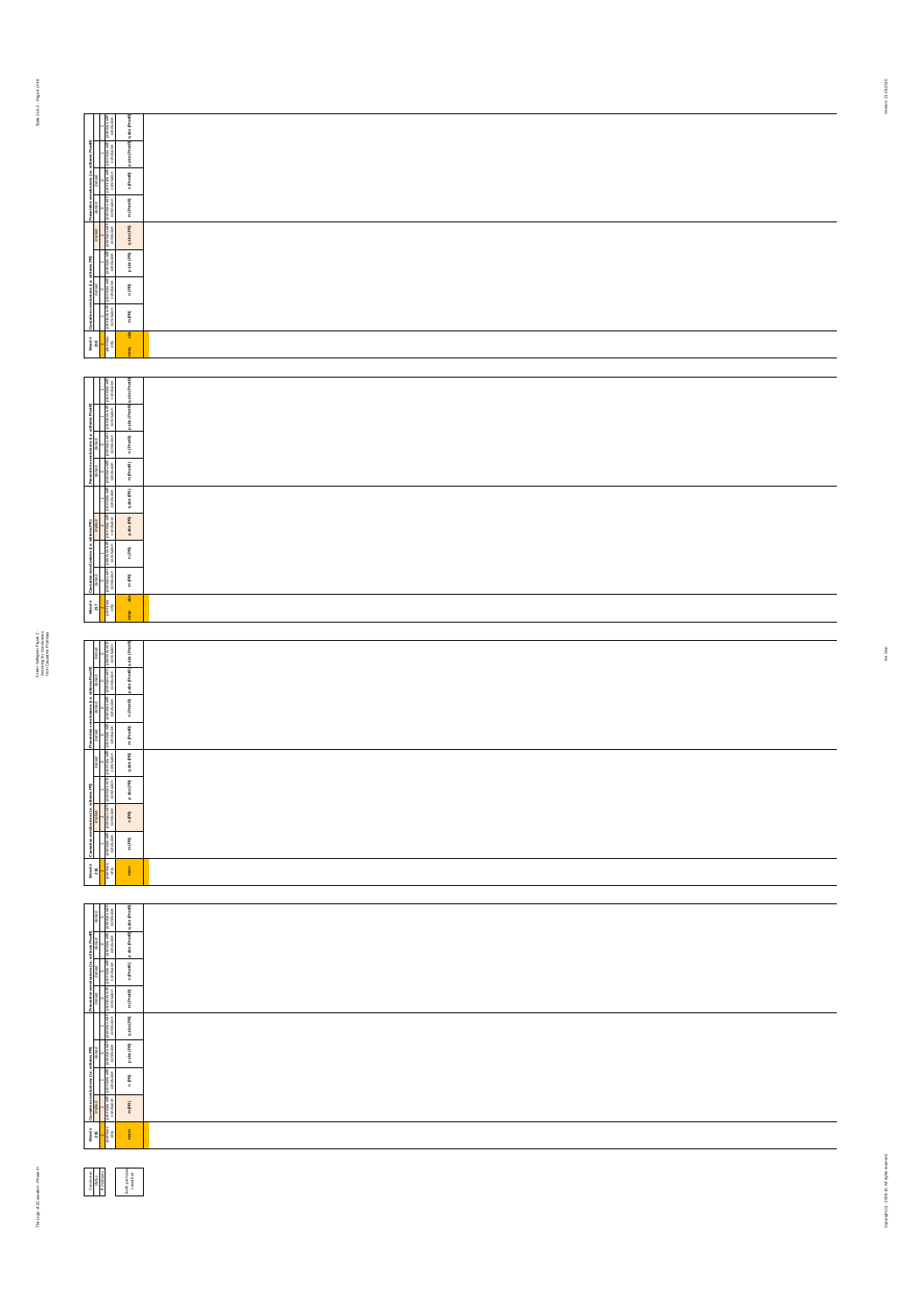| ł<br>-s exner<br>á<br>9-ltem Sylogism H              | <b>Turisms</b><br>ì<br>Condu<br>ś<br>saming. |
|------------------------------------------------------|----------------------------------------------|
|                                                      |                                              |
|                                                      |                                              |
|                                                      |                                              |
|                                                      |                                              |
|                                                      |                                              |
|                                                      |                                              |
|                                                      |                                              |
| haso III<br>ć<br>. ECausation -<br>The Logic of ECav |                                              |
|                                                      |                                              |

Conclusion status # moduses causative Both premises

premises only

130

 $138$ 

|                                                                                                                        |                                |                                  |                | $_{\rm 34}$      |  |  |  |  |
|------------------------------------------------------------------------------------------------------------------------|--------------------------------|----------------------------------|----------------|------------------|--|--|--|--|
| abs (ProtR) q abs (P)                                                                                                  |                                |                                  |                |                  |  |  |  |  |
| witems Proof?                                                                                                          |                                |                                  |                | $_{\rm 154}$     |  |  |  |  |
| n (Prooff)                                                                                                             |                                |                                  |                |                  |  |  |  |  |
| Preventive conclusions (i.e.,                                                                                          |                                |                                  |                |                  |  |  |  |  |
| $m$ (P rooff)                                                                                                          |                                |                                  |                |                  |  |  |  |  |
| q abs (PR)<br>implied                                                                                                  |                                | $^{\rm 33}$                      |                | $_{\rm 154}$     |  |  |  |  |
| pats (PR)<br>msPR)                                                                                                     |                                |                                  |                | $_{\rm 154}$     |  |  |  |  |
|                                                                                                                        |                                |                                  |                |                  |  |  |  |  |
| slons (i.e. v<br>$_{\rm n}$ (PR)                                                                                       |                                |                                  |                |                  |  |  |  |  |
| $\frac{\widehat{\mathfrak{g}}}{\mathfrak{g}}$                                                                          |                                | $\frac{33}{14}$                  |                |                  |  |  |  |  |
| å,                                                                                                                     |                                |                                  |                |                  |  |  |  |  |
| $\frac{1}{218}$<br>promises<br>only<br>ş                                                                               |                                | $\frac{9}{13}$                   |                | $\frac{3}{13}$   |  |  |  |  |
|                                                                                                                        |                                |                                  |                |                  |  |  |  |  |
| qabs (ProtR)                                                                                                           |                                |                                  |                | $\frac{\pi}{10}$ |  |  |  |  |
| pates (PnotR)                                                                                                          |                                |                                  |                | $\frac{3}{24}$   |  |  |  |  |
| Hons (La wilems ProtR)                                                                                                 |                                |                                  |                |                  |  |  |  |  |
| mises with<br>$n$ (P rooff)                                                                                            |                                |                                  |                |                  |  |  |  |  |
| Preventive cono<br>m(Proot R)                                                                                          |                                |                                  |                |                  |  |  |  |  |
|                                                                                                                        |                                |                                  |                |                  |  |  |  |  |
| qabs (PR)                                                                                                              |                                |                                  |                | $\frac{\pi}{10}$ |  |  |  |  |
| p als (PR)<br>nms PR)                                                                                                  |                                |                                  | $\frac{9}{14}$ | $\frac{3}{12}$   |  |  |  |  |
| usions (i.e.)<br>$_{\rm n}$ (PR)                                                                                       |                                |                                  | $_{\rm 146}$   |                  |  |  |  |  |
|                                                                                                                        |                                |                                  |                |                  |  |  |  |  |
| sative cond<br>$\mathfrak{g}_{\mathfrak{g}}$                                                                           |                                |                                  |                |                  |  |  |  |  |
| 普<br>$\frac{1}{2}$<br>xemises<br>orly<br>ę                                                                             |                                |                                  | $\frac{9}{26}$ | $\tilde{n}$      |  |  |  |  |
|                                                                                                                        |                                |                                  |                |                  |  |  |  |  |
|                                                                                                                        |                                |                                  |                |                  |  |  |  |  |
|                                                                                                                        |                                |                                  |                |                  |  |  |  |  |
| pala (Prooft)                                                                                                          |                                |                                  |                |                  |  |  |  |  |
| ates (ProofR)                                                                                                          |                                |                                  |                |                  |  |  |  |  |
|                                                                                                                        |                                |                                  |                |                  |  |  |  |  |
| Susions (i.e. w/leams Prooft)<br>  denied   denied<br>$n$ (Pro $\theta$ )                                              |                                |                                  |                |                  |  |  |  |  |
| Preventive con d<br>denied<br>$m$ (P rooff)<br><b>GM S661UD</b>                                                        |                                |                                  |                |                  |  |  |  |  |
|                                                                                                                        |                                |                                  |                |                  |  |  |  |  |
| denied<br>$q$ abs $\left( \mathsf{PR}\right)$                                                                          |                                |                                  |                |                  |  |  |  |  |
| p abs (PR)                                                                                                             |                                |                                  | $\frac{9}{24}$ |                  |  |  |  |  |
| asions (Le w/kems PR)<br>Impied<br>amates with premises with p<br>condusion condusion<br>n (PR)                        | $\mathop{\mathfrak{a}}$        |                                  | $\frac{6}{36}$ |                  |  |  |  |  |
|                                                                                                                        | $\frac{2}{13}$                 |                                  |                |                  |  |  |  |  |
| Causative conclus<br>$\mathop{\mathsf{m}}\nolimits(\mathsf{PR})$                                                       |                                |                                  |                |                  |  |  |  |  |
| $\frac{1}{2}\frac{1}{16}$<br>promises<br>only<br>$\frac{\epsilon}{4}$                                                  | $\frac{3}{2}$                  |                                  | $\frac{4}{3}$  |                  |  |  |  |  |
|                                                                                                                        |                                |                                  |                |                  |  |  |  |  |
| a abs (Prooft<br>dining                                                                                                |                                |                                  |                |                  |  |  |  |  |
|                                                                                                                        |                                |                                  |                |                  |  |  |  |  |
| pabs (ProtR)                                                                                                           |                                |                                  |                |                  |  |  |  |  |
| amises with<br>ravehisian<br>$n$ (ProofR)                                                                              |                                |                                  |                |                  |  |  |  |  |
| am see ma                                                                                                              |                                |                                  |                |                  |  |  |  |  |
| m (ProdR)                                                                                                              |                                |                                  |                |                  |  |  |  |  |
| qabs (PR)                                                                                                              |                                | $\frac{9}{13}$                   |                |                  |  |  |  |  |
| pates (PR)                                                                                                             |                                |                                  |                |                  |  |  |  |  |
|                                                                                                                        | $\frac{9}{14}$                 |                                  |                |                  |  |  |  |  |
| $_{\rm n}$ (PR)                                                                                                        |                                |                                  |                |                  |  |  |  |  |
| usative conductions (i.e. witems PR)<br>implied<br>$\frac{\partial}{\partial t}$<br>$\frac{1}{215}$<br>ventass<br>only | $\frac{9}{130}$<br>$^{\rm 30}$ | $\frac{9}{13}$<br>$\frac{3}{13}$ |                |                  |  |  |  |  |

Copyright (c) - 2008-10. All rights reserved. Avi Sion Version: 21.06.2010

Son

letal or: 21.06.2010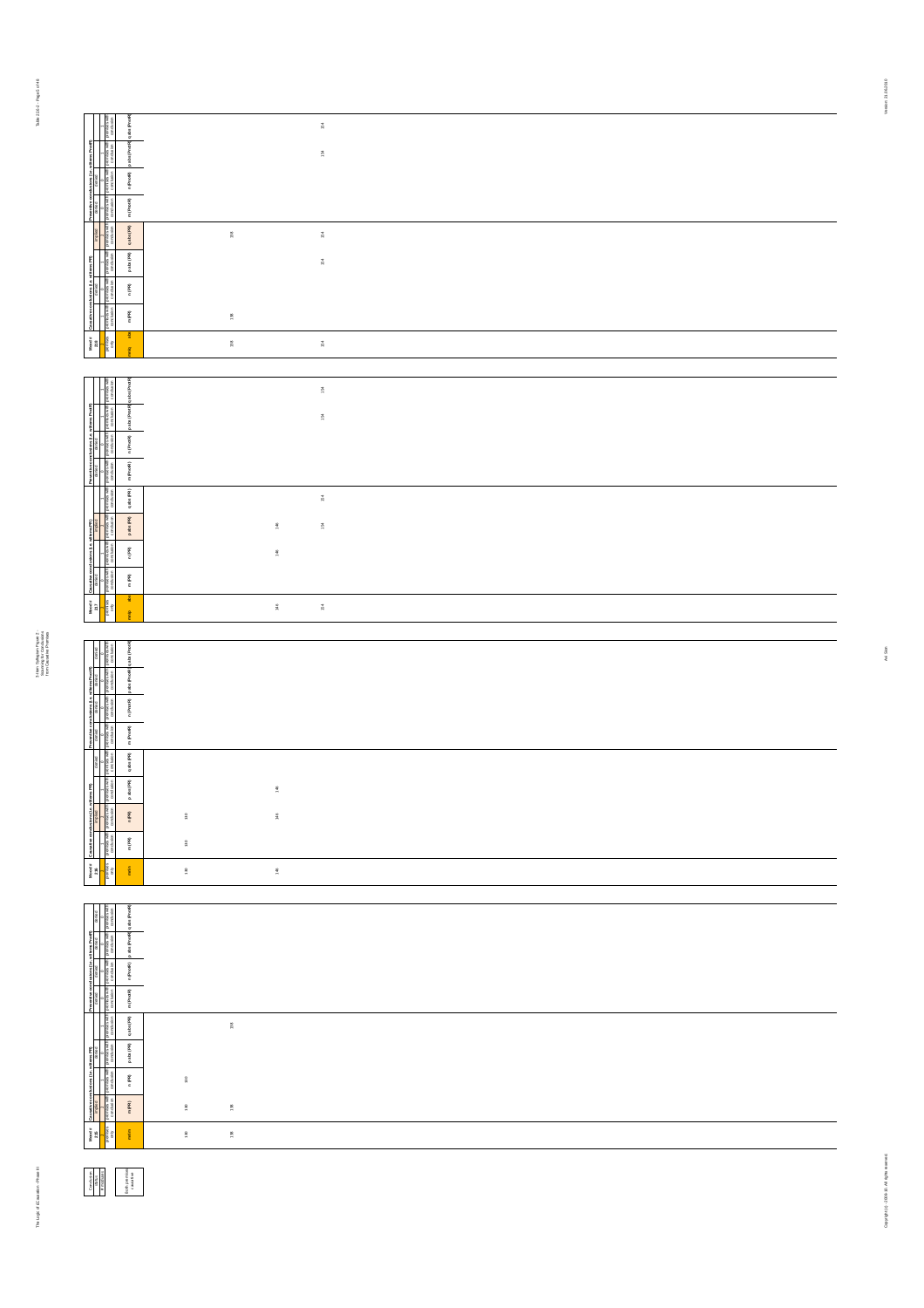| Condusion                  | Mood #        |                            | Causative condusions (i.e. wiltems PR) |                            |                            | Preventive conclusions (Le. wiltems Prooft) |                             |                                       |                                  |
|----------------------------|---------------|----------------------------|----------------------------------------|----------------------------|----------------------------|---------------------------------------------|-----------------------------|---------------------------------------|----------------------------------|
| status                     | 215           | mpland                     |                                        | denied                     |                            | denied                                      | dened                       | denied                                | dining                           |
| #moduses                   | N             |                            |                                        | ö                          |                            | ö                                           | $\circ$                     | ö                                     | ö                                |
|                            | premises<br>ă | premises with<br>operation | promises with<br>combasion             | premises with<br>candusion | promises with<br>oondusion | promises with<br>operation                  | promises with<br>conclusion | premises with<br>candusion            | <b>Jaw sestured</b><br>oondusion |
| soth premises<br>causative | movim         | m(m)                       | n (PR)                                 | pats (PR)                  | qabs (PR)                  | m (Prooff)                                  |                             | n (PnotR)   pabs (PnotR) qabs (PnotR) |                                  |
|                            |               |                            |                                        |                            |                            |                                             |                             |                                       |                                  |
|                            |               |                            |                                        |                            |                            |                                             |                             |                                       |                                  |
|                            |               |                            |                                        |                            |                            |                                             |                             |                                       |                                  |
|                            |               |                            |                                        |                            |                            |                                             |                             |                                       |                                  |
|                            |               |                            |                                        |                            |                            |                                             |                             |                                       |                                  |

|                                             | dened   | condusk                                                               | n (Proti                                                          |  |
|---------------------------------------------|---------|-----------------------------------------------------------------------|-------------------------------------------------------------------|--|
| Preventive conclusions (                    | dened   | conclusion                                                            |                                                                   |  |
|                                             | implied | premises with premises with premises with premises a<br>oondusion     |                                                                   |  |
|                                             |         | oondusion                                                             |                                                                   |  |
|                                             | dened   | promises with<br>candusion                                            | n (PR) pabs (PR) qabs (PR) m (Proof()                             |  |
| Causaive condusions (i.e. witems PR)        |         | 200 m ses with<br>conclusion                                          |                                                                   |  |
| Mood#                                       | 218     | D/00/11995<br>only                                                    | movie absorber(PR)                                                |  |
|                                             |         |                                                                       |                                                                   |  |
|                                             |         | oondusion                                                             | m (PnotR) n (PnotR) pabs (PnotR) qabs (PnotR)                     |  |
|                                             |         | candualan                                                             |                                                                   |  |
|                                             | dining  | premises with premises with premises with<br>operation                |                                                                   |  |
| Preventive conclusions (i.e. witems Pnot R) | denied  | oondusion                                                             |                                                                   |  |
|                                             |         | promises with premises with premises with<br>condusion                | patro (PR) qabs (PR)                                              |  |
|                                             | mpled   | conclusion                                                            |                                                                   |  |
| Causative conclusions (i.e. wiltems PR)     |         | comision with promises with<br>operation                              | n (PR)                                                            |  |
|                                             | denied  | oondusion                                                             | monto alos m.(PR)                                                 |  |
| Mood#                                       | 217     | premises<br>ğ                                                         |                                                                   |  |
|                                             |         |                                                                       |                                                                   |  |
|                                             | dened   | conclusion                                                            |                                                                   |  |
|                                             | denied  | Dream sea with Dremisea with<br>operation                             |                                                                   |  |
| Preventive conclusions (i.e. w/ltems ProtR) | denied  | promises with promises with promises with promises with<br>oondusion  | pabs (PR) qubs (PR) m (PnofR) n (PhotR) pubs (PnofR) qabs (PnofR) |  |
|                                             | denied  | condusion                                                             |                                                                   |  |
|                                             | denied  | conclusion                                                            |                                                                   |  |
|                                             |         | oondusion                                                             |                                                                   |  |
| Causative conclusions (i.e. wittems PR)     | impled  | premises with<br>oondusion                                            | m(PR) n(PR)                                                       |  |
|                                             |         | promises with<br>condusion                                            |                                                                   |  |
| Mood#                                       |         | Thi Second<br>only<br><b>PE</b>                                       | ş                                                                 |  |
|                                             |         |                                                                       |                                                                   |  |
|                                             | diciero | oondusion                                                             |                                                                   |  |
|                                             | denied  | condusion                                                             | n (P notR)   p abs (PnotR) q abs (P notR)                         |  |
| Preventive conclusions (Le. witems Profit)  | dened   | promises with promises with premises with premises with<br>conclusion |                                                                   |  |
|                                             | denied  | operation                                                             | m (ProtR)                                                         |  |
|                                             |         | oondusion<br>promises with                                            | qabs (PR)                                                         |  |
|                                             | denied  | promises with<br>candusion                                            | pate (PR)                                                         |  |
| Causalive condusions (i.e. witems PR)       |         | DY97115935 With<br>conclusion                                         | n (PR)                                                            |  |
|                                             | implied | yearn ses with<br>oonclusion                                          | m(m)                                                              |  |
| ă                                           |         |                                                                       | ł                                                                 |  |

|                                               |         |                | operation                                                                                 |                                         |  |
|-----------------------------------------------|---------|----------------|-------------------------------------------------------------------------------------------|-----------------------------------------|--|
|                                               |         |                | oondusion                                                                                 | pates (Prot R) q abs (P notR)           |  |
|                                               | dened   |                | premises with premises with premises with<br>condusion                                    | n (ProtR)                               |  |
| Preventive conclusions (i.e., wiltems Prooff) | denied  |                | conclusion                                                                                | m (ProtR)                               |  |
|                                               | implied |                | Dremises with promises with<br>opricion                                                   | qabs (PR)                               |  |
|                                               |         |                | promises with premises with<br>oondusion                                                  | pabs (PR)                               |  |
| Causaive condusions (i.e. wiltems PR)         | dened   | $\circ$        | candusion                                                                                 | n (PR)                                  |  |
|                                               |         |                | premises with<br>conclusion                                                               | m (PR)                                  |  |
| Mood#                                         | 218     |                | DY01TTI 50%<br>only                                                                       | Ş<br>ř                                  |  |
|                                               |         |                |                                                                                           |                                         |  |
|                                               |         |                | premises with<br>oondusion                                                                | pabs (PnotR) qabs (PnotR)               |  |
| Preventive conclusions (i.e. witems ProtR)    |         |                | promises with promises with<br>condusion                                                  |                                         |  |
|                                               | dicial  |                | conclusion                                                                                | n (Prooff)                              |  |
|                                               | denied  | ö              | promises with promises with promises with promises with<br>opriduation                    | m (ProotR)                              |  |
|                                               |         |                | candusion                                                                                 | qabs (PR)                               |  |
|                                               | mpled   |                | conclusion                                                                                | p also (PR)                             |  |
| Causative conclusions (i.e. wiltems PR)       |         |                | operation                                                                                 | n (PR)                                  |  |
|                                               | denied  |                | comises with<br>oondusion                                                                 | m (PR)                                  |  |
| Mood #                                        | Z       |                | premises<br>orly                                                                          | ă<br>ente                               |  |
|                                               |         |                |                                                                                           |                                         |  |
|                                               | denied  |                | DOWN 995 WITH<br>conclusion                                                               | n (PhotR) patra (P notR) q abs (P notR) |  |
| Preventive con duslons (i.e. w/ltems PnotR)   | denied  |                | premises with premises with<br>operation                                                  |                                         |  |
|                                               | denied  |                | oondusion                                                                                 |                                         |  |
|                                               | denied  |                | pright sea with<br>condusion                                                              | m (Prooff)                              |  |
|                                               | densed  |                | Dream ses with<br>conclusion                                                              | $q$ abs $(PR)$                          |  |
| W/tems <sub>PR)</sub>                         |         |                | premises with<br>oondusion                                                                | pabs (PR)                               |  |
|                                               | impled  | $\overline{a}$ | oondusion<br>premises with premises                                                       | nope                                    |  |
| Causative conclusions                         |         |                | condusion                                                                                 | m (PR)                                  |  |
| Mood #                                        | 216     |                | promises<br>only                                                                          | movin                                   |  |
|                                               |         |                |                                                                                           |                                         |  |
|                                               | denied  |                | promises with<br>oondusion                                                                | pabs (PnotR) qabs (PnotR)               |  |
|                                               | denied  |                | promises with<br>candusion                                                                |                                         |  |
| Preventive conclusions (Le. wiltems Prooff)   | denied  |                | promises with [promises with loromises with   promises with   promises with<br>conclusion | n (Prooft)                              |  |
|                                               | denied  |                | operation                                                                                 | m (ProtR)                               |  |
|                                               |         |                | oondusion                                                                                 | qabs (PR)                               |  |
|                                               | denied  |                | candusion                                                                                 | yabs (PR)                               |  |
| Causative condusions (i.e. wiltems PR)        |         |                | conclusion                                                                                | n (PR)                                  |  |
|                                               | mplied  |                | DYNTH SAS WITH<br>operation                                                               | m(PR)                                   |  |
| $A \cos \theta$                               | 215     |                | reaming<br>$\frac{3}{6}$                                                                  | f<br>Tarihi                             |  |

Avi Sion

Copyright (c) - 2008-10. All rights reserve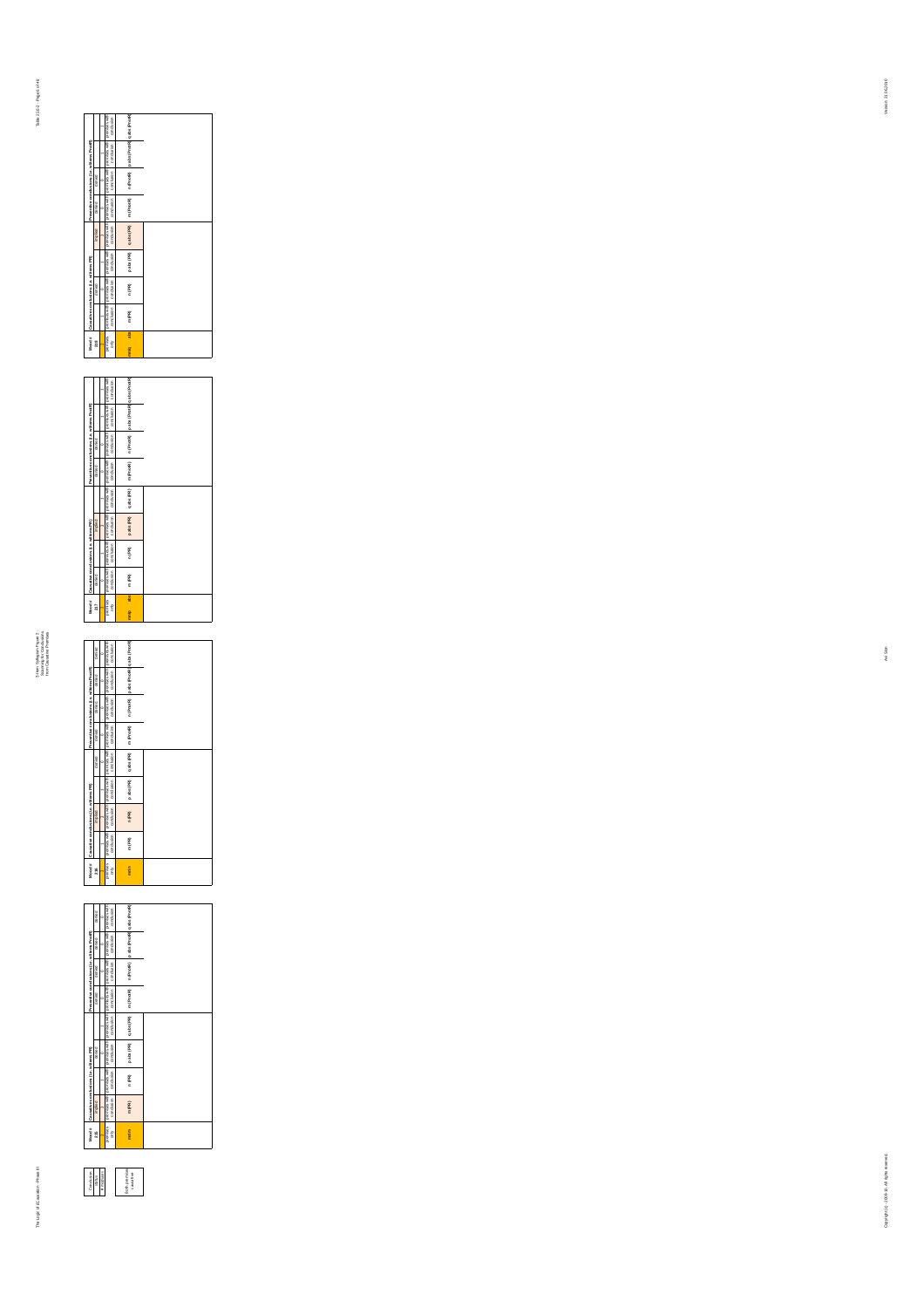| remises with<br>conclusion<br>abs (Prof                                                                                   | $\mathsf{S}$<br>$\overline{\mathfrak{F}}$                                       |
|---------------------------------------------------------------------------------------------------------------------------|---------------------------------------------------------------------------------|
| Preventive condustors (i.e. witems Prodit)<br>xemises with<br>condusion<br>xites (Proof                                   |                                                                                 |
| premises with<br>oondusion<br>n (Pn ofR)                                                                                  |                                                                                 |
| premises with<br>condusion<br>m $\left( \mathsf{Proof}\mathsf{R}\right)$                                                  | $\,$ 8 $\,$ $\,$ 3.                                                             |
| 3<br>pomiaes with<br>conclusion<br>$q$ ab s $\left( \mathsf{PR}\right)$                                                   |                                                                                 |
| a<br>premises with<br>condusion<br>pabs (PR)                                                                              |                                                                                 |
| comises with<br>condusion<br>$\alpha$ (b) $\alpha$                                                                        |                                                                                 |
| Causative conclusions (i.e. w/kems PR)<br>premises with<br>condusion<br>$\mathfrak{g}_{\mathfrak{g}}$                     |                                                                                 |
| $\frac{M_{\odot} \odot H}{2M}$<br>comissa<br>$\frac{g}{\theta}$ ;                                                         | $\begin{array}{ccc} \circ & \circ & \circ \\ \circ & \circ & \circ \end{array}$ |
|                                                                                                                           |                                                                                 |
| 1 ab s (P not                                                                                                             |                                                                                 |
| abs (Profit)                                                                                                              |                                                                                 |
| promises with<br>canclusian<br>n (ProfR)                                                                                  |                                                                                 |
| premises with<br>conclusion<br>$m(p \cos R)$                                                                              |                                                                                 |
| amiad<br>premises with<br>condusion<br>q abs (PR)                                                                         |                                                                                 |
| promises with<br>condusion<br>pats (PR)                                                                                   |                                                                                 |
| premises with<br>conclusion<br>$\mathfrak{n}\left(\mathsf{PR}\right)$                                                     |                                                                                 |
| Causative conclusions (i.e. witems PR)<br>direct the implied implied<br>nominios with<br>condusion<br>$\frac{1}{n}$       |                                                                                 |
| promises<br>$\begin{array}{c} \text{Mose } n \\ 223 \end{array}$<br>$\frac{9}{3}$ is                                      |                                                                                 |
|                                                                                                                           |                                                                                 |
| qabs (ProfR)                                                                                                              | $\boldsymbol{\pi}$<br>$\approx$                                                 |
| remises with<br>corclusion<br>pate (P                                                                                     |                                                                                 |
| nomisios with<br>condusion<br>n (ProtR)                                                                                   |                                                                                 |
| Preventive conclusions (i.e. witems Pro IR)<br>premises with<br>condusion<br>$m$ (Pn ofR)                                 | $\mathbb{R}^n \subset \mathbb{R}^n$                                             |
| 3<br>pramises with<br>condusion<br>qabs (PR)                                                                              |                                                                                 |
| t (La wiltems PR)<br>swth promissawth p<br>sion oxclusion<br>$p$ ala (PR)                                                 |                                                                                 |
| $\frac{1}{n}$<br>lusions (<br>comissa<br>condusi                                                                          |                                                                                 |
| Causative concl<br>$\omega_{\rm d}$                                                                                       |                                                                                 |
| $\frac{M_{\odot}d}{22}$<br>promises<br>$\frac{g}{2}$                                                                      | $\mathbf{g}$<br>$\approx$                                                       |
|                                                                                                                           |                                                                                 |
| i abs (Pro                                                                                                                |                                                                                 |
| Preventive conclusions (i.e., willems Proofit)<br>clothol district district of the control<br>hiw etermined<br>abs (ProtR |                                                                                 |
| premises with<br>candualon<br>$n$ (P rooff)                                                                               |                                                                                 |
| Domisias with<br>conclusion<br>$m(p \text{ node})$                                                                        |                                                                                 |
| denied<br>premises with<br>conclusion<br>$q$ abs (PR)                                                                     |                                                                                 |
| $p$ abs (PR)<br>xemises with<br>condusion                                                                                 |                                                                                 |
| remises with<br>candusion<br>$n$ (PR)                                                                                     |                                                                                 |
| Causative condustors (i.e. w/literate PR)<br>denied implied implied<br>vemises with<br>conclusion<br>$\frac{60}{\pi}$     |                                                                                 |
| vernises<br>only<br>$\frac{M \cos \theta}{221}$<br>mqimo                                                                  |                                                                                 |
|                                                                                                                           |                                                                                 |
| causative<br>causative                                                                                                    |                                                                                 |

Copyright (c) - 2008-10. All rights reserved. Avi Sion Version: 21.06.2010

Avi Sion

All rights reserv

right (c) - 2008-10

lenion: 21.06.2010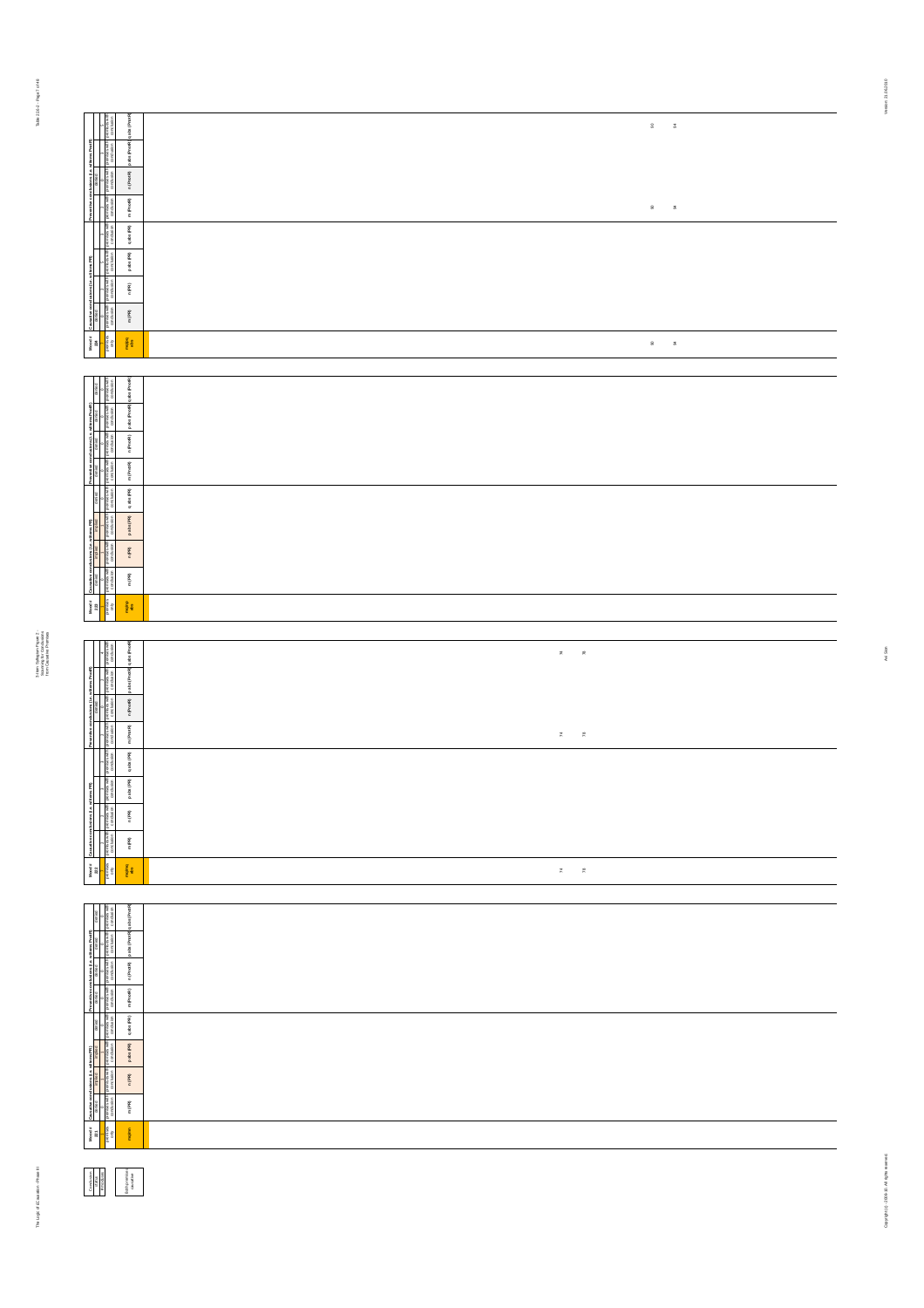| 훀                                                                                                                                                                                                                                                                                                                                                                                                                                                                                                           | $\frac{38}{14}$      | $\mathbf{g}=-\mathbf{g}$                                                                                                     |
|-------------------------------------------------------------------------------------------------------------------------------------------------------------------------------------------------------------------------------------------------------------------------------------------------------------------------------------------------------------------------------------------------------------------------------------------------------------------------------------------------------------|----------------------|------------------------------------------------------------------------------------------------------------------------------|
| $P_{\text{ROER}}$                                                                                                                                                                                                                                                                                                                                                                                                                                                                                           | $_{\rm 35}^{\rm m}$  | $\overline{\mathbf{a}}$ and $\overline{\mathbf{a}}$                                                                          |
| lons (i.e.                                                                                                                                                                                                                                                                                                                                                                                                                                                                                                  |                      |                                                                                                                              |
| $m(p \text{ node})$                                                                                                                                                                                                                                                                                                                                                                                                                                                                                         |                      |                                                                                                                              |
| Ě<br>$q$ ab s $(\mathsf{PR})$                                                                                                                                                                                                                                                                                                                                                                                                                                                                               | $\frac{38}{14}$      | $\mathbbmss{R}^{\mathbbmss{N}}$                                                                                              |
| $p$ abs (PR)<br>$_{\rm 350}$                                                                                                                                                                                                                                                                                                                                                                                                                                                                                | $_{\rm 158}^{\circ}$ | $\frac{3}{24}$<br>$\begin{array}{ccc} & 23 \\ & 23 \end{array}$                                                              |
| is (i.e. w/kems PR)<br>n (PR)<br>$\frac{9}{10}$                                                                                                                                                                                                                                                                                                                                                                                                                                                             |                      | $\vec{n}$                                                                                                                    |
| sative concl<br>Matiac<br>$\mathfrak{m}(\mathsf{PR})$                                                                                                                                                                                                                                                                                                                                                                                                                                                       |                      |                                                                                                                              |
|                                                                                                                                                                                                                                                                                                                                                                                                                                                                                                             |                      |                                                                                                                              |
| Mood #<br>$\frac{g}{2}$ ,<br>$_{\rm 150}$<br>omise                                                                                                                                                                                                                                                                                                                                                                                                                                                          | $\frac{1}{2}$        | $\begin{array}{ccccc} \vec{n} & \vec{n} & \vec{n} \\ \vec{n} & \vec{n} & \vec{n} \\ \vec{n} & \vec{n} & \vec{n} \end{array}$ |
| abs (Prod                                                                                                                                                                                                                                                                                                                                                                                                                                                                                                   |                      |                                                                                                                              |
|                                                                                                                                                                                                                                                                                                                                                                                                                                                                                                             |                      |                                                                                                                              |
| sions (Le. wilsems ProcR)                                                                                                                                                                                                                                                                                                                                                                                                                                                                                   |                      |                                                                                                                              |
| n (ProfR)                                                                                                                                                                                                                                                                                                                                                                                                                                                                                                   |                      |                                                                                                                              |
| Preventive cond<br>Ohnid<br>$m(p \mod R)$                                                                                                                                                                                                                                                                                                                                                                                                                                                                   |                      |                                                                                                                              |
| qabs $\langle \theta R \rangle$                                                                                                                                                                                                                                                                                                                                                                                                                                                                             |                      |                                                                                                                              |
| pats (PR)                                                                                                                                                                                                                                                                                                                                                                                                                                                                                                   |                      | $\rm^{20}$                                                                                                                   |
| sative conclusion s (i.e. willems PR)<br>annual<br>$_{\rm n}$ (PR)                                                                                                                                                                                                                                                                                                                                                                                                                                          |                      | $\mathbb{S}$                                                                                                                 |
| $\frac{\partial \mathbf{F}}{\partial \mathbf{r}}$                                                                                                                                                                                                                                                                                                                                                                                                                                                           |                      |                                                                                                                              |
| $\frac{M \cos \theta}{223}$<br>emissi<br>Si<br>$\frac{3}{2}$ is                                                                                                                                                                                                                                                                                                                                                                                                                                             |                      | $^{\rm 210}$                                                                                                                 |
|                                                                                                                                                                                                                                                                                                                                                                                                                                                                                                             |                      |                                                                                                                              |
| Pro (R)                                                                                                                                                                                                                                                                                                                                                                                                                                                                                                     |                      | $$\tt{m}$$                                                                                                                   |
| es (i.e. wite                                                                                                                                                                                                                                                                                                                                                                                                                                                                                               |                      | $\mathbb{R}$                                                                                                                 |
| ę                                                                                                                                                                                                                                                                                                                                                                                                                                                                                                           |                      |                                                                                                                              |
| $m$ (Pn ofR)                                                                                                                                                                                                                                                                                                                                                                                                                                                                                                |                      |                                                                                                                              |
| qabs (PR)<br>$\frac{a}{\pi}$                                                                                                                                                                                                                                                                                                                                                                                                                                                                                |                      | $\mathbbmss{S}^3$                                                                                                            |
| $p$ ab s $\langle \mathsf{PR} \rangle$<br>tms PR)                                                                                                                                                                                                                                                                                                                                                                                                                                                           |                      | 198<br>$\mathbb{R}^n$ – $\mathbb{R}^n$                                                                                       |
| $\begin{tabular}{l l l } \hline & \multicolumn{3}{l}{\textbf{class (i.a. whose}} \\ \hline \multicolumn{3}{l}{\textbf{class (ii)}} & \multicolumn{3}{l}{\textbf{class (iii)}} \\ \hline \multicolumn{3}{l}{\textbf{3.000}} & \multicolumn{3}{l}{\textbf{3.000}} \\ \hline \multicolumn{3}{l}{\textbf{3.000}} & \multicolumn{3}{l}{\textbf{3.000}} \\ \hline \multicolumn{3}{l}{\textbf{3.000}} & \multicolumn{3}{l}{\textbf{3.000}} \\ \hline \multicolumn{3}{l}{\text$<br>$\frac{6}{n}$<br>$\frac{\pi}{2}$ |                      | $\frac{98}{1}$                                                                                                               |
| Causative conclusions<br>$\mathfrak{g}_{\mathfrak{g}}$<br>$\vec{\mathbb{m}}$<br>$\frac{\alpha}{26}$                                                                                                                                                                                                                                                                                                                                                                                                         |                      |                                                                                                                              |
| $\frac{m\alpha}{m}$<br>$\frac{q}{q-2}$<br>Periment<br>orly<br>$\frac{\pi}{\alpha}$<br>$\frac{\alpha}{\alpha}$                                                                                                                                                                                                                                                                                                                                                                                               |                      | $\begin{matrix} 25 & 25 \\ 25 & 25 \end{matrix}$                                                                             |
|                                                                                                                                                                                                                                                                                                                                                                                                                                                                                                             |                      |                                                                                                                              |
| i atos (Pro                                                                                                                                                                                                                                                                                                                                                                                                                                                                                                 |                      |                                                                                                                              |
|                                                                                                                                                                                                                                                                                                                                                                                                                                                                                                             |                      |                                                                                                                              |
| n (ProfR)                                                                                                                                                                                                                                                                                                                                                                                                                                                                                                   |                      |                                                                                                                              |
| Preventive conclusions (i.e. witems PnoR)<br>derived derived derived<br>$m$ (P roofR)                                                                                                                                                                                                                                                                                                                                                                                                                       |                      |                                                                                                                              |
| $\mathbf{q}$ abs (PR)                                                                                                                                                                                                                                                                                                                                                                                                                                                                                       |                      |                                                                                                                              |
| p abs (PR)                                                                                                                                                                                                                                                                                                                                                                                                                                                                                                  |                      | $\frac{3}{2}$                                                                                                                |
| $n$ (PR)                                                                                                                                                                                                                                                                                                                                                                                                                                                                                                    |                      | $\frac{\sigma}{20}$                                                                                                          |
| Causative condustors (i.e. w/lease PR)<br>details                                                                                                                                                                                                                                                                                                                                                                                                                                                           |                      |                                                                                                                              |
| $\frac{6}{\pi}$                                                                                                                                                                                                                                                                                                                                                                                                                                                                                             |                      |                                                                                                                              |
| $\begin{array}{c} \text{mod } n \\ 221 \end{array}$<br>promises                                                                                                                                                                                                                                                                                                                                                                                                                                             |                      | $\frac{34}{2}$                                                                                                               |

Copyright (c) - 2008-10. All rights reserved. Avi Sion Version: 21.06.2010

 $4.8$ on

eral on: 21.06.2010

Table 22.6-2 - Page 8 of 48

8199894-2922941

Conclusion<br># moduses<br>xh premis<br>causative Both premises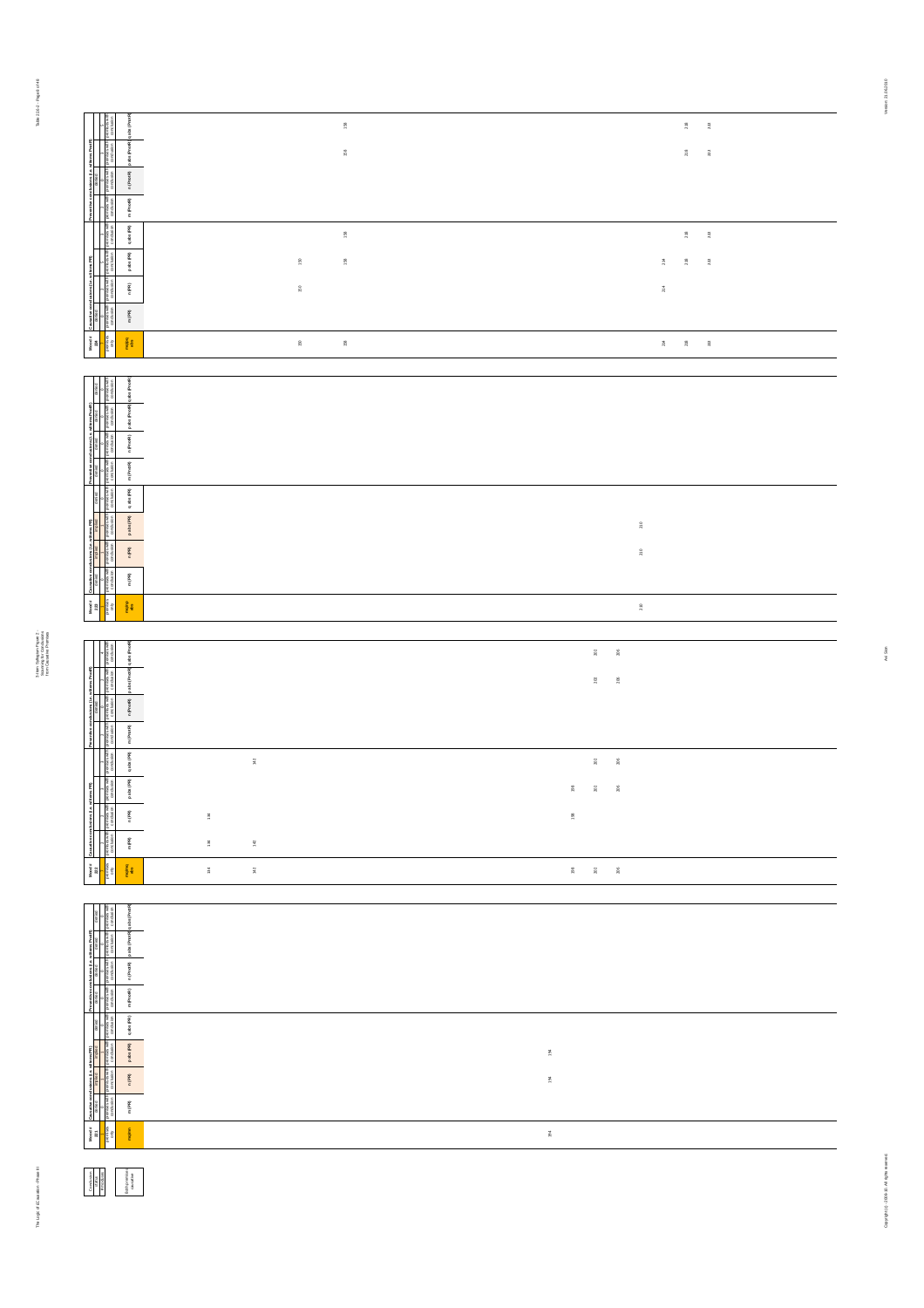| n (PnotR) pabs (PnotR) q abs (PnotR)<br><b>ORCHEO</b><br>promises with<br>oondusion<br>denied<br>۰<br>promises with<br>candusion<br>denied<br>ö<br>m (Prooff)<br>promises with<br>conclusion<br>dened<br>ö<br>pate (PR) qate (PR)<br>premises with<br>operation<br>dining<br>۰<br>promises with premises with<br>oondusion<br>implayd<br>candusion<br>implied<br>n (PR)<br>premises with<br>conclusion<br>denied<br>$\frac{m(PR)}{E}$<br>ö<br>pressures<br>mqimn<br>221<br>č |  | Causative conclusions (i.e. w/litems PR) |  | Preventive condusions (i.e. witems PnotR) |                            |
|------------------------------------------------------------------------------------------------------------------------------------------------------------------------------------------------------------------------------------------------------------------------------------------------------------------------------------------------------------------------------------------------------------------------------------------------------------------------------|--|------------------------------------------|--|-------------------------------------------|----------------------------|
|                                                                                                                                                                                                                                                                                                                                                                                                                                                                              |  |                                          |  |                                           |                            |
|                                                                                                                                                                                                                                                                                                                                                                                                                                                                              |  |                                          |  |                                           |                            |
|                                                                                                                                                                                                                                                                                                                                                                                                                                                                              |  |                                          |  |                                           | DYRTTI 905 WE<br>operation |
|                                                                                                                                                                                                                                                                                                                                                                                                                                                                              |  |                                          |  |                                           |                            |
|                                                                                                                                                                                                                                                                                                                                                                                                                                                                              |  |                                          |  |                                           |                            |
|                                                                                                                                                                                                                                                                                                                                                                                                                                                                              |  |                                          |  |                                           |                            |
|                                                                                                                                                                                                                                                                                                                                                                                                                                                                              |  |                                          |  |                                           |                            |
|                                                                                                                                                                                                                                                                                                                                                                                                                                                                              |  |                                          |  |                                           |                            |
|                                                                                                                                                                                                                                                                                                                                                                                                                                                                              |  |                                          |  |                                           |                            |

Conclusion<br># moduses<br>xh premis<br>causative Both premises

|                                              |                         |                             | conclusion  |                                                                   |  |
|----------------------------------------------|-------------------------|-----------------------------|-------------|-------------------------------------------------------------------|--|
|                                              |                         | promises with promises with | opricion    |                                                                   |  |
| Preventive conclusions (i.e. wiltems Profit) | denied                  |                             | condusion   | pabs (PR) qabs (PR) m (ProfR) n (PhofR) pabs (ProfR) qabs (ProfR) |  |
|                                              |                         | promises with premises with | candusion   |                                                                   |  |
|                                              |                         | Dream ses with              | oorclusion  |                                                                   |  |
|                                              |                         | premises with               | oondusion   |                                                                   |  |
|                                              |                         | premises with               | oondusion   | n (PR)                                                            |  |
| Causative conclusions (i.e. w/kems PR)       | dened                   | rom ses with                | condusion   | m(PR)                                                             |  |
| Mood #                                       | ă                       | 200 m 905                   | έ           | š                                                                 |  |
|                                              |                         |                             |             |                                                                   |  |
|                                              | denied                  | premises with               | opriduation | pates (Pro IR) qaba (ProfR)                                       |  |
|                                              | denied                  | promises with               | candusion   |                                                                   |  |
| Preventive conclusions (Le. witems Prot R)   | dened                   | pright sea with             | conclusion  | n (Prooff)                                                        |  |
|                                              | denied                  | Door sea with               | operation   | m (Prot R)                                                        |  |
|                                              | denied                  | promises with premises with | oondusion   | qabs (PR)                                                         |  |
|                                              | implied                 |                             | candusion   | pats (PR)                                                         |  |
| Causalive conclusions (i.e. wiltems PR)      | implied                 | Dream ses with              | operation   | n(PR)                                                             |  |
|                                              | dining                  | compass with                | opriduation | m (PR)                                                            |  |
| Mood #                                       | $\overline{\mathbf{a}}$ | ceautoos                    | γi<br>δ     | mayan                                                             |  |
|                                              |                         |                             |             |                                                                   |  |
|                                              |                         | premises with               | candusion   | qabs (PR) = m (PhotR) = n (PhotR) = p abs (PhotR) qabs (PhotR)    |  |
| Preventive conclusions (i.e. wittems Pno tR) |                         | Dream sea with              | conclusion  |                                                                   |  |
|                                              | dining                  | DYRITTIERS WITH             | oondusion   |                                                                   |  |
|                                              |                         | promises with premises with | oondusion   |                                                                   |  |
|                                              |                         |                             | condusion   |                                                                   |  |
| (i.e. wilterns PR)                           |                         | premises with<br>with       | conclusion  | $p$ ab $s$ $(PR)$                                                 |  |
| Causative conclusions                        |                         | premises with premises      | oondusion   | e<br>S                                                            |  |
|                                              |                         |                             | candusion   | m (PR)                                                            |  |
| Mood#                                        | 222                     | promises                    | öπ          | mqmq<br>abs                                                       |  |
|                                              | dicial                  | Dremises with               | operation   |                                                                   |  |
|                                              | denied                  | premises with               | oondusion   | pass (Prot R) q also (ProtR)                                      |  |
| Preventive condusions (i.e. willems Profit.) | denied                  | promises with               | candusion   |                                                                   |  |
|                                              | dened                   | promises with               | conclusion  | m (Prooff) n (Prooff)                                             |  |
|                                              | dinind                  | premises with               | oprehasion  | qabs (PR)                                                         |  |
|                                              | implied                 | premises with               | oondusion   | pabs (PR)                                                         |  |
|                                              | implied                 | promises with               | candusion   | n (PR)                                                            |  |
| ausative conclusions (i.e. w/lease PR)       | densed                  | crem ses with               | conclusion  | $\frac{m(PR)}{R}$                                                 |  |
| <b>Accod #</b>                               |                         | com ses                     | ğ           | <b>Malph</b>                                                      |  |

| Causative c                                | deried  |   | promises wit<br>candualan    | m (PR)                         |  |
|--------------------------------------------|---------|---|------------------------------|--------------------------------|--|
| Mood #                                     | 254     |   | promises<br>only             | <b>R</b><br>å                  |  |
|                                            |         |   |                              |                                |  |
|                                            | denied  |   | premises with<br>opriguation |                                |  |
|                                            | denied  | ö | promises with<br>candusion   | pates (Pro tR) q ab s (P notR) |  |
| Preventive conclusions (Le. witems Prot R) | dened   | ò | promises with<br>conclusion  | n (Prooff)                     |  |
|                                            | dining  | ۰ | Dream ses with<br>operation  | m (Prot R)                     |  |
|                                            | denied  | ö | promises with<br>oondusion   | qabs (PR)                      |  |
| toms PR)                                   | implied |   | premises with<br>candusion   | pate (PR)                      |  |

| <b>bod#</b>           |                            | Causative conclusions (i.e. w/kems PR) |                            |                             |            | Preventive conclusions (i.e. wiltems Prooff) |                                     |                             |
|-----------------------|----------------------------|----------------------------------------|----------------------------|-----------------------------|------------|----------------------------------------------|-------------------------------------|-----------------------------|
| 254                   | dened                      |                                        |                            |                             |            | denied                                       |                                     |                             |
|                       |                            |                                        |                            |                             |            |                                              |                                     |                             |
| <b>R06UU0</b><br>only | promises with<br>condusion | premises with<br>oondusion             | premises with<br>oondusion | premises with<br>conclusion | candusion  | premises with premises with<br>oondusion     | premises with<br>oondusion          | promises with<br>oorchasion |
| g s                   | m (PR)                     | n (PR)                                 |                            | pabs (PR) qabs (PR)         | m (Prooff) |                                              | n (PnotR) pats (PnotR) qabs (PnotR) |                             |
|                       |                            |                                        |                            |                             |            |                                              |                                     |                             |
|                       |                            |                                        |                            |                             |            |                                              |                                     |                             |

Avi Sion

Depright (c) - 2008-10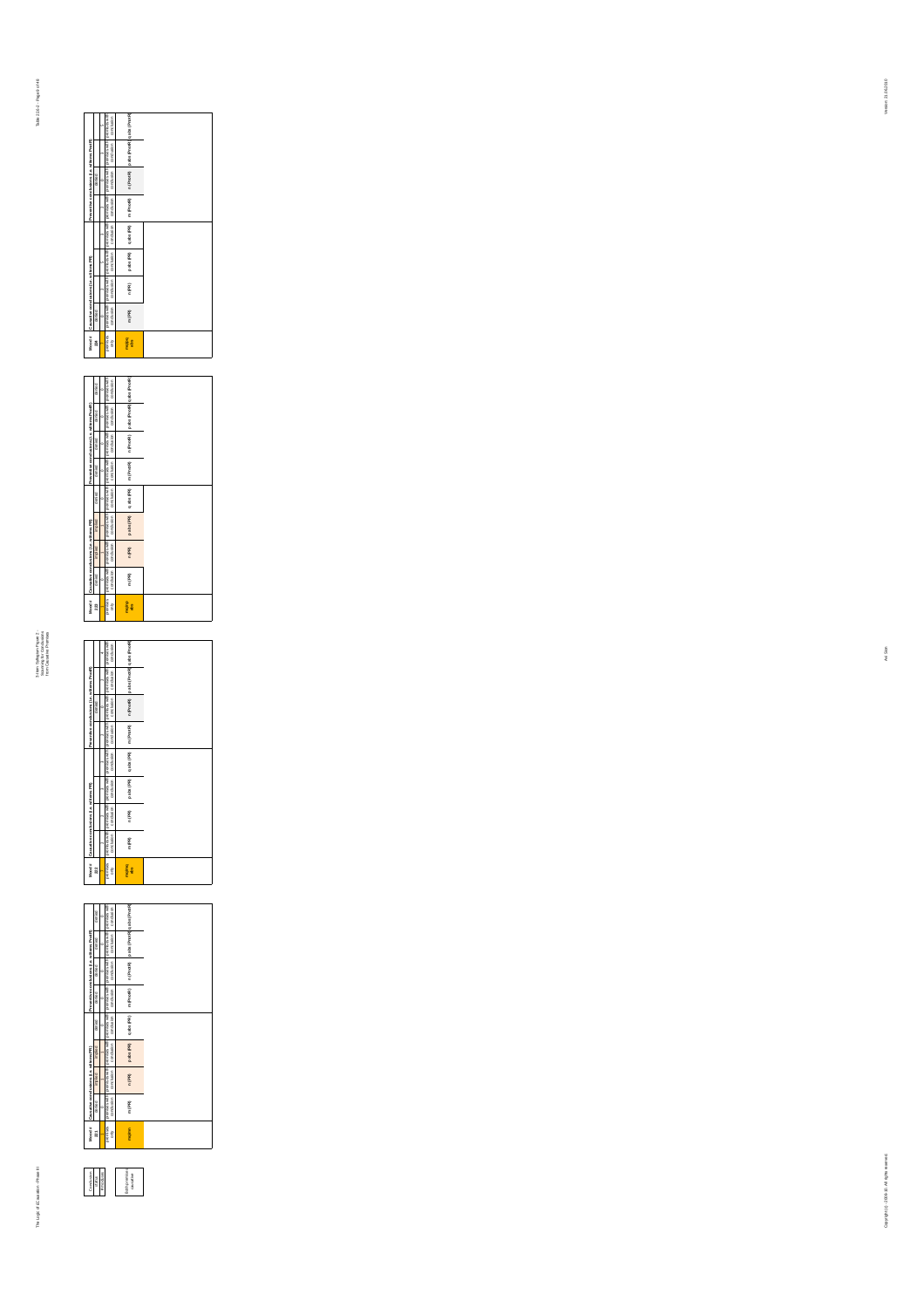| iq also (Prooft)                                                                                                                                                                                                                                                      | $\overline{\kappa}$<br>$\mathbb R$                                                                                   | $\mathbb{S}$<br>$\overline{\sigma}$                                                                                                                                                                                                                                                                                                                                                                                                                                                                                         |
|-----------------------------------------------------------------------------------------------------------------------------------------------------------------------------------------------------------------------------------------------------------------------|----------------------------------------------------------------------------------------------------------------------|-----------------------------------------------------------------------------------------------------------------------------------------------------------------------------------------------------------------------------------------------------------------------------------------------------------------------------------------------------------------------------------------------------------------------------------------------------------------------------------------------------------------------------|
| Prooff)<br>p abs (PnotR)                                                                                                                                                                                                                                              |                                                                                                                      |                                                                                                                                                                                                                                                                                                                                                                                                                                                                                                                             |
| omises with<br>condusion<br>$n$ (ProofR)                                                                                                                                                                                                                              |                                                                                                                      |                                                                                                                                                                                                                                                                                                                                                                                                                                                                                                                             |
| Preventive conclusions (i.e., witer<br>remises with<br>conclusion<br>$m$ (P rooff)                                                                                                                                                                                    | $\begin{array}{ccccccccccccc} \pi & \quad & \pi & \quad & \pi & \quad & \pi & \quad & \pi & \quad & \pi \end{array}$ |                                                                                                                                                                                                                                                                                                                                                                                                                                                                                                                             |
| iomissa with<br>condusion<br>$q$ abs (PR)                                                                                                                                                                                                                             |                                                                                                                      |                                                                                                                                                                                                                                                                                                                                                                                                                                                                                                                             |
| $\begin{array}{c c}\n8 & \text{with} & \text{in} \\ \hline\n\text{pounds} & \text{with} & \text{in} \\ \hline\n\end{array}$<br>pabs (PR)                                                                                                                              |                                                                                                                      |                                                                                                                                                                                                                                                                                                                                                                                                                                                                                                                             |
| ions (i.e. wiltems PR)<br>ramises with<br>n (PR)                                                                                                                                                                                                                      |                                                                                                                      |                                                                                                                                                                                                                                                                                                                                                                                                                                                                                                                             |
| stive condu<br>Tises with<br>$\frac{\partial \widehat{\mathbf{r}}}{\partial \mathbf{r}}$                                                                                                                                                                              |                                                                                                                      |                                                                                                                                                                                                                                                                                                                                                                                                                                                                                                                             |
| 圖<br>$\begin{array}{c} \text{Mood} \\ 228 \end{array}$                                                                                                                                                                                                                |                                                                                                                      | $\begin{array}{ccc} & 0 & 0 & 0 \\ 0 & 0 & 0 & 0 \\ 0 & 0 & 0 & 0 \\ 0 & 0 & 0 & 0 \\ 0 & 0 & 0 & 0 \\ 0 & 0 & 0 & 0 \\ 0 & 0 & 0 & 0 \\ 0 & 0 & 0 & 0 \\ 0 & 0 & 0 & 0 \\ 0 & 0 & 0 & 0 \\ 0 & 0 & 0 & 0 & 0 \\ 0 & 0 & 0 & 0 & 0 \\ 0 & 0 & 0 & 0 & 0 \\ 0 & 0 & 0 & 0 & 0 & 0 \\ 0 & 0 & 0 & 0 & 0 & 0 \\ 0 & 0 & 0 & 0 & 0$                                                                                                                                                                                             |
| huo<br>buo<br>÷                                                                                                                                                                                                                                                       | $\mathbb{R}^n \times \mathbb{R}^n \times \mathbb{R}^n$                                                               |                                                                                                                                                                                                                                                                                                                                                                                                                                                                                                                             |
|                                                                                                                                                                                                                                                                       |                                                                                                                      | $\begin{matrix} 0 & \cdots & \cdots & 0 \\ \vdots & \vdots & \ddots & \vdots \\ \vdots & \vdots & \ddots & \vdots \\ \vdots & \vdots & \ddots & \vdots \\ \vdots & \vdots & \ddots & \vdots \\ \vdots & \vdots & \ddots & \vdots \\ \vdots & \vdots & \ddots & \vdots \\ \vdots & \vdots & \ddots & \vdots \\ \vdots & \vdots & \ddots & \vdots \\ \vdots & \vdots & \ddots & \vdots \\ \vdots & \vdots & \ddots & \vdots \\ \vdots & \vdots & \vdots & \ddots \\ \vdots & \vdots & \vdots & \vdots \\ \vdots & \vdots & \$ |
| abs (PnofR) q abs (PnotR)<br>xemises with<br>condusion                                                                                                                                                                                                                |                                                                                                                      |                                                                                                                                                                                                                                                                                                                                                                                                                                                                                                                             |
| asions (Le witerns ProtR)<br>dirivid<br>$n$ (Prooff)                                                                                                                                                                                                                  |                                                                                                                      |                                                                                                                                                                                                                                                                                                                                                                                                                                                                                                                             |
| Preventive conclu<br>remises with<br>oorduston<br>$m(\hbox{Proof R})$                                                                                                                                                                                                 |                                                                                                                      |                                                                                                                                                                                                                                                                                                                                                                                                                                                                                                                             |
| 3<br>premises with<br>q alos (PR)                                                                                                                                                                                                                                     |                                                                                                                      |                                                                                                                                                                                                                                                                                                                                                                                                                                                                                                                             |
| $\begin{array}{c c}\n6 \\ \hline\n6\n\end{array}$                                                                                                                                                                                                                     |                                                                                                                      |                                                                                                                                                                                                                                                                                                                                                                                                                                                                                                                             |
| $p$ ata (PR)<br>Causative conclusions (i.e. wileens PR)<br>device<br>3<br>wmises with<br>corclusion                                                                                                                                                                   |                                                                                                                      |                                                                                                                                                                                                                                                                                                                                                                                                                                                                                                                             |
| $_{\rm n}$ (PR)                                                                                                                                                                                                                                                       |                                                                                                                      |                                                                                                                                                                                                                                                                                                                                                                                                                                                                                                                             |
| $\mathfrak{so}_{\Phi}$<br>$\frac{3}{4}$                                                                                                                                                                                                                               |                                                                                                                      |                                                                                                                                                                                                                                                                                                                                                                                                                                                                                                                             |
| $\frac{M \cos \theta}{27}$<br>pomises<br>pomises<br>$\frac{a}{2}$                                                                                                                                                                                                     |                                                                                                                      |                                                                                                                                                                                                                                                                                                                                                                                                                                                                                                                             |
|                                                                                                                                                                                                                                                                       |                                                                                                                      |                                                                                                                                                                                                                                                                                                                                                                                                                                                                                                                             |
| pates (Proofk) q alos (Proofk)                                                                                                                                                                                                                                        |                                                                                                                      |                                                                                                                                                                                                                                                                                                                                                                                                                                                                                                                             |
|                                                                                                                                                                                                                                                                       |                                                                                                                      |                                                                                                                                                                                                                                                                                                                                                                                                                                                                                                                             |
|                                                                                                                                                                                                                                                                       |                                                                                                                      |                                                                                                                                                                                                                                                                                                                                                                                                                                                                                                                             |
| sions (i.e. w/ltems PnotR)<br>denied denied<br>$n$ (Pro $\mathfrak{M}$ )                                                                                                                                                                                              |                                                                                                                      |                                                                                                                                                                                                                                                                                                                                                                                                                                                                                                                             |
| $m$ (ProofR)                                                                                                                                                                                                                                                          |                                                                                                                      |                                                                                                                                                                                                                                                                                                                                                                                                                                                                                                                             |
| annet and the contract of the contract of the contract of the contract of the contract of the contract of the contract of the contract of the contract of the contract of the contract of the contract of the contract of the<br>$q$ ab s $\left( \mathsf{PR}\right)$ |                                                                                                                      |                                                                                                                                                                                                                                                                                                                                                                                                                                                                                                                             |
|                                                                                                                                                                                                                                                                       |                                                                                                                      |                                                                                                                                                                                                                                                                                                                                                                                                                                                                                                                             |
| n (PR) palot (PR)<br>lusions (i.e. w/kems PR)<br>impled<br>commises with premises with<br>conclusion conclusion                                                                                                                                                       |                                                                                                                      |                                                                                                                                                                                                                                                                                                                                                                                                                                                                                                                             |
| $_{\rm m}$ $\varrho$ R)<br>Causative                                                                                                                                                                                                                                  |                                                                                                                      |                                                                                                                                                                                                                                                                                                                                                                                                                                                                                                                             |
| $\begin{array}{c}\n\text{mod } n \\ 2n \\ \hline\n\end{array}$<br>$\frac{\epsilon}{2}$                                                                                                                                                                                |                                                                                                                      |                                                                                                                                                                                                                                                                                                                                                                                                                                                                                                                             |
|                                                                                                                                                                                                                                                                       |                                                                                                                      |                                                                                                                                                                                                                                                                                                                                                                                                                                                                                                                             |
| <b>Moot</b>                                                                                                                                                                                                                                                           | $\mathcal{R}$<br>$\overline{\kappa}$                                                                                 |                                                                                                                                                                                                                                                                                                                                                                                                                                                                                                                             |
| pabs (PnotR) q abs (PnotR                                                                                                                                                                                                                                             |                                                                                                                      |                                                                                                                                                                                                                                                                                                                                                                                                                                                                                                                             |
| usions (Le . wite<br>denied<br>$n$ (P rooff)                                                                                                                                                                                                                          |                                                                                                                      |                                                                                                                                                                                                                                                                                                                                                                                                                                                                                                                             |
| haven the concli<br>m $\langle P \cos \theta \rangle$                                                                                                                                                                                                                 | $\mathcal{R}^{\pm}$ , $\pm$ $\mathcal{R}^{\pm}$                                                                      |                                                                                                                                                                                                                                                                                                                                                                                                                                                                                                                             |
| missa with<br>Indusion<br>q abs (PR)                                                                                                                                                                                                                                  |                                                                                                                      |                                                                                                                                                                                                                                                                                                                                                                                                                                                                                                                             |
| pabs (PR)<br>s PR)                                                                                                                                                                                                                                                    |                                                                                                                      |                                                                                                                                                                                                                                                                                                                                                                                                                                                                                                                             |
| es (i.e.<br>$\frac{1}{n}$ (PR)                                                                                                                                                                                                                                        |                                                                                                                      |                                                                                                                                                                                                                                                                                                                                                                                                                                                                                                                             |
| ive cond<br>$\frac{\partial}{\partial t}$                                                                                                                                                                                                                             |                                                                                                                      |                                                                                                                                                                                                                                                                                                                                                                                                                                                                                                                             |

Copyright (c) - 2008-10. All rights reserved. Avi Sion Version: 21.06.2010

 $M$  Sion

micr: 21.06.2010

|                                                                                                                                                                                                                                     | ି<br>š<br>$\sim$                              | $\mathbb R$  | $\mathbb{R}^n$ | $9 - 7$ |  |
|-------------------------------------------------------------------------------------------------------------------------------------------------------------------------------------------------------------------------------------|-----------------------------------------------|--------------|----------------|---------|--|
| omita), ao mampiasa ao mampiasa ny kaodim-paositra 41.000 mpo.<br>Ny INSEE dia mampiasa ny kaodim-paositra 31149.<br>I Constant Constantino (Constantino Constantino), constantino (Constantino), constantino (Constantino), consta | w.<br>÷<br>$\ddot{\phantom{0}}$<br>$\ddot{a}$ |              |                |         |  |
|                                                                                                                                                                                                                                     | $n$ (P roofR)                                 |              |                |         |  |
|                                                                                                                                                                                                                                     | (Proof)<br>€                                  | $\mathbb{R}$ | $\mathbb{R}^n$ | $9 - 7$ |  |
|                                                                                                                                                                                                                                     | $q$ abs $(PR)$                                |              |                |         |  |
|                                                                                                                                                                                                                                     | pates (PR)                                    |              |                |         |  |
|                                                                                                                                                                                                                                     | $_{\rm n}(\rho\,R)$                           |              |                |         |  |
|                                                                                                                                                                                                                                     | $\frac{60}{6}$                                |              |                |         |  |
| $\frac{1}{2}$                                                                                                                                                                                                                       | 圖                                             | $2 - 2$      |                |         |  |

Conclusion status # moduses causative Both premises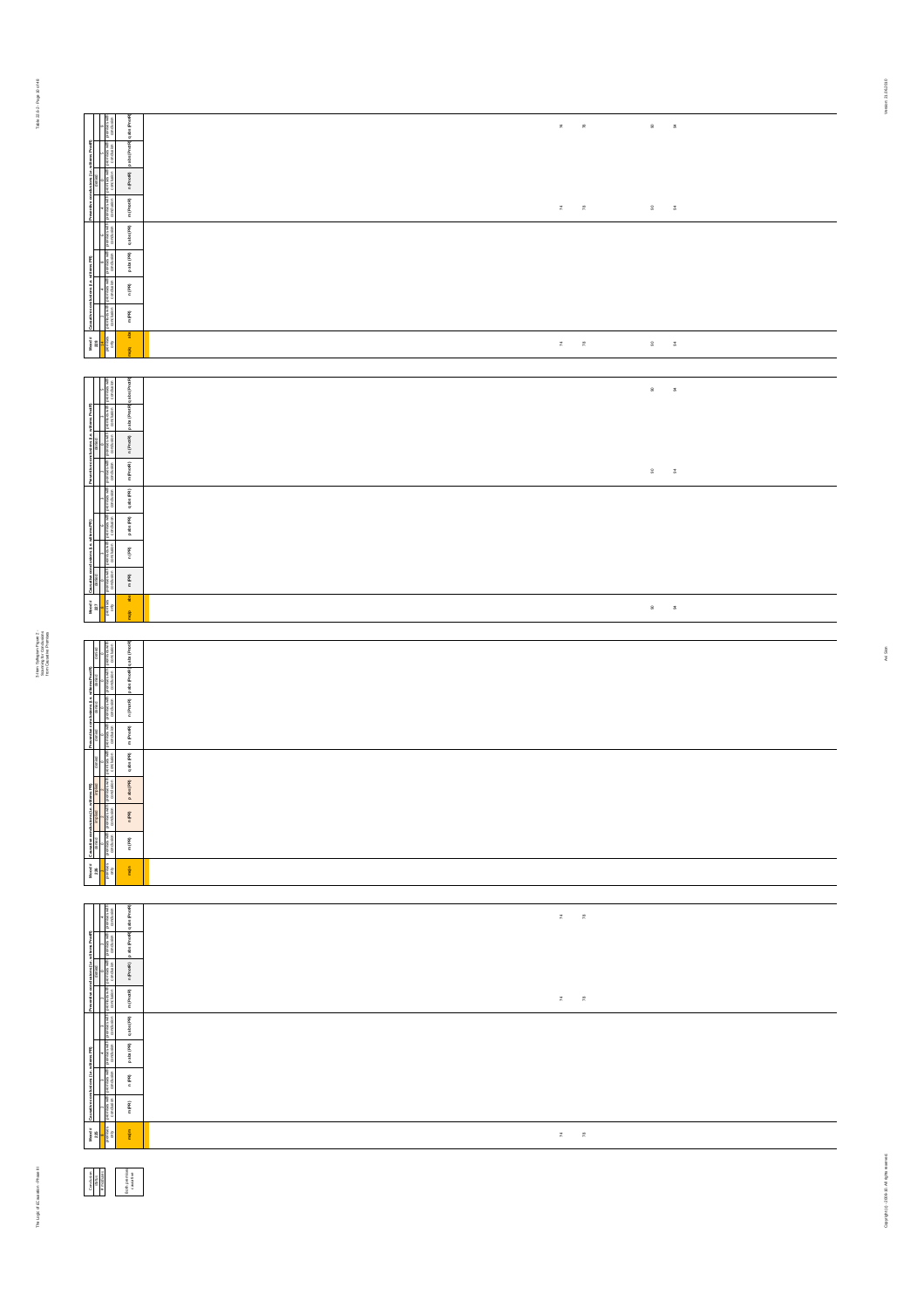|                                 |                | Ø) | premises with<br>oorchasion |                               |
|---------------------------------|----------------|----|-----------------------------|-------------------------------|
| sclusions (i.e. wiltems Prooft) |                |    | premises with<br>oondusion  | pabs (PnotR) is also (P notR) |
|                                 | <b>Digital</b> |    | promises with<br>candusion  | n (ProtR)                     |

|                                                                                                                                                                                                                                               | $_{\rm 158}$                                      |                |                                  | $\begin{array}{cc} 202 \\ 206 \end{array}$          |                                                                                                                                                                                                                                                                                                                                                                                                                                                                                         |                                                                                                                                                                                                      |                                           |  |
|-----------------------------------------------------------------------------------------------------------------------------------------------------------------------------------------------------------------------------------------------|---------------------------------------------------|----------------|----------------------------------|-----------------------------------------------------|-----------------------------------------------------------------------------------------------------------------------------------------------------------------------------------------------------------------------------------------------------------------------------------------------------------------------------------------------------------------------------------------------------------------------------------------------------------------------------------------|------------------------------------------------------------------------------------------------------------------------------------------------------------------------------------------------------|-------------------------------------------|--|
|                                                                                                                                                                                                                                               | $\frac{9}{13}$                                    |                |                                  |                                                     | $\begin{matrix} \mathfrak{A} & \mathfrak{A} & \mathfrak{A} & \mathfrak{A} \\ \mathfrak{A} & \mathfrak{A} & \mathfrak{A} & \mathfrak{A} \end{matrix}$                                                                                                                                                                                                                                                                                                                                    |                                                                                                                                                                                                      |                                           |  |
|                                                                                                                                                                                                                                               |                                                   |                |                                  |                                                     |                                                                                                                                                                                                                                                                                                                                                                                                                                                                                         |                                                                                                                                                                                                      |                                           |  |
| m(Prod                                                                                                                                                                                                                                        |                                                   |                |                                  |                                                     |                                                                                                                                                                                                                                                                                                                                                                                                                                                                                         |                                                                                                                                                                                                      |                                           |  |
| $q$ abs (PR)<br>$\frac{2}{3}$                                                                                                                                                                                                                 | $\mathbb{S}^3$                                    |                |                                  |                                                     | $\qquad \qquad \text{as} \qquad \qquad \text{as} \qquad \qquad \text{as} \qquad \text{as} \qquad \text{as} \qquad \text{as} \qquad \text{as} \qquad \text{as} \qquad \text{as} \qquad \text{as} \qquad \text{as} \qquad \text{as} \qquad \text{as} \qquad \text{as} \qquad \text{as} \qquad \text{as} \qquad \text{as} \qquad \text{as} \qquad \text{as} \qquad \text{as} \qquad \text{as} \qquad \text{as} \qquad \text{as} \qquad \text{as} \qquad \text{as} \qquad \text{as} \qquad$ |                                                                                                                                                                                                      |                                           |  |
| $p$ abs $\langle \mathsf{PR} \rangle$                                                                                                                                                                                                         | $_{\rm 150}$<br>$\frac{98}{16}$                   |                |                                  |                                                     | $\begin{matrix} 0 & 0 & 0 \\ 0 & 0 & 0 \\ 0 & 0 & 0 \\ 0 & 0 & 0 \\ 0 & 0 & 0 \\ 0 & 0 & 0 \\ 0 & 0 & 0 \\ 0 & 0 & 0 \\ 0 & 0 & 0 & 0 \\ 0 & 0 & 0 & 0 \\ 0 & 0 & 0 & 0 \\ 0 & 0 & 0 & 0 \\ 0 & 0 & 0 & 0 & 0 \\ 0 & 0 & 0 & 0 & 0 \\ 0 & 0 & 0 & 0 & 0 \\ 0 & 0 & 0 & 0 & 0 & 0 \\ 0 & 0 & 0 & 0 & 0 & 0 \\ 0 & 0 & 0 & 0 & 0$                                                                                                                                                         |                                                                                                                                                                                                      |                                           |  |
| lusions (i.e. wiltems PR)<br>$\overline{\mathfrak{m}}$                                                                                                                                                                                        | $\stackrel{\mathtt{o}}{\mathtt{m}}$               |                | $^{\rm 82}$                      |                                                     |                                                                                                                                                                                                                                                                                                                                                                                                                                                                                         | $\mathbbm{R}^4$                                                                                                                                                                                      |                                           |  |
| $n(\theta R)$                                                                                                                                                                                                                                 |                                                   |                |                                  |                                                     |                                                                                                                                                                                                                                                                                                                                                                                                                                                                                         |                                                                                                                                                                                                      |                                           |  |
| $\frac{60}{6}$<br>$\frac{\pi}{\alpha}$<br>$\frac{\Omega}{\Omega}$<br>圖                                                                                                                                                                        |                                                   |                |                                  |                                                     |                                                                                                                                                                                                                                                                                                                                                                                                                                                                                         |                                                                                                                                                                                                      |                                           |  |
| $\begin{array}{c}\n\mathbf{M} & \mathbf{M} \\ \hline\n\mathbf{M} & \mathbf{M}\n\end{array}$<br>promises<br>cethy<br>$\frac{4}{13}$                                                                                                            | $\frac{1}{2}$ 42<br>$\mathbf{50}$<br>$\sim 13$    |                |                                  |                                                     |                                                                                                                                                                                                                                                                                                                                                                                                                                                                                         |                                                                                                                                                                                                      |                                           |  |
| abs (ProtR                                                                                                                                                                                                                                    |                                                   | $\frac{m}{10}$ |                                  |                                                     |                                                                                                                                                                                                                                                                                                                                                                                                                                                                                         |                                                                                                                                                                                                      | $$\tt m$$                                 |  |
|                                                                                                                                                                                                                                               | $\widetilde{\mathbf{z}}$                          |                |                                  |                                                     |                                                                                                                                                                                                                                                                                                                                                                                                                                                                                         |                                                                                                                                                                                                      | $\mathbbmss{B}^{\mathbbmss{B}}$           |  |
| (i.e. witems ProtR)                                                                                                                                                                                                                           |                                                   |                |                                  |                                                     |                                                                                                                                                                                                                                                                                                                                                                                                                                                                                         |                                                                                                                                                                                                      |                                           |  |
|                                                                                                                                                                                                                                               |                                                   |                |                                  |                                                     |                                                                                                                                                                                                                                                                                                                                                                                                                                                                                         |                                                                                                                                                                                                      |                                           |  |
| m(Proot R)                                                                                                                                                                                                                                    |                                                   |                |                                  |                                                     |                                                                                                                                                                                                                                                                                                                                                                                                                                                                                         |                                                                                                                                                                                                      |                                           |  |
| qabs $\langle \mathsf{PR} \rangle$                                                                                                                                                                                                            | $\frac{\infty}{10}$                               |                |                                  |                                                     |                                                                                                                                                                                                                                                                                                                                                                                                                                                                                         |                                                                                                                                                                                                      | $\overline{\bf n}$ and $\overline{\bf n}$ |  |
| p also (PR)<br>sions (i.e. witems PR)                                                                                                                                                                                                         | $\frac{9}{13}$<br>$\frac{\partial S}{\partial t}$ |                |                                  |                                                     |                                                                                                                                                                                                                                                                                                                                                                                                                                                                                         | $\begin{array}{cccccccccc} \mathbf{S} & \cdots & \mathbf{S} & \cdots & \mathbf{S} & \cdots & \mathbf{S} \\ \mathbf{S} & \cdots & \mathbf{S} & \cdots & \mathbf{S} & \cdots & \mathbf{S} \end{array}$ |                                           |  |
| $\frac{66}{5}$                                                                                                                                                                                                                                | $_{\rm 50}$                                       |                |                                  |                                                     |                                                                                                                                                                                                                                                                                                                                                                                                                                                                                         |                                                                                                                                                                                                      |                                           |  |
| $m \varphi R$                                                                                                                                                                                                                                 |                                                   |                |                                  |                                                     |                                                                                                                                                                                                                                                                                                                                                                                                                                                                                         |                                                                                                                                                                                                      |                                           |  |
| $\frac{1}{n}$<br>pomissi                                                                                                                                                                                                                      | $\begin{matrix} 0 \\ 0 \\ 0 \\ 0 \end{matrix}$    |                |                                  |                                                     |                                                                                                                                                                                                                                                                                                                                                                                                                                                                                         |                                                                                                                                                                                                      |                                           |  |
|                                                                                                                                                                                                                                               |                                                   |                |                                  |                                                     |                                                                                                                                                                                                                                                                                                                                                                                                                                                                                         |                                                                                                                                                                                                      |                                           |  |
|                                                                                                                                                                                                                                               |                                                   |                |                                  |                                                     |                                                                                                                                                                                                                                                                                                                                                                                                                                                                                         |                                                                                                                                                                                                      |                                           |  |
| v/litems Prooff)                                                                                                                                                                                                                              |                                                   |                |                                  |                                                     |                                                                                                                                                                                                                                                                                                                                                                                                                                                                                         |                                                                                                                                                                                                      |                                           |  |
|                                                                                                                                                                                                                                               |                                                   |                |                                  |                                                     |                                                                                                                                                                                                                                                                                                                                                                                                                                                                                         |                                                                                                                                                                                                      |                                           |  |
| နို                                                                                                                                                                                                                                           |                                                   |                |                                  |                                                     |                                                                                                                                                                                                                                                                                                                                                                                                                                                                                         |                                                                                                                                                                                                      |                                           |  |
| $q$ at $\theta$ (PR)                                                                                                                                                                                                                          |                                                   |                |                                  |                                                     |                                                                                                                                                                                                                                                                                                                                                                                                                                                                                         |                                                                                                                                                                                                      |                                           |  |
| $p$ abs (PR)                                                                                                                                                                                                                                  |                                                   |                | $\frac{34}{21}$                  |                                                     | $\frac{1}{2}$                                                                                                                                                                                                                                                                                                                                                                                                                                                                           |                                                                                                                                                                                                      |                                           |  |
| n@R                                                                                                                                                                                                                                           |                                                   |                | $\frac{\pi}{20}$                 |                                                     | $_{\rm 21}^{\rm o}$                                                                                                                                                                                                                                                                                                                                                                                                                                                                     |                                                                                                                                                                                                      |                                           |  |
| $\mathfrak{g}_{\mathfrak{g}}$                                                                                                                                                                                                                 |                                                   |                |                                  |                                                     |                                                                                                                                                                                                                                                                                                                                                                                                                                                                                         |                                                                                                                                                                                                      |                                           |  |
| Mood Casasheconclusions (i.e. w Nems PR)<br>236 - Casasheconclusions (i.e. 1996)<br>236 - Carl Carl Contains (i.e. 1996)<br>237 - Casasheconclusions (i.e. 1996)<br>237 - Casasheconclusions (i.e. 1996)<br>promises<br>only<br>$\frac{6}{3}$ |                                                   |                | $\frac{34}{2}$                   |                                                     | $\mathop{\rm g}\nolimits$                                                                                                                                                                                                                                                                                                                                                                                                                                                               |                                                                                                                                                                                                      |                                           |  |
|                                                                                                                                                                                                                                               |                                                   |                |                                  |                                                     |                                                                                                                                                                                                                                                                                                                                                                                                                                                                                         |                                                                                                                                                                                                      |                                           |  |
|                                                                                                                                                                                                                                               |                                                   |                |                                  | $\frac{1}{2}$                                       | $\rm 206$                                                                                                                                                                                                                                                                                                                                                                                                                                                                               |                                                                                                                                                                                                      |                                           |  |
| abs (PnotR) q abs (Pn                                                                                                                                                                                                                         |                                                   |                |                                  | $\approx$ $\approx$                                 |                                                                                                                                                                                                                                                                                                                                                                                                                                                                                         |                                                                                                                                                                                                      |                                           |  |
|                                                                                                                                                                                                                                               |                                                   |                |                                  |                                                     |                                                                                                                                                                                                                                                                                                                                                                                                                                                                                         |                                                                                                                                                                                                      |                                           |  |
| reventive conclusions (i.e. witems PnotR)<br>è                                                                                                                                                                                                |                                                   |                |                                  |                                                     |                                                                                                                                                                                                                                                                                                                                                                                                                                                                                         |                                                                                                                                                                                                      |                                           |  |
| $m$ (ProofR)                                                                                                                                                                                                                                  |                                                   |                |                                  |                                                     |                                                                                                                                                                                                                                                                                                                                                                                                                                                                                         |                                                                                                                                                                                                      |                                           |  |
| q abs (PR)<br>$\frac{2}{3}$                                                                                                                                                                                                                   |                                                   |                |                                  | $\frac{20}{3}$ – $\frac{8}{3}$                      |                                                                                                                                                                                                                                                                                                                                                                                                                                                                                         |                                                                                                                                                                                                      |                                           |  |
| pates (PR)<br>stative condusions (i.e. witems PR)                                                                                                                                                                                             |                                                   |                | $\frac{\pi}{20}$<br>$_{\rm g_2}$ | $\widetilde{\mathbf{a}}$ , $\widetilde{\mathbf{a}}$ |                                                                                                                                                                                                                                                                                                                                                                                                                                                                                         |                                                                                                                                                                                                      |                                           |  |
| $_{\rm n}$ (PR)<br>$\frac{\pi}{\alpha}$                                                                                                                                                                                                       |                                                   |                | $\frac{3}{2}$<br>$\frac{98}{14}$ |                                                     |                                                                                                                                                                                                                                                                                                                                                                                                                                                                                         |                                                                                                                                                                                                      |                                           |  |
| $\frac{6}{3}$<br>$\frac{\pi}{24}$<br>$\frac{\alpha}{\alpha}$                                                                                                                                                                                  |                                                   |                |                                  |                                                     |                                                                                                                                                                                                                                                                                                                                                                                                                                                                                         |                                                                                                                                                                                                      |                                           |  |
| $M_{\rm cool}$<br>edunions<br>$\frac{4}{13}$<br>$\frac{2}{3}$                                                                                                                                                                                 |                                                   |                |                                  |                                                     |                                                                                                                                                                                                                                                                                                                                                                                                                                                                                         |                                                                                                                                                                                                      |                                           |  |

Conclusion status # moduses causative Both premises

Copyright (c) - 2008-10. All rights reserved. Avi Sion Version: 21.06.2010

 $\frac{8}{3}$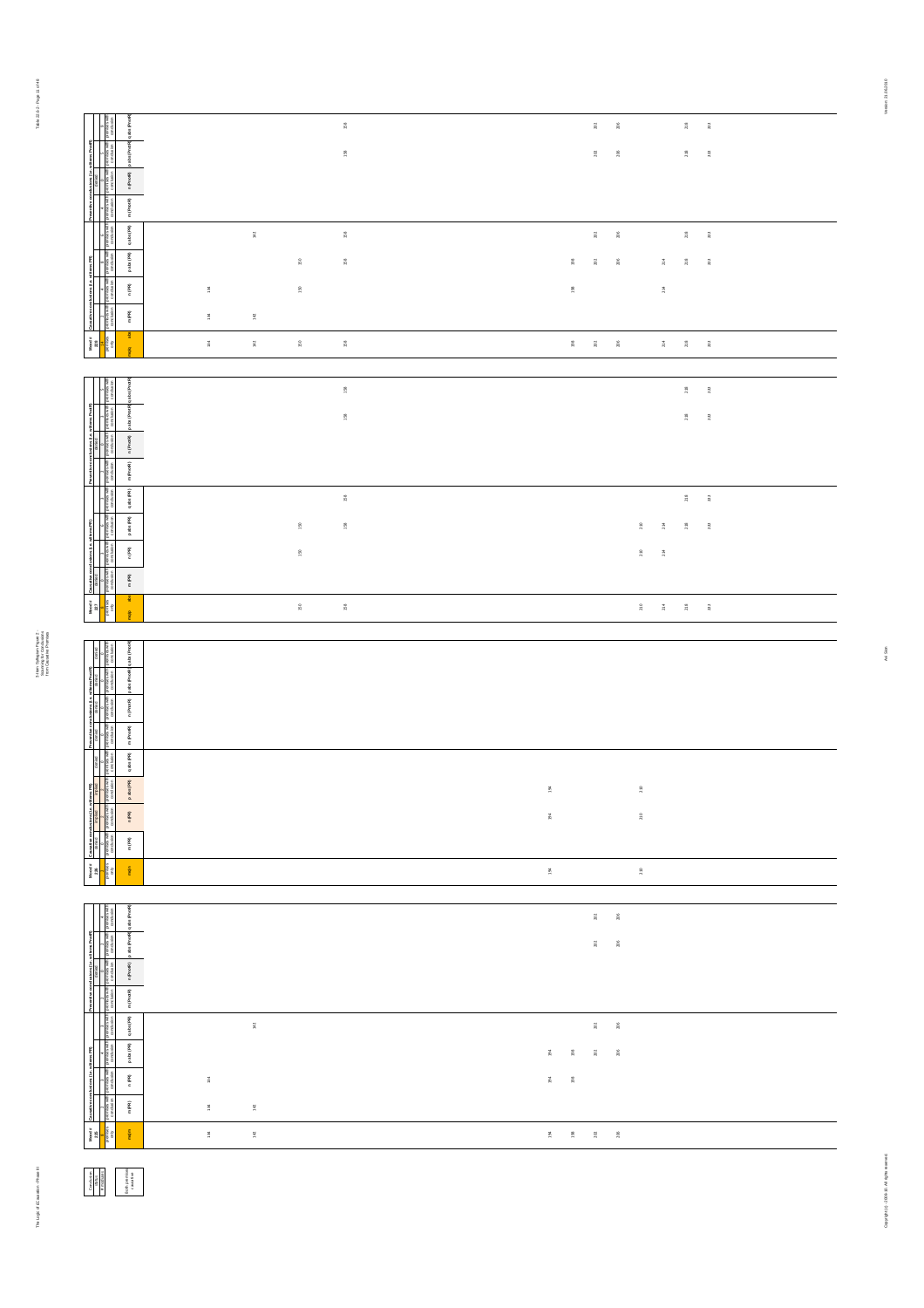|                                             |                         |   |                                                                    | oonclu     |                                                               |  |
|---------------------------------------------|-------------------------|---|--------------------------------------------------------------------|------------|---------------------------------------------------------------|--|
|                                             |                         |   |                                                                    | oondusion  |                                                               |  |
|                                             | dened                   |   |                                                                    | condusion  |                                                               |  |
| Preventive conclusions (i.e. witems Prooff) |                         |   |                                                                    | operation  | qabs (PR) = m (P notR) = n (P notR) = p abs (Pnot R) q abs (I |  |
|                                             |                         |   |                                                                    | oprobasion |                                                               |  |
|                                             |                         |   |                                                                    | oondusion  | pabs (PR)                                                     |  |
|                                             |                         |   |                                                                    | condusion  | n (PR)                                                        |  |
| Causative conclusions (i.e. willems PR)     |                         |   |                                                                    | conclusion |                                                               |  |
|                                             |                         |   |                                                                    |            | m(PR)<br>ł                                                    |  |
| Mood #                                      | 228                     | ă | premises                                                           | č          | ma <sub>rd</sub>                                              |  |
|                                             |                         |   |                                                                    | oondusion  |                                                               |  |
|                                             |                         |   | uppersonation uppersonal uppersons upper                           | condusion  | n (Prooff) pabs (Pn off) qabs (Pnot R)                        |  |
| Preventive conclusions (i.e. witems PnotR)  | dinind                  |   |                                                                    | operation  |                                                               |  |
|                                             |                         |   |                                                                    | oondusion  |                                                               |  |
|                                             |                         |   | or emises with premises with premises with                         |            | m (ProtR)                                                     |  |
|                                             |                         |   |                                                                    | condusion  | qabs (PR)                                                     |  |
| Causative conclusions (Le. wiltems PR)      |                         |   |                                                                    | conclusion | p abs (PR)                                                    |  |
|                                             |                         |   | comises with premises with                                         | operation  | n (PR)                                                        |  |
|                                             | denied                  |   |                                                                    | oondusion  | map abs m(PR)                                                 |  |
| Mood #                                      | $\overline{\mathbf{a}}$ |   | premises                                                           | č          |                                                               |  |
|                                             |                         |   |                                                                    |            |                                                               |  |
|                                             | dened                   |   | up weekuloog up weekuloog                                          | oonclusion |                                                               |  |
|                                             | dining                  |   |                                                                    | oorclusion |                                                               |  |
|                                             | denied                  |   |                                                                    | oondusion  |                                                               |  |
| Preventive conclusions (i.e. w/lease PnotR) | denied                  |   |                                                                    | condusion  |                                                               |  |
|                                             | denied                  |   | mises with premises with premises with premises with premises with | operation  | qubs(PR)   m(PnotR)   n(PnotR)   pubs (PnotR)   qubs (PnotR)  |  |
|                                             | implied                 |   |                                                                    | oondusion  | pabs (PR)                                                     |  |
| sions (i.e. witems PR)                      | paign                   |   |                                                                    | oondusion  | n (PR)                                                        |  |
| Causative conclus                           | deried                  |   | or with                                                            | candusian  | m (PR)                                                        |  |
| Mood #                                      | 226                     |   | promises                                                           | ĝ          | Î                                                             |  |
|                                             |                         |   |                                                                    |            |                                                               |  |
|                                             |                         |   | DYNTHERS WITH                                                      | oondusion  |                                                               |  |
|                                             |                         |   |                                                                    | canduagon  | m (PnotR) n (PnotR) pabs (PnotR) q abs (PnotR)                |  |
|                                             | dened                   |   |                                                                    | conclusion |                                                               |  |
| Preventive conclusions (Le. wiltems ProtR)  |                         |   | premises with premises with premises with                          | operation  |                                                               |  |
|                                             |                         |   |                                                                    | oondusion  | qabs (PR)                                                     |  |
|                                             |                         |   | promises with premises with premises with                          | candusion  | pates (PR)                                                    |  |
|                                             |                         |   |                                                                    |            |                                                               |  |
| Causalve condusions (i.e. witems PR)        |                         |   |                                                                    | corclusion | n (PR)                                                        |  |
|                                             |                         |   | 200m ses with                                                      | operation  | e<br>E                                                        |  |
| Mood #                                      | 225                     |   | Dreamiges                                                          | ă          | month                                                         |  |

Conclusion status # moduses causative Both premises

The Logic of ECausation - Phase II

| implied<br>implied<br>deried                                                        |                                                                                    | Preventive conclusions (i.e. w/lease Profit) |                                        |                                 |
|-------------------------------------------------------------------------------------|------------------------------------------------------------------------------------|----------------------------------------------|----------------------------------------|---------------------------------|
|                                                                                     | dened<br>densed                                                                    | denied                                       | denied                                 | dened                           |
| ö                                                                                   |                                                                                    |                                              |                                        |                                 |
| premises with<br>oondusion<br>promises with premises with<br>oondusion<br>condusion | premises with premises with premises with premises with<br>candusion<br>conclusion | oondusion                                    | operation                              | <b>Premission</b><br>conclusion |
| n@R<br>m (PR)                                                                       | pabs (PR) qabs (PR) m (PnofR)                                                      |                                              | n (Pro IR) patos (ProdR) q abs (ProdR) |                                 |
|                                                                                     |                                                                                    |                                              |                                        |                                 |
|                                                                                     |                                                                                    |                                              |                                        |                                 |

|                                               |                         |   | premises with premises with<br>operation                | m (ProofR) n (ProofR) pabs (ProofR) q abs (ProofR)              |  |
|-----------------------------------------------|-------------------------|---|---------------------------------------------------------|-----------------------------------------------------------------|--|
| Preventive conclusions (i.e., willems Prooff) |                         |   | oondusion                                               |                                                                 |  |
|                                               | dened                   |   | promises with<br>candusion                              |                                                                 |  |
|                                               |                         |   | promises with<br>oorchasion                             |                                                                 |  |
|                                               |                         |   | promises with<br>opridualon                             | qabs (PR)                                                       |  |
|                                               |                         |   | oondusion                                               | pabs (PR)                                                       |  |
|                                               |                         |   | or emises with locemises with<br>candusion              | n (PR)                                                          |  |
| ausative condusions (i.e. wiltems PR)         |                         |   | onmises with<br>oorchasion                              | $\frac{m(PR)}{E}$                                               |  |
| food #                                        | 228                     | ă | premises<br>only                                        | ę<br>majq                                                       |  |
|                                               |                         |   |                                                         |                                                                 |  |
|                                               |                         |   | or omises with coemises with<br>oondusion               |                                                                 |  |
|                                               |                         |   | condusion                                               |                                                                 |  |
| Preventive conclusions (i.e. wiltems PnotR)   | dinind                  |   | Dream sea with<br>conclusion                            |                                                                 |  |
|                                               |                         |   | Dreamines with<br>oondusion                             | q abs (PR) = m(PhotR) = n (PhotR) = p abs (PhotR) q abs (PhotR) |  |
|                                               |                         |   | promises with<br>candusion                              |                                                                 |  |
|                                               |                         |   | promises with<br>canclusian                             | p abs (PR)                                                      |  |
| CREative conclusions (Le. wiltems PR)         |                         |   | DYRITTI SIG WITH<br>oorchasion                          | n (PR)                                                          |  |
|                                               | denied                  |   | retime as with<br>oondusion                             | m(pR)                                                           |  |
| Mood#                                         | $\overline{\mathbf{z}}$ |   | premises<br>orly                                        | ă<br>mqb                                                        |  |
|                                               |                         |   |                                                         |                                                                 |  |
|                                               | dened                   |   | promises with<br>oonclusion                             |                                                                 |  |
|                                               | denied                  |   | Dream ses with<br>operation                             |                                                                 |  |
| Preventive conclusions (i.e. w/lease PnotR)   | denied                  |   | premises with<br>oondusion                              |                                                                 |  |
|                                               | denied                  |   | promises with<br>candusion                              | qubs (PR) m (PnoR) n (PnoR) pubs (PnoR) qabs (PnoR)             |  |
|                                               | denied                  |   | premises with<br>operation<br><b>UAN</b>                | æ                                                               |  |
|                                               | implied                 |   | oondusion                                               | pabs                                                            |  |
| Causative conclusions (i.e. witems PR         | impled                  |   | promises with premises with premises.<br>oondusion      | nope                                                            |  |
|                                               | denied                  |   | condusion                                               | m(pR)                                                           |  |
| Mood #                                        | ă                       |   | promises<br>only                                        | main                                                            |  |
|                                               |                         |   | oondusion                                               |                                                                 |  |
|                                               |                         |   | canduaton                                               |                                                                 |  |
|                                               | dened                   |   | promises with premises with premises with<br>canchasian | n (P notR) pabs (PnotR) qabs (P notR)                           |  |
| Preventive conclusions (Le. wiltems Proofit)  |                         |   | operchasion                                             | m (Prooff)                                                      |  |
|                                               |                         |   | premises with premises with<br>oondusion                | qabs (PR)                                                       |  |
|                                               |                         |   | condusion                                               | pate (PR)                                                       |  |
|                                               |                         |   | promises with premises with<br>conclusion               | n (PR)                                                          |  |
| Causative condusions (i.e. wiltems PR)        |                         |   | with postumov.<br>operation                             | e<br>m                                                          |  |
| ood #                                         |                         |   | amigas                                                  | mo <sub>m</sub>                                                 |  |
|                                               | 225                     |   | γi<br>δ                                                 |                                                                 |  |

Avi Sion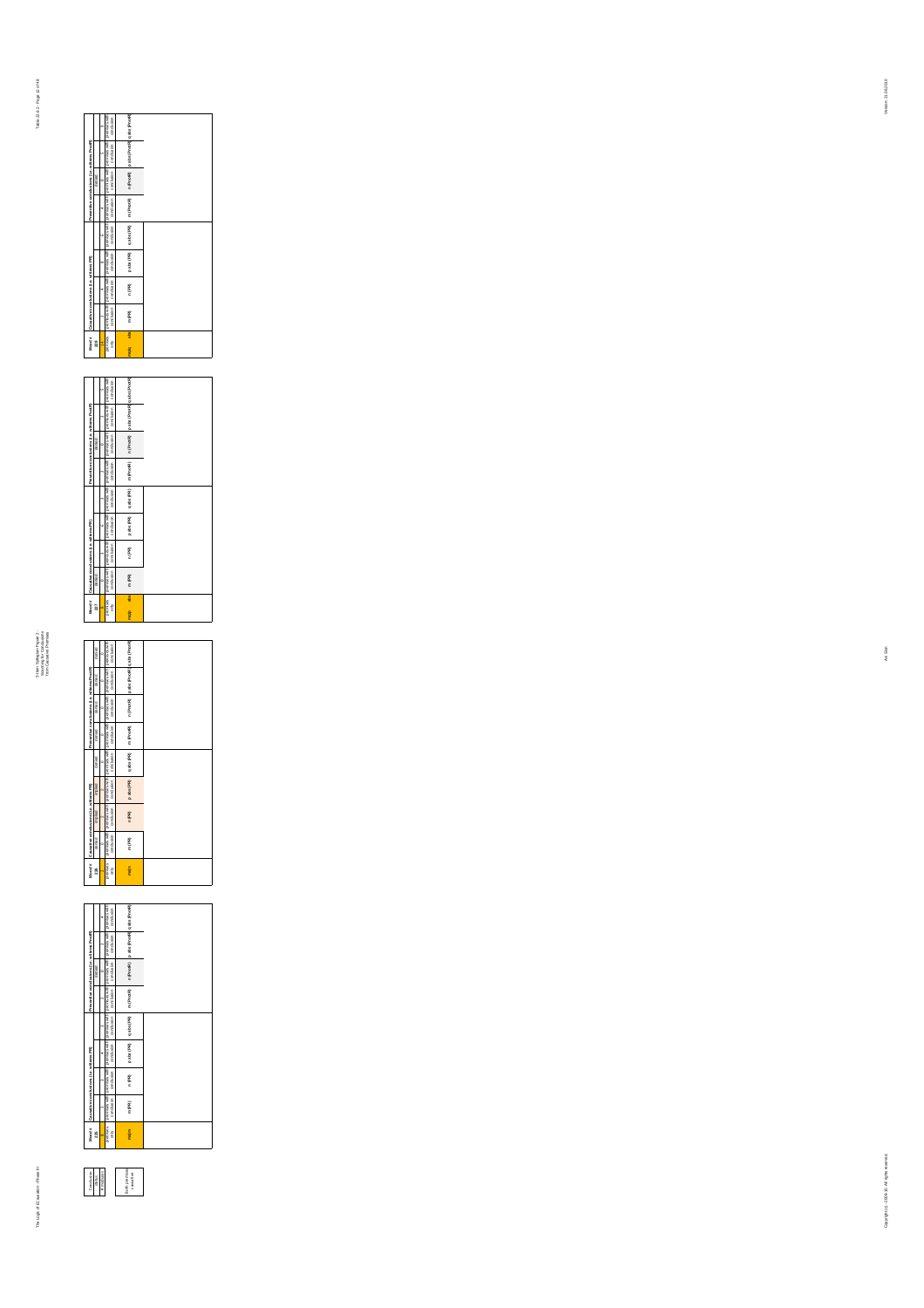|  |  | l |
|--|--|---|
|  |  |   |
|  |  | l |
|  |  | ľ |

Table 22.6-2 - Page 13 of 48

atle 22.6-2 - Page 13 of 48

|                                                         |                                  | ō                           |  |
|---------------------------------------------------------|----------------------------------|-----------------------------|--|
|                                                         | $\frac{6}{3}$<br>$rac{3}{2}$     | s.<br>$\bullet$             |  |
| a۳                                                      |                                  | ÷<br>ā.                     |  |
| ns Pro<br>計                                             | promises with<br>promises with   | aba (P<br>$\mathbf{a}$      |  |
| ons (i.e.                                               | promises with<br>condusion       | n (Pn ofR)                  |  |
| Preventive<br>detaid                                    | $\frac{1}{\sqrt{2}}$<br>promises | $\widehat{\mathbf{g}}$<br>e |  |
|                                                         | S<br>premises with<br>corobalism | $\mathfrak{so}(9)$<br>å.    |  |
| w/tems PR)                                              | a<br>promises with<br>condusion  | $p$ abs (PR)                |  |
| $\frac{\sin \theta}{\sin \theta}$                       | es with<br>usion<br>promise      | n@RJ                        |  |
| au sative concl<br>G                                    |                                  | $\mathfrak{m}(\mathsf{PR})$ |  |
| $\begin{array}{c} \mathbf{M} \\ \mathbf{M} \end{array}$ | pomissa<br>only                  | $\frac{g}{2}$ is            |  |

|                                                                                               |               | $\mathbf{r}$                                        |  |
|-----------------------------------------------------------------------------------------------|---------------|-----------------------------------------------------|--|
|                                                                                               | я.            | ଛ<br>$\mathbf{a}$                                   |  |
| Preventive conclusions (i.e., witems Protify)<br>Other and Conclusions (i.e., witems Protify) | å.            | $\boldsymbol{\varepsilon}$<br>ь<br>$\epsilon$       |  |
|                                                                                               |               | $\frac{g}{x}$<br>s<br>£                             |  |
|                                                                                               | ţ,            | $\widehat{\mathsf{g}}$<br>÷                         |  |
|                                                                                               | 記             | $\frac{\varepsilon}{\varepsilon}$<br>ъ.<br>$\Delta$ |  |
|                                                                                               |               | $\frac{1}{n}$                                       |  |
| Causative conclusions (i.e. willens PR)                                                       |               | $\frac{\partial \mathbf{R}}{\partial \mathbf{r}}$   |  |
| $M_{\rm cool}$                                                                                | <b>Semina</b> | $\frac{9}{6} \frac{1}{6}$                           |  |

| pates (Prooft) qabs (P<br>Prooff)<br>$\cos \theta$ .<br>$n$ (Pn ofR)<br>Preventive con d<br>$m$ (ProofR)                                                                                                                                                                                                                                                                                   |  |
|--------------------------------------------------------------------------------------------------------------------------------------------------------------------------------------------------------------------------------------------------------------------------------------------------------------------------------------------------------------------------------------------|--|
| $q$ ab s $(\mathsf{PR})$<br>premises with<br>conclusion<br>$\mathsf{p}$ abs (PR)<br>Causative conclusions (i.e. w/kems PR)<br>denia<br>remises with<br>condusion<br>n (PR)<br>premises with<br>condusion<br>$\mathfrak{g}_{\mathfrak{g}}$                                                                                                                                                  |  |
| $\frac{\text{Mod } B}{2M}$<br><b>Promises</b><br>$-\frac{g}{2}$ $\frac{g}{2}$<br>oondus                                                                                                                                                                                                                                                                                                    |  |
| abs (PhotR) q abs (P notR)<br>Preventive conclusions (i.e. witems PnotR)<br>-<br>- Online<br>condusion<br>$n$ (ProdR)<br>premises with<br>conclusion<br>$m$ (P root R)<br>premises with<br>conclusion                                                                                                                                                                                      |  |
| qabs (PR)<br>3<br>premises with<br>condusion<br>Dadi Real<br>Market of<br>tive conclusions (i.e. witems PR)<br>premises with<br>condusion<br>2<br>promises with<br>conclusion<br>$\frac{6}{n}$                                                                                                                                                                                             |  |
| 2<br>premises with<br>condusion<br>$\frac{\partial \mathbf{R}}{\partial \mathbf{r}}$<br>promises<br>$\frac{M \cos \theta}{233}$<br>$\frac{p}{2} \frac{p}{\alpha}$                                                                                                                                                                                                                          |  |
|                                                                                                                                                                                                                                                                                                                                                                                            |  |
| p abs (Prooft) q abs (Pro ff)<br>Preventive conclusions (i.e. witness Pnotif)<br>classical district density<br>premissa wan<br>oprebasion<br>n (ProotR)<br>0<br>premises with<br>condusion<br>m (Pn ofR)<br>premises with<br>condusion<br>q also (PR)<br>impled<br>premises with<br>condusion<br>$p$ ab s (PR)<br>$n(\theta R)$                                                            |  |
| Casadore conclusions 6.0. without a PRI<br>International Technical Control (and the profit of the profit of the profit of the profit of the profit of the<br>Profit conclusion (conclusion conclusion of the profit of the profit of<br>$\mathfrak{so}_{\mathfrak{m}}$<br>$\begin{array}{c}\n\text{Wood if } \\ \hline\n222 \\ \hline\n\end{array}$<br>$\frac{g}{\frac{3}{2}}\mathfrak{g}$ |  |
| n (PnotR) pabs (PnotR) quice (Pnot<br>Preventive conductions (i.e. witems PnotR)<br>detect derivation desired<br>$m$ (ProdR)<br>conclusi<br>q abs (PR)<br>sions (i.e. w/Nems PR)<br>derived devied<br>pats (PR)<br>$_{\rm n}(\rho\,R)$<br>imples exempta<br>$m(\theta R)$                                                                                                                  |  |

Copyright (c) - 2008-10. All rights reserved. Avi Sion Version: 21.06.2010

Avi Sion

Version: 21.06.2010

| pabs (PR) q abs (PR) m (PnoR) n (PnoR) pabs (PnoR) q abs (PnoR)                                                                                                                                                                                                                                               |  |
|---------------------------------------------------------------------------------------------------------------------------------------------------------------------------------------------------------------------------------------------------------------------------------------------------------------|--|
|                                                                                                                                                                                                                                                                                                               |  |
|                                                                                                                                                                                                                                                                                                               |  |
|                                                                                                                                                                                                                                                                                                               |  |
|                                                                                                                                                                                                                                                                                                               |  |
| $_{\rm n}$ (PR)                                                                                                                                                                                                                                                                                               |  |
| $\mathfrak{g}_{\mathfrak{g}}^{\mathfrak{g}_{\mathfrak{g}}}$                                                                                                                                                                                                                                                   |  |
| Novat Constitution/Law Man PR)<br>The Constitution of the Constitution of the Constitution of the Constitution of the Constitution of the Const<br>Decree Constitution of the Constitution of the Constitution of the Constitutio<br>$\frac{g}{2}$ ij                                                         |  |
|                                                                                                                                                                                                                                                                                                               |  |
| m (Prooff) n (Prooff) pates (Prooff) qubs (Prooff                                                                                                                                                                                                                                                             |  |
|                                                                                                                                                                                                                                                                                                               |  |
| promises with<br>conclusion                                                                                                                                                                                                                                                                                   |  |
|                                                                                                                                                                                                                                                                                                               |  |
| pats (PR) qats (PR)                                                                                                                                                                                                                                                                                           |  |
|                                                                                                                                                                                                                                                                                                               |  |
| $\frac{6}{\pi}$                                                                                                                                                                                                                                                                                               |  |
| $\frac{\partial \mathbf{f}}{\partial \mathbf{f}}$                                                                                                                                                                                                                                                             |  |
| $\frac{9}{6}$                                                                                                                                                                                                                                                                                                 |  |
|                                                                                                                                                                                                                                                                                                               |  |
|                                                                                                                                                                                                                                                                                                               |  |
|                                                                                                                                                                                                                                                                                                               |  |
|                                                                                                                                                                                                                                                                                                               |  |
| n (ProtR) palos (ProtR) qalos (ProtR)                                                                                                                                                                                                                                                                         |  |
| $m$ (Pn ofR)                                                                                                                                                                                                                                                                                                  |  |
|                                                                                                                                                                                                                                                                                                               |  |
| pas(PR) qabs (PR)                                                                                                                                                                                                                                                                                             |  |
| $_{\rm n}$ (eq.                                                                                                                                                                                                                                                                                               |  |
| $\omega_{\rm d}$ w                                                                                                                                                                                                                                                                                            |  |
| Pomissa<br>Comissa<br>$\frac{g}{\frac{1}{2}}\xi$                                                                                                                                                                                                                                                              |  |
|                                                                                                                                                                                                                                                                                                               |  |
|                                                                                                                                                                                                                                                                                                               |  |
|                                                                                                                                                                                                                                                                                                               |  |
| pemises with premises with<br>condusion condusion                                                                                                                                                                                                                                                             |  |
| premises with<br>conclusion                                                                                                                                                                                                                                                                                   |  |
|                                                                                                                                                                                                                                                                                                               |  |
| patos (PR) = qabos (PR) = m (P notR) = n (P notR) = patos (P not R) q abs (P not<br>o<br>comises with promises with<br>condusion conclusion                                                                                                                                                                   |  |
| premises with pre<br>condusion<br>$_{\rm n}$ (PR)                                                                                                                                                                                                                                                             |  |
| Muodi# Causasko oon duuloon (a. w.Meema PR) <mark>Preventivo oonduskon (a. w.Wenna Preve</mark> R) onid<br>231 <mark>– Indiaka –</mark> olnido – duulot – <mark>Indiaka –</mark> olnido – olnido – olnido – olnido – olnido –<br>premises with<br>conclusion<br>$m(\theta\theta)$<br>pomises<br>only<br>nplmn |  |

Conclusion<br># moduses<br>xh premis<br>causative Both premises

Lagic of ECausation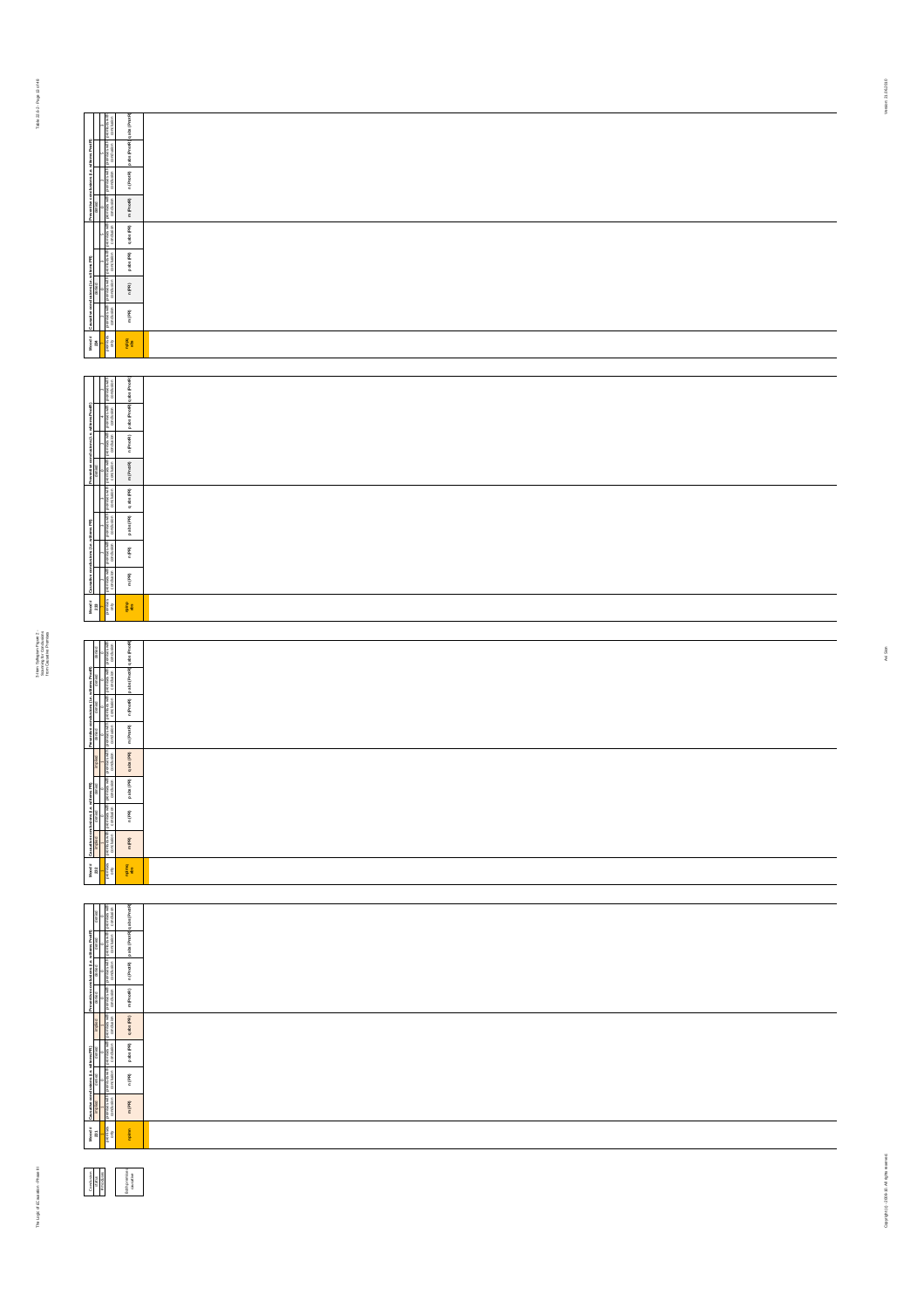|                   |  | mauson<br>ś<br>î | qabs (Pn       |
|-------------------|--|------------------|----------------|
| ea p              |  |                  | ā<br>tos (Pros |
| . (i.e. with<br>¥ |  |                  | ī<br>Ĕ         |

Table 22.6-2 - Page 14 of 48

fabie22.6-2- Page 14 of 48

|                                                          |                                                                                                                                                                                                                                                                                                  |                                                                                                                                  |              |                         |                                                   | $\frac{98}{2}$<br>$\substack{55 \\ 156}$ |                                           |                                               |                                                               | $\frac{8}{10}$ – $\frac{8}{10}$<br>$\frac{8}{3} \frac{5}{3} \frac{8}{3}$ |  |  |  |
|----------------------------------------------------------|--------------------------------------------------------------------------------------------------------------------------------------------------------------------------------------------------------------------------------------------------------------------------------------------------|----------------------------------------------------------------------------------------------------------------------------------|--------------|-------------------------|---------------------------------------------------|------------------------------------------|-------------------------------------------|-----------------------------------------------|---------------------------------------------------------------|--------------------------------------------------------------------------|--|--|--|
| 16.0                                                     |                                                                                                                                                                                                                                                                                                  |                                                                                                                                  |              |                         |                                                   | $155$                                    |                                           |                                               |                                                               | $^{\rm 187}$                                                             |  |  |  |
|                                                          |                                                                                                                                                                                                                                                                                                  | ê                                                                                                                                |              |                         |                                                   |                                          |                                           |                                               |                                                               |                                                                          |  |  |  |
|                                                          |                                                                                                                                                                                                                                                                                                  | $q$ at $\theta$ (PR)                                                                                                             |              |                         |                                                   | $\frac{95}{126}$                         |                                           | $\frac{1}{2}$ . $\frac{1}{2}$                 |                                                               | $\frac{8}{10}$ – $\frac{8}{10}$                                          |  |  |  |
| lusions (i.e. w/terns PR)<br>citried                     |                                                                                                                                                                                                                                                                                                  | $\mathsf{p}$ abs (PR)<br>n (PR)                                                                                                  |              |                         |                                                   | $156\,$                                  |                                           |                                               |                                                               | $\begin{array}{c} 136 \\ 133 \end{array}$                                |  |  |  |
|                                                          |                                                                                                                                                                                                                                                                                                  | $\mathfrak{m}(\mathsf{PR})$                                                                                                      |              |                         |                                                   |                                          |                                           | $\mathop{\mathbb{R}}_n=\mathop{\mathbb{R}}_n$ |                                                               |                                                                          |  |  |  |
| Mood #                                                   | viring.                                                                                                                                                                                                                                                                                          | $\frac{g}{2}$ $\frac{g}{4}$                                                                                                      |              |                         |                                                   | $\substack{156 \\ 156}$                  |                                           | $\frac{m}{n}$                                 |                                                               | $387$<br>$38$                                                            |  |  |  |
|                                                          |                                                                                                                                                                                                                                                                                                  |                                                                                                                                  |              |                         |                                                   |                                          |                                           |                                               |                                                               |                                                                          |  |  |  |
|                                                          |                                                                                                                                                                                                                                                                                                  |                                                                                                                                  |              |                         | $\frac{9}{148}$                                   |                                          |                                           |                                               | $^{\rm 180}$                                                  |                                                                          |  |  |  |
| ns (Le. wiltems Prot R                                   |                                                                                                                                                                                                                                                                                                  |                                                                                                                                  |              |                         | $\widetilde{\mathbf{x}}$ $\widetilde{\mathbf{x}}$ |                                          |                                           |                                               | $\mathop{\mathbb{R}}\nolimits$ $\mathop{\mathbb{R}}\nolimits$ |                                                                          |  |  |  |
|                                                          |                                                                                                                                                                                                                                                                                                  |                                                                                                                                  |              |                         | $\frac{\Omega}{\Omega}$                           |                                          |                                           |                                               | $\hat{\mathbf{z}}$                                            |                                                                          |  |  |  |
|                                                          | $\frac{3}{1666}$ with                                                                                                                                                                                                                                                                            | ř<br>qabs (PR)                                                                                                                   |              |                         | $\frac{9}{148}$                                   |                                          | $\frac{3}{2}$                             |                                               | $^{\rm 180}$                                                  |                                                                          |  |  |  |
|                                                          |                                                                                                                                                                                                                                                                                                  | œω<br>pate                                                                                                                       |              |                         | $\frac{\infty}{24}$                               |                                          |                                           |                                               | $\mathbb{S}^n$ . $\mathbb{S}^n$                               |                                                                          |  |  |  |
| ative conclusion s (i.e. witems PR)                      |                                                                                                                                                                                                                                                                                                  | $_{\rm n}$ (PR)                                                                                                                  |              |                         |                                                   |                                          | $^{\rm 22}$                               |                                               | $\mathbb{R}$                                                  |                                                                          |  |  |  |
|                                                          |                                                                                                                                                                                                                                                                                                  | $\frac{6}{6}$                                                                                                                    |              |                         |                                                   |                                          | $\begin{array}{c} 162 \\ 164 \end{array}$ |                                               |                                                               |                                                                          |  |  |  |
| $\begin{array}{c}\nM \text{ odd } n \\ 233\n\end{array}$ | misos<br>Pily                                                                                                                                                                                                                                                                                    | $\frac{8}{3}$                                                                                                                    |              |                         | $\frac{5}{3}\frac{9}{3}$                          |                                          | $\begin{array}{c} 162 \\ 164 \end{array}$ |                                               | $\begin{array}{c} 78 \\ 180 \\ 180 \end{array}$               |                                                                          |  |  |  |
|                                                          |                                                                                                                                                                                                                                                                                                  |                                                                                                                                  |              |                         |                                                   |                                          |                                           |                                               |                                                               |                                                                          |  |  |  |
|                                                          |                                                                                                                                                                                                                                                                                                  |                                                                                                                                  |              |                         |                                                   |                                          |                                           |                                               |                                                               |                                                                          |  |  |  |
|                                                          |                                                                                                                                                                                                                                                                                                  |                                                                                                                                  |              |                         |                                                   |                                          |                                           |                                               |                                                               |                                                                          |  |  |  |
|                                                          |                                                                                                                                                                                                                                                                                                  | န္                                                                                                                               |              |                         |                                                   |                                          |                                           |                                               |                                                               |                                                                          |  |  |  |
|                                                          |                                                                                                                                                                                                                                                                                                  | qabs (PR)                                                                                                                        |              | $\frac{9}{2}$           |                                                   |                                          |                                           |                                               |                                                               |                                                                          |  |  |  |
|                                                          |                                                                                                                                                                                                                                                                                                  | $p$ at $\left( \mathsf{PR}\right)$                                                                                               |              |                         |                                                   |                                          |                                           |                                               |                                                               |                                                                          |  |  |  |
|                                                          |                                                                                                                                                                                                                                                                                                  | $\mathfrak{n}$ (PR)                                                                                                              |              |                         |                                                   |                                          |                                           |                                               |                                                               |                                                                          |  |  |  |
|                                                          |                                                                                                                                                                                                                                                                                                  | $m(\theta R)$                                                                                                                    |              | $\frac{\Omega}{\Omega}$ |                                                   |                                          |                                           |                                               |                                                               |                                                                          |  |  |  |
|                                                          |                                                                                                                                                                                                                                                                                                  |                                                                                                                                  |              | $\tilde{\mathbf{z}}$    |                                                   |                                          |                                           |                                               |                                                               |                                                                          |  |  |  |
|                                                          |                                                                                                                                                                                                                                                                                                  |                                                                                                                                  |              |                         |                                                   |                                          |                                           |                                               |                                                               |                                                                          |  |  |  |
|                                                          |                                                                                                                                                                                                                                                                                                  |                                                                                                                                  |              |                         |                                                   |                                          |                                           |                                               |                                                               |                                                                          |  |  |  |
|                                                          | and the complete ordinate $k$ whose $\frac{\log k}{\log k}$ . Presents conditions of where $k$ and $\frac{\log k}{\log k}$ . The contract of $\frac{\log k}{\log k}$ is a contract of $\frac{\log k}{\log k}$ . The contract of $\frac{\log k}{\log k}$ is a contract of $\frac{\log k}{\log k}$ | patos (PR) - qabos (PR) - m (ProcR) - n (ProcR) - patos (ProcR) qabos (ProcR)<br>Patos (PR) - qabos (PR) - m (ProcR) - n (ProcR) |              |                         |                                                   |                                          |                                           |                                               |                                                               |                                                                          |  |  |  |
|                                                          |                                                                                                                                                                                                                                                                                                  |                                                                                                                                  |              |                         |                                                   |                                          |                                           |                                               |                                                               |                                                                          |  |  |  |
|                                                          |                                                                                                                                                                                                                                                                                                  |                                                                                                                                  | $^{\rm 132}$ |                         |                                                   |                                          |                                           |                                               |                                                               |                                                                          |  |  |  |
|                                                          |                                                                                                                                                                                                                                                                                                  |                                                                                                                                  |              |                         |                                                   |                                          |                                           |                                               |                                                               |                                                                          |  |  |  |
|                                                          |                                                                                                                                                                                                                                                                                                  | $n(PR)$                                                                                                                          |              |                         |                                                   |                                          |                                           |                                               |                                                               |                                                                          |  |  |  |
|                                                          |                                                                                                                                                                                                                                                                                                  | $m(\theta\theta)$                                                                                                                | $\Xi$        |                         |                                                   |                                          |                                           |                                               |                                                               |                                                                          |  |  |  |
|                                                          |                                                                                                                                                                                                                                                                                                  | Ĵ.                                                                                                                               | $_{132}$     |                         |                                                   |                                          |                                           |                                               |                                                               |                                                                          |  |  |  |

Copyright (c) - 2008-10. All rights reserved. Avi Sion Version: 21.06.2010

 $M$  Sion

 $400:2106.2010$ 

3-tem Sylagism Figure 2<br>Sauming for Cardiusions<br>from Causative Premises Scanning for Conclusions from Causative Premises

Conclusion<br># moduses<br>xh premis<br>causative Both premises

premises only

 $\frac{1}{2}$ 

 $\frac{1}{2}$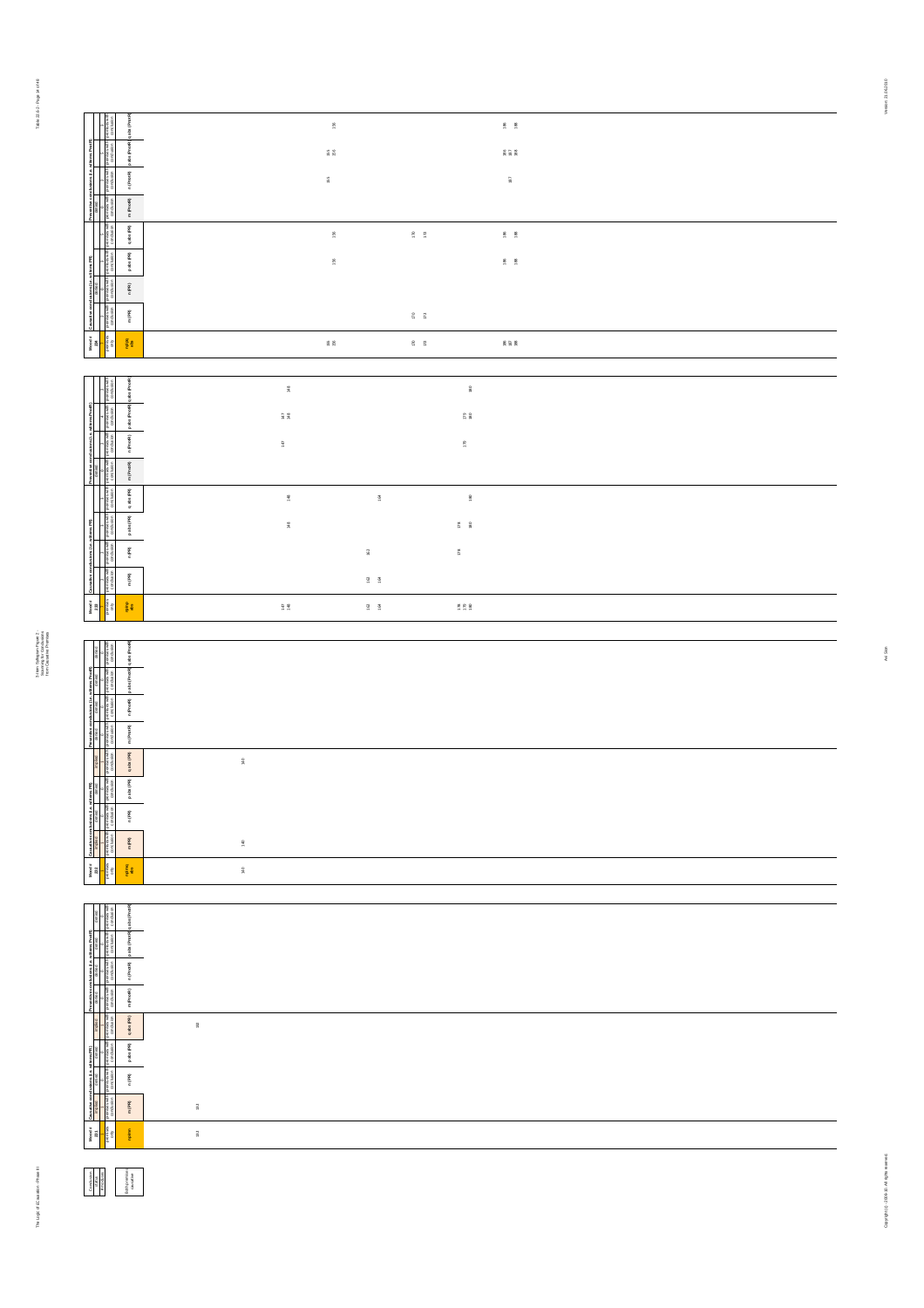| premises with<br>conclusion<br>mpled<br>m(PR)<br>premises<br>nplen<br>ā<br>only | premises with<br>candusion<br>dened<br>n (PR)<br>ö | promises with<br>pabs (PR)<br>oondusion<br>denied<br>۰ | premises with<br>q abs (PR)<br>operation<br>mpland | promises with<br>$m(P \text{ model})$<br>combasion<br>denied<br>ċ | n (ProofR)<br>candusion<br>denied<br>۰ | pass (Prot R) q abs (ProtR)<br>premises with premises with<br>oondusion<br>denied<br>ċ | <b>ORCHE</b>               |
|---------------------------------------------------------------------------------|----------------------------------------------------|--------------------------------------------------------|----------------------------------------------------|-------------------------------------------------------------------|----------------------------------------|----------------------------------------------------------------------------------------|----------------------------|
|                                                                                 |                                                    |                                                        |                                                    |                                                                   |                                        |                                                                                        |                            |
|                                                                                 |                                                    |                                                        |                                                    |                                                                   |                                        |                                                                                        | ロンタ やらの きしらくら<br>operation |
|                                                                                 |                                                    |                                                        |                                                    |                                                                   |                                        |                                                                                        |                            |
|                                                                                 |                                                    |                                                        |                                                    |                                                                   |                                        |                                                                                        |                            |
|                                                                                 |                                                    |                                                        |                                                    |                                                                   |                                        |                                                                                        |                            |
|                                                                                 |                                                    |                                                        |                                                    |                                                                   |                                        |                                                                                        |                            |
|                                                                                 |                                                    |                                                        |                                                    |                                                                   |                                        |                                                                                        |                            |
|                                                                                 |                                                    |                                                        |                                                    |                                                                   |                                        |                                                                                        |                            |
|                                                                                 |                                                    |                                                        |                                                    |                                                                   |                                        |                                                                                        |                            |

Conclusion<br># moduses<br>xh premis<br>causative Both premises

|                                              |         | DYRTH SAS WITH<br>conclusion                           |                                                                            |  |
|----------------------------------------------|---------|--------------------------------------------------------|----------------------------------------------------------------------------|--|
|                                              |         | DYRITTIERS WITH<br>opricion                            |                                                                            |  |
|                                              |         | promises with<br>oondusion                             |                                                                            |  |
| Preventive con dusions (i.e. witems ProfR)   | dened   | promises with<br>candusion                             | pabs (PR) qabs (PR)   m (ProoR)   n (PhoeR)   pabs (ProoR) qabs (ProoR)    |  |
|                                              |         | DYNTH 505 With<br>operation                            |                                                                            |  |
|                                              |         | <b>Normeggia</b> with<br>oondusion                     |                                                                            |  |
| Causative conclusions (i.e. w/kems PR)       | denied  | compass with<br>oondusion                              | n (PR)                                                                     |  |
|                                              |         | omises with<br>condusion                               | m(PR)                                                                      |  |
| Mood #                                       | ň       | 200 m 905<br>only                                      | g<br>§ 6                                                                   |  |
|                                              |         |                                                        |                                                                            |  |
|                                              |         | premises with<br>opriduation                           |                                                                            |  |
| Preventive conclusions (i.e. wiltems Prot R) |         | promises with<br>canduaton                             | q alos (PR) = m (P not R) = n (P notR) = p alos (Pno tR) q ab s (P notR)   |  |
|                                              |         | promises with<br>conclusion                            |                                                                            |  |
|                                              | dinind  | DYRITTI SIG WITH<br>operation                          |                                                                            |  |
|                                              |         | premises with<br>oondusion                             |                                                                            |  |
|                                              |         | Dramsas with<br>candusion                              |                                                                            |  |
|                                              |         | promises with<br>oorclusion                            | n (PR) pate (PR)                                                           |  |
| Causative conclusions (i.e. witems PR)       |         | meas with<br>opriduation                               | m(198)                                                                     |  |
| Mood #                                       | 233     | 200mlses<br>ă                                          | e<br>Šã                                                                    |  |
|                                              |         |                                                        |                                                                            |  |
|                                              | dened   | promises with<br>candusion                             | patis (PR)   qabs (PR)   m (PnoR)   n (PnotR)   patis (PnoR)   qabs (PnoR) |  |
| Preventive conclusions (i.e. wittens Pro IR) | denied  | 200m ses with<br>oprobasion                            |                                                                            |  |
|                                              | denied  | premises with<br>oondusion                             |                                                                            |  |
|                                              | denied  | oondusion                                              |                                                                            |  |
|                                              | implied | premises with premises with premises with<br>condusion |                                                                            |  |
| (i.e. willows PR)                            | dining  | conclusion                                             |                                                                            |  |
|                                              | dinie   | ş<br>oondusion                                         | e<br>G                                                                     |  |
| Causative conclusions                        | implied | promises with promise<br>candusion                     | m(pR)                                                                      |  |
| Mood#                                        | 22      | D'emises<br>öπ                                         | reing                                                                      |  |
|                                              |         |                                                        |                                                                            |  |
|                                              | dining  | DYNT 905 WET<br>operation                              | qabs (PR) m (PnotR) n (PnotR) pabs (PnotR) q abs (PnotR)                   |  |
|                                              | denied  | promises with<br>oondusion                             |                                                                            |  |
| Preventive condusions (i.e. witems Profit)   | denied  | promises with<br>candusion                             |                                                                            |  |
|                                              | dened   | DYOTH SOS WITH<br>corclusion                           |                                                                            |  |
|                                              | mplad   | com sea with<br>operation                              |                                                                            |  |
|                                              | denied  | compass with<br>oondusion                              | pats (PR)                                                                  |  |
| susative conclusions (i.e. w/lease PR)       | dened   | promises with<br>candusion                             | n (PR)                                                                     |  |
|                                              | mpled   | how postumos.<br>oorclusion                            | m(PR)                                                                      |  |
| Mood#                                        | ā       | <b>NYTH 50%</b><br>only                                | <b>I primer</b>                                                            |  |

|                                            |        |         | oondusion                                | pabs (PR)                      |  |
|--------------------------------------------|--------|---------|------------------------------------------|--------------------------------|--|
|                                            | denied |         | premises with premises with<br>oondusion | n (PR)                         |  |
| Causative conclusions (i.e. will ems PR)   |        |         | promises with<br>condusion               | m (PR)                         |  |
| Mood #                                     | ă      |         | premises<br>only                         | g g                            |  |
|                                            |        |         |                                          |                                |  |
|                                            |        |         | oondusion                                |                                |  |
|                                            |        |         | premises with premises with<br>candusion | pates (Pro IR) q ab s (P notR) |  |
|                                            |        |         | promises with<br>canclusian              | n (Prooff)                     |  |
| Preventive conclusions (Le. witems Prot R) | dining | $\circ$ | Dream sea with<br>operation              | m (ProtR)                      |  |
|                                            |        |         | <b>KNOWS</b> GRAVES<br>oondusion         | qabs (PR)                      |  |

Avi Sion

Copyright (c) - 2008-10. All rights r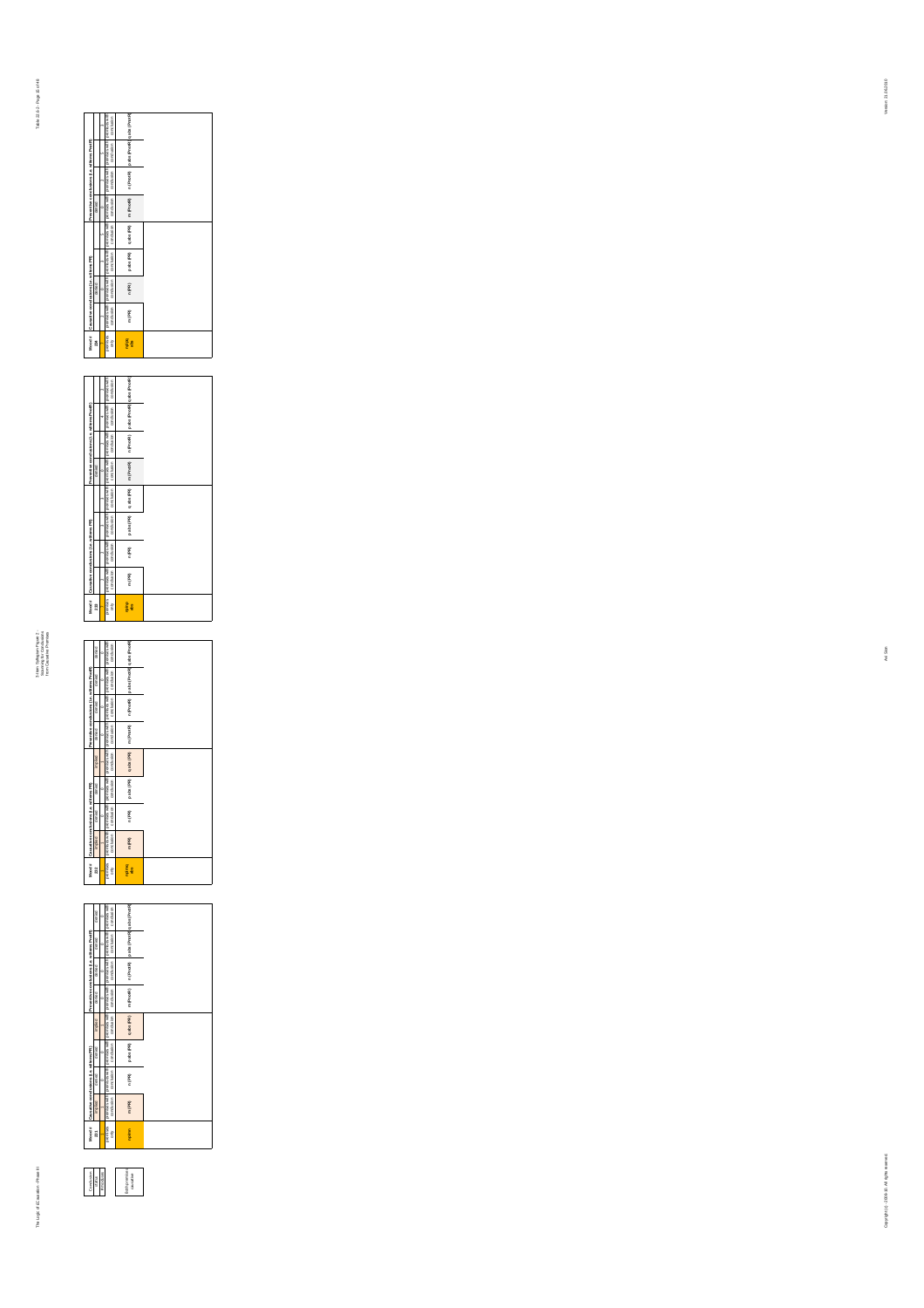|               |                                                                                                                                                                                                                                      | $\overline{a}$               |  |
|---------------|--------------------------------------------------------------------------------------------------------------------------------------------------------------------------------------------------------------------------------------|------------------------------|--|
|               |                                                                                                                                                                                                                                      | ø<br>ę<br>-9<br>$\mathbf{a}$ |  |
|               |                                                                                                                                                                                                                                      | $\widehat{\mathbf{g}}$<br>ৢ  |  |
|               |                                                                                                                                                                                                                                      | e.<br>ε<br>£                 |  |
|               |                                                                                                                                                                                                                                      | $q$ abs (PR)                 |  |
|               | Cuandre concelent (a Weima PR)<br>1990 - Carlo Carlo Carlo Barris (a Paris de Carlo Carlo Carlo Carlo Carlo Carlo Carlo Carlo Carlo Carlo Carlo<br>1990 - Carlo Carlo Carlo Carlo Carlo Carlo Carlo Carlo Carlo Carlo Carlo Carlo Ca | $\widehat{\mathsf{g}}$<br>ã. |  |
|               |                                                                                                                                                                                                                                      | $n$ (PR)                     |  |
|               |                                                                                                                                                                                                                                      | $\mathfrak{m}(\mathsf{PR})$  |  |
| Mood #<br>238 | portisos<br>only                                                                                                                                                                                                                     | å<br>$\mathbf{r}$            |  |

|                                                       | 5<br>premises with<br>~vndusion                                                                                                                                                                                                | -<br>$\sigma$<br>5              |  |
|-------------------------------------------------------|--------------------------------------------------------------------------------------------------------------------------------------------------------------------------------------------------------------------------------|---------------------------------|--|
|                                                       | $\frac{1}{8}$                                                                                                                                                                                                                  | $\sim$                          |  |
| Preventive conclusions (i.e. willems PnotR)<br>denied | inputs of the property of the conditional formulation of the state of the state of the state of the state of the state of the state of the state of the state of the state of the state of the state of the state of the state | $\mathbf{r}$<br>s<br>$\epsilon$ |  |
|                                                       | $rac{1}{2}$<br>promi                                                                                                                                                                                                           | $\widehat{\alpha}$              |  |
|                                                       |                                                                                                                                                                                                                                |                                 |  |
|                                                       |                                                                                                                                                                                                                                |                                 |  |
| Causative conclusions (i.e. witems PR)                |                                                                                                                                                                                                                                |                                 |  |
|                                                       | i<br>  santa dan jama'a dan kamalan dan kamalan jama'a dan kamalan<br>  santa dan jama'a dan kamalan dan kamalan dan kamalan dan kamalan dan kamalan dan kamalan dan kamalan dan kam                                           |                                 |  |

| s<br>minisas with<br>-----sion<br>abs (Profi<br>Parvantes conclusions (A. Whates Proces)<br>Commiss with promiss with promiss with permiss with<br>conclusion   conclusion   conclusion   conclusion<br>conclusion   conclusion   conclusion<br>pabs (ProtR)<br>$n$ (P rooff)<br>$m$ (ProofR)                                                                                                                                                                                                                          |  |
|------------------------------------------------------------------------------------------------------------------------------------------------------------------------------------------------------------------------------------------------------------------------------------------------------------------------------------------------------------------------------------------------------------------------------------------------------------------------------------------------------------------------|--|
| $p$ also (PR) $q$ also (PR)<br>Mood <mark>Causative conclusions (Le witherms PR)</mark><br>238 – parrisée van Givitél (Parrisée van Santian VI)<br>contra – conclusion (Parrisée van Santian VI)<br>contra – conclusion (Conclusion Conclusion II)<br>$n$ (PR)<br>$m(PR)$<br>÷<br>š                                                                                                                                                                                                                                    |  |
| $rac{5}{\text{poritase with}}$<br>abs (Pn ofR) q abs (PnotR<br><b>Preventive conclusions (Le Winnes Prock)</b><br>Tominiae with pormanic materials with promises with promises with promises with promises with provident pr<br>conclusion accordation accordation conclusion pro<br>n (ProdR)<br>$m(ProdR)$                                                                                                                                                                                                           |  |
| qabs (PR)<br>p also (PR)<br>Causative conclusions (i.e. witems PR)<br>promises with<br>conclusion<br>promises with<br>comises with<br>$\frac{1}{n}$ (PR)<br>4<br>premises with<br>$\omega$ or $\omega$<br>$\frac{3}{4}$<br>$\frac{\text{Mod } n}{27}$<br>and and the set<br>ę                                                                                                                                                                                                                                          |  |
| promises with<br>conclusion<br>qabs (PnotR<br>Peremière conclusions (Le wilherm Proces)<br>divisió de la pomisión inconsistente pos<br>in pamieurs de conclusion de conclusion de<br>conclusion donatusion conclusion d<br>pates (Prooff)<br>$n$ (Pro $\mathfrak{M}$<br>$m$ (ProofR)                                                                                                                                                                                                                                   |  |
| mentation<br> <br> <br> <br> <br> <br> <br>$p$ abs $(PR)$ $q$ abs $(PR)$<br>Causaine conclusions (i.e. w/kans PR)<br>pramas with poemia with permass with poemia<br>condusion condusion condusion co<br>npm<br>морно <mark>сававое соединците у ката в селото в селото селото селото селото селото селото селото селото селото село<br/>на виде в селото селото селото селото селото селото селото селото селото селото селото селото в рокоми<br/>селот</mark><br>$\mathfrak{m}(\mathsf{PR})$<br>$\frac{\epsilon}{2}$ |  |
| )<br>  dirilid<br>  promises with<br>qabs@n<br>m (Prooft) n (Prooft) pabs (Prooft                                                                                                                                                                                                                                                                                                                                                                                                                                      |  |
| Counting and<br>a structure of the structure of the structure of the structure of the structure of the<br>production of the structure of the structure of the structure of the<br>production of the structure of the structure of the<br>q abs (PR)<br>pats (PR)<br>$_{\rm n}$ (PR)<br>$\frac{\partial}{\partial t}$                                                                                                                                                                                                   |  |

Copyright (c) - 2008-10. All rights reserved. Avi Sion Version: 21.06.2010

Avi Sion

Version: 21.06.2010

|                                                                                                                                                                         |                                                                                                       | qabs@n                          |  |
|-------------------------------------------------------------------------------------------------------------------------------------------------------------------------|-------------------------------------------------------------------------------------------------------|---------------------------------|--|
|                                                                                                                                                                         | premis<br>cand                                                                                        | orR)<br>abs (Po<br>$\mathbf{a}$ |  |
|                                                                                                                                                                         | premises with                                                                                         | æ<br>통                          |  |
| Course o postalism (a vintema PR) preveninto conclusional (a vintema Presi)<br><mark>Inspira d</mark> corres corres <mark>inspira</mark> ones conclusional orienta dels | $\frac{1}{3}$<br>premises                                                                             | $\widehat{\mathbf{g}}$<br>န့်   |  |
|                                                                                                                                                                         | promises with<br>condusion                                                                            | q abs (PR)                      |  |
|                                                                                                                                                                         | premise<br>condus                                                                                     | pates (PR)                      |  |
|                                                                                                                                                                         | u<br>promises with<br>conclusion                                                                      | $\frac{1}{n}$ (PR)              |  |
|                                                                                                                                                                         | $\begin{array}{ c c }\n\hline\n\text{reduas with} \\ \hline\n\text{reduas on} \\ \hline\n\end{array}$ | $\mathfrak{m}(\mathsf{PR})$     |  |
| $\frac{M \cos \theta}{235}$                                                                                                                                             | premises<br>only                                                                                      | ÷                               |  |

Conclusion status # moduses causative

Both premises

a Logic of ECausation-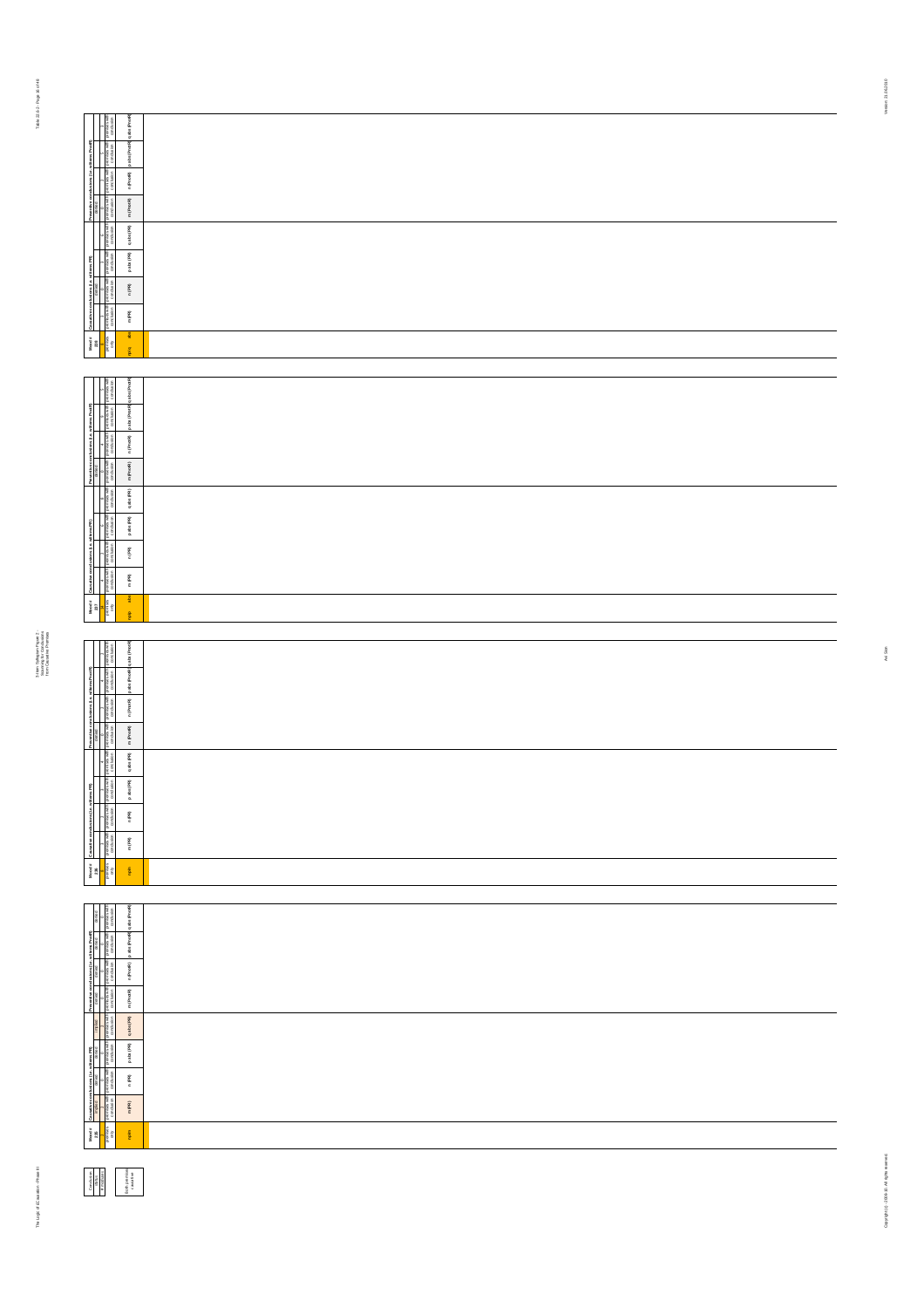|                                                                     |                   |                    |                                                     | $156\,$                                       |                                                                                            |                                               |                                                                                                             | $\frac{8}{13}$                                                                                              |  |  |  |
|---------------------------------------------------------------------|-------------------|--------------------|-----------------------------------------------------|-----------------------------------------------|--------------------------------------------------------------------------------------------|-----------------------------------------------|-------------------------------------------------------------------------------------------------------------|-------------------------------------------------------------------------------------------------------------|--|--|--|
| š                                                                   |                   |                    |                                                     | $\substack{156 \\ 156}$                       |                                                                                            |                                               |                                                                                                             | $\begin{array}{c} 88 \\ 33 \\ 33 \\ \end{array}$                                                            |  |  |  |
|                                                                     |                   |                    |                                                     | $\mathfrak{B}^{\mathsf{S}}$                   |                                                                                            |                                               |                                                                                                             | $\widetilde{\mathbf{z}}$                                                                                    |  |  |  |
| conclusions (i.e.<br>틑<br>$m$ (ProofR)                              |                   |                    |                                                     |                                               |                                                                                            |                                               |                                                                                                             |                                                                                                             |  |  |  |
|                                                                     |                   |                    |                                                     |                                               |                                                                                            |                                               |                                                                                                             |                                                                                                             |  |  |  |
| $q$ abs (PR)                                                        |                   | $\frac{9}{24}$     |                                                     | 156                                           |                                                                                            | $\frac{8}{12} - \frac{12}{12}$                |                                                                                                             | $\frac{8}{18}$                                                                                              |  |  |  |
| pates (PR)<br>witems PR)                                            |                   |                    |                                                     | 156                                           |                                                                                            |                                               |                                                                                                             | $\frac{8}{13}$                                                                                              |  |  |  |
| $n$ (PR)                                                            |                   |                    |                                                     |                                               |                                                                                            |                                               |                                                                                                             |                                                                                                             |  |  |  |
| $\frac{\widehat{\mathfrak{g}}}{\mathfrak{g}}$                       |                   | $\frac{2}{n}$      |                                                     |                                               |                                                                                            | $\mathop{\mathbb{R}}_n=\mathop{\mathbb{R}}_n$ |                                                                                                             |                                                                                                             |  |  |  |
| ÷<br>$\begin{array}{c} \text{Mood} \\ \text{238} \end{array}$<br>g. |                   | $\!240$            |                                                     | $\substack{156 \\ 156}$                       |                                                                                            | $\frac{20}{12}$                               |                                                                                                             | 3878                                                                                                        |  |  |  |
|                                                                     |                   |                    |                                                     |                                               |                                                                                            |                                               |                                                                                                             |                                                                                                             |  |  |  |
| abs (Prot R)                                                        |                   |                    | $\frac{\infty}{24}$                                 | $\mathfrak{g}$                                |                                                                                            |                                               | $\frac{\Omega}{28}$                                                                                         | $\frac{9}{21}$ – $\frac{9}{21}$                                                                             |  |  |  |
| witems Prot R)                                                      |                   |                    | $\frac{m}{2}$ if                                    | $\mathop{\mathfrak{B}}\nolimits$ is           |                                                                                            |                                               | $\mathop{\mathbb{R}}_n$                                                                                     | $\begin{array}{l} 8\  \  \, 8\  \  \, 8\\ 1\  \  \, 8\\ \end{array}$                                        |  |  |  |
| n (ProofR)                                                          |                   |                    | $\overline{\mathfrak{m}}$                           | $155\,$                                       |                                                                                            |                                               | $\frac{2}{n}$                                                                                               | $^{\rm 187}$                                                                                                |  |  |  |
| $m(Proof R)$                                                        |                   |                    |                                                     |                                               |                                                                                            |                                               |                                                                                                             |                                                                                                             |  |  |  |
|                                                                     |                   |                    |                                                     |                                               |                                                                                            |                                               |                                                                                                             |                                                                                                             |  |  |  |
| qabs (PR)                                                           |                   |                    | $\frac{\infty}{24}$                                 | $\mathfrak{g}_0$                              | $\frac{\pi}{26}$                                                                           | $\frac{8}{10}$ – $\frac{8}{10}$               | $\frac{6}{38}$                                                                                              | $\frac{9}{21}$ – $\frac{9}{21}$                                                                             |  |  |  |
| p also (PR)<br>$1000$ PR)                                           |                   |                    | $\frac{16}{24}$                                     | $\frac{96}{14}$                               |                                                                                            |                                               | $\frac{1}{2}$ – $\frac{1}{2}$                                                                               | $\mathbb{R}^n$                                                                                              |  |  |  |
| $\underset{e}{\mathfrak{g}}$                                        |                   |                    |                                                     |                                               | $^{\rm 162}$                                                                               |                                               | $\widetilde{\Xi}$                                                                                           |                                                                                                             |  |  |  |
| $\mathfrak{m}$ (PR)                                                 |                   |                    |                                                     |                                               | $\frac{52}{164}$                                                                           | $\frac{20}{3}$                                |                                                                                                             |                                                                                                             |  |  |  |
| 暮<br>$\frac{1}{2}$<br>흍흉                                            |                   |                    | $\widetilde{\mathbb{R}}$ , $\widetilde{\mathbb{R}}$ | $\begin{array}{c} 25.36 \\ 25.36 \end{array}$ | $\widetilde{\mathbf{g}}=\widetilde{\mathbf{g}}$                                            | $\mathbb{S}-\mathbb{S}$                       | $^{8}_{\Lambda}$ $^{8}_{\Lambda}$ $^{9}_{\Lambda}$                                                          | $\begin{smallmatrix} 0 & \mathbb{C} & \mathbb{C} \\ \mathbb{R} & \mathbb{R} & \mathbb{R} \end{smallmatrix}$ |  |  |  |
|                                                                     |                   |                    |                                                     |                                               |                                                                                            |                                               |                                                                                                             |                                                                                                             |  |  |  |
|                                                                     |                   |                    | $\frac{m}{2}$                                       |                                               |                                                                                            |                                               | $^{\rm 38}$                                                                                                 |                                                                                                             |  |  |  |
| ProfR)                                                              |                   |                    | $\frac{55}{24}$                                     |                                               |                                                                                            |                                               | $\stackrel{29}{\scriptstyle\sim} 180$                                                                       |                                                                                                             |  |  |  |
| (i.e. w/ltems                                                       |                   |                    | $\widetilde{\pi}$                                   |                                               |                                                                                            |                                               | $\widetilde{\Sigma}$                                                                                        |                                                                                                             |  |  |  |
| $m$ (ProofR)                                                        |                   |                    |                                                     |                                               |                                                                                            |                                               |                                                                                                             |                                                                                                             |  |  |  |
| $q$ at $\left( \rho \right)$                                        | $\frac{32}{2}$    |                    | $\frac{m}{2}$                                       |                                               | $\frac{35}{16}$                                                                            |                                               | $\frac{8}{18}$                                                                                              |                                                                                                             |  |  |  |
|                                                                     |                   |                    |                                                     |                                               |                                                                                            |                                               |                                                                                                             |                                                                                                             |  |  |  |
| $p$ abs (PR)<br>promises with<br>(Rems PR)                          |                   |                    | $\frac{9}{14}$                                      |                                               |                                                                                            |                                               | $\frac{1}{2}$ – $\frac{1}{2}$                                                                               |                                                                                                             |  |  |  |
| $_{\rm n}$ (PR)                                                     |                   |                    |                                                     |                                               | $\widetilde{\mathbf{z}}$                                                                   |                                               | $\mathbb{m}$                                                                                                |                                                                                                             |  |  |  |
| Causative conclusions (i.e.)<br>$_{\rm m}(\rho\,R)$                 | $12\,$            |                    |                                                     |                                               | $\begin{array}{cc} \Xi & \Xi \end{array}$                                                  |                                               |                                                                                                             |                                                                                                             |  |  |  |
| Mood #<br>$\frac{\epsilon}{2}$<br>हैं हैं                           | $\frac{32}{2}$    |                    | $\frac{16}{24}$                                     |                                               | $\begin{array}{cc} \mathfrak{A} & \mathfrak{A} \\ \mathfrak{A} & \mathfrak{A} \end{array}$ |                                               | $\mathop{\mathbb{R}}\limits^{\infty}\mathop{\mathbb{R}}\limits^{\infty}\mathop{\mathbb{R}}\limits^{\infty}$ |                                                                                                             |  |  |  |
|                                                                     |                   |                    |                                                     |                                               |                                                                                            |                                               |                                                                                                             |                                                                                                             |  |  |  |
| ab s (P                                                             |                   |                    |                                                     |                                               |                                                                                            |                                               |                                                                                                             |                                                                                                             |  |  |  |
| Preven tive conclusions (i.e. witems ProofR)<br>훂                   |                   |                    |                                                     |                                               |                                                                                            |                                               |                                                                                                             |                                                                                                             |  |  |  |
|                                                                     |                   |                    |                                                     |                                               |                                                                                            |                                               |                                                                                                             |                                                                                                             |  |  |  |
| $m(p \text{ node})$                                                 |                   |                    |                                                     |                                               |                                                                                            |                                               |                                                                                                             |                                                                                                             |  |  |  |
| qabs $\langle \theta R \rangle$                                     | $132\,$           | $\frac{9}{240}$    |                                                     |                                               |                                                                                            |                                               |                                                                                                             |                                                                                                             |  |  |  |
| pates (PR)                                                          |                   |                    |                                                     |                                               |                                                                                            |                                               |                                                                                                             |                                                                                                             |  |  |  |
| sions (i.e. witems PR)                                              |                   |                    |                                                     |                                               |                                                                                            |                                               |                                                                                                             |                                                                                                             |  |  |  |
| $\frac{1}{\alpha}$                                                  |                   |                    |                                                     |                                               |                                                                                            |                                               |                                                                                                             |                                                                                                             |  |  |  |
| $\frac{1}{m}$ (PR)<br>iusalve                                       | $^{\rm 132}$      | $\frac{\Omega}{2}$ |                                                     |                                               |                                                                                            |                                               |                                                                                                             |                                                                                                             |  |  |  |
| $\frac{4}{235}$<br>e fi                                             | $\widetilde{\Xi}$ | $\frac{6}{34}$     |                                                     |                                               |                                                                                            |                                               |                                                                                                             |                                                                                                             |  |  |  |

Copyright (c) - 2008-10. All rights reserved. Avi Sion Version: 21.06.2010

 $4.8$ on

 $\equiv$ 

 $\begin{array}{c}\n\hline\n\hline\n\end{array}$ 

Conclusion status # moduses causative Both premises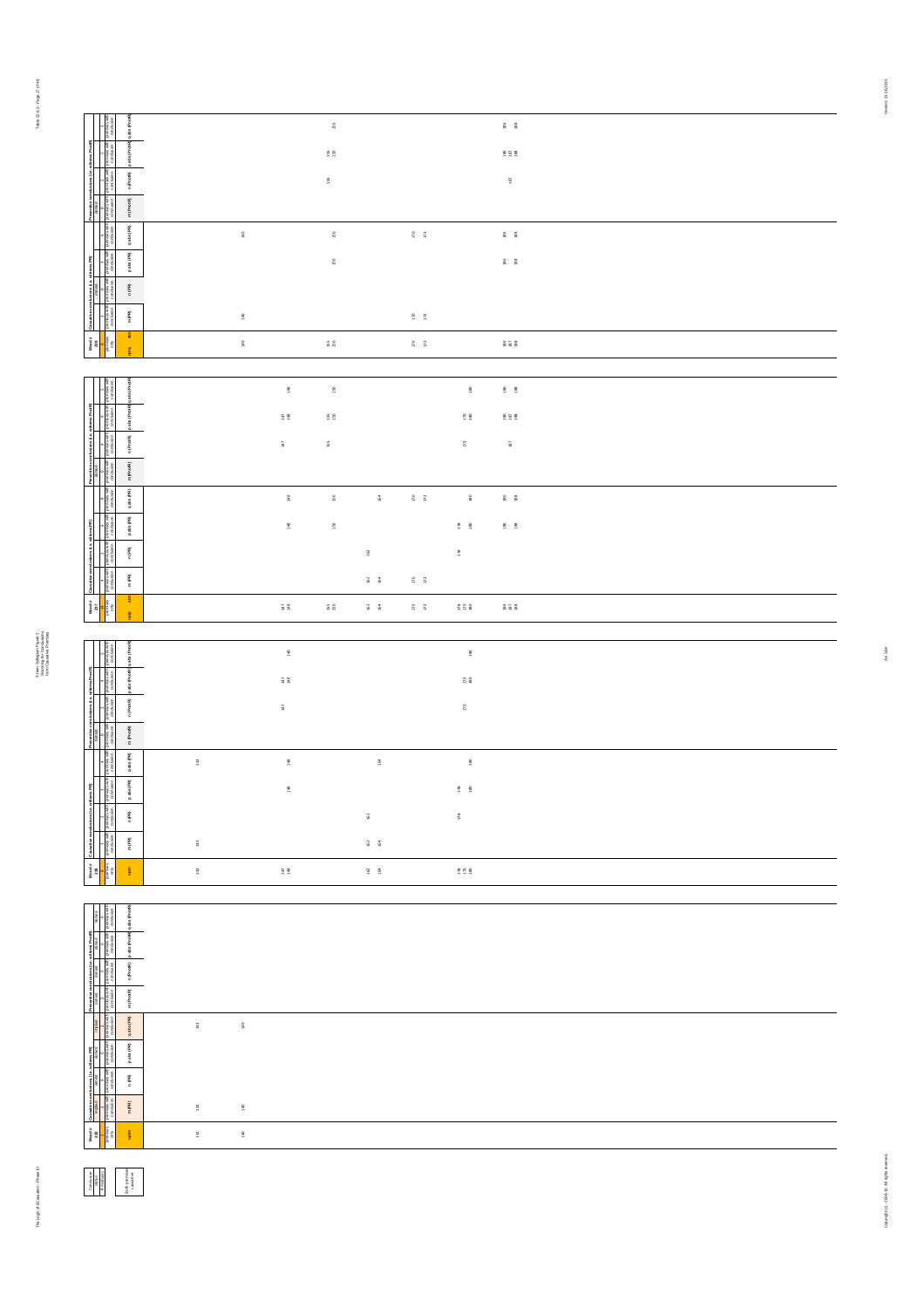Conclusion status # moduses causative Both premises

The Logic of ECausation - Phase III

|                                             |         |   | Dream ses with<br>oorchusion              |                                |  |
|---------------------------------------------|---------|---|-------------------------------------------|--------------------------------|--|
|                                             |         |   |                                           | pabs (PnotR) a abs (PnotR)     |  |
|                                             |         |   | premises with<br>oondusion                |                                |  |
|                                             |         |   | candusion                                 | n (ProofR)                     |  |
| Preventive conclusions (i.e. witems Prooff) | dened   |   | promises with promises with<br>conclusion | $m(P \text{ nodeR})$           |  |
|                                             |         |   | premises with<br>oondusion                | qabs (PR)                      |  |
|                                             |         |   | premises with<br>oondusion                | pabs (PR)                      |  |
|                                             |         |   |                                           |                                |  |
| ausaive condusions (i.e. witems PR)         | dened   |   | promises with<br>candusion                | n (PR)                         |  |
|                                             |         |   | いちょう でんきじゅう<br>conclusion                 | m(PR)                          |  |
| Mood#                                       | 238     |   | D/01/11 905<br>only                       | ab s<br>ă                      |  |
|                                             |         |   |                                           |                                |  |
|                                             |         |   | premises with<br>oondusion                |                                |  |
|                                             |         |   | DV 071 Security Mar-<br>candualan         | pates (Pn ofR) q alss (PnotR)  |  |
| Preventive conclusions (i.e. witems Phot R) |         |   | Dream sea with<br>operation               | n (Prooff)                     |  |
|                                             | denied  |   | promises with<br>condusion                | m (Proot R)                    |  |
|                                             |         |   |                                           |                                |  |
|                                             |         |   | promises with<br>canduagon                | qabs (PR)                      |  |
|                                             |         |   | pright sea with<br>conclusion             | p atos (PR)                    |  |
|                                             |         |   | premises with<br>operation                | n (PR)                         |  |
| Causative conclusions (Le. witems PR)       |         |   | につき きにこう<br>oondusion                     | m (PR)                         |  |
| Mood #                                      | ä       | ă | premises<br>ğ                             | 855                            |  |
|                                             |         |   |                                           | ê                              |  |
|                                             |         |   | Comments with<br>conclusion               |                                |  |
|                                             |         |   | DYNTH SAS WITH<br>operation               | pates (Prooff) q alss (Prooff) |  |
| Preventive con dustons (i.e. w/ltems PnotR) |         |   |                                           |                                |  |
|                                             |         |   | Contractor of Mary<br>oondusion           | n (Pro tR)                     |  |
|                                             | dened   |   | Dremises with<br>candusion                | $m(p \mod 8)$                  |  |
|                                             |         |   | Dream ses with<br>conclusion              | qabs (PR)                      |  |
| toms <sub>PR)</sub>                         |         |   | premises with<br>oondusion                | pabs (PR)                      |  |
|                                             |         |   | oondusion                                 | n (PR)                         |  |
| Causative conclusions (i.e. w/              |         |   | Temises with Deemises with<br>condusion   | m (PR)                         |  |
|                                             |         |   |                                           |                                |  |
| Mood #                                      | 238     |   | DYOTH 50%<br>cely                         | š                              |  |
|                                             |         |   | ţ                                         |                                |  |
|                                             | denied  |   | condusion<br>Vee Eest                     |                                |  |
|                                             | denied  |   | Demandable Ville<br>candusion             | Dabs (PnotR) q abs (PnotR)     |  |
|                                             | denied  |   | Dremises with<br>conclusion               | n (Prooft)                     |  |
| Preventive conclusions (i.e. wiltems ProtR) | denied  |   | promises with<br>oprehasion               | m (ProtR)                      |  |
|                                             | implied |   | promises with<br>oondusion                | qabs (PR)                      |  |
|                                             | denied  |   | promises with<br>candusion                | pate (PR)                      |  |
|                                             |         |   |                                           |                                |  |
| ausalve condusions (i.e. witems PR)         | denied  |   | conclusion<br>DYOTH SOS WITH              | n (PR)                         |  |
|                                             | implied |   | oorclusion<br>www.sea.with                | m(m)                           |  |
| food #                                      | 235     |   | vemices<br>only                           | notes.                         |  |

Aw Sion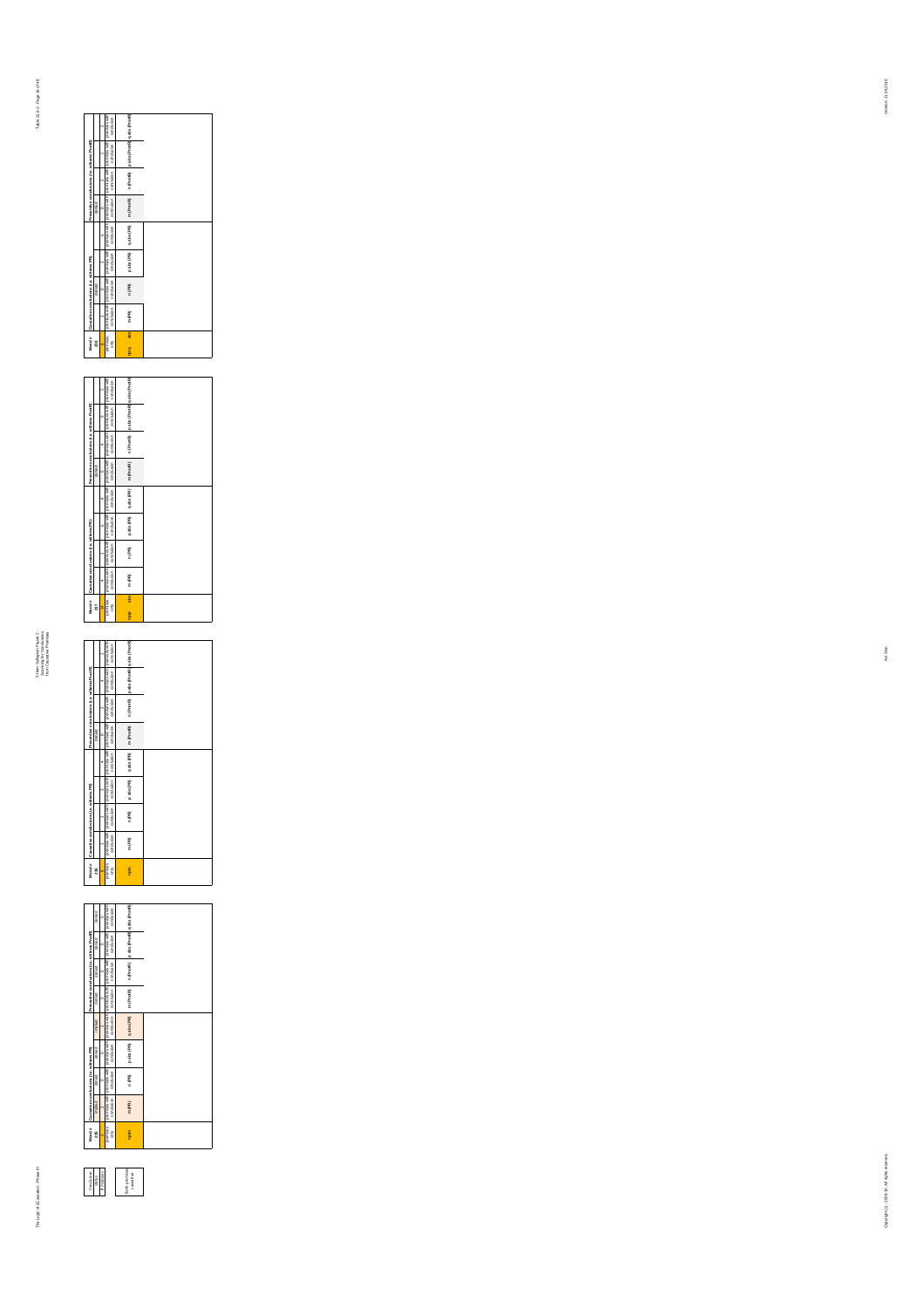|                                                                                                                                                                                                          | æ<br>qabs (Pric                   | S.   | 28        |
|----------------------------------------------------------------------------------------------------------------------------------------------------------------------------------------------------------|-----------------------------------|------|-----------|
|                                                                                                                                                                                                          | pates (Prooff)                    |      |           |
|                                                                                                                                                                                                          | n (Pn ofR)                        | 5    |           |
| zemasa with permissia with premissia with permissia with permissia with permissia with permissia with<br>.conclusion  conclusion  conclusion  conclusion  conclusion  conclusion  conclusion  conclusion | $m(p \text{ node})$               | s st | $\$$ $\$$ |
|                                                                                                                                                                                                          | $\mathbf{q}$ ab s $(\mathsf{PR})$ |      |           |
|                                                                                                                                                                                                          | pabs (PR)                         |      |           |
|                                                                                                                                                                                                          | n@R                               |      |           |
|                                                                                                                                                                                                          | $\mathfrak{m}(\mathsf{PR})$       |      |           |

|   | premises with<br>Southern with                                                                                                                                                                                                                                                                                                                                                                                      | s<br>$\bar{ }$<br>٠<br>$\mathbf{r}$ |  |
|---|---------------------------------------------------------------------------------------------------------------------------------------------------------------------------------------------------------------------------------------------------------------------------------------------------------------------------------------------------------------------------------------------------------------------|-------------------------------------|--|
| ٦ | 5<br>promises with<br>condusion                                                                                                                                                                                                                                                                                                                                                                                     | a (Proff)<br>$\Omega$               |  |
|   | promises with<br>conclusion                                                                                                                                                                                                                                                                                                                                                                                         | e.<br>ৢ                             |  |
| ٦ | $rac{0}{\sqrt{1-\frac{1}{2}}\sqrt{1-\frac{1}{2}}\sqrt{1-\frac{1}{2}}\sqrt{1-\frac{1}{2}}\sqrt{1-\frac{1}{2}}\sqrt{1-\frac{1}{2}}\sqrt{1-\frac{1}{2}}\sqrt{1-\frac{1}{2}}\sqrt{1-\frac{1}{2}}\sqrt{1-\frac{1}{2}}\sqrt{1-\frac{1}{2}}\sqrt{1-\frac{1}{2}}\sqrt{1-\frac{1}{2}}\sqrt{1-\frac{1}{2}}\sqrt{1-\frac{1}{2}}\sqrt{1-\frac{1}{2}}\sqrt{1-\frac{1}{2}}\sqrt{1-\frac{1}{2}}\sqrt{1-\frac{1}{2}}\sqrt{1-\frac{$ | $\frac{8}{8}$<br>ို                 |  |
|   | 3<br>premises with<br>condusion                                                                                                                                                                                                                                                                                                                                                                                     | qabs (PR)                           |  |
|   | 5<br>premises with<br>condusion                                                                                                                                                                                                                                                                                                                                                                                     | pats (PR)                           |  |
| J | 2<br>promises with<br>conclusion                                                                                                                                                                                                                                                                                                                                                                                    | $_{\rm n}$ (PR)                     |  |
|   | 0<br>promises with<br>condusion                                                                                                                                                                                                                                                                                                                                                                                     | m (PR)                              |  |
| ÷ | promises                                                                                                                                                                                                                                                                                                                                                                                                            | $\frac{8}{3}$                       |  |

|                                                               | $R$ $R$                |
|---------------------------------------------------------------|------------------------|
| ä<br>회                                                        |                        |
| e<br>ะ<br>$\epsilon$                                          |                        |
| -<br>€<br>å.                                                  |                        |
| e<br>ē.<br>$\sigma$                                           |                        |
| æ<br>€<br>s<br>$\mathbf{a}$<br>3⊩                             |                        |
| ç.<br>e.<br>$\epsilon$                                        |                        |
| e<br>s<br>€<br>- 61                                           |                        |
| Mood#<br>20<br>$\frac{g}{2}$ is<br>) 이 기<br>이 기<br>이 기<br>이 기 | $\aleph$<br>$^{\circ}$ |

| 38<br>promises with<br>conclusion<br>qabs (PnotR)                                                                                                                                                                                                                                                                                                                                                                                                                                                           | $\begin{array}{ccc} \mathfrak{A} & \mathfrak{A} & \mathfrak{B} & \mathfrak{B} \\ \mathfrak{B} & \mathfrak{B} & \mathfrak{B} \end{array}$ |                                                                                                                                                                                                         | $\Xi$                    |
|-------------------------------------------------------------------------------------------------------------------------------------------------------------------------------------------------------------------------------------------------------------------------------------------------------------------------------------------------------------------------------------------------------------------------------------------------------------------------------------------------------------|------------------------------------------------------------------------------------------------------------------------------------------|---------------------------------------------------------------------------------------------------------------------------------------------------------------------------------------------------------|--------------------------|
| 38<br>premises with<br>condusion<br>pates (Proof)                                                                                                                                                                                                                                                                                                                                                                                                                                                           |                                                                                                                                          | $\begin{array}{ccccc} \mathbf{g} & \mathbf{g} & \mathbf{g} & \mathbf{g} & \mathbf{g} \\ \mathbf{g} & \mathbf{g} & \mathbf{g} & \mathbf{g} & \mathbf{g} \end{array}$                                     | $\widetilde{\mathbb{H}}$ |
| nemises with<br>condusion<br>n (Pn ofR)                                                                                                                                                                                                                                                                                                                                                                                                                                                                     | $\overline{\circ}$                                                                                                                       |                                                                                                                                                                                                         |                          |
| Preventive conditations (i.e. wittens ProdR)<br>$m$ (Prooff)                                                                                                                                                                                                                                                                                                                                                                                                                                                | $\begin{array}{ccc} \mathbb{R} & \mathbb{R} & \mathbb{R} & \mathbb{R} \end{array}$                                                       |                                                                                                                                                                                                         |                          |
| - Promises with promises with p<br>- Promises promises postesson<br>- Promises postesson                                                                                                                                                                                                                                                                                                                                                                                                                    |                                                                                                                                          |                                                                                                                                                                                                         |                          |
| $q$ ab s $\langle \mathsf{PR} \rangle$                                                                                                                                                                                                                                                                                                                                                                                                                                                                      |                                                                                                                                          | $\begin{array}{cccccccccc} \texttt{8} & \texttt{8} & \texttt{8} & \texttt{8} & \texttt{8} \end{array}$                                                                                                  | $\Xi$                    |
| pabs (PR)                                                                                                                                                                                                                                                                                                                                                                                                                                                                                                   |                                                                                                                                          | $\begin{array}{cccccccccc} \mathcal{B} & & \mathcal{B} & & \mathcal{B} & & \mathcal{B} & & \mathcal{B} \\ & \mathcal{B} & & \mathcal{B} & & \mathcal{B} & & \mathcal{B} & & \mathcal{B} \\ \end{array}$ | $\widetilde{\mathbb{H}}$ |
| $\mathfrak{so}_{\mathfrak{g}}$                                                                                                                                                                                                                                                                                                                                                                                                                                                                              |                                                                                                                                          |                                                                                                                                                                                                         |                          |
| Causative conclusions (i.e. w/kems PR)<br>pensas un premiere units pensas un pensa<br>condusion condusion condusion co<br>$\mathfrak{g}_{\mathfrak{m}}$                                                                                                                                                                                                                                                                                                                                                     |                                                                                                                                          |                                                                                                                                                                                                         |                          |
| promises<br>$\begin{array}{c}\n\text{Mod } n \\ 24\n\end{array}$<br>$\frac{g}{2}$ $\frac{g}{4}$                                                                                                                                                                                                                                                                                                                                                                                                             | $55 - 38$                                                                                                                                | $\begin{array}{cccccccccc} 8 & 8 & 8 & 8 & 8 \\ \end{array}$                                                                                                                                            | $\mathbb{R}^2$           |
|                                                                                                                                                                                                                                                                                                                                                                                                                                                                                                             |                                                                                                                                          |                                                                                                                                                                                                         |                          |
| remises with<br>condusion<br>qubs (Prooft)                                                                                                                                                                                                                                                                                                                                                                                                                                                                  |                                                                                                                                          |                                                                                                                                                                                                         |                          |
| abs (Profit)<br>5<br>promises with<br>condusion                                                                                                                                                                                                                                                                                                                                                                                                                                                             |                                                                                                                                          |                                                                                                                                                                                                         |                          |
| premises with<br>conclusion<br>$n$ (P rooff)                                                                                                                                                                                                                                                                                                                                                                                                                                                                |                                                                                                                                          |                                                                                                                                                                                                         |                          |
| Preventive conclusions (i.e. witems Prot R)<br>dinkid<br>0<br>promises with<br>corclusion<br>m (Proot R)                                                                                                                                                                                                                                                                                                                                                                                                    |                                                                                                                                          |                                                                                                                                                                                                         |                          |
| qabs $\langle \theta R \rangle$                                                                                                                                                                                                                                                                                                                                                                                                                                                                             |                                                                                                                                          |                                                                                                                                                                                                         |                          |
| Causative conclusions (i.e., withmse PR)<br>- Series with permass with promise with permass with permass with permass with permass with permass with in<br>- conduision - conclusion - conclusion - conclusion<br>pabs (PR)                                                                                                                                                                                                                                                                                 |                                                                                                                                          |                                                                                                                                                                                                         |                          |
|                                                                                                                                                                                                                                                                                                                                                                                                                                                                                                             |                                                                                                                                          |                                                                                                                                                                                                         |                          |
| $\frac{\widehat{\mathbf{g}}}{\mathbf{g}}$                                                                                                                                                                                                                                                                                                                                                                                                                                                                   |                                                                                                                                          |                                                                                                                                                                                                         |                          |
| $\frac{\partial \mathbf{R}}{\partial \mathbf{r}}$                                                                                                                                                                                                                                                                                                                                                                                                                                                           |                                                                                                                                          |                                                                                                                                                                                                         |                          |
| $M = 243$<br>$\frac{3}{2}$                                                                                                                                                                                                                                                                                                                                                                                                                                                                                  |                                                                                                                                          |                                                                                                                                                                                                         |                          |
| promises                                                                                                                                                                                                                                                                                                                                                                                                                                                                                                    |                                                                                                                                          |                                                                                                                                                                                                         |                          |
|                                                                                                                                                                                                                                                                                                                                                                                                                                                                                                             |                                                                                                                                          |                                                                                                                                                                                                         |                          |
| qabs (ProtR)<br>5<br>promises with<br>condusion<br>$\kappa$ – $\kappa$                                                                                                                                                                                                                                                                                                                                                                                                                                      |                                                                                                                                          |                                                                                                                                                                                                         |                          |
|                                                                                                                                                                                                                                                                                                                                                                                                                                                                                                             |                                                                                                                                          |                                                                                                                                                                                                         |                          |
| n (Prock) pabs (Prock)                                                                                                                                                                                                                                                                                                                                                                                                                                                                                      |                                                                                                                                          |                                                                                                                                                                                                         |                          |
| $m$ (Pn ofR)<br>$\mathbb R$ - $\mathbb R$                                                                                                                                                                                                                                                                                                                                                                                                                                                                   |                                                                                                                                          |                                                                                                                                                                                                         |                          |
| Preventive conclusions () a wikens Proviti<br>- 2<br>- promise with pormous with premise with pro<br>- provision - portision - portision - co<br>- provision - portision - portision - co                                                                                                                                                                                                                                                                                                                   |                                                                                                                                          |                                                                                                                                                                                                         |                          |
| qabs (PR)                                                                                                                                                                                                                                                                                                                                                                                                                                                                                                   |                                                                                                                                          |                                                                                                                                                                                                         |                          |
| pabs(PR)                                                                                                                                                                                                                                                                                                                                                                                                                                                                                                    |                                                                                                                                          |                                                                                                                                                                                                         |                          |
| $\mathfrak{n}$ (PR)                                                                                                                                                                                                                                                                                                                                                                                                                                                                                         |                                                                                                                                          |                                                                                                                                                                                                         |                          |
| $\mathfrak{m} \varphi \mathfrak{K}$                                                                                                                                                                                                                                                                                                                                                                                                                                                                         |                                                                                                                                          |                                                                                                                                                                                                         |                          |
| $\begin{tabular}{ c c c c } \hline & \multicolumn{3}{ c }{\textbf{Mod}} & \multicolumn{3}{ c }{\textbf{Mod}} & \multicolumn{3}{ c }{\textbf{Mod}} & \multicolumn{3}{ c }{\textbf{Mod}} \\ \hline \multicolumn{3}{ c }{\textbf{Mod}} & \multicolumn{3}{ c }{\textbf{Mod}} & \multicolumn{3}{ c }{\textbf{Mod}} & \multicolumn{3}{ c }{\textbf{Mod}} \\ \hline \multicolumn{3}{ c }{\textbf{Mod}} & \multicolumn{3}{ c }{\textbf{Mod}} & \multicolumn{3}{ c }{\textbf$<br>$\frac{g}{2}$ is<br>R<br>$^{\circ}$ |                                                                                                                                          |                                                                                                                                                                                                         |                          |
|                                                                                                                                                                                                                                                                                                                                                                                                                                                                                                             |                                                                                                                                          |                                                                                                                                                                                                         |                          |
|                                                                                                                                                                                                                                                                                                                                                                                                                                                                                                             |                                                                                                                                          |                                                                                                                                                                                                         |                          |
|                                                                                                                                                                                                                                                                                                                                                                                                                                                                                                             |                                                                                                                                          |                                                                                                                                                                                                         |                          |
|                                                                                                                                                                                                                                                                                                                                                                                                                                                                                                             |                                                                                                                                          |                                                                                                                                                                                                         |                          |
|                                                                                                                                                                                                                                                                                                                                                                                                                                                                                                             |                                                                                                                                          |                                                                                                                                                                                                         |                          |
|                                                                                                                                                                                                                                                                                                                                                                                                                                                                                                             |                                                                                                                                          |                                                                                                                                                                                                         |                          |
| pates (PR) also (PR) im (PhoeR) in (PhoeR) pates (PhoeR) quite (Phoe                                                                                                                                                                                                                                                                                                                                                                                                                                        |                                                                                                                                          |                                                                                                                                                                                                         |                          |
| $_{\rm n}$ (PR)                                                                                                                                                                                                                                                                                                                                                                                                                                                                                             |                                                                                                                                          |                                                                                                                                                                                                         |                          |
|                                                                                                                                                                                                                                                                                                                                                                                                                                                                                                             |                                                                                                                                          |                                                                                                                                                                                                         |                          |
| Mood Countries concluded by When Pri and Movement conclusion is a wheat of the state of the state of the state of the state of the state of the state of the state of the state of the state of the state of the state of the<br>$\frac{\partial}{\partial t}$<br>promises<br>only<br>power                                                                                                                                                                                                                 |                                                                                                                                          |                                                                                                                                                                                                         |                          |

The Logic of Economic of Economic of Figure 2 - Phase III 3-Item Sylvism Figure 2 - Phase III 30-Item Sylvism Figure 2 - Phase III 30-Item Sylvism Figure 2 - Phase III 30-Item Sylvism Figure 2 - Phase III 31-Item Sylvism F The Lagic of ECausation

Conclusion<br># moduses<br>xh premis<br>causative Both premises

Avi Sion

**NOV 21062010**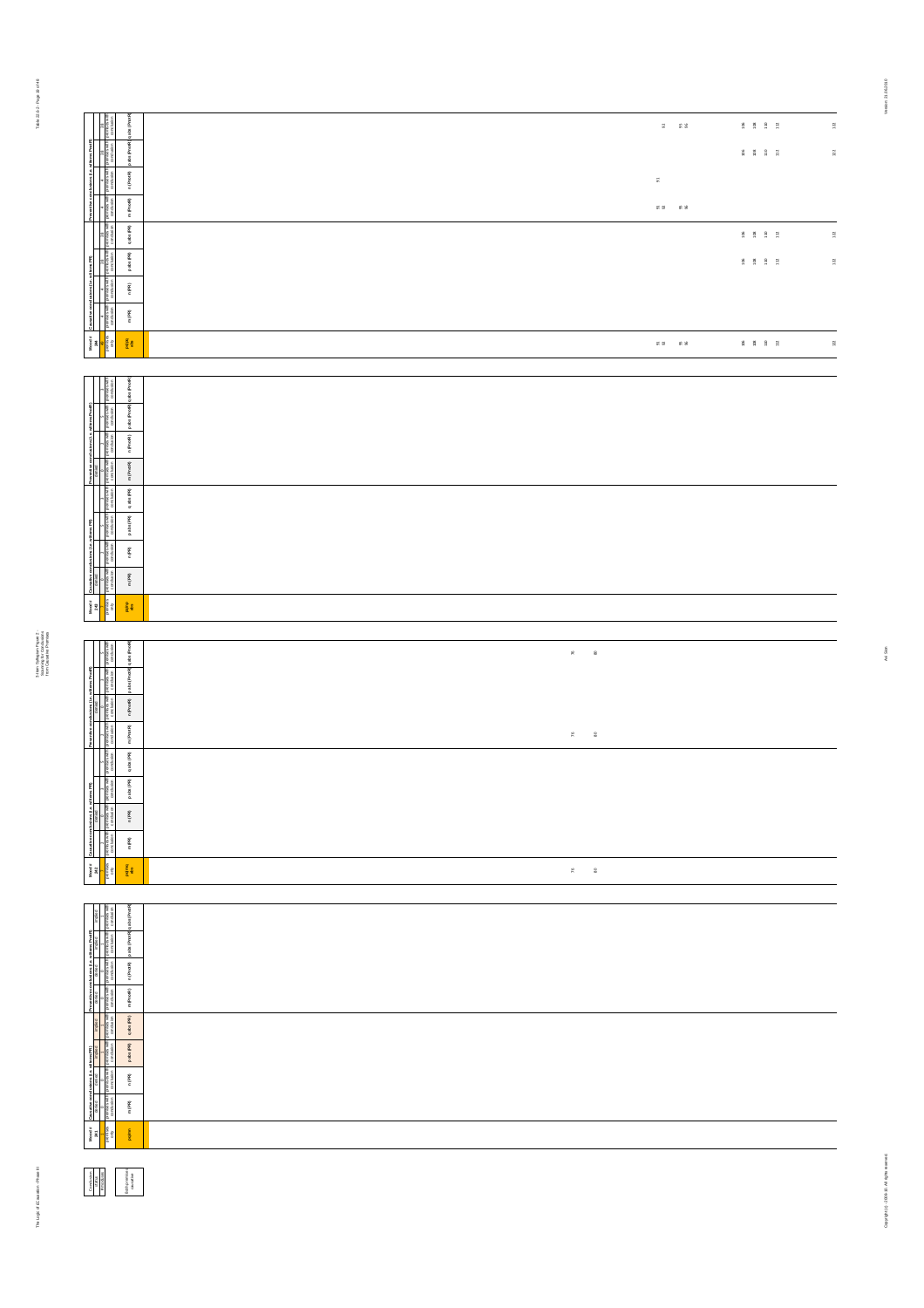|                                           | oorchase                    | abs (Pnot                              |              | 3.333                                                                                                                                                |                 |                                                                                                                  |                       | $\frac{53}{12}$ $\frac{53}{12}$          | $\begin{smallmatrix} 8 \\ 16 \\ 16 \end{smallmatrix}$ |                                           |                  | $\frac{33}{13}$                                  | $\mathop{\mathbb{R}}\nolimits$ $\mathop{\mathbb{R}}\nolimits$ $\mathop{\mathbb{R}}\nolimits$ |              |              |                                                                                                           |                 |                                   | $\substack{2.35 \\ -2.36}$ |
|-------------------------------------------|-----------------------------|----------------------------------------|--------------|------------------------------------------------------------------------------------------------------------------------------------------------------|-----------------|------------------------------------------------------------------------------------------------------------------|-----------------------|------------------------------------------|-------------------------------------------------------|-------------------------------------------|------------------|--------------------------------------------------|----------------------------------------------------------------------------------------------|--------------|--------------|-----------------------------------------------------------------------------------------------------------|-----------------|-----------------------------------|----------------------------|
| alleems                                   |                             | abs (Prod                              |              | 33 32                                                                                                                                                |                 |                                                                                                                  |                       | $\frac{51}{152}$                         | 359                                                   |                                           |                  | $\Xi\ \Xi$                                       | $\frac{9}{2}$ $\frac{5}{2}$ $\frac{3}{2}$                                                    |              |              |                                                                                                           |                 |                                   | $\substack{215 \\ 216}$    |
| dusions (i.e                              | communities with            | n (Pn ofR)                             | $^{\rm 123}$ |                                                                                                                                                      |                 |                                                                                                                  |                       |                                          |                                                       |                                           |                  |                                                  |                                                                                              |              |              |                                                                                                           |                 |                                   |                            |
| reventive con                             | premises wr<br>condusion    | $m(p \text{ node})$                    |              |                                                                                                                                                      |                 |                                                                                                                  |                       |                                          |                                                       |                                           |                  |                                                  |                                                                                              |              |              |                                                                                                           |                 |                                   |                            |
|                                           | remana mu                   | $q$ ab s $\langle \mathsf{PR} \rangle$ |              | 3.888                                                                                                                                                |                 |                                                                                                                  |                       | $^{55}_{22}$                             | $\frac{93}{14}$                                       |                                           |                  | 第1回 12 月1日 12 12 12 13 13 14 15                  | 999                                                                                          |              |              |                                                                                                           |                 |                                   | $\substack{2.35 \\ -2.36}$ |
|                                           | remises with<br>condusion   | $p$ abs (PR)                           |              | $\begin{array}{cc} \mathbb{R} & \mathbb{R} & \mathbb{R} \\ \mathbb{R} & \mathbb{R} & \mathbb{R} \\ \mathbb{R} & \mathbb{R} & \mathbb{R} \end{array}$ |                 |                                                                                                                  |                       | $\begin{array}{c} 51 \\ 152 \end{array}$ | $\frac{39}{160}$                                      |                                           |                  | $\begin{array}{c} 23 \\ 23 \\ 34 \\ \end{array}$ | $\frac{9}{2}$ $\frac{5}{2}$ $\frac{3}{2}$                                                    |              |              |                                                                                                           |                 |                                   | $\substack{215 \\ 216}$    |
| lons (i.e. w/kems PR)                     | windus.ww                   | in (P R)                               |              |                                                                                                                                                      |                 |                                                                                                                  |                       |                                          |                                                       | $\%$                                      |                  | $\widetilde{\mathfrak{A}}$                       |                                                                                              |              |              |                                                                                                           |                 |                                   |                            |
| Contact no.                               | rummun<br>condusion         | $\mathfrak{m}(\mathsf{PR})$            |              |                                                                                                                                                      |                 |                                                                                                                  |                       |                                          |                                                       | $\frac{9}{10}$ – $\frac{93}{10}$          | 昇 恩              |                                                  |                                                                                              |              |              |                                                                                                           |                 |                                   |                            |
| $\frac{1}{2}$                             | <b>September</b>            | 囊                                      |              | Bă Abã                                                                                                                                               |                 |                                                                                                                  |                       | 151                                      | 3.9                                                   | $\begin{array}{c} 166 \\ 168 \end{array}$ | $\frac{74}{176}$ | ន្តន្ត                                           | 253                                                                                          |              |              |                                                                                                           |                 |                                   | $\substack{215 \\ 216}$    |
|                                           |                             |                                        |              |                                                                                                                                                      |                 |                                                                                                                  |                       |                                          |                                                       |                                           |                  |                                                  |                                                                                              |              |              |                                                                                                           |                 |                                   |                            |
|                                           | remises we<br>oondusion     | qabs(PnotR                             |              |                                                                                                                                                      |                 |                                                                                                                  |                       |                                          |                                                       |                                           |                  |                                                  |                                                                                              |              |              |                                                                                                           |                 | $_{\rm 21}^{\rm 2}$               |                            |
| witems Prot R)                            | zemises wan<br>condusion    | p abs (Pro tR)                         |              |                                                                                                                                                      |                 |                                                                                                                  |                       |                                          |                                                       |                                           |                  |                                                  |                                                                                              |              |              |                                                                                                           |                 | $\underset{23}{\scriptstyle{53}}$ |                            |
| lusions (Le.                              | xemises with<br>conclusion  | n (ProdR)                              |              |                                                                                                                                                      |                 |                                                                                                                  |                       |                                          |                                                       |                                           |                  |                                                  |                                                                                              |              |              |                                                                                                           |                 | $\mathbb{R}^n$                    |                            |
| eventive conc                             | ventuos mu                  | $m(p \mod R)$                          |              |                                                                                                                                                      |                 |                                                                                                                  |                       |                                          |                                                       |                                           |                  |                                                  |                                                                                              |              |              |                                                                                                           |                 |                                   |                            |
|                                           | remses with<br>condusion    | qabs (PR)                              |              |                                                                                                                                                      |                 |                                                                                                                  |                       |                                          |                                                       |                                           |                  |                                                  |                                                                                              |              |              |                                                                                                           |                 | $_{\rm 212}$                      |                            |
| witems PR)                                | promises with<br>condusion  | pata (PR)                              |              |                                                                                                                                                      |                 |                                                                                                                  |                       |                                          |                                                       |                                           |                  |                                                  |                                                                                              |              |              |                                                                                                           |                 | $_{\rm 21}$                       |                            |
|                                           | conclusion                  | $_{\rm n}$ (PR)                        |              |                                                                                                                                                      |                 |                                                                                                                  |                       |                                          |                                                       |                                           |                  |                                                  |                                                                                              |              |              |                                                                                                           |                 |                                   |                            |
| ausative conclusions (i.e.                | $\frac{1}{2}$               | $\frac{60}{6}$                         |              |                                                                                                                                                      |                 |                                                                                                                  |                       |                                          |                                                       |                                           |                  |                                                  |                                                                                              |              |              |                                                                                                           |                 |                                   |                            |
| $M = 243$                                 | ceation<br>only             | $\frac{5}{3}$                          |              |                                                                                                                                                      |                 |                                                                                                                  |                       |                                          |                                                       |                                           |                  |                                                  |                                                                                              |              |              |                                                                                                           |                 | $\Xi$ $\Xi$                       |                            |
|                                           |                             |                                        |              |                                                                                                                                                      |                 |                                                                                                                  |                       |                                          |                                                       |                                           |                  |                                                  |                                                                                              |              |              |                                                                                                           |                 |                                   |                            |
|                                           | a casara and<br>Transporta  | qabs (ProfR)                           |              |                                                                                                                                                      |                 |                                                                                                                  |                       |                                          |                                                       |                                           |                  |                                                  |                                                                                              |              | $_{\rm 20}$  | $\tilde{\mathbf{a}}$                                                                                      | $\mathbbmss{3}$ |                                   |                            |
| usions (i.e. witters ProfR)               | xermaas war<br>oorclusion   | pates (ProofR)                         |              |                                                                                                                                                      |                 |                                                                                                                  |                       |                                          |                                                       |                                           |                  |                                                  |                                                                                              |              | $_{\rm 200}$ | $_{\rm 204}$                                                                                              | $_{\rm 20}$     |                                   |                            |
|                                           | oondusion                   | n (ProtR)                              |              |                                                                                                                                                      |                 |                                                                                                                  |                       |                                          |                                                       |                                           |                  |                                                  |                                                                                              |              |              |                                                                                                           |                 |                                   |                            |
|                                           | remses wur<br>oondusion     | m(pn, odd)                             |              |                                                                                                                                                      |                 |                                                                                                                  |                       |                                          |                                                       |                                           |                  |                                                  |                                                                                              |              |              |                                                                                                           |                 |                                   |                            |
|                                           | premises was                | qabs (PR)                              |              |                                                                                                                                                      |                 | $\begin{array}{ccccccccc} \mathbf{g} & & & & \mathbf{g} & & \\ & \mathbf{g} & & & \mathbf{g} & & \\ \end{array}$ |                       |                                          |                                                       |                                           |                  |                                                  |                                                                                              |              | $_{\rm 20}$  | $\rm _2$                                                                                                  | $\overline{2}$  |                                   |                            |
| Norms <sub>PR)</sub>                      | premises with<br>oonclusion | $p$ abs (PR)                           |              |                                                                                                                                                      |                 |                                                                                                                  |                       |                                          |                                                       |                                           |                  |                                                  |                                                                                              |              | $_{\rm 20}$  | $\rm _2$                                                                                                  | $_{\rm 208}$    |                                   |                            |
| fusions (i.e.                             | remses<br>oondusi           | $n$ (PR)                               |              |                                                                                                                                                      |                 |                                                                                                                  |                       |                                          |                                                       |                                           |                  |                                                  |                                                                                              |              |              |                                                                                                           |                 |                                   |                            |
| Causative com                             | wamatan<br>Candusio         | $\omega$ or $\omega$                   |              |                                                                                                                                                      | $\mathbbmss{B}$ |                                                                                                                  | $\sim$ $\frac{3}{20}$ |                                          |                                                       |                                           |                  |                                                  |                                                                                              |              |              |                                                                                                           |                 |                                   |                            |
| $\frac{\text{Mod } H}{2 \Omega}$          | promises                    | $\frac{g}{8}$ 8                        |              |                                                                                                                                                      | $\frac{38}{2}$  |                                                                                                                  | $\frac{3}{2}$         |                                          |                                                       |                                           |                  |                                                  |                                                                                              |              |              | $\begin{matrix} \mathfrak{g} & \mathfrak{g} & \mathfrak{g} \\ & \mathfrak{g} & \mathfrak{g} \end{matrix}$ |                 |                                   |                            |
|                                           |                             |                                        |              |                                                                                                                                                      |                 |                                                                                                                  |                       |                                          |                                                       |                                           |                  |                                                  |                                                                                              |              |              |                                                                                                           |                 |                                   |                            |
|                                           | conclus                     | abs(ProtR) q abs (Prot                 |              |                                                                                                                                                      |                 |                                                                                                                  |                       |                                          |                                                       |                                           |                  |                                                  |                                                                                              | $^{\rm 196}$ |              |                                                                                                           |                 |                                   |                            |
|                                           | ondusion                    |                                        |              |                                                                                                                                                      |                 |                                                                                                                  |                       |                                          |                                                       |                                           |                  |                                                  |                                                                                              | $196\,$      |              |                                                                                                           |                 |                                   |                            |
| reventive condiusions (i.e. witems PnotR) |                             | n (ProdR)                              |              |                                                                                                                                                      |                 |                                                                                                                  |                       |                                          |                                                       |                                           |                  |                                                  |                                                                                              |              |              |                                                                                                           |                 |                                   |                            |
|                                           | comises with<br>conclusion  | $m(p \text{ node})$                    |              |                                                                                                                                                      |                 |                                                                                                                  |                       |                                          |                                                       |                                           |                  |                                                  |                                                                                              |              |              |                                                                                                           |                 |                                   |                            |
|                                           |                             | $q$ abs $(PR)$                         |              |                                                                                                                                                      |                 |                                                                                                                  |                       |                                          |                                                       |                                           |                  |                                                  |                                                                                              | $^{\rm 196}$ |              |                                                                                                           |                 |                                   |                            |
| sions (i.e. w/leams PR)                   |                             | pates (PR)                             |              |                                                                                                                                                      |                 |                                                                                                                  |                       |                                          |                                                       |                                           |                  |                                                  |                                                                                              | $196\,$      |              |                                                                                                           |                 |                                   |                            |
|                                           |                             | $n(\mathsf{PR})$                       |              |                                                                                                                                                      |                 |                                                                                                                  |                       |                                          |                                                       |                                           |                  |                                                  |                                                                                              |              |              |                                                                                                           |                 |                                   |                            |
| ative                                     |                             | $\frac{60}{\pi}$                       |              |                                                                                                                                                      |                 |                                                                                                                  |                       |                                          |                                                       |                                           |                  |                                                  |                                                                                              |              |              |                                                                                                           |                 |                                   |                            |
| $\frac{3}{2}$                             | i<br>S                      | Į                                      |              |                                                                                                                                                      |                 |                                                                                                                  |                       |                                          |                                                       |                                           |                  |                                                  |                                                                                              | $196\,$      |              |                                                                                                           |                 |                                   |                            |

|                                                     |                                                                       | qası@                                             |                 |                   |  |  |              |                               |                 | $\ddot{z}$          |         | $\tilde{n}$                               |
|-----------------------------------------------------|-----------------------------------------------------------------------|---------------------------------------------------|-----------------|-------------------|--|--|--------------|-------------------------------|-----------------|---------------------|---------|-------------------------------------------|
| www.tive-conclusions (Le. wiltems PnotR)            |                                                                       | Pro (R)                                           |                 |                   |  |  |              |                               |                 | $\Xi$ $\Xi$         |         | $_{\rm ns}$                               |
|                                                     |                                                                       | $n$ (P rooff)                                     |                 |                   |  |  |              |                               |                 | $\Xi$               |         |                                           |
|                                                     |                                                                       | $m(p \mod R)$                                     |                 |                   |  |  |              |                               |                 |                     |         |                                           |
|                                                     |                                                                       | qabs $(\mathsf{PR})$                              |                 |                   |  |  |              |                               |                 | $_{\rm 21}^{\rm 2}$ |         | $_{\rm 228}$                              |
|                                                     |                                                                       | pata (PR)                                         |                 |                   |  |  |              |                               |                 | $_{\rm 21}$         |         | $\mathbf{z}_6$ as                         |
| Causal ive conclusions (i.e. willows PR)<br>dirivid |                                                                       | $_{\rm n}$ (PR)                                   |                 |                   |  |  |              |                               |                 |                     | $226\,$ |                                           |
|                                                     |                                                                       | $\frac{\partial \mathbf{R}}{\partial \mathbf{r}}$ |                 |                   |  |  |              |                               |                 |                     |         |                                           |
| $\frac{1}{2}$                                       | emis<br>'                                                             | $\frac{3}{2}$ is                                  |                 |                   |  |  |              |                               |                 | $\Xi$ $\Xi$         |         | $\begin{array}{c} 226 \\ 228 \end{array}$ |
|                                                     |                                                                       |                                                   |                 |                   |  |  |              |                               |                 |                     |         |                                           |
|                                                     |                                                                       | abs (Pro tR)                                      |                 |                   |  |  | $_{\rm 8}$   | $\tilde{\mathbf{a}}$          | $\mathbbmss{z}$ |                     |         |                                           |
| reventive conclusions (i.e. witems Pno IR)          |                                                                       |                                                   |                 |                   |  |  | $_{\rm 20}$  | $\tilde{z}$                   | $_{\rm 2.08}$   |                     |         |                                           |
|                                                     |                                                                       | n (ProtR)                                         |                 |                   |  |  |              |                               |                 |                     |         |                                           |
|                                                     |                                                                       | $m(p_{\rm mod}q)$                                 |                 |                   |  |  |              |                               |                 |                     |         |                                           |
|                                                     |                                                                       | qabs (PR)                                         | $\mathbbmss{3}$ | $\frac{4}{3}$     |  |  | $\mathbb{S}$ | $_{\rm 201}$                  | $_{\rm 20}$     |                     |         |                                           |
|                                                     |                                                                       | $p$ at $\left( \rho \right)$                      |                 |                   |  |  | $_{\rm 200}$ | $\tilde{z}$                   | $\mathbb{S}$    |                     |         |                                           |
| Causative conclusions (i.e. wilems PR)              |                                                                       | $_{\rm n}$ (ee)                                   |                 |                   |  |  |              |                               |                 |                     |         |                                           |
|                                                     |                                                                       | $\frac{1}{2}$                                     | $\mathbbm{B}$   | $\frac{\pi}{2}$   |  |  |              |                               |                 |                     |         |                                           |
|                                                     | $\begin{array}{c c}\n\text{seat} \\ \hline\n\text{redu}\n\end{array}$ | $\frac{1}{2}$                                     | $\frac{1}{2}$   | $\frac{\pi}{2}$ . |  |  |              | $\mathbb{R}$ and $\mathbb{R}$ |                 |                     |         |                                           |

|                                                   |                  |                                                   | <mark>। अत्र को साथ से समय</mark> से समय से साथ से साथ से साथ से साथ से साथ से साथ से साथ से साथ से साथ से साथ से साथ से सा<br>प्रदेश को साथ से साथ से साथ से साथ से साथ से साथ से साथ से साथ से साथ से साथ से साथ से साथ से साथ से साथ से |                 |                |                | នន | - 52 | $\frac{36}{10}$ $\frac{36}{10}$ | 74.76 | 음종종 | ឌីនីនី |              |                           |                                                                                                           |                          | ដូដ ដូង ដូង |                                                      | a a a a a a |                                                                     |
|---------------------------------------------------|------------------|---------------------------------------------------|--------------------------------------------------------------------------------------------------------------------------------------------------------------------------------------------------------------------------------------------|-----------------|----------------|----------------|----|------|---------------------------------|-------|-----|--------|--------------|---------------------------|-----------------------------------------------------------------------------------------------------------|--------------------------|-------------|------------------------------------------------------|-------------|---------------------------------------------------------------------|
|                                                   |                  |                                                   |                                                                                                                                                                                                                                            |                 |                |                |    |      |                                 |       |     |        |              |                           |                                                                                                           |                          |             |                                                      |             |                                                                     |
|                                                   |                  | ab a (P                                           |                                                                                                                                                                                                                                            |                 |                |                |    |      |                                 |       |     |        |              |                           |                                                                                                           | $_{\rm 21}$              |             | $_{\rm 228}$                                         |             |                                                                     |
| sions (i.e. witems PnotR)                         |                  |                                                   |                                                                                                                                                                                                                                            |                 |                |                |    |      |                                 |       |     |        |              |                           |                                                                                                           | $\overline{\rm a}$ a     |             | $_{\rm 23}$                                          |             | $\frac{3}{8}$                                                       |
|                                                   |                  | n (ProtR)                                         |                                                                                                                                                                                                                                            |                 |                |                |    |      |                                 |       |     |        |              |                           |                                                                                                           | $\Xi$                    |             |                                                      |             | $\mathbb{R}^3$                                                      |
| wyantive con                                      |                  | m (Proot R)                                       |                                                                                                                                                                                                                                            |                 |                |                |    |      |                                 |       |     |        |              |                           |                                                                                                           |                          |             |                                                      |             |                                                                     |
|                                                   |                  | q abs (PR)                                        |                                                                                                                                                                                                                                            |                 |                |                |    |      |                                 |       |     |        |              |                           |                                                                                                           | $_{\rm 21}$              |             | $\frac{1}{2}$                                        |             | $\ddot{z}$                                                          |
|                                                   |                  | pabs (PR)                                         |                                                                                                                                                                                                                                            |                 |                |                |    |      |                                 |       |     |        |              |                           |                                                                                                           | $\widetilde{\mathbf{z}}$ |             | $\begin{array}{c} 256 \\ \phantom{00}23 \end{array}$ |             | $\frac{2}{3}$                                                       |
| stative conclusions (i.e. wilems PR)              |                  | $_{\rm n}$ (PR)                                   |                                                                                                                                                                                                                                            |                 |                |                |    |      |                                 |       |     |        |              |                           |                                                                                                           |                          |             | $_{\rm 2.35}$                                        |             | $_{\rm 24}$                                                         |
|                                                   |                  | $\frac{\partial \mathbf{R}}{\partial \mathbf{r}}$ |                                                                                                                                                                                                                                            |                 |                |                |    |      |                                 |       |     |        |              |                           |                                                                                                           |                          |             |                                                      |             |                                                                     |
|                                                   |                  |                                                   |                                                                                                                                                                                                                                            |                 |                |                |    |      |                                 |       |     |        |              |                           |                                                                                                           |                          |             |                                                      |             |                                                                     |
| $\begin{array}{c} \text{Mood} \\ 243 \end{array}$ | Êĉ               | $\frac{8}{2}$                                     |                                                                                                                                                                                                                                            |                 |                |                |    |      |                                 |       |     |        |              |                           |                                                                                                           | $\Xi$ $\Xi$              |             | $\begin{array}{c} 226 \\ 23 \end{array}$             |             | $\left.\begin{smallmatrix} 2 & 2 \\ 3 & 3 \end{smallmatrix}\right.$ |
|                                                   |                  | abs (Prot                                         |                                                                                                                                                                                                                                            |                 |                |                |    |      |                                 |       |     |        |              | $\mathbb{R}^2$            | $\tilde{R}$ – $\tilde{R}$                                                                                 |                          |             |                                                      |             |                                                                     |
| Prooff)                                           |                  |                                                   |                                                                                                                                                                                                                                            |                 |                |                |    |      |                                 |       |     |        |              |                           |                                                                                                           |                          |             |                                                      |             |                                                                     |
| ons (i.e. witoms                                  |                  | 죸                                                 |                                                                                                                                                                                                                                            |                 |                |                |    |      |                                 |       |     |        |              | $\mathop{\rm g}\nolimits$ | $\mathbb{R}^{\mathbb{N}}$ , $\mathbb{R}^{\mathbb{N}}$                                                     |                          |             |                                                      |             |                                                                     |
|                                                   |                  | n (ProtR)                                         |                                                                                                                                                                                                                                            |                 |                |                |    |      |                                 |       |     |        |              |                           |                                                                                                           |                          |             |                                                      |             |                                                                     |
| Preventive                                        |                  | $m$ (Pn ofR)                                      |                                                                                                                                                                                                                                            |                 |                |                |    |      |                                 |       |     |        |              |                           |                                                                                                           |                          |             |                                                      |             |                                                                     |
|                                                   |                  | q alos (PR)                                       |                                                                                                                                                                                                                                            | $\frac{8}{14}$  | $\sim 10^{11}$ |                |    |      |                                 |       |     |        |              |                           | $\begin{matrix} \mathfrak{g} & \mathfrak{g} & \mathfrak{g} \\ & \mathfrak{h} & \mathfrak{g} \end{matrix}$ |                          |             |                                                      |             |                                                                     |
| ilons (i.e. witems PR)                            |                  | $p$ at $p$ (PR)                                   |                                                                                                                                                                                                                                            |                 |                |                |    |      |                                 |       |     |        |              |                           | $\begin{matrix} \mathfrak{g} & \mathfrak{g} & \mathfrak{g} \\ & \mathfrak{h} & \mathfrak{g} \end{matrix}$ |                          |             |                                                      |             |                                                                     |
|                                                   |                  | $_{\rm n}$ (ex)                                   |                                                                                                                                                                                                                                            |                 |                |                |    |      |                                 |       |     |        |              |                           |                                                                                                           |                          |             |                                                      |             |                                                                     |
| <b>MISSON</b> COMO                                |                  | $\mathfrak{so}$                                   |                                                                                                                                                                                                                                            | $\mathbbmss{B}$ | $\sim 10^{11}$ |                |    |      |                                 |       |     |        |              |                           |                                                                                                           |                          |             |                                                      |             |                                                                     |
| $rac{d}{d\alpha}$                                 | remise<br>orly   | $\frac{g}{2}$ is                                  |                                                                                                                                                                                                                                            | $\mathbf{3}$    |                | $\mathbb{R}^+$ |    |      |                                 |       |     |        |              |                           | $\begin{matrix} \mathfrak{g} & \mathfrak{g} & \mathfrak{g} \\ & \mathfrak{h} & \mathfrak{g} \end{matrix}$ |                          |             |                                                      |             |                                                                     |
|                                                   |                  |                                                   |                                                                                                                                                                                                                                            |                 |                |                |    |      |                                 |       |     |        |              |                           |                                                                                                           |                          |             |                                                      |             |                                                                     |
|                                                   |                  |                                                   |                                                                                                                                                                                                                                            |                 |                |                |    |      |                                 |       |     |        | $^{\rm 96}$  |                           |                                                                                                           |                          |             |                                                      |             |                                                                     |
| sions (i.e. wiltems PriotR)                       |                  |                                                   |                                                                                                                                                                                                                                            |                 |                |                |    |      |                                 |       |     |        | $^{\rm 196}$ |                           |                                                                                                           |                          |             |                                                      |             |                                                                     |
|                                                   |                  | n (ProdR)                                         |                                                                                                                                                                                                                                            |                 |                |                |    |      |                                 |       |     |        |              |                           |                                                                                                           |                          |             |                                                      |             |                                                                     |
| Preventive condui                                 |                  | $m(p \text{ node})$                               |                                                                                                                                                                                                                                            |                 |                |                |    |      |                                 |       |     |        |              |                           |                                                                                                           |                          |             |                                                      |             |                                                                     |
|                                                   |                  | $q$ abs $(PR)$                                    |                                                                                                                                                                                                                                            |                 |                |                |    |      |                                 |       |     |        | $_{\rm 196}$ |                           |                                                                                                           |                          |             |                                                      |             |                                                                     |
|                                                   |                  | pats (PR)                                         |                                                                                                                                                                                                                                            |                 |                |                |    |      |                                 |       |     |        | $^{\rm 196}$ |                           |                                                                                                           |                          |             |                                                      |             |                                                                     |
| sions (i.e. w/leams PR)                           |                  |                                                   |                                                                                                                                                                                                                                            |                 |                |                |    |      |                                 |       |     |        |              |                           |                                                                                                           |                          |             |                                                      |             |                                                                     |
| sative cond                                       |                  | $_{\rm n}$ (kg d)                                 |                                                                                                                                                                                                                                            |                 |                |                |    |      |                                 |       |     |        |              |                           |                                                                                                           |                          |             |                                                      |             |                                                                     |
|                                                   |                  | $\frac{60}{\pi}$                                  |                                                                                                                                                                                                                                            |                 |                |                |    |      |                                 |       |     |        |              |                           |                                                                                                           |                          |             |                                                      |             |                                                                     |
| Mood #                                            | ventises<br>only |                                                   |                                                                                                                                                                                                                                            |                 |                |                |    |      |                                 |       |     |        | $^{\rm 196}$ |                           |                                                                                                           |                          |             |                                                      |             |                                                                     |

Conclusion<br># moduses<br>xh premis<br>causative

Both premises

The Lagic of ECausation

 $\begin{array}{cc} R & R \\ R & \end{array}$ 

 $\begin{array}{cc} \mathbf{R} & \mathbf{R} \\ \mathbf{R} & \mathbf{R} \end{array}$ 

 $\begin{matrix} 2 & 3 & 3 \\ 3 & 4 & 5 \\ 1 & 1 & 3 \end{matrix}$ 

219

 $\begin{array}{cc} R & R \\ R & \end{array}$ 

**22 23** 

230 230 230

 $_{\rm 20}$ 

 $\begin{array}{c} 243 \\ 243 \\ 244 \end{array}$ 

Avi Sion

 $\begin{array}{cc} \mathbb{R} & \mathbb{R} \\ \mathbb{R} & \mathbb{R} \end{array}$ 

 $\frac{1}{2}$ 

 $\frac{1}{2}$ 

 $\ddot{x}$  $_{\rm 24}$ 

 $\begin{array}{cccccccccc} \mathbb{H} & \mathbb{H} & \mathbb{H} & \mathbb{H} & \mathbb{H} & \mathbb{H} \end{array}$ 

 $\begin{array}{cccccccccc} \mathbf{a} & \mathbf{a} & \mathbf{a} & \mathbf{a} & \mathbf{a} & \mathbf{a} & \mathbf{a} \\ \mathbf{a} & \mathbf{a} & \mathbf{a} & \mathbf{a} & \mathbf{a} & \mathbf{a} & \mathbf{a} \end{array}$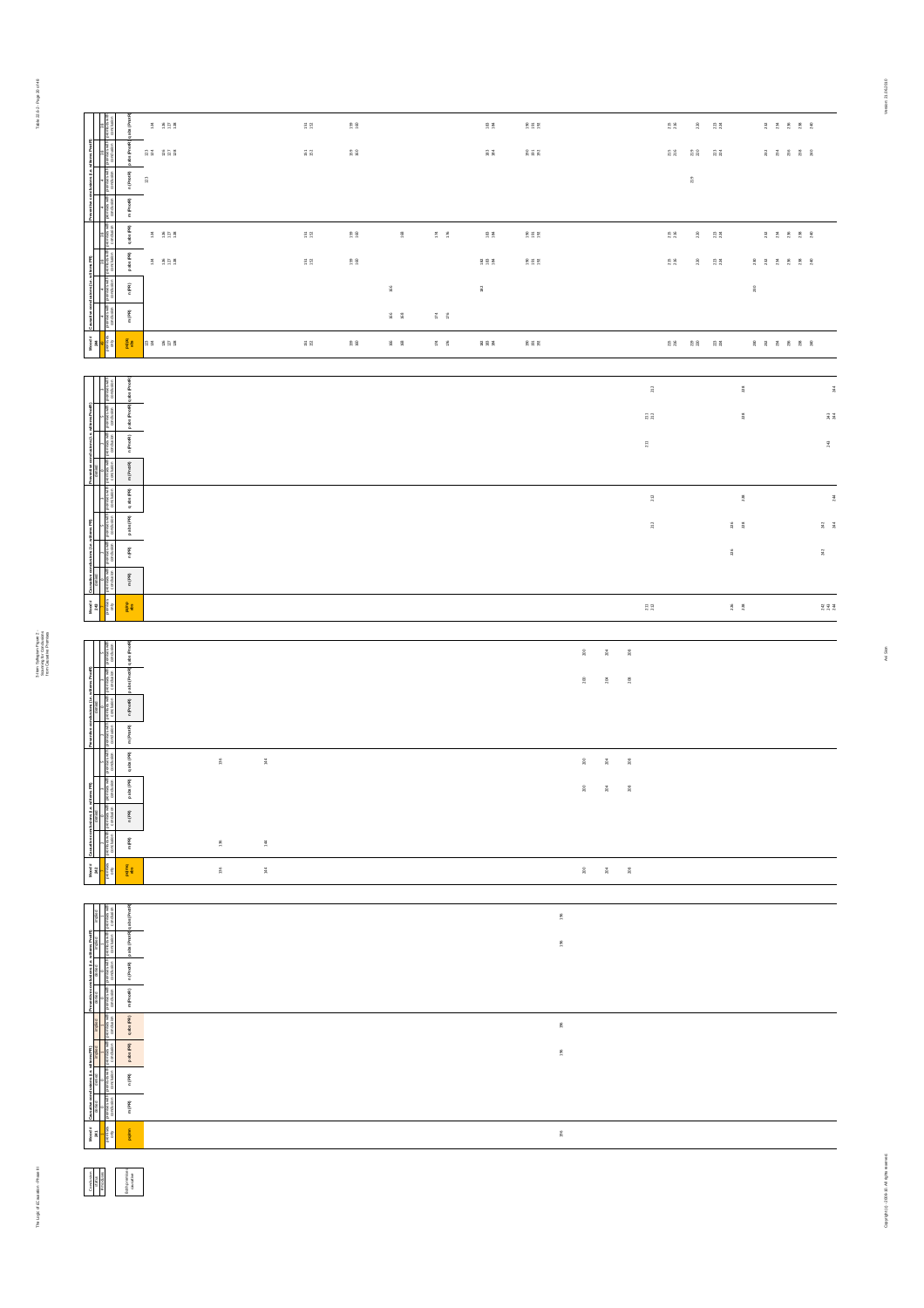| Mood #          |                            | Causative conclusions (i.e. witems PR) |                            |                             |                            | Preventive con dusions (i.e. wiltems Prooft) |                               |                             |
|-----------------|----------------------------|----------------------------------------|----------------------------|-----------------------------|----------------------------|----------------------------------------------|-------------------------------|-----------------------------|
| 246             |                            |                                        |                            |                             |                            |                                              |                               |                             |
| ę               |                            | ۰                                      | æ,                         | æ                           |                            |                                              | æ,                            | æ                           |
| 300 m 00<br>ğ   | promises with<br>condusion | premises with<br>oondusion             | premises with<br>oondusion | premises with<br>conclusion | promises with<br>candusion | premises with<br>oondusion                   | premises with<br>opricion     | promises with<br>oonclusion |
| g g             | m (PR)                     | n (PR)                                 | pabs (PR)                  | $q$ abs $(PR)$              | m (ProtR)                  | n (PhotP)                                    | patos (ProofR) q abs (ProofR) |                             |
| 222             |                            | g                                      | 245                        |                             |                            |                                              |                               |                             |
|                 |                            |                                        |                            | 247                         |                            |                                              | 247                           | 247                         |
|                 |                            |                                        | 248                        | 248                         |                            |                                              | 248                           | $\frac{3}{2}$               |
| 250             |                            |                                        | 30                         | 290                         |                            |                                              | 250                           | 290                         |
| 25 <sub>2</sub> |                            |                                        |                            |                             |                            | 51                                           | $\overline{251}$              |                             |
|                 |                            |                                        | 252                        | 32                          |                            |                                              | 32                            | 32                          |
| 254             |                            |                                        | 254                        | 254                         |                            |                                              | 254                           | 254                         |
| 3               |                            |                                        | 255                        | $^{58}$                     |                            |                                              | 255                           | 3                           |
|                 |                            |                                        |                            |                             |                            |                                              |                               |                             |

|                                              |         | 38 | <b>UAM SRS (URAC)</b>       | operation     |                                     |     | 舞器               |     | 8   |            | 32  | 3 8        |     |
|----------------------------------------------|---------|----|-----------------------------|---------------|-------------------------------------|-----|------------------|-----|-----|------------|-----|------------|-----|
|                                              |         | 38 | Dream beau with             | opricion      | pates (PriceR) quite (PriceR)       |     | ã                | 248 | 250 | 51         | 252 | 254        | 255 |
| Preventive conclusions (i.e. wiltems Profit) |         |    |                             | oondusion     | n (Pn ofR)                          |     |                  |     |     | 31         |     |            |     |
|                                              |         |    | promises with premises with | candusion     | m (ProtR)                           |     |                  |     |     |            |     |            |     |
|                                              |         | æ  | promises with               | conclusion    | $q$ abs $(PR)$                      |     | 2.48             |     | 290 |            | 32  | 3 8        |     |
|                                              |         | 38 | premises with               | opedualon     | pabs (PR)                           |     | 222              |     | 250 |            | 252 | 254        | 255 |
|                                              |         |    | premises with               | oondusion     | n (PR)                              | 346 |                  |     |     |            |     |            |     |
| Causative conclusions (i.e. will ems PR)     |         |    | promises with               | condusion     | m (PR)                              |     |                  |     |     |            |     |            |     |
| Wood #                                       | 244     | ę  | DON'T SOS                   | È             | š                                   |     | <b>g &amp; g</b> |     |     | <b>SSS</b> |     | 254<br>255 |     |
|                                              |         |    |                             |               |                                     |     |                  |     |     |            |     |            |     |
|                                              |         |    | premises with               | oondusion     |                                     |     |                  |     |     |            |     |            |     |
|                                              |         |    | promises with               | candusion     | pabs (Pro (R) q abs (ProfR)         |     |                  |     |     |            |     |            |     |
|                                              |         |    | promises with               | conclusion    | n (ProtR)                           |     |                  |     |     |            |     |            |     |
| Preventive conclusions (Le. wiltems ProtR)   | dinind  | 0  | Dream ses with              | operation     | m (Prot <sub>R)</sub>               |     |                  |     |     |            |     |            |     |
|                                              |         |    | premises with               | oondusion     | qabs (PR)                           |     |                  |     |     |            |     |            |     |
|                                              |         |    | promises with               | candusion     | pates (PR)                          |     |                  |     |     |            |     |            |     |
|                                              |         |    | promises with               | oonclusion    | n (PR)                              |     |                  |     |     |            |     |            |     |
| Causalive conclusions (i.e. willems PR)      | dining  |    | premises with               | oondusion     | m(m)                                |     |                  |     |     |            |     |            |     |
| Mood #                                       | 243     |    | ceautoos                    | $\frac{3}{6}$ | pake<br>35                          |     |                  |     |     |            |     |            |     |
|                                              |         |    |                             |               |                                     |     |                  |     |     |            |     |            |     |
|                                              |         |    | promises with               | candusion     |                                     |     |                  |     |     |            |     |            |     |
|                                              |         |    | premises with               | conclusion    | n (ProtR) pats (ProtR) qats (ProtR) |     |                  |     |     |            |     |            |     |
|                                              | dining  |    | premises with               | oondusion     |                                     |     |                  |     |     |            |     |            |     |
| Preventive conclusions (i.e. wittems Pno IR) |         |    |                             | oondusion     | m (Pn ofR)                          |     |                  |     |     |            |     |            |     |
|                                              |         |    | promises with premises with | condusion     | qabs (PR)                           |     |                  |     |     |            |     |            |     |
| witnes PR)                                   |         |    | Dream ses with              | conclusion    | $p$ abs $(PR)$                      |     |                  |     |     |            |     |            |     |
|                                              | dinied  |    | with                        | oondusion     | e<br>S                              |     |                  |     |     |            |     |            |     |
| Causative conclusions                        |         |    | premises with premises      | candusion     | m (PR)                              |     |                  |     |     |            |     |            |     |
| Mooda                                        | 242     |    | promises                    | orly          | panes<br>8                          |     |                  |     |     |            |     |            |     |
|                                              |         |    |                             |               |                                     |     |                  |     |     |            |     |            |     |
|                                              | mpled   |    | Dremises with               | operation     |                                     |     |                  |     |     |            |     |            |     |
|                                              | implied |    | promises with               | oondusion     | paths (Priot R) q abs (PriotR)      |     |                  |     |     |            |     |            |     |
| Preventive condusions (i.e. wilters Profit)  | denied  |    | promises with premises with | candusion     | n (Proof)                           |     |                  |     |     |            |     |            |     |
|                                              | dened   |    |                             | corclusion    | m (Prooff)                          |     |                  |     |     |            |     |            |     |
|                                              | implied |    | Dream sea with              | operation     | qabs (PR)                           |     |                  |     |     |            |     |            |     |
|                                              | implied |    | premises with               | oondusion     | pabs (PR)                           |     |                  |     |     |            |     |            |     |
| ausative con dusions (i.e. w/ltems PR)       | dened   |    | premises with               | candusion     | n (PR)                              |     |                  |     |     |            |     |            |     |
|                                              | densed  |    | Dream sessivery             | operation     | $\frac{m(PR)}{E}$                   |     |                  |     |     |            |     |            |     |
| food #                                       | 241     |    | <b>NYTH 90%</b>             | only          | a vittin                            |     |                  |     |     |            |     |            |     |

Conclusion<br># moduses<br>xh premis<br>causative Both premises

 $\begin{array}{c|c}\nM \text{ cosat } & \text{C}\n\end{array}$ 

politics

Aw Sion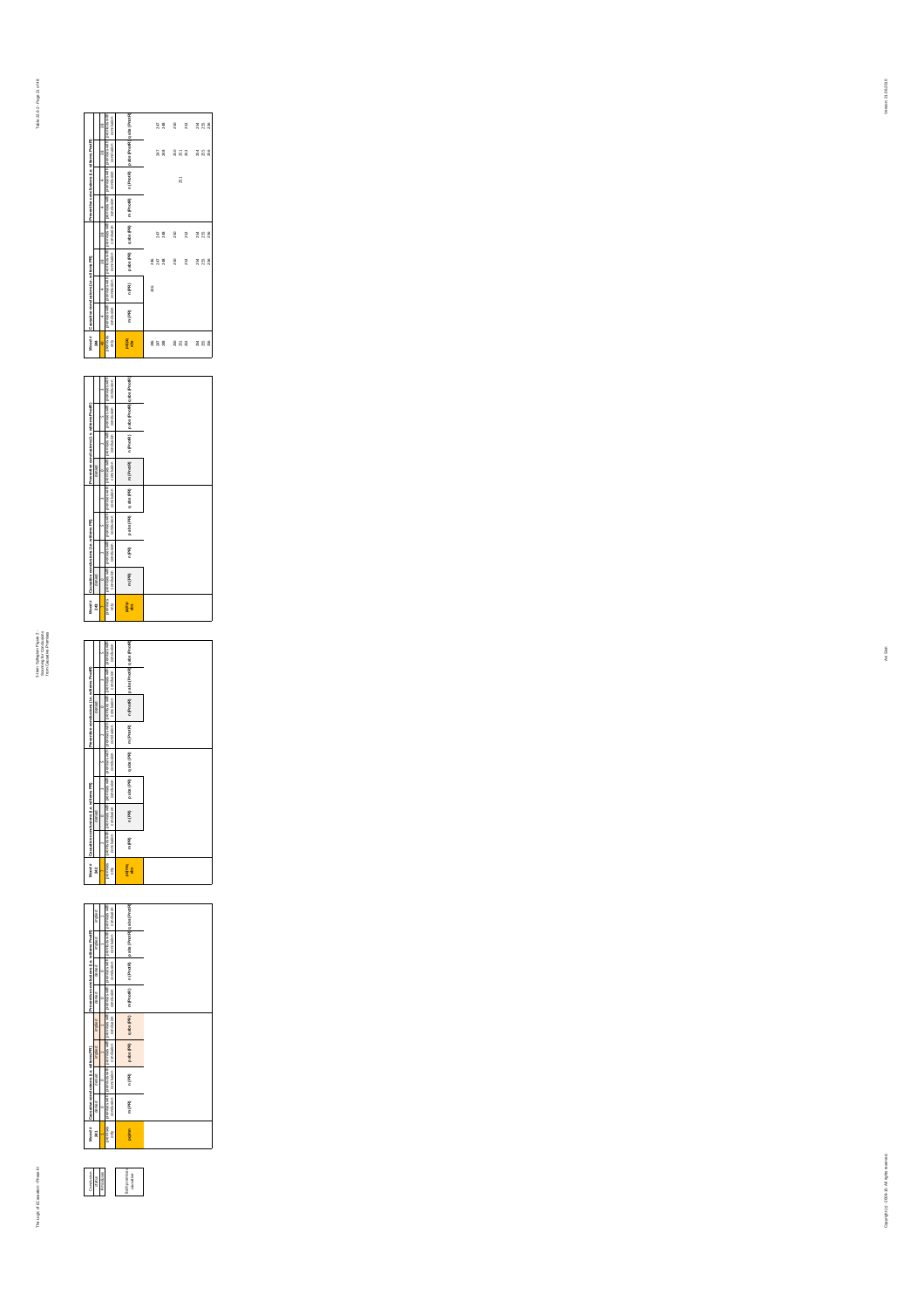|                                                                                                                                                                                                                   | p abs (PnotR) q abs (PnotR) | $\mathbb{R}^n$  | $\mathbb{S}$ |
|-------------------------------------------------------------------------------------------------------------------------------------------------------------------------------------------------------------------|-----------------------------|-----------------|--------------|
|                                                                                                                                                                                                                   |                             |                 |              |
|                                                                                                                                                                                                                   | $n$ (P rooff)               |                 |              |
|                                                                                                                                                                                                                   | $m(p \text{ node})$         | $\frac{16}{16}$ | $\mathbb{S}$ |
|                                                                                                                                                                                                                   | $\bf{q}$ abs (PR)           |                 |              |
|                                                                                                                                                                                                                   | p abs (PR)                  |                 |              |
| xemises wth premises with premises with premises with premises with premises with premises with premises with<br>conclusion — condusion — condusion — condusion — conclusion — condusion — condusion — conclusion | $_{\rm n}(\rho\,R)$         |                 |              |
|                                                                                                                                                                                                                   | $\frac{60}{10}$             |                 |              |

| atos (Prooff<br>$43$<br>nomiass with<br>corolusion                                                                                                                                                                                            | $\begin{matrix} \mathfrak{L} & \cdots & \mathfrak{L} \\ \mathfrak{L} & \cdots & \mathfrak{L} \\ \end{matrix}$                                                                                                                                                                                                                   | $\begin{array}{ccc} \mathbb{S}^1 & \mathbb{S}^1 \mathbb{S}^1 \\ \mathbb{S}^1 & \mathbb{S}^1 \mathbb{S}^1 \end{array}$                                                                                                                                                                                                                                                                                                                         | $\begin{array}{cccccccccc} 18 & 18 & 19 & 19 & 19 \\ 18 & 19 & 19 & 19 & 19 \\ 19 & 19 & 19 & 19 & 19 \\ \end{array}$ | $\mathbb{R}^2$           |
|-----------------------------------------------------------------------------------------------------------------------------------------------------------------------------------------------------------------------------------------------|---------------------------------------------------------------------------------------------------------------------------------------------------------------------------------------------------------------------------------------------------------------------------------------------------------------------------------|-----------------------------------------------------------------------------------------------------------------------------------------------------------------------------------------------------------------------------------------------------------------------------------------------------------------------------------------------------------------------------------------------------------------------------------------------|-----------------------------------------------------------------------------------------------------------------------|--------------------------|
| abs (ProtR)                                                                                                                                                                                                                                   |                                                                                                                                                                                                                                                                                                                                 |                                                                                                                                                                                                                                                                                                                                                                                                                                               | $\begin{array}{cccccccccc} \mathbf{g} & & \mathbf{g} & & \mathbf{g} & & \mathbf{g} & & \mathbf{g} \\ \end{array}$     | $\mathbb{R}^2$           |
| n (ProfR)                                                                                                                                                                                                                                     |                                                                                                                                                                                                                                                                                                                                 | $\mathbbmss{S}$                                                                                                                                                                                                                                                                                                                                                                                                                               |                                                                                                                       |                          |
| Preventive conclusions (i.e. witems Profit<br>$m$ (P roofR)                                                                                                                                                                                   | $\begin{matrix} 1 & 0 & 0 \\ 0 & 0 & 0 \\ 0 & 0 & 0 \\ 0 & 0 & 0 \\ 0 & 0 & 0 \\ 0 & 0 & 0 \\ 0 & 0 & 0 \\ 0 & 0 & 0 \\ 0 & 0 & 0 & 0 \\ 0 & 0 & 0 & 0 \\ 0 & 0 & 0 & 0 \\ 0 & 0 & 0 & 0 \\ 0 & 0 & 0 & 0 & 0 \\ 0 & 0 & 0 & 0 & 0 \\ 0 & 0 & 0 & 0 & 0 \\ 0 & 0 & 0 & 0 & 0 & 0 \\ 0 & 0 & 0 & 0 & 0 & 0 \\ 0 & 0 & 0 & 0 & 0$ | $53$ $53$                                                                                                                                                                                                                                                                                                                                                                                                                                     |                                                                                                                       |                          |
| 43<br>remises with<br>opridual on<br>$\mathbf{q}$ abs (PR)                                                                                                                                                                                    |                                                                                                                                                                                                                                                                                                                                 |                                                                                                                                                                                                                                                                                                                                                                                                                                               | $\begin{array}{cccccccccc} \mathcal{B} & \mathcal{B} & \mathcal{B} & \mathcal{B} & \mathcal{B} & \end{array}$         | $\,$ $\,$ $\,$           |
| p abs $(\mathsf{PR})$                                                                                                                                                                                                                         |                                                                                                                                                                                                                                                                                                                                 |                                                                                                                                                                                                                                                                                                                                                                                                                                               | $\begin{array}{cccccccccc} \mathbf{g} & & \mathbf{g} & & \mathbf{g} & & \mathbf{g} & & \mathbf{g} \\ \end{array}$     | $\mathbb{R}^2$           |
| $_{\rm n}(\rho\,R)$                                                                                                                                                                                                                           |                                                                                                                                                                                                                                                                                                                                 |                                                                                                                                                                                                                                                                                                                                                                                                                                               |                                                                                                                       |                          |
| ausative con dusions (i.e. witems PR)<br>$\frac{60}{10}$                                                                                                                                                                                      |                                                                                                                                                                                                                                                                                                                                 |                                                                                                                                                                                                                                                                                                                                                                                                                                               |                                                                                                                       |                          |
| ÷<br>$\begin{array}{r}\n\text{Mod } \# \\ \hline\n248 \\ \hline\n\text{pounds} \\ \hline\n\end{array}$                                                                                                                                        |                                                                                                                                                                                                                                                                                                                                 | $\begin{array}{cccccccccccccc} \varphi & \quad & \  \  &\otimes & \  \  &\circ & \  \  &\circ & \  \  &\circ & \  \  &\circ & \  \  &\circ & \  \  &\circ & \  \  &\circ & \  \  &\circ & \  \  &\circ & \  \  &\circ & \  \  &\circ & \  \  &\circ & \  \  &\circ & \  \  &\circ & \  \  &\circ & \  \  &\circ & \  \  &\circ & \  \  &\circ & \  \  &\circ & \  \  &\circ & \  \  &\circ & \  \  &\circ & \  \  &\circ & \  \  &\circ & \ $ | $\begin{array}{cccccccccccccc} 8 & 8 & 9 & 9 & 3 \\ \end{array}$                                                      | $\mathbb{R}^2$           |
|                                                                                                                                                                                                                                               |                                                                                                                                                                                                                                                                                                                                 |                                                                                                                                                                                                                                                                                                                                                                                                                                               |                                                                                                                       |                          |
| pates (ProotR)                                                                                                                                                                                                                                |                                                                                                                                                                                                                                                                                                                                 | $\begin{tabular}{lllllll} \multicolumn{2}{l}{{\bf S} & {\bf S} & {\bf S} \\ & {\bf S} & {\bf S} & {\bf S} \\ \end{tabular}$                                                                                                                                                                                                                                                                                                                   | $\begin{array}{cccccccccc} \mathbf{g} & \mathbf{g} & \mathbf{g} & \mathbf{g} & \mathbf{g} \end{array}$                | $\widetilde{\mathbf{u}}$ |
| ions (i.e. wiltems ProtR)<br>i (PnotR)<br>죸                                                                                                                                                                                                   |                                                                                                                                                                                                                                                                                                                                 |                                                                                                                                                                                                                                                                                                                                                                                                                                               | $\begin{array}{cccccccccc} \mathbf{g} & & \mathbf{g} & & \mathbf{g} & & \mathbf{g} & & \mathbf{g} \end{array}$        | $\Xi$                    |
| n (ProfR)                                                                                                                                                                                                                                     |                                                                                                                                                                                                                                                                                                                                 | $\overline{\circ}$                                                                                                                                                                                                                                                                                                                                                                                                                            |                                                                                                                       |                          |
| Preventive cor<br>$m(Proot R)$                                                                                                                                                                                                                |                                                                                                                                                                                                                                                                                                                                 | $\begin{array}{ccc} 5 & 3 & & 3 & 3 \\ 5 & 6 & & & 3 & 3 \end{array}$                                                                                                                                                                                                                                                                                                                                                                         |                                                                                                                       |                          |
| 41<br>premises with<br>canduseon<br>q abs (PR)                                                                                                                                                                                                |                                                                                                                                                                                                                                                                                                                                 |                                                                                                                                                                                                                                                                                                                                                                                                                                               | $\begin{array}{cccccccccc} \texttt{8} & \texttt{8} & \texttt{9} & \texttt{9} & \texttt{1} \end{array}$                | $\widetilde{\mathbf{u}}$ |
| 43<br>pramises with<br>conclusion<br>$p$ abs $\langle \mathsf{PR} \rangle$                                                                                                                                                                    |                                                                                                                                                                                                                                                                                                                                 |                                                                                                                                                                                                                                                                                                                                                                                                                                               | $\begin{array}{cccccccccc} \mathbf{g} & & \mathbf{g} & & \mathbf{g} & & \mathbf{g} & & \mathbf{g} \end{array}$        | $\Xi$                    |
| usative conclusions (i.e. witems PR)<br>$_{\rm n}$ (PR)                                                                                                                                                                                       |                                                                                                                                                                                                                                                                                                                                 |                                                                                                                                                                                                                                                                                                                                                                                                                                               |                                                                                                                       |                          |
| $\omega$ or $\omega$                                                                                                                                                                                                                          |                                                                                                                                                                                                                                                                                                                                 |                                                                                                                                                                                                                                                                                                                                                                                                                                               |                                                                                                                       |                          |
| 漫<br>Mood#<br>247<br>promises<br>comises<br>å                                                                                                                                                                                                 |                                                                                                                                                                                                                                                                                                                                 | $88$ $88$                                                                                                                                                                                                                                                                                                                                                                                                                                     |                                                                                                                       | $\mathbb{R}^2$           |
|                                                                                                                                                                                                                                               |                                                                                                                                                                                                                                                                                                                                 |                                                                                                                                                                                                                                                                                                                                                                                                                                               |                                                                                                                       |                          |
| 흨                                                                                                                                                                                                                                             |                                                                                                                                                                                                                                                                                                                                 |                                                                                                                                                                                                                                                                                                                                                                                                                                               |                                                                                                                       |                          |
| 흌                                                                                                                                                                                                                                             |                                                                                                                                                                                                                                                                                                                                 |                                                                                                                                                                                                                                                                                                                                                                                                                                               |                                                                                                                       |                          |
| Preventive conclusions (i.e. withere Prost)<br>- derived<br>- pramise with poemies with poemies with pro<br>- conclusion - conclusion - conclusion - co<br>n (Proff)                                                                          |                                                                                                                                                                                                                                                                                                                                 |                                                                                                                                                                                                                                                                                                                                                                                                                                               |                                                                                                                       |                          |
| u<br>promises with<br>candusion<br>$m$ (Prooff)                                                                                                                                                                                               |                                                                                                                                                                                                                                                                                                                                 |                                                                                                                                                                                                                                                                                                                                                                                                                                               |                                                                                                                       |                          |
| $q$ abs $\langle \mathsf{PR} \rangle$<br>4<br>comises with<br>corclusion                                                                                                                                                                      |                                                                                                                                                                                                                                                                                                                                 |                                                                                                                                                                                                                                                                                                                                                                                                                                               |                                                                                                                       |                          |
| $p$ abs (PR)                                                                                                                                                                                                                                  |                                                                                                                                                                                                                                                                                                                                 |                                                                                                                                                                                                                                                                                                                                                                                                                                               |                                                                                                                       |                          |
| $\frac{6}{5}$                                                                                                                                                                                                                                 |                                                                                                                                                                                                                                                                                                                                 |                                                                                                                                                                                                                                                                                                                                                                                                                                               |                                                                                                                       |                          |
| Moodial Causanive.com/subloms.β.e.w/kamas.PR)<br>2.46 – civilies – civilies – civiliana (Alexandre PR)<br>pomilies – pomilies van pomilies van pomilies van<br>pomilies – conclusion – conclusion – conclusion<br>$\mathfrak{m}(\mathsf{PR})$ |                                                                                                                                                                                                                                                                                                                                 |                                                                                                                                                                                                                                                                                                                                                                                                                                               |                                                                                                                       |                          |
| $\frac{\epsilon}{2}$                                                                                                                                                                                                                          |                                                                                                                                                                                                                                                                                                                                 |                                                                                                                                                                                                                                                                                                                                                                                                                                               |                                                                                                                       |                          |
|                                                                                                                                                                                                                                               |                                                                                                                                                                                                                                                                                                                                 |                                                                                                                                                                                                                                                                                                                                                                                                                                               |                                                                                                                       |                          |
| quisipho                                                                                                                                                                                                                                      | $\mathbf{S}$<br>$\approx$                                                                                                                                                                                                                                                                                                       |                                                                                                                                                                                                                                                                                                                                                                                                                                               |                                                                                                                       |                          |
| reventive conclusions (i.e., witems PnoR)<br>p abs (PnotR)<br>4<br>omkres with<br>condusion                                                                                                                                                   |                                                                                                                                                                                                                                                                                                                                 |                                                                                                                                                                                                                                                                                                                                                                                                                                               |                                                                                                                       |                          |
| $n$ (P roofR)                                                                                                                                                                                                                                 |                                                                                                                                                                                                                                                                                                                                 |                                                                                                                                                                                                                                                                                                                                                                                                                                               |                                                                                                                       |                          |
| $m$ (P rooff)<br>6<br>comises with premises with<br>condusion conclusion                                                                                                                                                                      | $\stackrel{\scriptscriptstyle \times}{\phantom{}_{\sim}}$ . $\stackrel{\scriptscriptstyle \times}{\phantom{}_{\sim}}$                                                                                                                                                                                                           |                                                                                                                                                                                                                                                                                                                                                                                                                                               |                                                                                                                       |                          |
| q abs (PR)                                                                                                                                                                                                                                    |                                                                                                                                                                                                                                                                                                                                 |                                                                                                                                                                                                                                                                                                                                                                                                                                               |                                                                                                                       |                          |
| p abs $\varphi$ R)<br>usative condiusions (i.e. witems PR)<br>  derival                                                                                                                                                                       |                                                                                                                                                                                                                                                                                                                                 |                                                                                                                                                                                                                                                                                                                                                                                                                                               |                                                                                                                       |                          |
| $_{\rm n}$ (PR)                                                                                                                                                                                                                               |                                                                                                                                                                                                                                                                                                                                 |                                                                                                                                                                                                                                                                                                                                                                                                                                               |                                                                                                                       |                          |
| $\frac{\partial R}{\partial t}$                                                                                                                                                                                                               |                                                                                                                                                                                                                                                                                                                                 |                                                                                                                                                                                                                                                                                                                                                                                                                                               |                                                                                                                       |                          |
| $\frac{1}{245}$<br>amissa<br>only                                                                                                                                                                                                             | 76<br>$\mathbb{S}$                                                                                                                                                                                                                                                                                                              |                                                                                                                                                                                                                                                                                                                                                                                                                                               |                                                                                                                       |                          |

|                        | Iă.                   | $\mathbf{r}$                 |  |
|------------------------|-----------------------|------------------------------|--|
| a۳<br>-a<br>ş.         | ほく<br>l≊.             | ÷<br>$\mathbf{a}$            |  |
| ÷                      | $\frac{6}{8}$ g<br>็∛ | e.<br>ъ.<br>$\epsilon$       |  |
| Preventive<br>detailed | lž.<br>E <sub>S</sub> | $\widehat{\alpha}$<br>氐<br>€ |  |
|                        | i with<br>Iă.         | s (PR)<br>$\sigma$           |  |
| £<br>÷.                | <b>Light</b>          | Ê<br>$\mathbf{a}$            |  |
| ತ                      | ۱ŧ,<br>$\sim 8$       | ε<br>$\epsilon$              |  |
| - 3                    | astre<br>Seried<br>E  | $\widehat{\mathbf{g}}$<br>€  |  |
| Mood #                 | <b>Kubo</b>           |                              |  |

| p abs (ProtR)<br>41<br>premises with<br>condusion                                                                                                                                                                                                                                                                                                                                                                                                                                                                                                               |                                   |                                                                                    | $\mathbb{R}^2$                                                                                                                                                                                                                                                                                                                                             |
|-----------------------------------------------------------------------------------------------------------------------------------------------------------------------------------------------------------------------------------------------------------------------------------------------------------------------------------------------------------------------------------------------------------------------------------------------------------------------------------------------------------------------------------------------------------------|-----------------------------------|------------------------------------------------------------------------------------|------------------------------------------------------------------------------------------------------------------------------------------------------------------------------------------------------------------------------------------------------------------------------------------------------------------------------------------------------------|
| n (ProdR)                                                                                                                                                                                                                                                                                                                                                                                                                                                                                                                                                       |                                   | $\rm s$                                                                            |                                                                                                                                                                                                                                                                                                                                                            |
| reventive conclusions (i.e. witems Prooft)<br>$m$ (P rooff)                                                                                                                                                                                                                                                                                                                                                                                                                                                                                                     | $\mathcal{C}$ , $\mathcal{C}$     | 53 58                                                                              |                                                                                                                                                                                                                                                                                                                                                            |
| $q$ abs (PR)                                                                                                                                                                                                                                                                                                                                                                                                                                                                                                                                                    |                                   |                                                                                    | $\begin{array}{cccccccccccccc} 8 & 8 & 9 & 9 & 3 \\ \end{array}$<br>$\widetilde{\mathbf{z}}$                                                                                                                                                                                                                                                               |
| 41<br>remises with<br>condusion<br>pats (PR)                                                                                                                                                                                                                                                                                                                                                                                                                                                                                                                    |                                   |                                                                                    | $\mathbb{R}^2$<br>$\begin{array}{cccccccccc} 8 & & 8 & & 9 & & 9 \\ 10 & & 10 & & 10 & & 10 \\ 11 & & 11 & & 10 & & 10 \\ 12 & & 12 & & 12 & & 10 \\ 13 & & 13 & & 12 & & 10 \\ 14 & & 14 & & 14 & & 10 \\ 15 & & 15 & & 12 & & 10 \\ 16 & & 15 & & 12 & & 10 \\ 17 & & 15 & & 12 & & 10 \\ 18 & & 15 & & 12 & & 10 \\ 19 & & 15 & & 12 & & 10 \\ 19 & & $ |
| ses with<br>1usien<br>$_{\rm n}$ (PR)                                                                                                                                                                                                                                                                                                                                                                                                                                                                                                                           |                                   |                                                                                    |                                                                                                                                                                                                                                                                                                                                                            |
| ausative con duslons (i.e. witems PR)<br>6<br>remises with<br>conclusion<br>$\frac{68}{6}$                                                                                                                                                                                                                                                                                                                                                                                                                                                                      |                                   |                                                                                    |                                                                                                                                                                                                                                                                                                                                                            |
| ÷                                                                                                                                                                                                                                                                                                                                                                                                                                                                                                                                                               |                                   |                                                                                    |                                                                                                                                                                                                                                                                                                                                                            |
| $\begin{array}{c c}\n\text{Mod } n \\ \hline\n248\n\end{array}$<br>see Library<br>contrast<br>contrast<br>$\frac{g}{R}$                                                                                                                                                                                                                                                                                                                                                                                                                                         | $\mathcal{R}$ , and $\mathcal{R}$ | $53 - 58$                                                                          | $-\frac{2}{12}$<br>$\begin{array}{cccccccccccccc} 8 & 8 & 8 & 8 & 8 & 8 \\ \end{array}$                                                                                                                                                                                                                                                                    |
| q abs (Prot R)<br>41<br>premises with<br>condusion                                                                                                                                                                                                                                                                                                                                                                                                                                                                                                              |                                   | $\begin{array}{ccc} \mathbb{S} & \mathbb{S} & \mathbb{S} \end{array}$              | $\widetilde{\mathbf{a}}$                                                                                                                                                                                                                                                                                                                                   |
| abs (Pnot                                                                                                                                                                                                                                                                                                                                                                                                                                                                                                                                                       |                                   |                                                                                    | $\Xi$<br>$\begin{array}{cccccccccc} \mathbf{g} & & \mathbf{g} & & \mathbf{g} & & \mathbf{g} & & \mathbf{g} \end{array}$                                                                                                                                                                                                                                    |
| Preventive conclusions (i.e. whereas ProcR)<br> -<br>  pomises with   pomises with   promises with   pro<br>  pondusion   pomises   conclusion   pro<br>n (ProfR)                                                                                                                                                                                                                                                                                                                                                                                               |                                   | $\overline{\circ}$                                                                 |                                                                                                                                                                                                                                                                                                                                                            |
|                                                                                                                                                                                                                                                                                                                                                                                                                                                                                                                                                                 |                                   |                                                                                    |                                                                                                                                                                                                                                                                                                                                                            |
| $m(\mathsf{Proof}\,\mathsf{R})$<br>$\frac{43}{4}$ premises with premises with<br>condusion condusion                                                                                                                                                                                                                                                                                                                                                                                                                                                            |                                   | $53$ $38$                                                                          |                                                                                                                                                                                                                                                                                                                                                            |
| qabs $(PR)$                                                                                                                                                                                                                                                                                                                                                                                                                                                                                                                                                     |                                   |                                                                                    | $\begin{array}{cccccccccc} \texttt{8} & \texttt{8} & \texttt{9} & \texttt{9} & \texttt{1} \end{array}$<br>$\widetilde{\mathbf{a}}$                                                                                                                                                                                                                         |
| 43<br>premises with<br>conclusion<br>$p$ atos $\langle \mathsf{PR} \rangle$                                                                                                                                                                                                                                                                                                                                                                                                                                                                                     |                                   |                                                                                    | $\begin{array}{cccccccccc} \mathbf{g} & & \mathbf{g} & & \mathbf{g} & & \mathbf{g} & & \mathbf{g} \end{array}$<br>$\Xi$                                                                                                                                                                                                                                    |
| usative conclusions (i.e. witems PR)<br>$\frac{6}{6}$                                                                                                                                                                                                                                                                                                                                                                                                                                                                                                           |                                   |                                                                                    |                                                                                                                                                                                                                                                                                                                                                            |
| 4<br>comises with<br>condusion<br>$\mathfrak{g}_{\mathfrak{g}}$                                                                                                                                                                                                                                                                                                                                                                                                                                                                                                 |                                   |                                                                                    |                                                                                                                                                                                                                                                                                                                                                            |
| 圖<br>$\begin{array}{r}\n\text{Mod } n \\ \text{and } \\ \text{and } \\ \text{points on} \\ \text{or } \\ \text{or } \\ \text{or } \\ \text{or } \\ \text{or } \\ \text{or } \\ \text{or } \\ \text{or } \\ \text{or } \\ \text{or } \\ \text{or } \\ \text{or } \\ \text{or } \\ \text{or } \\ \text{or } \\ \text{or } \\ \text{or } \\ \text{or } \\ \text{or } \\ \text{or } \\ \text{or } \\ \text{or } \\ \text{or } \\ \text{or } \\ \text{or } \\ \text{or } \\ \text{or } \\ \text{or } \\ \text{or } \\ \text{or } \\ \text{or } \\ $<br>$\frac{a}{R}$ |                                   | $\begin{array}{ccc} \texttt{g} & \texttt{g} & \texttt{g} & \texttt{g} \end{array}$ | $\widetilde{\mathbf{a}}$                                                                                                                                                                                                                                                                                                                                   |
|                                                                                                                                                                                                                                                                                                                                                                                                                                                                                                                                                                 |                                   |                                                                                    |                                                                                                                                                                                                                                                                                                                                                            |
| $a$ also $(p \text{ node})$<br>4<br>remises with<br>conclusion                                                                                                                                                                                                                                                                                                                                                                                                                                                                                                  |                                   |                                                                                    |                                                                                                                                                                                                                                                                                                                                                            |
| lusions (i.e. w/lorms Prooff)<br>stos (ProdR)                                                                                                                                                                                                                                                                                                                                                                                                                                                                                                                   |                                   |                                                                                    |                                                                                                                                                                                                                                                                                                                                                            |
| $n$ (Pro $\mathfrak{R}$ )                                                                                                                                                                                                                                                                                                                                                                                                                                                                                                                                       |                                   |                                                                                    |                                                                                                                                                                                                                                                                                                                                                            |
| $m$ (P rooff)                                                                                                                                                                                                                                                                                                                                                                                                                                                                                                                                                   |                                   |                                                                                    |                                                                                                                                                                                                                                                                                                                                                            |
| $q$ ab s $\langle \mathsf{PR} \rangle$<br>A<br>premises with<br>conclusion                                                                                                                                                                                                                                                                                                                                                                                                                                                                                      |                                   |                                                                                    |                                                                                                                                                                                                                                                                                                                                                            |
| 6<br>premises with<br>condusion<br>$p$ abs (PR)                                                                                                                                                                                                                                                                                                                                                                                                                                                                                                                 |                                   |                                                                                    |                                                                                                                                                                                                                                                                                                                                                            |
| n (PR)                                                                                                                                                                                                                                                                                                                                                                                                                                                                                                                                                          |                                   |                                                                                    |                                                                                                                                                                                                                                                                                                                                                            |
| Causative conclusions (i.e. whene PR)<br> -<br>  penison   penison is   peninse with<br>  conclusion   conclusion   conclusion  <br>$\mathfrak{m}(\mathsf{PR})$                                                                                                                                                                                                                                                                                                                                                                                                 |                                   |                                                                                    |                                                                                                                                                                                                                                                                                                                                                            |
| $\begin{array}{c}\n\text{Mod } n \\ \hline\n246\n\end{array}$<br>pomises<br>$\frac{e}{\hbar}$                                                                                                                                                                                                                                                                                                                                                                                                                                                                   |                                   |                                                                                    |                                                                                                                                                                                                                                                                                                                                                            |
|                                                                                                                                                                                                                                                                                                                                                                                                                                                                                                                                                                 |                                   |                                                                                    |                                                                                                                                                                                                                                                                                                                                                            |
| 6<br>promises with<br>condusion<br>qabs@no                                                                                                                                                                                                                                                                                                                                                                                                                                                                                                                      | $\mathbb{R}^n$<br>$\mathbb{S}$    |                                                                                    |                                                                                                                                                                                                                                                                                                                                                            |
| reventive conclusions (i.e. witems Pnoff)<br>p abs (ProtR)                                                                                                                                                                                                                                                                                                                                                                                                                                                                                                      |                                   |                                                                                    |                                                                                                                                                                                                                                                                                                                                                            |
| $n$ (ProofR)                                                                                                                                                                                                                                                                                                                                                                                                                                                                                                                                                    |                                   |                                                                                    |                                                                                                                                                                                                                                                                                                                                                            |
| $m$ (P roofR)                                                                                                                                                                                                                                                                                                                                                                                                                                                                                                                                                   | $\mathbb{R}$ – $\mathbb{S}$       |                                                                                    |                                                                                                                                                                                                                                                                                                                                                            |
| $\frac{6}{100}$ with premises with premises with conclusion<br>qabs (PR)                                                                                                                                                                                                                                                                                                                                                                                                                                                                                        |                                   |                                                                                    |                                                                                                                                                                                                                                                                                                                                                            |
| pates (PR)                                                                                                                                                                                                                                                                                                                                                                                                                                                                                                                                                      |                                   |                                                                                    |                                                                                                                                                                                                                                                                                                                                                            |
| usative condusions (i.e. witems PR)<br>$_{\rm n}$ (PR)                                                                                                                                                                                                                                                                                                                                                                                                                                                                                                          |                                   |                                                                                    |                                                                                                                                                                                                                                                                                                                                                            |
|                                                                                                                                                                                                                                                                                                                                                                                                                                                                                                                                                                 |                                   |                                                                                    |                                                                                                                                                                                                                                                                                                                                                            |
| m (PR)                                                                                                                                                                                                                                                                                                                                                                                                                                                                                                                                                          |                                   |                                                                                    |                                                                                                                                                                                                                                                                                                                                                            |
| $\begin{array}{c}\n\mathbf{M} \\ \mathbf{M} \\ \mathbf{M}\n\end{array}$<br>premises<br>$\frac{6}{3}$                                                                                                                                                                                                                                                                                                                                                                                                                                                            |                                   |                                                                                    |                                                                                                                                                                                                                                                                                                                                                            |

Conclusion status # moduses causative Both premises

 $rac{6}{30}$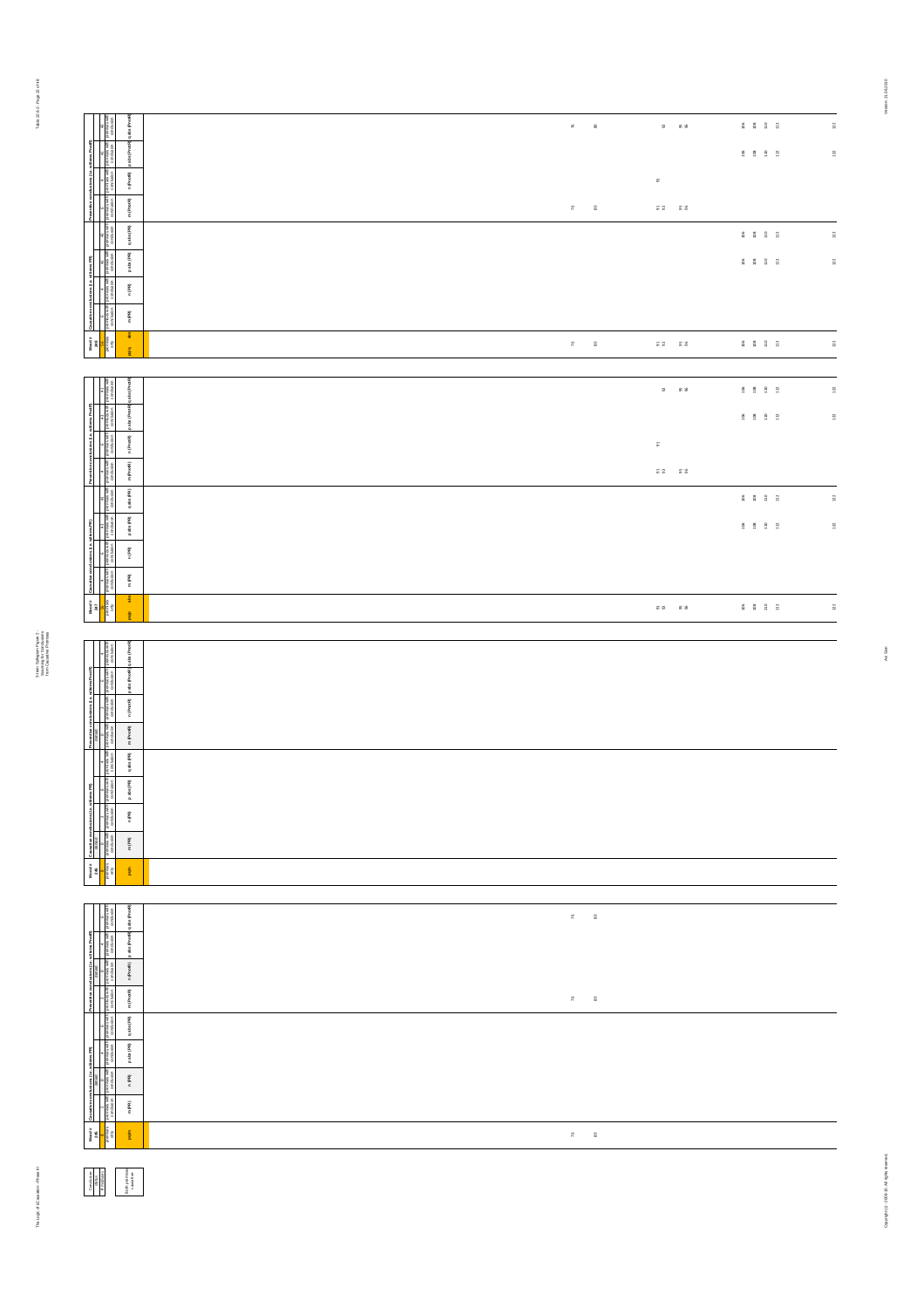|                                       |                             |                         | $\begin{array}{cc} \mathbb{R} & \mathbb{R} & \mathbb{R} \\ \mathbb{R} & \mathbb{R} & \mathbb{R} \\ \mathbb{R} & \mathbb{R} & \mathbb{R} \end{array}$                                                                                                                                                                                                                                                                                       |                                       |                 | $\frac{51}{152}$                                                                                                                                                        | <b>59</b><br>160                                       |                                                |                                           | $\substack{23 \\ 23}$                                                          | $\frac{8}{3}$ $\frac{5}{3}$ $\frac{8}{3}$                                   |                |                                                                                                                                                                                                                                                                                                                                  | $\begin{matrix} 2 & 3 & 3 \\ 2 & 3 & 3 \\ 3 & 3 & 3 \\ 3 & 3 & 3 \\ 3 & 3 & 3 \\ 3 & 3 & 3 \\ 3 & 3 & 3 \\ 3 & 3 & 3 \\ 3 & 3 & 3 \\ 3 & 3 & 3 \\ 3 & 3 & 3 \\ 3 & 3 & 3 \\ 3 & 3 & 3 \\ 3 & 3 & 3 \\ 3 & 3 & 3 & 3 \\ 3 & 3 & 3 & 3 \\ 3 & 3 & 3 & 3 \\ 3 & 3 & 3 & 3 \\ 3 & 3 & 3 & 3 \\ 3 & 3 & 3 & 3 \\ 3 & 3 & 3 & 3 \\ 3 & 3$   |                                                                                                                                                                                                                                                                                                                                   |                      | $\substack{215 \\ 216}$                                       |                   | $\begin{array}{cc} 20 & 23 \\ 23 & 24 \end{array}$                                                        |                                          |                                                                                                                                                                                                                                                                                                                                                                                                                                     | $\begin{array}{cccccccccc} \Xi & \Xi & \Xi & \Xi & \Xi & \Xi \end{array}$ |                                                                                                                                                                                                                                                                                                                                                                                                                                                               |
|---------------------------------------|-----------------------------|-------------------------|--------------------------------------------------------------------------------------------------------------------------------------------------------------------------------------------------------------------------------------------------------------------------------------------------------------------------------------------------------------------------------------------------------------------------------------------|---------------------------------------|-----------------|-------------------------------------------------------------------------------------------------------------------------------------------------------------------------|--------------------------------------------------------|------------------------------------------------|-------------------------------------------|--------------------------------------------------------------------------------|-----------------------------------------------------------------------------|----------------|----------------------------------------------------------------------------------------------------------------------------------------------------------------------------------------------------------------------------------------------------------------------------------------------------------------------------------|---------------------------------------------------------------------------------------------------------------------------------------------------------------------------------------------------------------------------------------------------------------------------------------------------------------------------------------|-----------------------------------------------------------------------------------------------------------------------------------------------------------------------------------------------------------------------------------------------------------------------------------------------------------------------------------|----------------------|---------------------------------------------------------------|-------------------|-----------------------------------------------------------------------------------------------------------|------------------------------------------|-------------------------------------------------------------------------------------------------------------------------------------------------------------------------------------------------------------------------------------------------------------------------------------------------------------------------------------------------------------------------------------------------------------------------------------|---------------------------------------------------------------------------|---------------------------------------------------------------------------------------------------------------------------------------------------------------------------------------------------------------------------------------------------------------------------------------------------------------------------------------------------------------------------------------------------------------------------------------------------------------|
|                                       |                             |                         | $33 - 333$                                                                                                                                                                                                                                                                                                                                                                                                                                 |                                       |                 | 151                                                                                                                                                                     | <b>SS</b><br>160                                       |                                                |                                           | $\substack{23 \\ 23}$                                                          | $\frac{5}{2}$ $\frac{5}{2}$ $\frac{3}{2}$                                   |                |                                                                                                                                                                                                                                                                                                                                  | $\begin{matrix} 0 & \cdots & 0 \\ 0 & \cdots & 0 \\ 0 & \cdots & 0 \end{matrix}$                                                                                                                                                                                                                                                      |                                                                                                                                                                                                                                                                                                                                   |                      |                                                               |                   | $\begin{array}{ccc}\n\text{11} & \text{12} & \text{13} \\ \text{14} & \text{15} & \text{16}\n\end{array}$ |                                          |                                                                                                                                                                                                                                                                                                                                                                                                                                     | $\begin{array}{cccccccccc} \Xi & \Xi & \Xi & \Xi & \Xi & \Xi \end{array}$ |                                                                                                                                                                                                                                                                                                                                                                                                                                                               |
|                                       |                             | $\overline{\mathbf{u}}$ |                                                                                                                                                                                                                                                                                                                                                                                                                                            |                                       |                 |                                                                                                                                                                         |                                                        |                                                |                                           |                                                                                |                                                                             |                |                                                                                                                                                                                                                                                                                                                                  |                                                                                                                                                                                                                                                                                                                                       |                                                                                                                                                                                                                                                                                                                                   |                      |                                                               | $_{\rm 219}$      |                                                                                                           |                                          |                                                                                                                                                                                                                                                                                                                                                                                                                                     |                                                                           |                                                                                                                                                                                                                                                                                                                                                                                                                                                               |
|                                       |                             |                         |                                                                                                                                                                                                                                                                                                                                                                                                                                            |                                       |                 |                                                                                                                                                                         |                                                        |                                                |                                           |                                                                                |                                                                             |                |                                                                                                                                                                                                                                                                                                                                  |                                                                                                                                                                                                                                                                                                                                       |                                                                                                                                                                                                                                                                                                                                   |                      |                                                               |                   |                                                                                                           |                                          |                                                                                                                                                                                                                                                                                                                                                                                                                                     |                                                                           |                                                                                                                                                                                                                                                                                                                                                                                                                                                               |
|                                       | 1ab6(PR)                    |                         | $\begin{array}{cc} \mathbf{3} & \mathbf{3} & \mathbf{5} \\ \mathbf{2} & \mathbf{3} & \mathbf{3} \\ \end{array}$                                                                                                                                                                                                                                                                                                                            | $_{136}$                              | $\frac{4}{3}$   | $\substack{+5.1\\-1.52}$                                                                                                                                                | 359                                                    |                                                | $168$ $174$                               | $\frac{23}{18}$                                                                | $\begin{smallmatrix} 0 & 0 & 0 \\ 0 & 0 & 0 \\ 0 & 0 & 0 \end{smallmatrix}$ |                |                                                                                                                                                                                                                                                                                                                                  | $\begin{matrix} 2 & 3 \\ 2 & 3 \\ 3 & 4 \end{matrix}$                                                                                                                                                                                                                                                                                 |                                                                                                                                                                                                                                                                                                                                   |                      | $\substack{25 \\ 216}$                                        |                   | $\begin{array}{cc} 23 \\ 23 \\ 24 \end{array}$                                                            |                                          |                                                                                                                                                                                                                                                                                                                                                                                                                                     |                                                                           |                                                                                                                                                                                                                                                                                                                                                                                                                                                               |
|                                       | Ê                           |                         | $\frac{3}{2}$ $\frac{3}{2}$ $\frac{5}{2}$ $\frac{3}{2}$ $\frac{3}{2}$                                                                                                                                                                                                                                                                                                                                                                      |                                       |                 | $\substack{51\\52}$                                                                                                                                                     | 359                                                    |                                                |                                           | $\begin{array}{c} 23 \\ 23 \\ 34 \\ \end{array}$                               | $\frac{8}{3}$ $\frac{5}{3}$ $\frac{8}{3}$                                   |                |                                                                                                                                                                                                                                                                                                                                  | $\begin{matrix} 2 & 3 & 3 \\ 2 & 3 & 3 \\ 3 & 3 & 3 \\ 3 & 3 & 3 \\ 3 & 3 & 3 \\ 3 & 3 & 3 \\ 3 & 3 & 3 \\ 3 & 3 & 3 \\ 3 & 3 & 3 \\ 3 & 3 & 3 \\ 3 & 3 & 3 \\ 3 & 3 & 3 \\ 3 & 3 & 3 \\ 3 & 3 & 3 \\ 3 & 3 & 3 \\ 3 & 3 & 3 \\ 3 & 3 & 3 \\ 3 & 3 & 3 \\ 3 & 3 & 3 \\ 3 & 3 & 3 \\ 3 & 3 & 3 \\ 3 & 3 & 3 \\ 3 & 3 & 3 \\ 3 & 3 & 3$ |                                                                                                                                                                                                                                                                                                                                   |                      | $\substack{215 \\ 216}$                                       |                   | $\begin{matrix} 3 & \phantom{-}3\,3 \\ \phantom{-}3 & \phantom{-}3 \end{matrix}$                          |                                          | $\begin{array}{cccccccccc} \mathbf{S} & \mathbf{H} & \mathbf{H} & \mathbf{H} & \mathbf{H} & \mathbf{H} & \mathbf{H} & \mathbf{H} \end{array}$                                                                                                                                                                                                                                                                                       |                                                                           |                                                                                                                                                                                                                                                                                                                                                                                                                                                               |
|                                       | n (PR)                      |                         |                                                                                                                                                                                                                                                                                                                                                                                                                                            |                                       |                 |                                                                                                                                                                         |                                                        | $366\,$                                        |                                           | $\widetilde{\mathfrak{M}}$                                                     |                                                                             |                |                                                                                                                                                                                                                                                                                                                                  |                                                                                                                                                                                                                                                                                                                                       |                                                                                                                                                                                                                                                                                                                                   |                      |                                                               |                   |                                                                                                           |                                          | $_{\rm 20}$                                                                                                                                                                                                                                                                                                                                                                                                                         |                                                                           |                                                                                                                                                                                                                                                                                                                                                                                                                                                               |
|                                       | $\frac{m}{n}$               |                         |                                                                                                                                                                                                                                                                                                                                                                                                                                            | $\frac{35}{2}$                        | $\frac{3}{2}$   |                                                                                                                                                                         |                                                        | 98.98                                          | $\begin{array}{cc} \Xi & \Xi \end{array}$ |                                                                                |                                                                             |                |                                                                                                                                                                                                                                                                                                                                  |                                                                                                                                                                                                                                                                                                                                       |                                                                                                                                                                                                                                                                                                                                   |                      |                                                               |                   |                                                                                                           |                                          |                                                                                                                                                                                                                                                                                                                                                                                                                                     |                                                                           |                                                                                                                                                                                                                                                                                                                                                                                                                                                               |
| $rac{3}{248}$                         |                             |                         | na ana                                                                                                                                                                                                                                                                                                                                                                                                                                     | $^{136}\,$                            | $\frac{\pi}{2}$ | 151                                                                                                                                                                     | S9<br>160                                              | $\frac{9}{2}$ $\frac{3}{2}$                    | $\frac{74}{176}$                          | ន្ទន្ទ                                                                         | $\frac{5}{2}$ $\frac{5}{2}$ $\frac{3}{2}$                                   |                |                                                                                                                                                                                                                                                                                                                                  |                                                                                                                                                                                                                                                                                                                                       | $\begin{matrix} 2 & 3 & 3 \\ 2 & 3 & 3 \\ 3 & 3 & 3 \\ 3 & 3 & 3 \end{matrix}$                                                                                                                                                                                                                                                    |                      |                                                               | <b>A 32 33 33</b> |                                                                                                           |                                          | $\begin{array}{cccccccccc} \mathbb{S} & \mathbb{S} & \mathbb{S} & \mathbb{S} & \mathbb{S} & \mathbb{S} & \mathbb{S} & \mathbb{S} & \mathbb{S} & \mathbb{S} & \mathbb{S} & \mathbb{S} & \mathbb{S} & \mathbb{S} & \mathbb{S} & \mathbb{S} & \mathbb{S} & \mathbb{S} & \mathbb{S} & \mathbb{S} & \mathbb{S} & \mathbb{S} & \mathbb{S} & \mathbb{S} & \mathbb{S} & \mathbb{S} & \mathbb{S} & \mathbb{S} & \mathbb{S} & \mathbb{S} & \$ |                                                                           |                                                                                                                                                                                                                                                                                                                                                                                                                                                               |
|                                       |                             |                         |                                                                                                                                                                                                                                                                                                                                                                                                                                            |                                       |                 |                                                                                                                                                                         |                                                        |                                                |                                           |                                                                                |                                                                             |                |                                                                                                                                                                                                                                                                                                                                  |                                                                                                                                                                                                                                                                                                                                       |                                                                                                                                                                                                                                                                                                                                   |                      |                                                               |                   |                                                                                                           |                                          |                                                                                                                                                                                                                                                                                                                                                                                                                                     |                                                                           |                                                                                                                                                                                                                                                                                                                                                                                                                                                               |
|                                       |                             |                         | $\begin{array}{cc} \overline{\Omega} & \quad \  \  \, \Omega & \quad \  \  \, \Omega \\ \quad \  \  \, \Omega & \quad \  \  \, \Omega \end{array}$                                                                                                                                                                                                                                                                                         |                                       |                 | $\stackrel{\scriptscriptstyle{1}}{\scriptscriptstyle{2}}\stackrel{\scriptscriptstyle{2}}{\scriptscriptstyle{3}}\stackrel{\scriptscriptstyle{3}}{\scriptscriptstyle{3}}$ | $\substack{9\\56}$                                     |                                                |                                           | $\frac{m}{8}$ $\frac{m}{8}$                                                    | $\begin{smallmatrix} 0 & \pi & \pi \\ \pi & \pi & \pi \end{smallmatrix}$    |                |                                                                                                                                                                                                                                                                                                                                  |                                                                                                                                                                                                                                                                                                                                       |                                                                                                                                                                                                                                                                                                                                   |                      | $\begin{array}{cc} 22 \\ 21 \\ 21 \\ 21 \\ 21 \\ \end{array}$ |                   | $\begin{matrix} 2 & 3 \\ 3 & 4 \end{matrix}$                                                              | $_{\rm 23}$                              |                                                                                                                                                                                                                                                                                                                                                                                                                                     |                                                                           |                                                                                                                                                                                                                                                                                                                                                                                                                                                               |
|                                       |                             |                         | 88 888                                                                                                                                                                                                                                                                                                                                                                                                                                     |                                       |                 | 55 BS                                                                                                                                                                   | 33.8                                                   |                                                |                                           | $\frac{23}{11}$                                                                | 858                                                                         |                |                                                                                                                                                                                                                                                                                                                                  |                                                                                                                                                                                                                                                                                                                                       |                                                                                                                                                                                                                                                                                                                                   |                      | <b>HH HH HH HH</b>                                            |                   |                                                                                                           | 223                                      |                                                                                                                                                                                                                                                                                                                                                                                                                                     |                                                                           | $\begin{array}{cccccccccccccc} & A & A & B & B & B & B & B \\ A & B & B & B & B & B & B & B \\ \end{array}$                                                                                                                                                                                                                                                                                                                                                   |
|                                       |                             | $^{\rm 123}$            |                                                                                                                                                                                                                                                                                                                                                                                                                                            |                                       |                 |                                                                                                                                                                         |                                                        |                                                |                                           |                                                                                |                                                                             |                |                                                                                                                                                                                                                                                                                                                                  |                                                                                                                                                                                                                                                                                                                                       |                                                                                                                                                                                                                                                                                                                                   |                      | $\frac{1}{2}$                                                 |                   |                                                                                                           |                                          |                                                                                                                                                                                                                                                                                                                                                                                                                                     |                                                                           | $\vec{z}$                                                                                                                                                                                                                                                                                                                                                                                                                                                     |
|                                       |                             |                         |                                                                                                                                                                                                                                                                                                                                                                                                                                            |                                       |                 |                                                                                                                                                                         |                                                        |                                                |                                           |                                                                                |                                                                             |                |                                                                                                                                                                                                                                                                                                                                  |                                                                                                                                                                                                                                                                                                                                       |                                                                                                                                                                                                                                                                                                                                   |                      |                                                               |                   |                                                                                                           |                                          |                                                                                                                                                                                                                                                                                                                                                                                                                                     |                                                                           |                                                                                                                                                                                                                                                                                                                                                                                                                                                               |
|                                       | $\widehat{\mathsf{g}}$      |                         | $\begin{smallmatrix} 3 & \hspace{-2mm} & \hspace{-2mm} 8 & \hspace{-2mm} & \hspace{-2mm} 8 & \hspace{-2mm} & \hspace{-2mm} 8 & \hspace{-2mm} & \hspace{-2mm} 8 & \hspace{-2mm} & \hspace{-2mm} 8 & \hspace{-2mm} & \hspace{-2mm} 8 & \hspace{-2mm} & \hspace{-2mm} 8 & \hspace{-2mm} & \hspace{-2mm} 8 & \hspace{-2mm} & \hspace{-2mm} 8 & \hspace{-2mm} & \hspace{-2mm} 8 & \hspace{-2mm} & \hspace{-2mm} 8 & \hspace{-2mm} & \hspace{-2$ |                                       |                 | $\stackrel{\leftrightarrow}{\textrm{5B}}$                                                                                                                               | $\substack{9\\56}$                                     | $\mathbb{S}^2$                                 | $$\mathbbmss{5}$$                         | $\frac{m}{16}$ is                                                              | 853                                                                         |                |                                                                                                                                                                                                                                                                                                                                  |                                                                                                                                                                                                                                                                                                                                       |                                                                                                                                                                                                                                                                                                                                   |                      | $\begin{array}{cc} 22 \\ 21 \\ 21 \\ 21 \\ 21 \\ \end{array}$ |                   |                                                                                                           |                                          |                                                                                                                                                                                                                                                                                                                                                                                                                                     |                                                                           | $\begin{matrix} \mathbf{R} & \mathbf{R} \mathbf{R} & \mathbf{R} \\ \mathbf{R} & \mathbf{R} \mathbf{R} & \mathbf{R} \\ \mathbf{R} & \mathbf{R} \end{matrix} \quad \begin{matrix} \mathbf{R} & \mathbf{R} & \mathbf{R} \\ \mathbf{R} & \mathbf{R} & \mathbf{R} \\ \mathbf{R} & \mathbf{R} & \mathbf{R} \\ \mathbf{R} & \mathbf{R} & \mathbf{R} \end{matrix} \quad \begin{matrix} \mathbf{R} & \mathbf{R} \\ \mathbf{R} & \mathbf{R} \\ \mathbf{R} & \mathbf{R}$ |
|                                       | 흥<br>@                      |                         | 3.333                                                                                                                                                                                                                                                                                                                                                                                                                                      |                                       |                 | S1 51                                                                                                                                                                   | $\frac{8}{14}$                                         |                                                |                                           | $\begin{array}{c} 8 \\ 8 \\ 1 \end{array} \begin{array}{c} 8 \\ 1 \end{array}$ | 553                                                                         |                |                                                                                                                                                                                                                                                                                                                                  |                                                                                                                                                                                                                                                                                                                                       |                                                                                                                                                                                                                                                                                                                                   |                      | 22.58                                                         |                   |                                                                                                           |                                          |                                                                                                                                                                                                                                                                                                                                                                                                                                     |                                                                           | 8 8 8 8 8 8 8 8 8 8 8 8                                                                                                                                                                                                                                                                                                                                                                                                                                       |
|                                       | å<br>e (PR)                 |                         |                                                                                                                                                                                                                                                                                                                                                                                                                                            |                                       |                 |                                                                                                                                                                         |                                                        | $166\,$                                        |                                           | $182\,$                                                                        |                                                                             |                |                                                                                                                                                                                                                                                                                                                                  |                                                                                                                                                                                                                                                                                                                                       |                                                                                                                                                                                                                                                                                                                                   |                      |                                                               |                   |                                                                                                           | $\frac{256}{230}$                        |                                                                                                                                                                                                                                                                                                                                                                                                                                     |                                                                           | $_{\rm 24}$                                                                                                                                                                                                                                                                                                                                                                                                                                                   |
|                                       | mpn                         |                         |                                                                                                                                                                                                                                                                                                                                                                                                                                            |                                       |                 |                                                                                                                                                                         |                                                        | $166$<br>$163$                                 | $\frac{74}{176}$                          |                                                                                |                                                                             |                |                                                                                                                                                                                                                                                                                                                                  |                                                                                                                                                                                                                                                                                                                                       |                                                                                                                                                                                                                                                                                                                                   |                      |                                                               |                   |                                                                                                           |                                          |                                                                                                                                                                                                                                                                                                                                                                                                                                     |                                                                           |                                                                                                                                                                                                                                                                                                                                                                                                                                                               |
|                                       |                             |                         | <b>BA</b> BR                                                                                                                                                                                                                                                                                                                                                                                                                               |                                       |                 |                                                                                                                                                                         |                                                        |                                                | $\overline{\rm D}$ $\overline{\rm D}$     |                                                                                | $\begin{smallmatrix} 0 & \pi & \pi \\ \pi & \pi & \pi \end{smallmatrix}$    |                |                                                                                                                                                                                                                                                                                                                                  |                                                                                                                                                                                                                                                                                                                                       |                                                                                                                                                                                                                                                                                                                                   |                      |                                                               |                   |                                                                                                           |                                          |                                                                                                                                                                                                                                                                                                                                                                                                                                     |                                                                           |                                                                                                                                                                                                                                                                                                                                                                                                                                                               |
|                                       |                             |                         |                                                                                                                                                                                                                                                                                                                                                                                                                                            |                                       |                 | $\stackrel{\scriptscriptstyle{1}}{\scriptscriptstyle{2}}\stackrel{\scriptscriptstyle{2}}{\scriptscriptstyle{3}}\stackrel{\scriptscriptstyle{3}}{\scriptscriptstyle{3}}$ | $\begin{smallmatrix} 0 & 0 \\ 0 & 0 \end{smallmatrix}$ | $\begin{array}{cc} 8 & 3 \\ 8 & 3 \end{array}$ |                                           | នន្ត                                                                           |                                                                             |                |                                                                                                                                                                                                                                                                                                                                  |                                                                                                                                                                                                                                                                                                                                       |                                                                                                                                                                                                                                                                                                                                   |                      |                                                               |                   |                                                                                                           |                                          |                                                                                                                                                                                                                                                                                                                                                                                                                                     |                                                                           | aa aa aa aa aa aa aa aa aasa                                                                                                                                                                                                                                                                                                                                                                                                                                  |
|                                       |                             |                         |                                                                                                                                                                                                                                                                                                                                                                                                                                            |                                       |                 |                                                                                                                                                                         |                                                        |                                                |                                           |                                                                                |                                                                             | $\frac{8}{24}$ |                                                                                                                                                                                                                                                                                                                                  |                                                                                                                                                                                                                                                                                                                                       |                                                                                                                                                                                                                                                                                                                                   | $_{\rm 21}$          |                                                               |                   |                                                                                                           | $228\,$                                  |                                                                                                                                                                                                                                                                                                                                                                                                                                     |                                                                           | $\frac{3}{2}$                                                                                                                                                                                                                                                                                                                                                                                                                                                 |
|                                       |                             |                         |                                                                                                                                                                                                                                                                                                                                                                                                                                            |                                       |                 |                                                                                                                                                                         |                                                        |                                                |                                           |                                                                                |                                                                             | $_{\rm 196}$   |                                                                                                                                                                                                                                                                                                                                  |                                                                                                                                                                                                                                                                                                                                       |                                                                                                                                                                                                                                                                                                                                   | $\Xi$ $\Xi$          |                                                               |                   |                                                                                                           | $_{\rm 23}$                              |                                                                                                                                                                                                                                                                                                                                                                                                                                     |                                                                           | $\frac{24}{244}$                                                                                                                                                                                                                                                                                                                                                                                                                                              |
|                                       |                             |                         |                                                                                                                                                                                                                                                                                                                                                                                                                                            |                                       |                 |                                                                                                                                                                         |                                                        |                                                |                                           |                                                                                |                                                                             |                |                                                                                                                                                                                                                                                                                                                                  |                                                                                                                                                                                                                                                                                                                                       |                                                                                                                                                                                                                                                                                                                                   | $\tilde{\mathbf{z}}$ |                                                               |                   |                                                                                                           |                                          |                                                                                                                                                                                                                                                                                                                                                                                                                                     |                                                                           | $\frac{243}{2}$                                                                                                                                                                                                                                                                                                                                                                                                                                               |
|                                       |                             |                         |                                                                                                                                                                                                                                                                                                                                                                                                                                            |                                       |                 |                                                                                                                                                                         |                                                        |                                                |                                           |                                                                                |                                                                             |                |                                                                                                                                                                                                                                                                                                                                  |                                                                                                                                                                                                                                                                                                                                       |                                                                                                                                                                                                                                                                                                                                   |                      |                                                               |                   |                                                                                                           |                                          |                                                                                                                                                                                                                                                                                                                                                                                                                                     |                                                                           |                                                                                                                                                                                                                                                                                                                                                                                                                                                               |
|                                       | i (PR)                      |                         |                                                                                                                                                                                                                                                                                                                                                                                                                                            |                                       |                 |                                                                                                                                                                         |                                                        |                                                |                                           |                                                                                |                                                                             | $\frac{8}{13}$ |                                                                                                                                                                                                                                                                                                                                  |                                                                                                                                                                                                                                                                                                                                       |                                                                                                                                                                                                                                                                                                                                   | $_{\rm 22}$          |                                                               |                   |                                                                                                           | $\qquad \qquad 23$                       |                                                                                                                                                                                                                                                                                                                                                                                                                                     |                                                                           | $\frac{3}{2}$                                                                                                                                                                                                                                                                                                                                                                                                                                                 |
|                                       | į<br>pabs (PR)              |                         |                                                                                                                                                                                                                                                                                                                                                                                                                                            |                                       |                 |                                                                                                                                                                         |                                                        |                                                |                                           |                                                                                |                                                                             | $_{\rm 196}$   |                                                                                                                                                                                                                                                                                                                                  |                                                                                                                                                                                                                                                                                                                                       |                                                                                                                                                                                                                                                                                                                                   | $_{\rm 212}$         |                                                               |                   |                                                                                                           | $\begin{array}{c} 226 \\ 23 \end{array}$ |                                                                                                                                                                                                                                                                                                                                                                                                                                     |                                                                           |                                                                                                                                                                                                                                                                                                                                                                                                                                                               |
|                                       |                             |                         |                                                                                                                                                                                                                                                                                                                                                                                                                                            |                                       |                 |                                                                                                                                                                         |                                                        |                                                |                                           |                                                                                |                                                                             |                |                                                                                                                                                                                                                                                                                                                                  |                                                                                                                                                                                                                                                                                                                                       |                                                                                                                                                                                                                                                                                                                                   |                      |                                                               |                   |                                                                                                           |                                          |                                                                                                                                                                                                                                                                                                                                                                                                                                     |                                                                           | $\frac{24}{244}$                                                                                                                                                                                                                                                                                                                                                                                                                                              |
|                                       | n@R                         |                         |                                                                                                                                                                                                                                                                                                                                                                                                                                            |                                       |                 |                                                                                                                                                                         |                                                        |                                                |                                           |                                                                                |                                                                             |                |                                                                                                                                                                                                                                                                                                                                  |                                                                                                                                                                                                                                                                                                                                       |                                                                                                                                                                                                                                                                                                                                   |                      |                                                               |                   |                                                                                                           | $_{\rm 25}$                              |                                                                                                                                                                                                                                                                                                                                                                                                                                     |                                                                           | $\widetilde{\mathbf{z}}$                                                                                                                                                                                                                                                                                                                                                                                                                                      |
|                                       | $\mathfrak{m}(\mathsf{PR})$ |                         |                                                                                                                                                                                                                                                                                                                                                                                                                                            |                                       |                 |                                                                                                                                                                         |                                                        |                                                |                                           |                                                                                |                                                                             |                |                                                                                                                                                                                                                                                                                                                                  |                                                                                                                                                                                                                                                                                                                                       |                                                                                                                                                                                                                                                                                                                                   |                      |                                                               |                   |                                                                                                           |                                          |                                                                                                                                                                                                                                                                                                                                                                                                                                     |                                                                           |                                                                                                                                                                                                                                                                                                                                                                                                                                                               |
| $\frac{1}{2}$                         |                             |                         |                                                                                                                                                                                                                                                                                                                                                                                                                                            |                                       |                 |                                                                                                                                                                         |                                                        |                                                |                                           |                                                                                |                                                                             | $^{\rm 96}$    |                                                                                                                                                                                                                                                                                                                                  |                                                                                                                                                                                                                                                                                                                                       |                                                                                                                                                                                                                                                                                                                                   | $\frac{1}{2}$        |                                                               |                   |                                                                                                           | $\frac{2.35}{2.28}$                      |                                                                                                                                                                                                                                                                                                                                                                                                                                     |                                                                           | 224                                                                                                                                                                                                                                                                                                                                                                                                                                                           |
|                                       |                             |                         |                                                                                                                                                                                                                                                                                                                                                                                                                                            |                                       |                 |                                                                                                                                                                         |                                                        |                                                |                                           |                                                                                |                                                                             |                |                                                                                                                                                                                                                                                                                                                                  |                                                                                                                                                                                                                                                                                                                                       |                                                                                                                                                                                                                                                                                                                                   |                      |                                                               |                   |                                                                                                           |                                          |                                                                                                                                                                                                                                                                                                                                                                                                                                     |                                                                           |                                                                                                                                                                                                                                                                                                                                                                                                                                                               |
|                                       |                             |                         |                                                                                                                                                                                                                                                                                                                                                                                                                                            |                                       |                 |                                                                                                                                                                         |                                                        |                                                |                                           |                                                                                |                                                                             |                | $\begin{matrix} \hat{\mathbf{g}} & \hat{\mathbf{g}} & \hat{\mathbf{g}} & \hat{\mathbf{g}} \\ \hat{\mathbf{g}} & \hat{\mathbf{g}} & \hat{\mathbf{g}} & \hat{\mathbf{g}} \end{matrix}$                                                                                                                                             |                                                                                                                                                                                                                                                                                                                                       |                                                                                                                                                                                                                                                                                                                                   |                      |                                                               |                   |                                                                                                           |                                          |                                                                                                                                                                                                                                                                                                                                                                                                                                     |                                                                           |                                                                                                                                                                                                                                                                                                                                                                                                                                                               |
| usions (Le. witems Proof?             |                             |                         |                                                                                                                                                                                                                                                                                                                                                                                                                                            |                                       |                 |                                                                                                                                                                         |                                                        |                                                |                                           |                                                                                |                                                                             |                |                                                                                                                                                                                                                                                                                                                                  |                                                                                                                                                                                                                                                                                                                                       |                                                                                                                                                                                                                                                                                                                                   |                      |                                                               |                   |                                                                                                           |                                          |                                                                                                                                                                                                                                                                                                                                                                                                                                     |                                                                           |                                                                                                                                                                                                                                                                                                                                                                                                                                                               |
|                                       |                             |                         |                                                                                                                                                                                                                                                                                                                                                                                                                                            |                                       |                 |                                                                                                                                                                         |                                                        |                                                |                                           |                                                                                |                                                                             |                |                                                                                                                                                                                                                                                                                                                                  |                                                                                                                                                                                                                                                                                                                                       |                                                                                                                                                                                                                                                                                                                                   |                      |                                                               |                   |                                                                                                           |                                          |                                                                                                                                                                                                                                                                                                                                                                                                                                     |                                                                           |                                                                                                                                                                                                                                                                                                                                                                                                                                                               |
| Preventive co                         | $m(p \text{ node})$         |                         |                                                                                                                                                                                                                                                                                                                                                                                                                                            |                                       |                 |                                                                                                                                                                         |                                                        |                                                |                                           |                                                                                |                                                                             |                |                                                                                                                                                                                                                                                                                                                                  |                                                                                                                                                                                                                                                                                                                                       |                                                                                                                                                                                                                                                                                                                                   |                      |                                                               |                   |                                                                                                           |                                          |                                                                                                                                                                                                                                                                                                                                                                                                                                     |                                                                           |                                                                                                                                                                                                                                                                                                                                                                                                                                                               |
|                                       | qabs (PR)                   |                         |                                                                                                                                                                                                                                                                                                                                                                                                                                            | $\overline{\phantom{0}}\phantom{0}36$ | $\frac{3}{2}$   |                                                                                                                                                                         |                                                        |                                                |                                           |                                                                                |                                                                             |                | $\begin{matrix} 0 & 0 & 0 \\ 0 & 0 & 0 \\ 0 & 0 & 0 \\ 0 & 0 & 0 \\ 0 & 0 & 0 \\ 0 & 0 & 0 \\ 0 & 0 & 0 \\ 0 & 0 & 0 \\ 0 & 0 & 0 \\ 0 & 0 & 0 & 0 \\ 0 & 0 & 0 & 0 \\ 0 & 0 & 0 & 0 \\ 0 & 0 & 0 & 0 \\ 0 & 0 & 0 & 0 & 0 \\ 0 & 0 & 0 & 0 & 0 \\ 0 & 0 & 0 & 0 & 0 \\ 0 & 0 & 0 & 0 & 0 & 0 \\ 0 & 0 & 0 & 0 & 0 & 0 \\ 0 & 0$ |                                                                                                                                                                                                                                                                                                                                       |                                                                                                                                                                                                                                                                                                                                   |                      |                                                               |                   |                                                                                                           |                                          |                                                                                                                                                                                                                                                                                                                                                                                                                                     |                                                                           |                                                                                                                                                                                                                                                                                                                                                                                                                                                               |
| usative conductions (i.e. willems PR) | pates (PR)                  |                         |                                                                                                                                                                                                                                                                                                                                                                                                                                            |                                       |                 |                                                                                                                                                                         |                                                        |                                                |                                           |                                                                                |                                                                             | $\mathbb{S}^6$ |                                                                                                                                                                                                                                                                                                                                  | $\begin{matrix} \mathbf{g} & \mathbf{g} & \mathbf{g} \\ \mathbf{h} & \mathbf{g} & \mathbf{g} \end{matrix}$                                                                                                                                                                                                                            |                                                                                                                                                                                                                                                                                                                                   |                      |                                                               |                   |                                                                                                           |                                          |                                                                                                                                                                                                                                                                                                                                                                                                                                     |                                                                           |                                                                                                                                                                                                                                                                                                                                                                                                                                                               |
|                                       | $_{\rm n}$ (PR)             |                         |                                                                                                                                                                                                                                                                                                                                                                                                                                            |                                       |                 |                                                                                                                                                                         |                                                        |                                                |                                           |                                                                                |                                                                             |                |                                                                                                                                                                                                                                                                                                                                  |                                                                                                                                                                                                                                                                                                                                       |                                                                                                                                                                                                                                                                                                                                   |                      |                                                               |                   |                                                                                                           |                                          |                                                                                                                                                                                                                                                                                                                                                                                                                                     |                                                                           |                                                                                                                                                                                                                                                                                                                                                                                                                                                               |
|                                       | $\frac{1}{n}$ (PR)          |                         |                                                                                                                                                                                                                                                                                                                                                                                                                                            | $136$                                 | $\sim 10$       |                                                                                                                                                                         |                                                        |                                                |                                           |                                                                                |                                                                             |                |                                                                                                                                                                                                                                                                                                                                  |                                                                                                                                                                                                                                                                                                                                       |                                                                                                                                                                                                                                                                                                                                   |                      |                                                               |                   |                                                                                                           |                                          |                                                                                                                                                                                                                                                                                                                                                                                                                                     |                                                                           |                                                                                                                                                                                                                                                                                                                                                                                                                                                               |
|                                       |                             |                         |                                                                                                                                                                                                                                                                                                                                                                                                                                            | $_{\rm 136}$                          | $\frac{3}{2}$   |                                                                                                                                                                         |                                                        |                                                |                                           |                                                                                |                                                                             |                |                                                                                                                                                                                                                                                                                                                                  |                                                                                                                                                                                                                                                                                                                                       | $\begin{matrix} 0 & 0 & 0 \\ 0 & 0 & 0 \\ 0 & 0 & 0 \\ 0 & 0 & 0 \\ 0 & 0 & 0 \\ 0 & 0 & 0 \\ 0 & 0 & 0 \\ 0 & 0 & 0 \\ 0 & 0 & 0 \\ 0 & 0 & 0 \\ 0 & 0 & 0 \\ 0 & 0 & 0 \\ 0 & 0 & 0 \\ 0 & 0 & 0 & 0 \\ 0 & 0 & 0 & 0 \\ 0 & 0 & 0 & 0 \\ 0 & 0 & 0 & 0 & 0 \\ 0 & 0 & 0 & 0 & 0 \\ 0 & 0 & 0 & 0 & 0 \\ 0 & 0 & 0 & 0 & 0 & 0$ |                      |                                                               |                   |                                                                                                           |                                          |                                                                                                                                                                                                                                                                                                                                                                                                                                     |                                                                           |                                                                                                                                                                                                                                                                                                                                                                                                                                                               |

 $\begin{matrix} 0 & 0 & 0 \\ 0 & 0 & 0 \\ 0 & 0 & 0 \\ 0 & 0 & 0 \\ 0 & 0 & 0 \\ 0 & 0 & 0 \\ 0 & 0 & 0 \\ 0 & 0 & 0 \\ 0 & 0 & 0 \\ 0 & 0 & 0 \\ 0 & 0 & 0 \\ 0 & 0 & 0 \\ 0 & 0 & 0 \\ 0 & 0 & 0 \\ 0 & 0 & 0 & 0 \\ 0 & 0 & 0 & 0 \\ 0 & 0 & 0 & 0 \\ 0 & 0 & 0 & 0 & 0 \\ 0 & 0 & 0 & 0 & 0 \\ 0 & 0 & 0 & 0 & 0 \\ 0 & 0 & 0$ 

Copyright (c) - 2008-10. All rights reserved. Avi Sion Version: 21.06.2010

 $M$  Sion

Conclusion status # moduses causative Both premises

premises only  $\frac{g}{R}$ 

 $\frac{136}{2}$ 

 $\frac{4}{3}$ 

3-ltem Syltgjen Figure 2<br>Scaming for Conduisions<br>from Causative Premises The Logic of Economic of Economic of Figure 2 - Phase III 3-Item Sylvism Figure 2 - Phase III 30-Item Sylvism Figure 2 - Phase III 30-Item Sylvism Figure 2 - Phase III 30-Item Sylvism Figure 2 - Phase III 31-Item Sylvism F Scanning for Conclusions from Causative Premises

Table 22.6-2 - Page 23 of 48

fatle 22.6-2 - Page 23 of 48

The Lagic of ECausation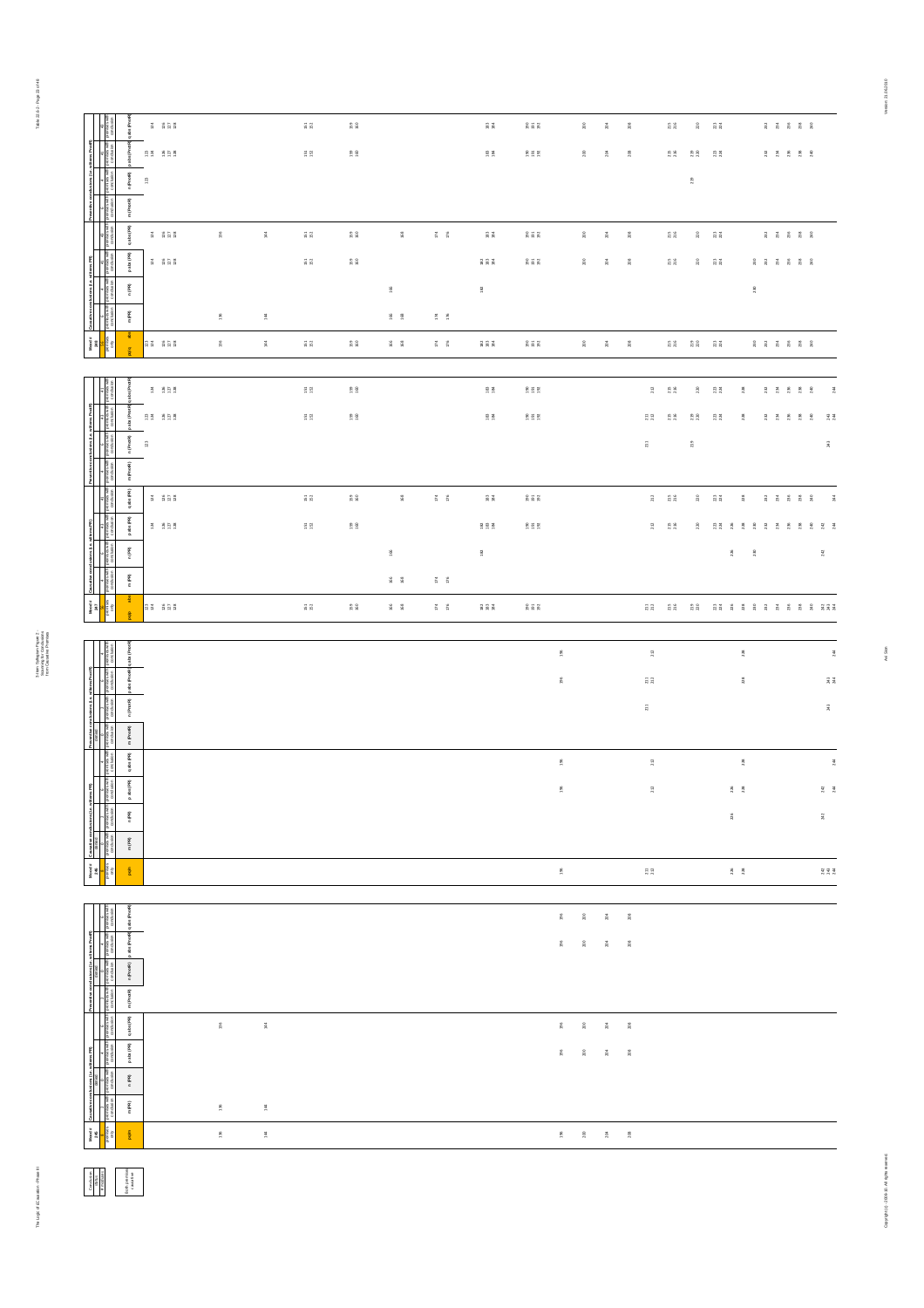|                                                |        | $\frac{3}{4}$ | Dream sea with<br>operation                                                         |                                          |     | 247<br>248       |                     | 250  |     | 252 | <b>DEA</b> |
|------------------------------------------------|--------|---------------|-------------------------------------------------------------------------------------|------------------------------------------|-----|------------------|---------------------|------|-----|-----|------------|
|                                                |        | ş             | premises with<br>oondusion                                                          | pates (Priot R) q also (P notR)          |     | ã                | 248                 | 250  | ã   | 252 | ě          |
|                                                |        |               | premises with<br>candusion                                                          | n (ProtR)                                |     |                  |                     |      | ä   |     |            |
| Preventive conclusion s (i.e., wiltems Profit) |        |               | promises with<br>conclusion                                                         | m (ProtR)                                |     |                  |                     |      |     |     |            |
|                                                |        | ą             | promises with<br>oondusion                                                          | qabs (PR)                                |     | 247<br>248       |                     | 250  |     | 252 | <b>DES</b> |
|                                                |        | ş             | premises with<br>oondusion                                                          | pabs (PR)                                | 245 |                  | 248                 | 250  |     | 252 | <b>DEA</b> |
|                                                |        |               | promises with<br>canduaion                                                          | n (PR)                                   | 346 |                  |                     |      |     |     |            |
| Causaire con dusions (i.e. wiltems PR)         |        |               | onmises with<br>operation                                                           | $\frac{m(PR)}{E}$                        |     |                  |                     |      |     |     |            |
| Mood #                                         | 248    | 36            | D/01/11 905<br>only                                                                 | ab s<br>ga                               |     | <b>g &amp; g</b> |                     | 853  |     |     | <b>DES</b> |
|                                                |        |               |                                                                                     |                                          |     |                  |                     |      |     |     |            |
|                                                |        | ş             | premises with<br>oondusion                                                          | pates (Pn ofR) qates (PnotR)             |     | à g              |                     | 20   |     | 32  | <b>MA</b>  |
|                                                |        | ş             | pright sea with<br>candusian                                                        |                                          |     | 2.8              |                     | 29   | 352 |     | ž          |
|                                                |        |               | Dream ses with<br>oorclusion                                                        | n (ProtR)                                |     |                  |                     |      | 51  |     |            |
| Preventive conclusions (i.e. wiltems Phot R)   |        |               | premises with<br>oondusion                                                          | m (PriotR)                               |     |                  |                     |      |     |     |            |
|                                                |        | ş             | promises with premises with<br>candusion                                            | qabs (PR)                                |     | à                | $_{\rm 35}^{\rm o}$ | 30   |     | 32  | <b>MA</b>  |
|                                                |        | Ş             | conclusion                                                                          | p atos (PR)                              | 246 | $\overline{2}$   | 248                 | 290  |     | 32  | ž          |
|                                                |        |               | Dream sea with<br>oorchasion                                                        | n (PR)                                   | 246 |                  |                     |      |     |     |            |
| Causative conclusions (i.e. wiltems PR)        |        |               | premises with<br>oondusion                                                          | m (PR)                                   |     |                  |                     |      |     |     |            |
| Mood#                                          | ă      | 56            | promises<br>öπ                                                                      | 855<br>å                                 |     | 222              |                     | និងី |     |     | <b>MA</b>  |
|                                                |        |               |                                                                                     |                                          |     |                  |                     |      |     |     |            |
|                                                |        |               | promises with<br>oorclusion                                                         |                                          |     |                  |                     |      |     |     |            |
|                                                |        |               | promises with<br>operation                                                          | patrs (Prooff) qubs (Prooff)             |     |                  |                     |      |     |     |            |
|                                                |        |               | premises with<br>oondusion                                                          | n (ProfR)                                |     |                  |                     |      |     |     |            |
| Preventive con dusions (i.e. w/lears Profit)   | denied |               | or emises with<br>candusion                                                         | m (ProtR)                                |     |                  |                     |      |     |     |            |
|                                                |        |               | promises with<br>conclusion                                                         | $q$ abs $(PR)$                           |     |                  |                     |      |     |     |            |
| (i.e. w/tems PR)                               |        |               | Dreamises with<br>opridualon                                                        | (PR)<br>pate                             |     |                  |                     |      |     |     |            |
|                                                |        |               | premises with premises with<br>oondusion                                            | n (PR)                                   |     |                  |                     |      |     |     |            |
| Cau sative conclusions                         | dened  |               | condusion                                                                           | m(PR)                                    |     |                  |                     |      |     |     |            |
| Mood#                                          | 246    |               | DYOTH 50%<br>č                                                                      | å                                        |     |                  |                     |      |     |     |            |
|                                                |        |               |                                                                                     |                                          |     |                  |                     |      |     |     |            |
|                                                |        |               | condusion                                                                           |                                          |     |                  |                     |      |     |     |            |
|                                                |        |               | candusion                                                                           | n (Prooft)   pabs (Prot R) qabs (Prooft) |     |                  |                     |      |     |     |            |
|                                                | dened  |               | conclusion                                                                          |                                          |     |                  |                     |      |     |     |            |
| Preventive conclusions (i.e. wilterns Proof)   |        |               | oprehasion                                                                          | m (ProofR)                               |     |                  |                     |      |     |     |            |
|                                                |        |               | promises with loremises with promises with premises with promises with<br>oondusion | qabs (PR)                                |     |                  |                     |      |     |     |            |
|                                                |        |               | condusion                                                                           | pates (PR)                               |     |                  |                     |      |     |     |            |
| Causative condusions (i.e. wiltems PR)         | dened  |               | compasswith comises with premises with<br>conclusion                                | n (PR)                                   |     |                  |                     |      |     |     |            |
|                                                |        |               | operchasines                                                                        | m (PR)                                   |     |                  |                     |      |     |     |            |
|                                                |        |               |                                                                                     |                                          |     |                  |                     |      |     |     |            |
| Mood#                                          | 245    |               | 200mlses<br>ania<br>B                                                               | Po <sup>in</sup>                         |     |                  |                     |      |     |     |            |

Conclusion status # moduses causative Both premises

|                                             |               | Ŧ  | 06 M 000<br>oorciu                 |                                                                               | ä<br>Ä                             | ā       |
|---------------------------------------------|---------------|----|------------------------------------|-------------------------------------------------------------------------------|------------------------------------|---------|
|                                             |               | 4  | premises with<br>mediation         |                                                                               | $\frac{1}{2}$<br>248               | 250     |
|                                             |               |    | promises with<br>candusion         | n (PnotR) pates (PnotR) ques (P                                               |                                    |         |
| Preventive conclusions (i.e. wiltems ProfR) |               |    | promises with<br>oorclusion        |                                                                               |                                    |         |
|                                             |               | ą  | premises with<br>opridualon        | qabs (PR) m (PnotR)                                                           | 247<br>248                         | 250     |
|                                             |               | ą  | premises with<br>oondusion         | palos (PR)                                                                    | 246<br>$247$<br>248                | 250     |
| ausaire con dusions (i.e. witems PR)        |               |    | promises with<br>candusion         |                                                                               | 346                                |         |
|                                             |               |    | com sea with<br>conclusion         | $m(PR)$ $n(PR)$                                                               |                                    |         |
| Mood #                                      | 248           | 56 | DON'TH SOS<br>only                 | see blee                                                                      | 222                                | 250     |
|                                             |               |    |                                    |                                                                               |                                    |         |
|                                             |               | 4  | promises with<br>oondusion         |                                                                               | å<br>$_{\rm 34}^{\rm 58}$          | 20      |
|                                             |               | ą  | promises with<br>condusion         |                                                                               | 12<br>2.格                          | 290     |
|                                             |               |    | Dream ses with<br>conclusion       |                                                                               |                                    |         |
| Preventive conclusions (i.e. witems PhotR)  |               |    | premises with<br>oondusion         |                                                                               |                                    |         |
|                                             |               | ş  | promises with<br>candusion         | q abs (PR) = m(ProtR) = n (ProtR) = p abs (ProtR) q abs (ProtR)               | $_{\rm 34}^{\rm 58}$<br>ã          | 20      |
|                                             |               | 4  | promises with<br>conclusion        |                                                                               | $\frac{2}{3}$ $\frac{8}{3}$<br>246 | 290     |
| Causative conclusions (Le. witems PR)       |               |    | DYRITTI SIG WITH<br>operation      | n (PR) patos (PR)                                                             | 246                                |         |
|                                             |               |    | <b>KWMMMMMM</b><br>oondusion       |                                                                               |                                    |         |
| Mood #                                      | žK            | 56 | promises<br>orty                   | bid ape de                                                                    | x x x                              | $_{20}$ |
|                                             |               |    |                                    |                                                                               |                                    |         |
|                                             |               |    | promises with<br>oorchasion        |                                                                               |                                    |         |
|                                             |               |    | DYNTH 505 With<br>combination      |                                                                               |                                    |         |
|                                             |               |    | premises with<br>oondusion         |                                                                               |                                    |         |
| Preventive conclusions (i.e. w/lears ProfR) | dened         |    | promises with<br>candusion         | pates (PR) qubs (PR) im (PnoR) in (PnoR) pates (PnoR) qubs (PnoR)             |                                    |         |
|                                             |               |    | Dream ses with<br>conclusion       |                                                                               |                                    |         |
| sions (i.e. witness PR)                     |               |    | premises with<br>condusion         |                                                                               |                                    |         |
|                                             |               |    | mises with<br>ondusion             | nPRO                                                                          |                                    |         |
| Causative conclu                            | <b>Senior</b> |    | <b>SIMMERS</b><br>condusion        | m(PR)                                                                         |                                    |         |
| Mood #                                      | 246           |    | DYOTH 50%<br>celv                  | å                                                                             |                                    |         |
|                                             |               |    |                                    |                                                                               |                                    |         |
|                                             |               |    | opedualon                          | patos (PR)   qabs (PR)   m (ProoR)   n (ProoR)   patos (ProtR)   qabs (ProoR) |                                    |         |
|                                             |               |    | premises with<br>candualon         |                                                                               |                                    |         |
| Preventive conclusions (Le. witems ProfR)   | dened         |    | or or omi sessi with<br>conclusion |                                                                               |                                    |         |
|                                             |               |    | Dremises with<br>operation         |                                                                               |                                    |         |
|                                             |               |    | ロック でんきになる<br>oondusion            |                                                                               |                                    |         |
|                                             |               |    | promises with<br>candusion         |                                                                               |                                    |         |
| ausalve condusions (i.e. witems PR)         | denied        |    | conclusion<br>promises with        | n (PR)                                                                        |                                    |         |
|                                             |               |    | 200m ses with<br>operchasines      | m(99)                                                                         |                                    |         |
|                                             | ţ             |    | i tions                            |                                                                               |                                    |         |

Scanning for Conclusions from Causative Premises

3-lam Sylogian Figure 2<br>Scaming for Conduisons<br>from Causalive Premises

| $\frac{1}{2}$ |                            | Causative conclusions (i.e. wiltems PR) |                             |                            | Preventive conclusions (i.e. witems Phot R) |                             |                            |                               | Mood#                   |                             | Causaive con dusions (i.e. witems PR) |                             |                              | Preventive conclusions (i.e. wittems ProfR) |                            |                            |                      |
|---------------|----------------------------|-----------------------------------------|-----------------------------|----------------------------|---------------------------------------------|-----------------------------|----------------------------|-------------------------------|-------------------------|-----------------------------|---------------------------------------|-----------------------------|------------------------------|---------------------------------------------|----------------------------|----------------------------|----------------------|
| ğ             |                            |                                         |                             |                            |                                             |                             |                            |                               | 248                     |                             |                                       |                             |                              |                                             |                            |                            |                      |
| 56<br>mises   |                            | ó                                       | 9                           | ş                          |                                             | é                           | ş                          | ş                             | 56                      |                             |                                       | ş                           | ş                            | ò                                           |                            | ą                          | ş                    |
| È             | premises with<br>oondusion | DYNTH SAS WITH<br>oprobasion            | premises with<br>conclusion | premises with<br>candusion | premises with<br>oondusion                  | premises with<br>conclusion | premises with<br>candusian | premises with<br>oondusion    | promises<br>$\tilde{g}$ | 200m ses with<br>conclusion | promises with<br>candusion            | promises with<br>oondusion  | premises with<br>opriduation | promises with<br>conclusion                 | promises with<br>candusion | premises with<br>oondusion | Dream ses<br>oorclus |
| abs           | m (PR)                     | n (PR)                                  | p atos (PR)                 | qabs (PR)                  | m(Proot R)                                  | n (Prooff)                  |                            | pates (Pn ofR) q alss (PnotR) | å<br>å                  | m(PR)                       | n (PR)                                | pals (PR)                   | qabs (PR)                    | m (P notR)                                  | n (Prooff)                 | pates (ProtR) q also (P)   |                      |
| 222           |                            | 246                                     | 246<br>$\frac{1}{2}$<br>248 | à g                        |                                             |                             | ğ<br>叟                     | 348<br>å                      | 222                     |                             | 3í6                                   | 246<br>$\frac{1}{2}$<br>248 | 243                          |                                             |                            | 243                        | 욿<br>$\frac{3}{2}$   |
| 858           |                            |                                         | 8<br>252                    | 30<br>32                   |                                             | 251                         | 8<br>Ø<br>32               | 30<br>32                      | 353                     |                             |                                       | 8<br>252                    | 250<br>252                   |                                             | ä                          | 353                        | ă<br>š               |
|               |                            |                                         |                             |                            |                                             |                             |                            |                               |                         |                             |                                       |                             |                              |                                             |                            |                            |                      |

\*\*\* \*\*\* \*\*

| <b>N</b>                       |                            | Causative conclusions (i.e. wiltems PR) |                                           |                | Preventive conclusions (i.e. wiltems ProtR) |                             |                                         |                            | Mood #        |                            | Causaive con dusions (i.e. wiltems PR) |                            |                            |                             |                            | Preventive conclusions (i.e. wittems Profit) |                              |
|--------------------------------|----------------------------|-----------------------------------------|-------------------------------------------|----------------|---------------------------------------------|-----------------------------|-----------------------------------------|----------------------------|---------------|----------------------------|----------------------------------------|----------------------------|----------------------------|-----------------------------|----------------------------|----------------------------------------------|------------------------------|
| à                              |                            |                                         |                                           |                |                                             |                             |                                         |                            | 248           |                            |                                        |                            |                            |                             |                            |                                              |                              |
| 56                             |                            | v                                       | q                                         | ş              |                                             |                             | ş                                       | ş                          | 36            | ć                          |                                        | ş                          | ą                          |                             |                            | ş                                            | ş                            |
| È                              | premises with<br>oondusion | promises with<br>operation              | promises with premises with<br>conclusion | candusion      | DYN BRITISH<br>oondusion                    | premises with<br>conclusion | promises with<br>condusion              | premises with<br>oondusion | premiera<br>ğ | DYN BREAD DO<br>conclusion | promises with<br>candusion             | premises with<br>oondusion | premises with<br>oondusion | promises with<br>conclusion | promises with<br>candusion | promises with<br>oondusion                   | Dream ses with<br>oorchasion |
| ă                              | m (PR)                     | n (PR)                                  | p also (PR)                               | qabs (PR)      | m (Proot R)                                 |                             | n (Prooff) pates (Pnotft) qabs (Protf() |                            | ă<br>å        | $\frac{m(PR)}{E}$          | n (PR)                                 | pals (PR)                  | qabs (PR)                  | m (ProofR)                  | n (Prooft)                 | pates (Priot R) q also (PriotR)              |                              |
| 223                            |                            | 246                                     | $\frac{1}{2}$<br>g                        | å              |                                             |                             | 247                                     |                            | 246           |                            | g                                      | $\frac{1}{2}$<br>246       |                            |                             |                            |                                              |                              |
|                                |                            |                                         | 248                                       | $\frac{8}{24}$ |                                             |                             | 248                                     | 异胃                         | 247<br>248    |                            |                                        | 248                        | 243<br>248                 |                             |                            | 243<br>248                                   | 243                          |
|                                |                            |                                         | 8                                         | g              |                                             | 31                          | 858                                     | 8                          | 853           |                            |                                        | 250                        | 250                        |                             | ä                          | និងី                                         | 250                          |
| 858                            |                            |                                         | ă                                         | 32             |                                             |                             |                                         | 32                         |               |                            |                                        | 252                        | 252                        |                             |                            |                                              | 252                          |
| $\frac{4}{10}$ $\frac{10}{10}$ |                            |                                         | 35                                        | ă              |                                             |                             | 254                                     | ă                          | 55            |                            |                                        | 55                         | 55                         |                             |                            | 55                                           | 551                          |
|                                |                            |                                         | $\frac{25}{6}$                            | ăi             |                                             |                             | $\frac{25}{6}$                          | ă i                        |               |                            |                                        |                            |                            |                             |                            |                                              |                              |

Table 22.6-2 - Page 24 of 48

Table 22-6-2 - Page 24 of 48

Avi Sion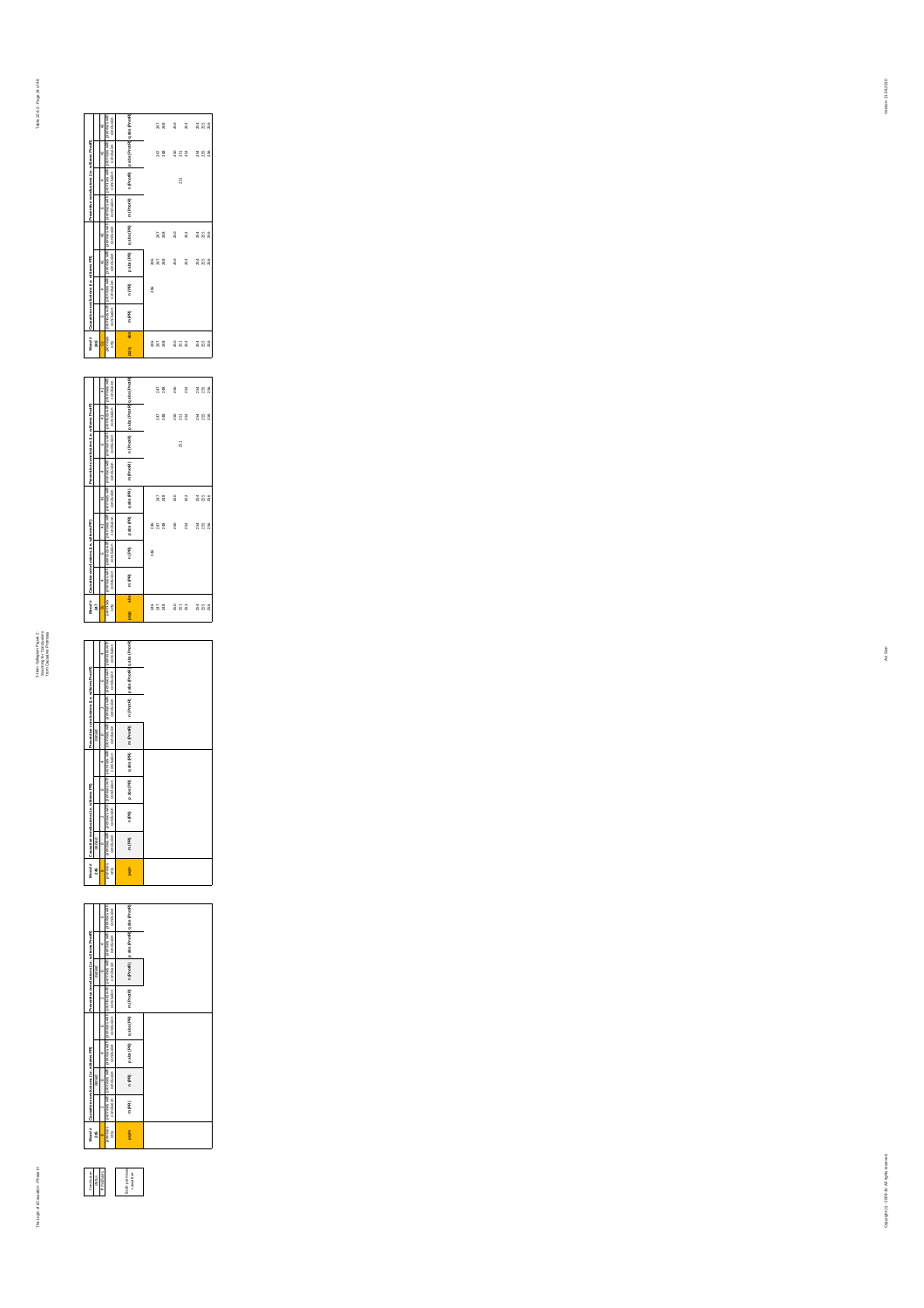| o<br>remises with<br>conclusion<br>abs (Profi                                                                                                                                                                                                            | $\frac{6}{2}$<br>$\overline{g}$   |
|----------------------------------------------------------------------------------------------------------------------------------------------------------------------------------------------------------------------------------------------------------|-----------------------------------|
| Preventive conclusions (i.e. without Prock)<br>vita premise value formings<br>m. Conclusion Conclusion conclusion of<br>m. Conclusion Conclusion conclusion of<br>pato (Prot                                                                             |                                   |
| n (Pn ofR)                                                                                                                                                                                                                                               |                                   |
| $m$ (P rooff)                                                                                                                                                                                                                                            | $^{\circ}$<br>$\overline{\sigma}$ |
| $\begin{array}{ccc} 4 & \text{prime} & 2 \\ \text{normalsash prime} & \text{prime} & \text{with} \\ \text{correlation} & \text{conclusion} \end{array}$<br>$q$ ab s $\langle \mathsf{PR} \rangle$                                                        |                                   |
| $p$ abs (PR)                                                                                                                                                                                                                                             |                                   |
| n (PR)                                                                                                                                                                                                                                                   |                                   |
| Causative conclusions (i.e. whens PR)<br>- Official Causa (i.e. when PR)<br>- permain point and with permain and on<br>- coolusion - coolusion - conclusion - co<br>$\mathfrak{m}(\mathsf{PR})$                                                          |                                   |
| $\begin{array}{c}\n\hline\n\text{mod } n \\ 254\n\end{array}$<br>$\frac{3}{4}$<br>portises                                                                                                                                                               | $\frac{1}{2}$<br>$^\circledR$     |
| ş                                                                                                                                                                                                                                                        |                                   |
| dehijd<br>omisea w<br>ab s (P r                                                                                                                                                                                                                          |                                   |
| abs (Proff)                                                                                                                                                                                                                                              |                                   |
| $n$ (P roofR)                                                                                                                                                                                                                                            |                                   |
| $m(p \cos \theta)$                                                                                                                                                                                                                                       |                                   |
| about a basebara constances de values par $\frac{1}{\log m}$<br>Constantin de la constantin de values de la constantin de values de la constantin de values de values de value<br>Constantin de values de la constantin de values de la co<br>q abs (PR) |                                   |
| pats (PR)                                                                                                                                                                                                                                                |                                   |
| $_{n\,(\mathrm{PR})}$                                                                                                                                                                                                                                    |                                   |
| $\frac{\partial}{\partial t}$                                                                                                                                                                                                                            |                                   |
| å<br>promises                                                                                                                                                                                                                                            |                                   |
| ł                                                                                                                                                                                                                                                        |                                   |
| $4$<br>promises with<br>abs (Proff)<br>$\mathbb R$<br>$\approx$                                                                                                                                                                                          |                                   |
| 흨                                                                                                                                                                                                                                                        |                                   |
| n (ProtR)                                                                                                                                                                                                                                                |                                   |
| Preventive conclusions (i.e. wikens Provet)<br>h pomilia with pomiliar and pomiliar profit profit<br>h conclusion conclusion conclusion co<br>conclusion conclusion conclusion co<br>$m$ (Pn ofR)<br>$\mathbb R$ – $\mathbb R$                           |                                   |
| qabs (PR)                                                                                                                                                                                                                                                |                                   |
| $p$ ab s $\left( \mathsf{PR}\right)$                                                                                                                                                                                                                     |                                   |
| $_{\alpha}$ geg                                                                                                                                                                                                                                          |                                   |
| Causative conclusions (i.e. willenins PR)<br>premission with premissions with premission of premission<br>conclusion providuation premission conclusion<br>mpn                                                                                           |                                   |
| Mood #<br>penissa<br>otiy<br>$\frac{g}{\epsilon}$ is<br>$\mathbb R$<br>$\qquad$ $\qquad$                                                                                                                                                                 |                                   |
|                                                                                                                                                                                                                                                          |                                   |
| i ato (Pro                                                                                                                                                                                                                                               |                                   |
| abs (Proot                                                                                                                                                                                                                                               |                                   |
| $n$ (P rooff)                                                                                                                                                                                                                                            |                                   |
| $m$ (ProofR)                                                                                                                                                                                                                                             |                                   |
| $\mathbf{q}$ abs (PR)                                                                                                                                                                                                                                    |                                   |
| pabs (PR)                                                                                                                                                                                                                                                |                                   |
| $n$ (PR)                                                                                                                                                                                                                                                 |                                   |
| $\frac{\partial \widehat{E}}{\partial t}$                                                                                                                                                                                                                |                                   |
|                                                                                                                                                                                                                                                          |                                   |
| Mood #                                                                                                                                                                                                                                                   |                                   |

Copyright (c) - 2008-10. All rights reserved. Avi Sion Version: 21.06.2010

Avi Sion

nsion: 21.06.2010

Conclusion<br># moduses<br>xh premis<br>causative Both premises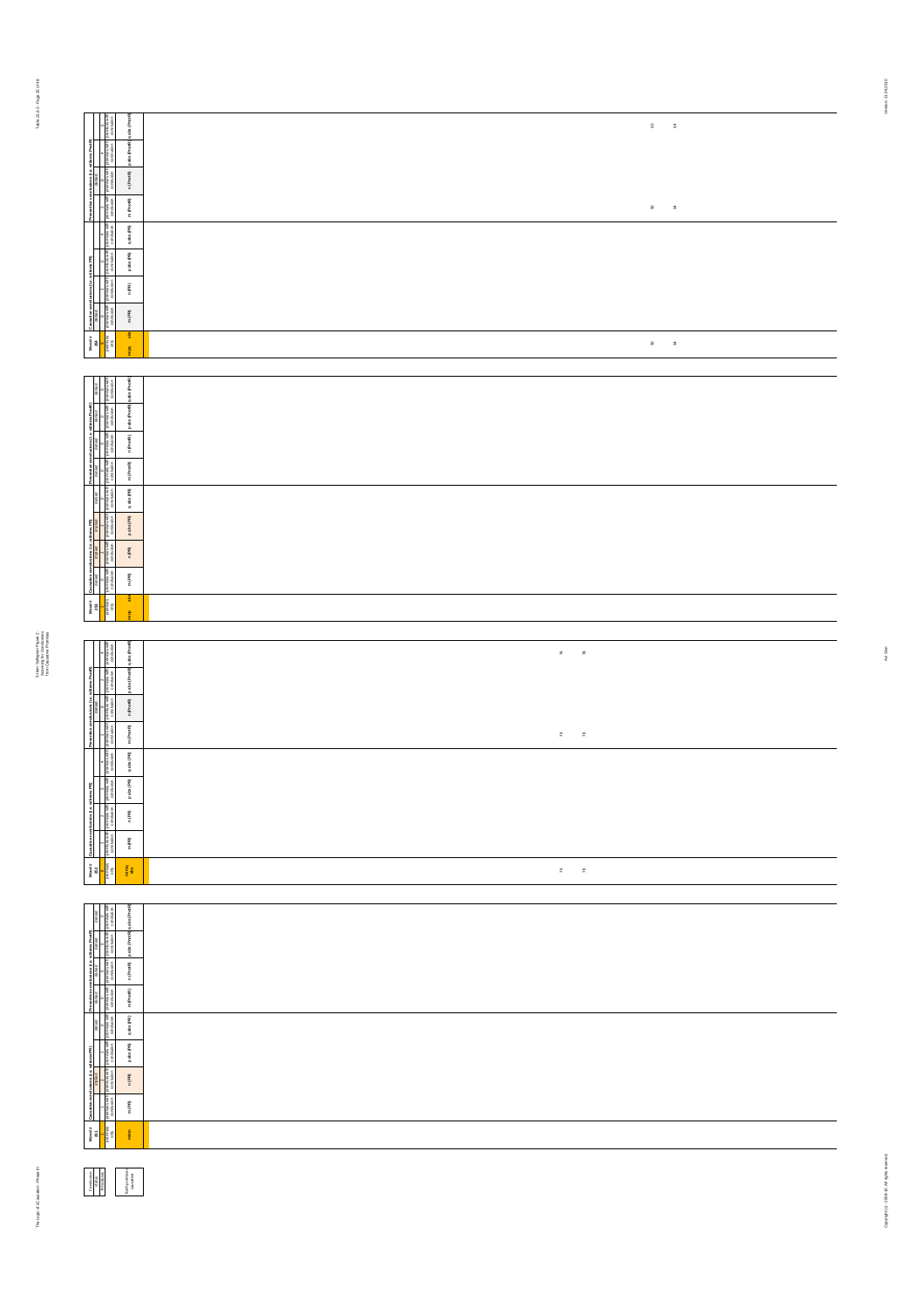| ۱<br>i,     |
|-------------|
| ֠<br>í<br>I |
| í           |
|             |

| <b>Z</b> 60TOL<br>$\cdot$                         | aming for Cendurions<br>i | causable Promises<br>Ì |  |
|---------------------------------------------------|---------------------------|------------------------|--|
|                                                   |                           |                        |  |
|                                                   |                           |                        |  |
|                                                   |                           |                        |  |
|                                                   |                           |                        |  |
|                                                   |                           |                        |  |
|                                                   |                           |                        |  |
|                                                   |                           |                        |  |
| ×<br>Phase I<br><b>Logic of ECausation -</b><br>ē |                           |                        |  |

|                                       | ohning<br>premises with<br>conclusion                                                                                                                                   |                                       |                    |  |               |  |  |
|---------------------------------------|-------------------------------------------------------------------------------------------------------------------------------------------------------------------------|---------------------------------------|--------------------|--|---------------|--|--|
|                                       | Preventive conclusions (i.e. witherns Procifi)<br>- Christian Control - Christian<br>- promise uth promise with promises with<br>- conclusion - conclusion - conclusion | ×                                     |                    |  |               |  |  |
|                                       |                                                                                                                                                                         | $\epsilon$                            |                    |  |               |  |  |
|                                       |                                                                                                                                                                         |                                       |                    |  |               |  |  |
| <b>District</b>                       | +<br>\$<br>promises<br>conclusio                                                                                                                                        | £<br>$\sigma$                         |                    |  |               |  |  |
| Ē                                     | hises with<br>hdusion<br>통통                                                                                                                                             | $\tilde{\phantom{a}}$<br>$\mathbf{a}$ |                    |  | $\frac{3}{2}$ |  |  |
| duslons (i.e. w/leans PR)<br>Timplied | premises with<br>condusion                                                                                                                                              | $n$ (PR)                              | $_{\rm B}^{\rm o}$ |  | ă             |  |  |
| $\frac{1}{8}$<br>Causative            | premises<br>contrat                                                                                                                                                     |                                       | $\tilde{z}$        |  |               |  |  |
| Mood #                                | promises                                                                                                                                                                |                                       | $\frac{9}{2}$      |  |               |  |  |

Conclusion<br># moduses<br>xh premis<br>causative Both premises

2106.2010

 $\overline{\phantom{a}}$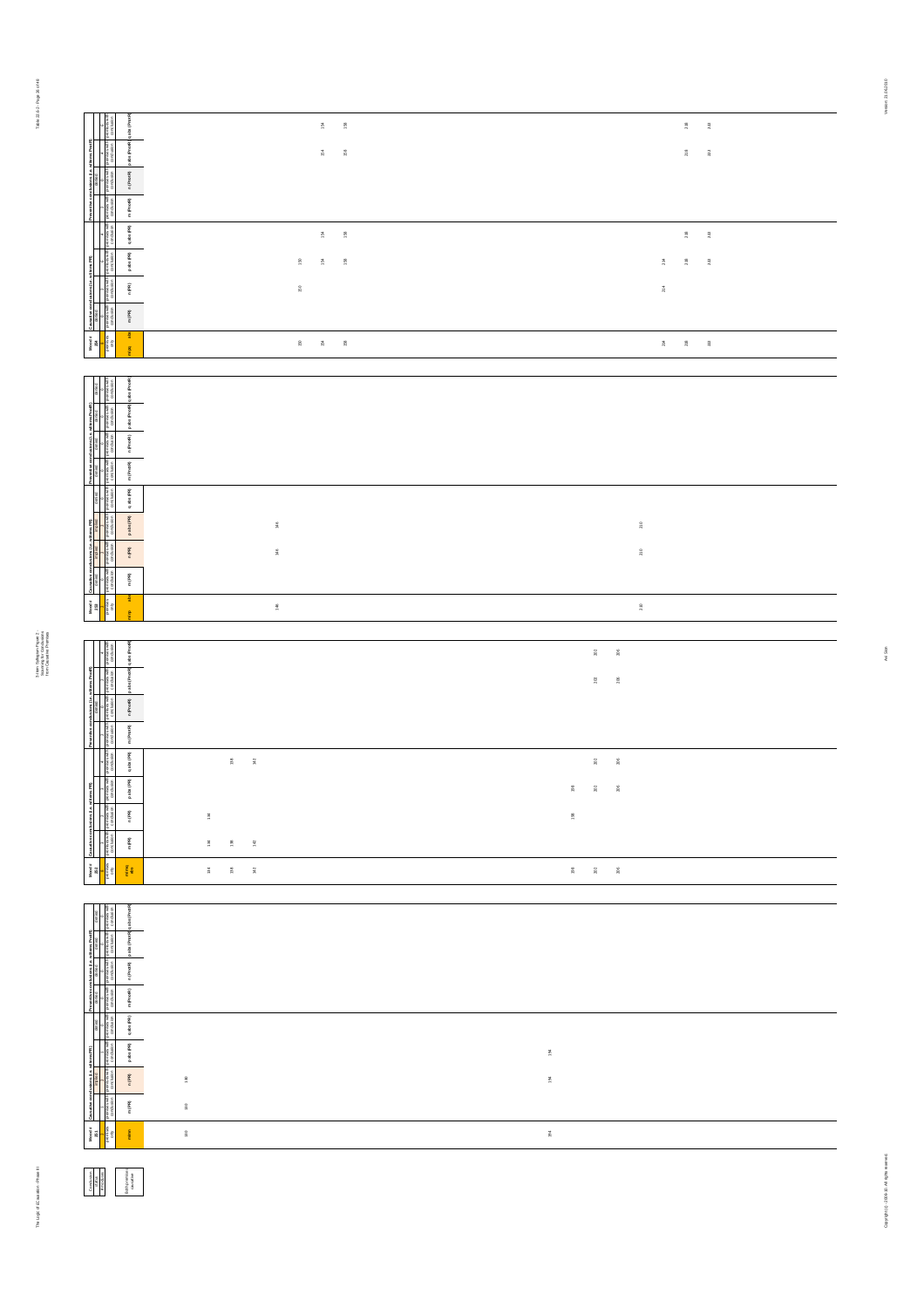Conclusion<br># moduses<br>xh premis<br>causative Both premises

premises only premises with conclusion premises with conclusion premises with conclusion premises with conclusion premises with conclusion premises with conclusion premises with conclusion premises with conclusion

premises only premises with conclusion premises with conclusion premises with conclusion premises with conclusion premises with conclusion premises with conclusion premises with conclusion premises with conclusion

 $\begin{bmatrix} 252 \\ 252 \end{bmatrix}$ 

qabs (ProfR)

pates (ProdR)  $\begin{array}{c} n\left( \text{Prox R}\right) \end{array}$ 

 $\left.\begin{array}{ccc} \displaystyle\min_{\mathbf{q}\in\mathbf{M}}\mathbf{q} & \displaystyle\min_{\mathbf{q}\in\mathbf{M}}\mathbf{q} & \displaystyle\max_{\mathbf{q}\in\mathbf{M}}\rho(\mathbf{q}) & \displaystyle\min_{\mathbf{q}\in\mathbf{M}}\mathbf{q}\in\mathbf{M}\mathbf{q} & \displaystyle\min_{\mathbf{q}\in\mathbf{M}}\rho(\mathbf{q}) \end{array}\right|$ 

| Mood #           |                            | Causative conclusions (i.e. w/tems PR) |                            |                             |                            | Preventive con duslons (i.e. wiltems PnotR) |                                            |                             |
|------------------|----------------------------|----------------------------------------|----------------------------|-----------------------------|----------------------------|---------------------------------------------|--------------------------------------------|-----------------------------|
| 35               | deried                     |                                        |                            |                             |                            | denied                                      |                                            |                             |
| 80               | $\circ$                    |                                        |                            |                             |                            | $\circ$                                     |                                            |                             |
| promises<br>only | premises with<br>condusion | premises with<br>oondusion             | premises with<br>oondusion | premises with<br>conclusion | premises with<br>candusion | premises with<br>oondusion                  | こうこう でんきこうどうし<br>oondusion                 | premises with<br>conclusion |
| m/pq abs         | m(PR)                      | n (PR)                                 |                            | pate(PR) qabs(PR)           | $m(p \mod 8)$              |                                             | n (PhotR)   patra (P notR) q also (P notR) |                             |
|                  |                            |                                        |                            |                             |                            |                                             |                                            |                             |
|                  |                            |                                        |                            |                             |                            |                                             |                                            |                             |
|                  |                            |                                        |                            |                             |                            |                                             |                                            |                             |
|                  |                            |                                        |                            |                             |                            |                                             |                                            |                             |
|                  |                            |                                        |                            |                             |                            |                                             |                                            |                             |
|                  |                            |                                        |                            |                             |                            |                                             |                                            |                             |

Avi Sion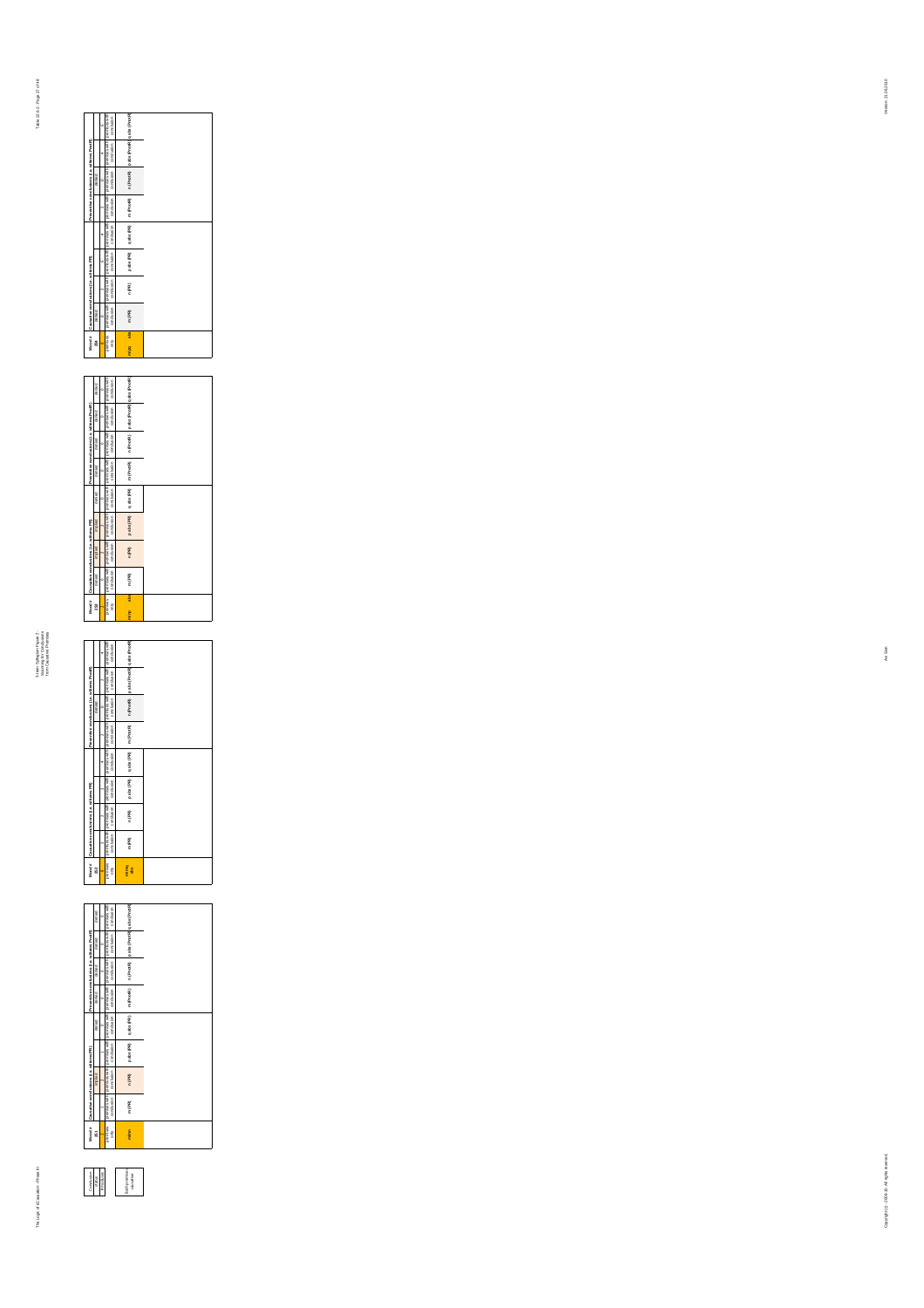|                                                                                                                                                                                                                                                                                                                                                                  | 10<br>promises with<br>conclusion                                                                                                                                                                                                                                                                                                                                    | $\overline{\kappa}$             | $\mathbb R$                   | $\mathbb{S}$          | $\overline{\mathfrak{g}}$ |
|------------------------------------------------------------------------------------------------------------------------------------------------------------------------------------------------------------------------------------------------------------------------------------------------------------------------------------------------------------------|----------------------------------------------------------------------------------------------------------------------------------------------------------------------------------------------------------------------------------------------------------------------------------------------------------------------------------------------------------------------|---------------------------------|-------------------------------|-----------------------|---------------------------|
|                                                                                                                                                                                                                                                                                                                                                                  | p abs (ProtR) q abs (ProtR                                                                                                                                                                                                                                                                                                                                           |                                 |                               |                       |                           |
|                                                                                                                                                                                                                                                                                                                                                                  | $n$ (Prooff)                                                                                                                                                                                                                                                                                                                                                         |                                 |                               |                       |                           |
|                                                                                                                                                                                                                                                                                                                                                                  | oemaa van pemiak van pemiak pemiak van die pemiak van die 10.<br>1999 – Pemiak Pemiak Pemiak Pemiak pemiak pemiak pemiak pemiak van pemiak oordelevin<br>1999 – George Pemiak Pemiakan Sendakon<br>$m$ (Prooff)                                                                                                                                                      |                                 | $\mathcal{R}$ , $\mathcal{R}$ | $\frac{6}{2}$         | $\frac{1}{2}$             |
|                                                                                                                                                                                                                                                                                                                                                                  | $\mathbf{q}$ abs (PR)                                                                                                                                                                                                                                                                                                                                                |                                 |                               |                       |                           |
|                                                                                                                                                                                                                                                                                                                                                                  | pats (PR)                                                                                                                                                                                                                                                                                                                                                            |                                 |                               |                       |                           |
|                                                                                                                                                                                                                                                                                                                                                                  | $_{\rm n}(\rho\,R)$                                                                                                                                                                                                                                                                                                                                                  |                                 |                               |                       |                           |
| Causaire condusions (i.e. witems PR)                                                                                                                                                                                                                                                                                                                             | $\frac{\partial \mathbf{E}}{\partial \mathbf{r}}$                                                                                                                                                                                                                                                                                                                    |                                 |                               |                       |                           |
| $\begin{array}{r}\n\text{Model} \# \\ 258 \\ \hline\n\text{porm 905} \\ \hline\n\end{array}$                                                                                                                                                                                                                                                                     | m/qabs                                                                                                                                                                                                                                                                                                                                                               |                                 |                               |                       | $\overline{g}$            |
|                                                                                                                                                                                                                                                                                                                                                                  |                                                                                                                                                                                                                                                                                                                                                                      | $\mathcal{R}$                   | $\mathbb R$                   | $\mathbin{\mathbb S}$ |                           |
|                                                                                                                                                                                                                                                                                                                                                                  |                                                                                                                                                                                                                                                                                                                                                                      |                                 |                               | $\hbox{S}$            | $\overline{g}$            |
|                                                                                                                                                                                                                                                                                                                                                                  | p alss (Pn ofR) q alss (PnotR)                                                                                                                                                                                                                                                                                                                                       |                                 |                               |                       |                           |
|                                                                                                                                                                                                                                                                                                                                                                  | $n$ (P rooff)                                                                                                                                                                                                                                                                                                                                                        |                                 |                               |                       |                           |
| Preventive conclusions (i.e. witems ProtR)                                                                                                                                                                                                                                                                                                                       | $m(\hbox{\rm Prox\,R})$                                                                                                                                                                                                                                                                                                                                              |                                 |                               | $\,^{\circ}_{\circ}$  | $\frac{1}{2}$             |
|                                                                                                                                                                                                                                                                                                                                                                  | q abs (PR)                                                                                                                                                                                                                                                                                                                                                           |                                 |                               |                       |                           |
|                                                                                                                                                                                                                                                                                                                                                                  | p als (PR)                                                                                                                                                                                                                                                                                                                                                           |                                 |                               |                       |                           |
| Causatène conclusions (le wikema PR)<br>- Gerici - Constante pentres valh promise valh pen<br>- pentres ou conclusion - conclusion - p<br>- conclusion - conclusion - conclusion -                                                                                                                                                                               |                                                                                                                                                                                                                                                                                                                                                                      |                                 |                               |                       |                           |
|                                                                                                                                                                                                                                                                                                                                                                  | $\frac{\partial}{\partial t}$                                                                                                                                                                                                                                                                                                                                        |                                 |                               |                       |                           |
|                                                                                                                                                                                                                                                                                                                                                                  | $\omega$ or $\omega$                                                                                                                                                                                                                                                                                                                                                 |                                 |                               |                       |                           |
| Mood #                                                                                                                                                                                                                                                                                                                                                           | and and an<br>m/pabs                                                                                                                                                                                                                                                                                                                                                 |                                 |                               | $^{\circ}$            | $\overline{\mathbf{g}}$   |
|                                                                                                                                                                                                                                                                                                                                                                  |                                                                                                                                                                                                                                                                                                                                                                      |                                 |                               |                       |                           |
|                                                                                                                                                                                                                                                                                                                                                                  | p abs (PnotR) q abs (PnotR)                                                                                                                                                                                                                                                                                                                                          |                                 |                               |                       |                           |
|                                                                                                                                                                                                                                                                                                                                                                  | $n$ (Pro $\mathfrak{M}$                                                                                                                                                                                                                                                                                                                                              |                                 |                               |                       |                           |
|                                                                                                                                                                                                                                                                                                                                                                  |                                                                                                                                                                                                                                                                                                                                                                      |                                 |                               |                       |                           |
| $\mathfrak{G}_{\bullet}$ where PR) $\mathfrak{g}_{\bullet}$ district the Presentine conclusions $\mathfrak{g}_{\bullet}$ where Present $\overline{\mathfrak{m}}$ and $\overline{\mathfrak{m}}$ and $\overline{\mathfrak{m}}$ and $\overline{\mathfrak{m}}$ and $\overline{\mathfrak{m}}$ and $\overline{\mathfrak{m}}$ and $\overline{\mathfrak{m}}$ and $\over$ | $m$ (P rooff)                                                                                                                                                                                                                                                                                                                                                        |                                 |                               |                       |                           |
|                                                                                                                                                                                                                                                                                                                                                                  | $q$ ab s $\langle \theta   R \rangle$                                                                                                                                                                                                                                                                                                                                |                                 |                               |                       |                           |
|                                                                                                                                                                                                                                                                                                                                                                  | $\mathsf{p}$ abs (PR)                                                                                                                                                                                                                                                                                                                                                |                                 |                               |                       |                           |
| Causative conclusions                                                                                                                                                                                                                                                                                                                                            | n (PR)<br>promises                                                                                                                                                                                                                                                                                                                                                   |                                 |                               |                       |                           |
|                                                                                                                                                                                                                                                                                                                                                                  | promises with<br>$\mathfrak{m}(\mathsf{PR})$                                                                                                                                                                                                                                                                                                                         |                                 |                               |                       |                           |
| Mood #                                                                                                                                                                                                                                                                                                                                                           | $\begin{picture}(130,10) \put(0,0){\line(1,0){15}} \put(15,0){\line(1,0){15}} \put(15,0){\line(1,0){15}} \put(15,0){\line(1,0){15}} \put(15,0){\line(1,0){15}} \put(15,0){\line(1,0){15}} \put(15,0){\line(1,0){15}} \put(15,0){\line(1,0){15}} \put(15,0){\line(1,0){15}} \put(15,0){\line(1,0){15}} \put(15,0){\line(1,0){15}} \put(15,0){\line($<br>$\frac{1}{4}$ |                                 |                               |                       |                           |
|                                                                                                                                                                                                                                                                                                                                                                  | promises with                                                                                                                                                                                                                                                                                                                                                        | $\boldsymbol{\pi}$              | $\mathcal{R}$                 |                       |                           |
|                                                                                                                                                                                                                                                                                                                                                                  | pates (ProtR) q abs (Prooft)                                                                                                                                                                                                                                                                                                                                         |                                 |                               |                       |                           |
| reventive conclusions (i.e. witems ProdR)                                                                                                                                                                                                                                                                                                                        |                                                                                                                                                                                                                                                                                                                                                                      |                                 |                               |                       |                           |
|                                                                                                                                                                                                                                                                                                                                                                  | $n$ (ProofR)                                                                                                                                                                                                                                                                                                                                                         |                                 |                               |                       |                           |
|                                                                                                                                                                                                                                                                                                                                                                  | $\frac{4}{1}$ promises with promises with promises with conclusion conclusion<br>$\mathfrak{m}$ (P rooff)                                                                                                                                                                                                                                                            | $\mathbb{R}^+$ – $\mathbb{R}^+$ |                               |                       |                           |
|                                                                                                                                                                                                                                                                                                                                                                  | qabs (PR)                                                                                                                                                                                                                                                                                                                                                            |                                 |                               |                       |                           |
| usative condusions (i.e. witems PR)                                                                                                                                                                                                                                                                                                                              | permises with<br>pats (PR)                                                                                                                                                                                                                                                                                                                                           |                                 |                               |                       |                           |
|                                                                                                                                                                                                                                                                                                                                                                  | A<br>promises with<br>conclusion<br>$_{\rm n}$ (PR)                                                                                                                                                                                                                                                                                                                  |                                 |                               |                       |                           |
|                                                                                                                                                                                                                                                                                                                                                                  | $\begin{array}{c c}\n4 & \text{} \\ \hline\n\end{array}$<br>$\frac{1}{n}$ (PR)                                                                                                                                                                                                                                                                                       |                                 |                               |                       |                           |
| $\frac{4}{255}$                                                                                                                                                                                                                                                                                                                                                  | <b>Resident</b><br>ł                                                                                                                                                                                                                                                                                                                                                 | $\mathbb{R}^+$ , $\mathbb{R}^+$ |                               |                       |                           |

| Mood #<br>256<br>pomissis                                                                                                                                                                                                                |                                   |                                    |
|------------------------------------------------------------------------------------------------------------------------------------------------------------------------------------------------------------------------------------------|-----------------------------------|------------------------------------|
|                                                                                                                                                                                                                                          |                                   |                                    |
| A<br>premises with<br>condusion                                                                                                                                                                                                          | an a<br>$\ddot{\sigma}$           | $\overline{\kappa}$<br>$\mathbb R$ |
|                                                                                                                                                                                                                                          | or R)<br>abs (Pro<br>$\mathbf{a}$ |                                    |
|                                                                                                                                                                                                                                          | $\widehat{\mathbf{g}}$<br>ę.      |                                    |
| character conclusions (i.e. white map)<br>are also in the permit of the permit of the conclusion of the conclusion (i.e. where $\frac{d}{dt}$<br>conclusion conclusion (conclusion permit conclusion conclusion permits of the conclusio | e.<br>e                           | $\mathbf{z}=-\mathbf{z}$           |
|                                                                                                                                                                                                                                          | qabs (PR)                         |                                    |
|                                                                                                                                                                                                                                          | pats (PR)                         |                                    |
|                                                                                                                                                                                                                                          | $\frac{1}{n}$ (PR)                |                                    |
|                                                                                                                                                                                                                                          | es (PR)                           |                                    |
| Mood #<br>255<br>pambas<br>pambas                                                                                                                                                                                                        | 톻                                 | $\mathcal{R}$<br>$\mathbb{R}^+$    |

| s.<br>Causative   | premises with<br>×              | condusion<br>m(p R)    |  |
|-------------------|---------------------------------|------------------------|--|
| ٠<br>Wood:<br>256 | promises<br>٠                   | 히<br>看                 |  |
|                   |                                 |                        |  |
|                   | premises with<br>oordusion<br>٠ | qabs (ProfR)           |  |
| ms ProtR)         | misies with                     | bs (ProtR)<br>ondusion |  |

Conclusion status # moduses causative Both premises

minn: 2106.2010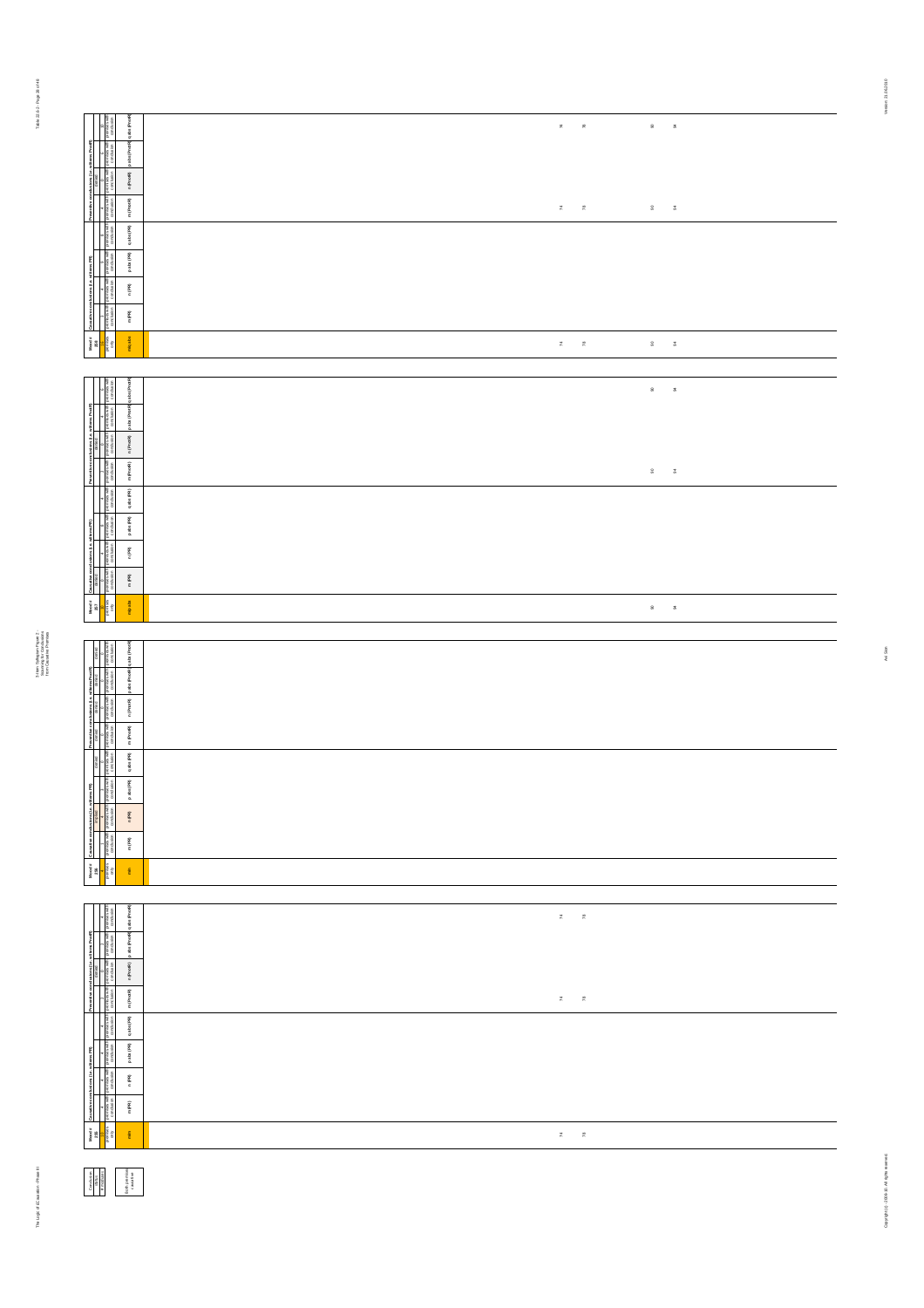|                     |                                        |                        |                 |                                                                           |                 |                                                                                                                                                                                                                                                                                            | $154$ $158$                                                                                                         |                                                                                                                                                                                                                                                                                                                                                                                                                                   |                           |                                                                                                                                                                                                                                                                                                                                                                                                 |                               | $\begin{matrix} \mathfrak{A} & \mathfrak{A} & \mathfrak{A} & \mathfrak{A} \\ \mathfrak{A} & \mathfrak{A} & \mathfrak{A} & \mathfrak{A} \end{matrix}$                                                                                                                                                                               |                    |                                                                                                                                                                                                                                                                                                                                                                                                                                                               |                                   |  |
|---------------------|----------------------------------------|------------------------|-----------------|---------------------------------------------------------------------------|-----------------|--------------------------------------------------------------------------------------------------------------------------------------------------------------------------------------------------------------------------------------------------------------------------------------------|---------------------------------------------------------------------------------------------------------------------|-----------------------------------------------------------------------------------------------------------------------------------------------------------------------------------------------------------------------------------------------------------------------------------------------------------------------------------------------------------------------------------------------------------------------------------|---------------------------|-------------------------------------------------------------------------------------------------------------------------------------------------------------------------------------------------------------------------------------------------------------------------------------------------------------------------------------------------------------------------------------------------|-------------------------------|------------------------------------------------------------------------------------------------------------------------------------------------------------------------------------------------------------------------------------------------------------------------------------------------------------------------------------|--------------------|---------------------------------------------------------------------------------------------------------------------------------------------------------------------------------------------------------------------------------------------------------------------------------------------------------------------------------------------------------------------------------------------------------------------------------------------------------------|-----------------------------------|--|
|                     |                                        |                        |                 |                                                                           |                 |                                                                                                                                                                                                                                                                                            | $\frac{3}{21}$ $\frac{3}{21}$                                                                                       |                                                                                                                                                                                                                                                                                                                                                                                                                                   |                           |                                                                                                                                                                                                                                                                                                                                                                                                 |                               | $\begin{matrix} \mathfrak{A} & \mathfrak{A} & \mathfrak{A} & \mathfrak{A} \\ \mathfrak{A} & \mathfrak{A} & \mathfrak{A} & \mathfrak{A} \end{matrix}$                                                                                                                                                                               |                    |                                                                                                                                                                                                                                                                                                                                                                                                                                                               |                                   |  |
|                     |                                        |                        |                 |                                                                           |                 |                                                                                                                                                                                                                                                                                            |                                                                                                                     |                                                                                                                                                                                                                                                                                                                                                                                                                                   |                           |                                                                                                                                                                                                                                                                                                                                                                                                 |                               |                                                                                                                                                                                                                                                                                                                                    |                    |                                                                                                                                                                                                                                                                                                                                                                                                                                                               |                                   |  |
|                     | $m(p \mod 8)$                          |                        |                 |                                                                           |                 |                                                                                                                                                                                                                                                                                            |                                                                                                                     |                                                                                                                                                                                                                                                                                                                                                                                                                                   |                           |                                                                                                                                                                                                                                                                                                                                                                                                 |                               |                                                                                                                                                                                                                                                                                                                                    |                    |                                                                                                                                                                                                                                                                                                                                                                                                                                                               |                                   |  |
|                     | $q$ also $(PR)$                        |                        |                 |                                                                           |                 | 00 - 다<br>2월 10일 - 대한민국의 대한민국의 대한민국의 대한민국의 대한민국의 대한민국의 대한민국의 대한민국의 대한민국의 대한민국의 대한민국의 대한민국의 대한민국의 대한민국의 대한민국의 대한민국의 대한민국<br>1980년 - 대한민국의 대한민국의 대한민국의 대한민국의 대한민국의 대한민국의 대한민국의 대한민국의 대한민국의 대한민국의 대한민국의 대한민국의 대한민국의 대한민국의 대한민국의 대한민국의                                                         |                                                                                                                     |                                                                                                                                                                                                                                                                                                                                                                                                                                   |                           |                                                                                                                                                                                                                                                                                                                                                                                                 |                               | $\begin{matrix} \mathfrak{A} & \mathfrak{A} & \mathfrak{A} & \mathfrak{A} & \mathfrak{A} \\ \mathfrak{A} & \mathfrak{A} & \mathfrak{A} & \mathfrak{A} & \mathfrak{A} \end{matrix}$                                                                                                                                                 |                    |                                                                                                                                                                                                                                                                                                                                                                                                                                                               |                                   |  |
|                     | $\widehat{\mathbf{g}}$                 |                        |                 |                                                                           |                 |                                                                                                                                                                                                                                                                                            | $\frac{50}{12}$ $\frac{34}{12}$ $\frac{36}{12}$                                                                     |                                                                                                                                                                                                                                                                                                                                                                                                                                   |                           |                                                                                                                                                                                                                                                                                                                                                                                                 |                               | $\begin{matrix} 0 & 0 & 0 \\ 0 & 0 & 0 \\ 0 & 0 & 0 \\ 0 & 0 & 0 \\ 0 & 0 & 0 \\ 0 & 0 & 0 \\ 0 & 0 & 0 \\ 0 & 0 & 0 \\ 0 & 0 & 0 \\ 0 & 0 & 0 \\ 0 & 0 & 0 \\ 0 & 0 & 0 \\ 0 & 0 & 0 \\ 0 & 0 & 0 & 0 \\ 0 & 0 & 0 & 0 \\ 0 & 0 & 0 & 0 \\ 0 & 0 & 0 & 0 & 0 \\ 0 & 0 & 0 & 0 & 0 \\ 0 & 0 & 0 & 0 & 0 \\ 0 & 0 & 0 & 0 & 0 \\ 0$ |                    |                                                                                                                                                                                                                                                                                                                                                                                                                                                               |                                   |  |
|                     | pate<br>$_{\rm n}(\rho\,R)$            |                        | $\vec{n}$       |                                                                           |                 |                                                                                                                                                                                                                                                                                            | $\begin{array}{lll} \mathbb{S} & \mathbb{S} \\ \mathbb{S} & \mathbb{S} \end{array}$                                 |                                                                                                                                                                                                                                                                                                                                                                                                                                   |                           |                                                                                                                                                                                                                                                                                                                                                                                                 |                               | $\frac{33}{21}$                                                                                                                                                                                                                                                                                                                    |                    | $\overline{\mathbf{a}}$                                                                                                                                                                                                                                                                                                                                                                                                                                       |                                   |  |
|                     | $\frac{60}{\pi}$                       |                        |                 | $\begin{array}{cccccccccc} \Xi & \cdots & \Xi & \cdots & \Xi \end{array}$ |                 |                                                                                                                                                                                                                                                                                            |                                                                                                                     |                                                                                                                                                                                                                                                                                                                                                                                                                                   |                           |                                                                                                                                                                                                                                                                                                                                                                                                 |                               |                                                                                                                                                                                                                                                                                                                                    |                    |                                                                                                                                                                                                                                                                                                                                                                                                                                                               |                                   |  |
| $\frac{6}{258}$     | m/q abs                                |                        |                 |                                                                           |                 | $\begin{array}{cccccccccccccc} \Xi & \cdots & \Xi & \cdots & \Xi & \cdots & \Xi & \cdots & \Xi & \cdots & \Xi \end{array}$                                                                                                                                                                 |                                                                                                                     |                                                                                                                                                                                                                                                                                                                                                                                                                                   |                           | $\begin{array}{ccccccccccccc} \mathbb{S}^3 & \mathbb{S}^3 & \mathbb{S}^3 & \mathbb{S}^3 & \mathbb{S}^3 & \mathbb{S}^3 & \mathbb{S}^3 & \mathbb{S}^3 & \mathbb{S}^3 & \mathbb{S}^3 & \mathbb{S}^3 & \mathbb{S}^3 & \mathbb{S}^3 & \mathbb{S}^3 & \mathbb{S}^3 & \mathbb{S}^3 & \mathbb{S}^3 & \mathbb{S}^3 & \mathbb{S}^3 & \mathbb{S}^3 & \mathbb{S}^3 & \mathbb{S}^3 & \mathbb{S}^3 & \mathbb$ |                               |                                                                                                                                                                                                                                                                                                                                    |                    |                                                                                                                                                                                                                                                                                                                                                                                                                                                               |                                   |  |
|                     |                                        |                        |                 |                                                                           |                 |                                                                                                                                                                                                                                                                                            |                                                                                                                     |                                                                                                                                                                                                                                                                                                                                                                                                                                   |                           |                                                                                                                                                                                                                                                                                                                                                                                                 |                               |                                                                                                                                                                                                                                                                                                                                    |                    |                                                                                                                                                                                                                                                                                                                                                                                                                                                               |                                   |  |
|                     | abs (Proof                             |                        |                 |                                                                           |                 |                                                                                                                                                                                                                                                                                            | $\begin{array}{ccc}\n\frac{\partial}{\partial t} & \qquad & \frac{\partial}{\partial t}\n\end{array}$               |                                                                                                                                                                                                                                                                                                                                                                                                                                   |                           |                                                                                                                                                                                                                                                                                                                                                                                                 |                               |                                                                                                                                                                                                                                                                                                                                    |                    |                                                                                                                                                                                                                                                                                                                                                                                                                                                               | $\overline{n}$                    |  |
|                     |                                        |                        |                 |                                                                           |                 |                                                                                                                                                                                                                                                                                            |                                                                                                                     | $\begin{array}{ccc}\n\mathbb{R} & \mathbb{R} & \mathbb{R} & \mathbb{R} & \mathbb{R} & \mathbb{R} & \mathbb{R} & \mathbb{R} & \mathbb{R} & \mathbb{R} & \mathbb{R} & \mathbb{R} & \mathbb{R} & \mathbb{R} & \mathbb{R} & \mathbb{R} & \mathbb{R} & \mathbb{R} & \mathbb{R} & \mathbb{R} & \mathbb{R} & \mathbb{R} & \mathbb{R} & \mathbb{R} & \mathbb{R} & \mathbb{R} & \mathbb{R} & \mathbb{R} & \mathbb{R} & \mathbb{R} & \math$ |                           |                                                                                                                                                                                                                                                                                                                                                                                                 |                               |                                                                                                                                                                                                                                                                                                                                    |                    |                                                                                                                                                                                                                                                                                                                                                                                                                                                               | $\mathbbmss{B}$ , $\mathbbmss{B}$ |  |
|                     |                                        |                        |                 |                                                                           |                 |                                                                                                                                                                                                                                                                                            |                                                                                                                     |                                                                                                                                                                                                                                                                                                                                                                                                                                   |                           |                                                                                                                                                                                                                                                                                                                                                                                                 |                               |                                                                                                                                                                                                                                                                                                                                    |                    |                                                                                                                                                                                                                                                                                                                                                                                                                                                               |                                   |  |
|                     | m(Proot R)                             |                        |                 |                                                                           |                 |                                                                                                                                                                                                                                                                                            |                                                                                                                     |                                                                                                                                                                                                                                                                                                                                                                                                                                   |                           |                                                                                                                                                                                                                                                                                                                                                                                                 |                               |                                                                                                                                                                                                                                                                                                                                    |                    |                                                                                                                                                                                                                                                                                                                                                                                                                                                               |                                   |  |
|                     | qabs (PR)                              |                        |                 |                                                                           |                 |                                                                                                                                                                                                                                                                                            | $\overline{\mathfrak{A}}\hspace{0.5cm} \overline{\mathfrak{A}}\hspace{0.5cm} \overline{\mathfrak{A}}\hspace{0.5cm}$ |                                                                                                                                                                                                                                                                                                                                                                                                                                   |                           |                                                                                                                                                                                                                                                                                                                                                                                                 |                               |                                                                                                                                                                                                                                                                                                                                    |                    |                                                                                                                                                                                                                                                                                                                                                                                                                                                               | $\overline{n}$ and                |  |
|                     | p also (PR)                            |                        |                 |                                                                           |                 | $\begin{array}{ccccccccccccc} \Xi & & & & \Xi & & & \Xi & & & \Xi \end{array}$                                                                                                                                                                                                             |                                                                                                                     |                                                                                                                                                                                                                                                                                                                                                                                                                                   |                           |                                                                                                                                                                                                                                                                                                                                                                                                 |                               |                                                                                                                                                                                                                                                                                                                                    |                    | $\begin{array}{cccccccccc} \mathbf{S} & \cdots & \mathbf{S} & \cdots & \mathbf{S} & \cdots & \mathbf{S} \\ \end{array}$                                                                                                                                                                                                                                                                                                                                       |                                   |  |
|                     | $_{\rm n}$ (ee)                        |                        |                 |                                                                           |                 | $\begin{array}{ccccc}\n3.6 & & & & \\ 3.6 & & & & \\ 3.6 & & & & \\ \end{array}$                                                                                                                                                                                                           |                                                                                                                     |                                                                                                                                                                                                                                                                                                                                                                                                                                   |                           |                                                                                                                                                                                                                                                                                                                                                                                                 |                               |                                                                                                                                                                                                                                                                                                                                    |                    | $\begin{array}{ccccc}\n\text{2.5}\quad & \text{2.5}\quad & \text{2.6}\quad & \text{2.7}\quad & \text{2.7}\quad & \text{2.7}\quad & \text{2.7}\quad & \text{2.7}\quad & \text{2.7}\quad & \text{2.7}\quad & \text{2.7}\quad & \text{2.7}\quad & \text{2.7}\quad & \text{2.7}\quad & \text{2.7}\quad & \text{2.7}\quad & \text{2.7}\quad & \text{2.7}\quad & \text{2.7}\quad & \text{2.7}\quad & \text{2.7}\quad & \text{2.7}\quad & \text{2.7}\quad & \text{2$ |                                   |  |
|                     | $\omega$ or $\omega$                   |                        |                 |                                                                           |                 |                                                                                                                                                                                                                                                                                            |                                                                                                                     |                                                                                                                                                                                                                                                                                                                                                                                                                                   |                           |                                                                                                                                                                                                                                                                                                                                                                                                 |                               |                                                                                                                                                                                                                                                                                                                                    |                    |                                                                                                                                                                                                                                                                                                                                                                                                                                                               |                                   |  |
| $\frac{4}{37}$      |                                        |                        |                 |                                                                           |                 | $\begin{matrix} \frac{\alpha}{2} & \alpha & \alpha \\ \frac{\alpha}{2} & \alpha & \alpha \end{matrix} \qquad \begin{matrix} \frac{\alpha}{2} & \alpha \\ \frac{\alpha}{2} & \alpha \end{matrix} \qquad \begin{matrix} \frac{\alpha}{2} & \alpha \\ \frac{\alpha}{2} & \alpha \end{matrix}$ |                                                                                                                     |                                                                                                                                                                                                                                                                                                                                                                                                                                   |                           |                                                                                                                                                                                                                                                                                                                                                                                                 |                               |                                                                                                                                                                                                                                                                                                                                    |                    |                                                                                                                                                                                                                                                                                                                                                                                                                                                               |                                   |  |
|                     |                                        |                        |                 |                                                                           |                 |                                                                                                                                                                                                                                                                                            |                                                                                                                     |                                                                                                                                                                                                                                                                                                                                                                                                                                   |                           |                                                                                                                                                                                                                                                                                                                                                                                                 |                               |                                                                                                                                                                                                                                                                                                                                    |                    |                                                                                                                                                                                                                                                                                                                                                                                                                                                               |                                   |  |
|                     |                                        |                        |                 |                                                                           |                 |                                                                                                                                                                                                                                                                                            |                                                                                                                     |                                                                                                                                                                                                                                                                                                                                                                                                                                   |                           |                                                                                                                                                                                                                                                                                                                                                                                                 |                               |                                                                                                                                                                                                                                                                                                                                    |                    |                                                                                                                                                                                                                                                                                                                                                                                                                                                               |                                   |  |
|                     |                                        |                        |                 |                                                                           |                 |                                                                                                                                                                                                                                                                                            |                                                                                                                     |                                                                                                                                                                                                                                                                                                                                                                                                                                   |                           |                                                                                                                                                                                                                                                                                                                                                                                                 |                               |                                                                                                                                                                                                                                                                                                                                    |                    |                                                                                                                                                                                                                                                                                                                                                                                                                                                               |                                   |  |
|                     |                                        |                        |                 |                                                                           |                 |                                                                                                                                                                                                                                                                                            |                                                                                                                     |                                                                                                                                                                                                                                                                                                                                                                                                                                   |                           |                                                                                                                                                                                                                                                                                                                                                                                                 |                               |                                                                                                                                                                                                                                                                                                                                    |                    |                                                                                                                                                                                                                                                                                                                                                                                                                                                               |                                   |  |
|                     | $m(p \text{ node})$                    |                        |                 |                                                                           |                 |                                                                                                                                                                                                                                                                                            |                                                                                                                     |                                                                                                                                                                                                                                                                                                                                                                                                                                   |                           |                                                                                                                                                                                                                                                                                                                                                                                                 |                               |                                                                                                                                                                                                                                                                                                                                    |                    |                                                                                                                                                                                                                                                                                                                                                                                                                                                               |                                   |  |
|                     | $q$ ab s $\langle \mathsf{PR} \rangle$ |                        |                 |                                                                           |                 |                                                                                                                                                                                                                                                                                            |                                                                                                                     |                                                                                                                                                                                                                                                                                                                                                                                                                                   |                           |                                                                                                                                                                                                                                                                                                                                                                                                 |                               |                                                                                                                                                                                                                                                                                                                                    |                    |                                                                                                                                                                                                                                                                                                                                                                                                                                                               |                                   |  |
|                     | $p$ abs (PR)                           |                        |                 |                                                                           | $\sim 146$      |                                                                                                                                                                                                                                                                                            |                                                                                                                     |                                                                                                                                                                                                                                                                                                                                                                                                                                   | 19 <sup>2</sup>           |                                                                                                                                                                                                                                                                                                                                                                                                 |                               |                                                                                                                                                                                                                                                                                                                                    |                    |                                                                                                                                                                                                                                                                                                                                                                                                                                                               |                                   |  |
|                     | nen                                    | $_{\rm 30}$            |                 |                                                                           | $\frac{9}{24}$  |                                                                                                                                                                                                                                                                                            |                                                                                                                     |                                                                                                                                                                                                                                                                                                                                                                                                                                   | $\overline{\mathfrak{A}}$ |                                                                                                                                                                                                                                                                                                                                                                                                 |                               |                                                                                                                                                                                                                                                                                                                                    | $_{\rm 210}$       |                                                                                                                                                                                                                                                                                                                                                                                                                                                               |                                   |  |
|                     | $\mathfrak{m}(\mathsf{PR})$            | $\frac{3}{13}$         |                 |                                                                           |                 |                                                                                                                                                                                                                                                                                            |                                                                                                                     |                                                                                                                                                                                                                                                                                                                                                                                                                                   |                           |                                                                                                                                                                                                                                                                                                                                                                                                 |                               |                                                                                                                                                                                                                                                                                                                                    |                    |                                                                                                                                                                                                                                                                                                                                                                                                                                                               |                                   |  |
| $\frac{1}{2}$<br>i₹ | 音                                      | $\mathop{\mathrm{ss}}$ |                 |                                                                           | $\frac{16}{14}$ |                                                                                                                                                                                                                                                                                            |                                                                                                                     |                                                                                                                                                                                                                                                                                                                                                                                                                                   | $\frac{3}{21}$            |                                                                                                                                                                                                                                                                                                                                                                                                 |                               |                                                                                                                                                                                                                                                                                                                                    | $\mathop{\rm s}_z$ |                                                                                                                                                                                                                                                                                                                                                                                                                                                               |                                   |  |
|                     |                                        |                        |                 |                                                                           |                 |                                                                                                                                                                                                                                                                                            |                                                                                                                     |                                                                                                                                                                                                                                                                                                                                                                                                                                   |                           |                                                                                                                                                                                                                                                                                                                                                                                                 |                               |                                                                                                                                                                                                                                                                                                                                    |                    |                                                                                                                                                                                                                                                                                                                                                                                                                                                               |                                   |  |
|                     |                                        |                        |                 |                                                                           |                 |                                                                                                                                                                                                                                                                                            |                                                                                                                     |                                                                                                                                                                                                                                                                                                                                                                                                                                   |                           |                                                                                                                                                                                                                                                                                                                                                                                                 | $_{\rm 202}$                  | $_{\rm 206}$                                                                                                                                                                                                                                                                                                                       |                    |                                                                                                                                                                                                                                                                                                                                                                                                                                                               |                                   |  |
|                     |                                        |                        |                 |                                                                           |                 |                                                                                                                                                                                                                                                                                            |                                                                                                                     |                                                                                                                                                                                                                                                                                                                                                                                                                                   |                           |                                                                                                                                                                                                                                                                                                                                                                                                 | $\widetilde{\mathbf{z}}$      | $\rm{^{13}S}$                                                                                                                                                                                                                                                                                                                      |                    |                                                                                                                                                                                                                                                                                                                                                                                                                                                               |                                   |  |
|                     |                                        |                        |                 |                                                                           |                 |                                                                                                                                                                                                                                                                                            |                                                                                                                     |                                                                                                                                                                                                                                                                                                                                                                                                                                   |                           |                                                                                                                                                                                                                                                                                                                                                                                                 |                               |                                                                                                                                                                                                                                                                                                                                    |                    |                                                                                                                                                                                                                                                                                                                                                                                                                                                               |                                   |  |
|                     | $m(p \mod 8)$                          |                        |                 |                                                                           |                 |                                                                                                                                                                                                                                                                                            |                                                                                                                     |                                                                                                                                                                                                                                                                                                                                                                                                                                   |                           |                                                                                                                                                                                                                                                                                                                                                                                                 |                               |                                                                                                                                                                                                                                                                                                                                    |                    |                                                                                                                                                                                                                                                                                                                                                                                                                                                               |                                   |  |
|                     | qabs (PR)                              |                        |                 | $\frac{8}{2}$ $-\frac{2}{2}$                                              |                 |                                                                                                                                                                                                                                                                                            |                                                                                                                     |                                                                                                                                                                                                                                                                                                                                                                                                                                   |                           |                                                                                                                                                                                                                                                                                                                                                                                                 | $\frac{2}{3}$ – $\frac{8}{3}$ |                                                                                                                                                                                                                                                                                                                                    |                    |                                                                                                                                                                                                                                                                                                                                                                                                                                                               |                                   |  |
|                     | pate (PR)                              |                        |                 |                                                                           |                 |                                                                                                                                                                                                                                                                                            |                                                                                                                     |                                                                                                                                                                                                                                                                                                                                                                                                                                   | 番                         | $_{\rm g_2}$                                                                                                                                                                                                                                                                                                                                                                                    | $\overline{\mathbf{a}}$       | $\mathbbmss{3}$                                                                                                                                                                                                                                                                                                                    |                    |                                                                                                                                                                                                                                                                                                                                                                                                                                                               |                                   |  |
|                     | $\frac{6}{\pi}$                        | $\frac{30}{4}$         | $\frac{\pi}{m}$ |                                                                           |                 |                                                                                                                                                                                                                                                                                            |                                                                                                                     |                                                                                                                                                                                                                                                                                                                                                                                                                                   |                           | $\begin{matrix} 3 \\ 2 \end{matrix} \qquad \qquad \begin{matrix} 3 \\ 2 \end{matrix}$                                                                                                                                                                                                                                                                                                           |                               |                                                                                                                                                                                                                                                                                                                                    |                    |                                                                                                                                                                                                                                                                                                                                                                                                                                                               |                                   |  |
|                     | $\frac{60}{6}$                         | $\frac{9}{11}$         |                 |                                                                           |                 |                                                                                                                                                                                                                                                                                            |                                                                                                                     |                                                                                                                                                                                                                                                                                                                                                                                                                                   |                           |                                                                                                                                                                                                                                                                                                                                                                                                 |                               |                                                                                                                                                                                                                                                                                                                                    |                    |                                                                                                                                                                                                                                                                                                                                                                                                                                                               |                                   |  |
|                     |                                        |                        |                 |                                                                           |                 |                                                                                                                                                                                                                                                                                            |                                                                                                                     |                                                                                                                                                                                                                                                                                                                                                                                                                                   |                           | $\begin{matrix} 3 & 0 \\ 0 & 0 \\ 0 & 0 \\ 0 & 0 \\ 0 & 0 \\ 0 & 0 \\ 0 & 0 \\ 0 & 0 \\ 0 & 0 \\ 0 & 0 \\ 0 & 0 \\ 0 & 0 \\ 0 & 0 \\ 0 & 0 \\ 0 & 0 \\ 0 & 0 \\ 0 & 0 \\ 0 & 0 \\ 0 & 0 \\ 0 & 0 \\ 0 & 0 \\ 0 & 0 \\ 0 & 0 & 0 \\ 0 & 0 & 0 \\ 0 & 0 & 0 & 0 \\ 0 & 0 & 0 & 0 \\ 0 & 0 & 0 & 0 \\ 0 & 0 & 0 & 0 & 0 \\ 0 & 0 & 0 & 0 & 0$                                                      |                               |                                                                                                                                                                                                                                                                                                                                    |                    |                                                                                                                                                                                                                                                                                                                                                                                                                                                               |                                   |  |
|                     |                                        |                        |                 |                                                                           |                 |                                                                                                                                                                                                                                                                                            |                                                                                                                     |                                                                                                                                                                                                                                                                                                                                                                                                                                   |                           |                                                                                                                                                                                                                                                                                                                                                                                                 |                               |                                                                                                                                                                                                                                                                                                                                    |                    |                                                                                                                                                                                                                                                                                                                                                                                                                                                               |                                   |  |

Copyright (c) - 2008-10. All rights reserved. Avi Sion Version: 21.06.2010

Avi Sion

ph (c) - 2008-10

nsion: 21.06.2010

 $\equiv$ 

Conclusion status # moduses causative Both premises

The Lagic of ECausation - Phase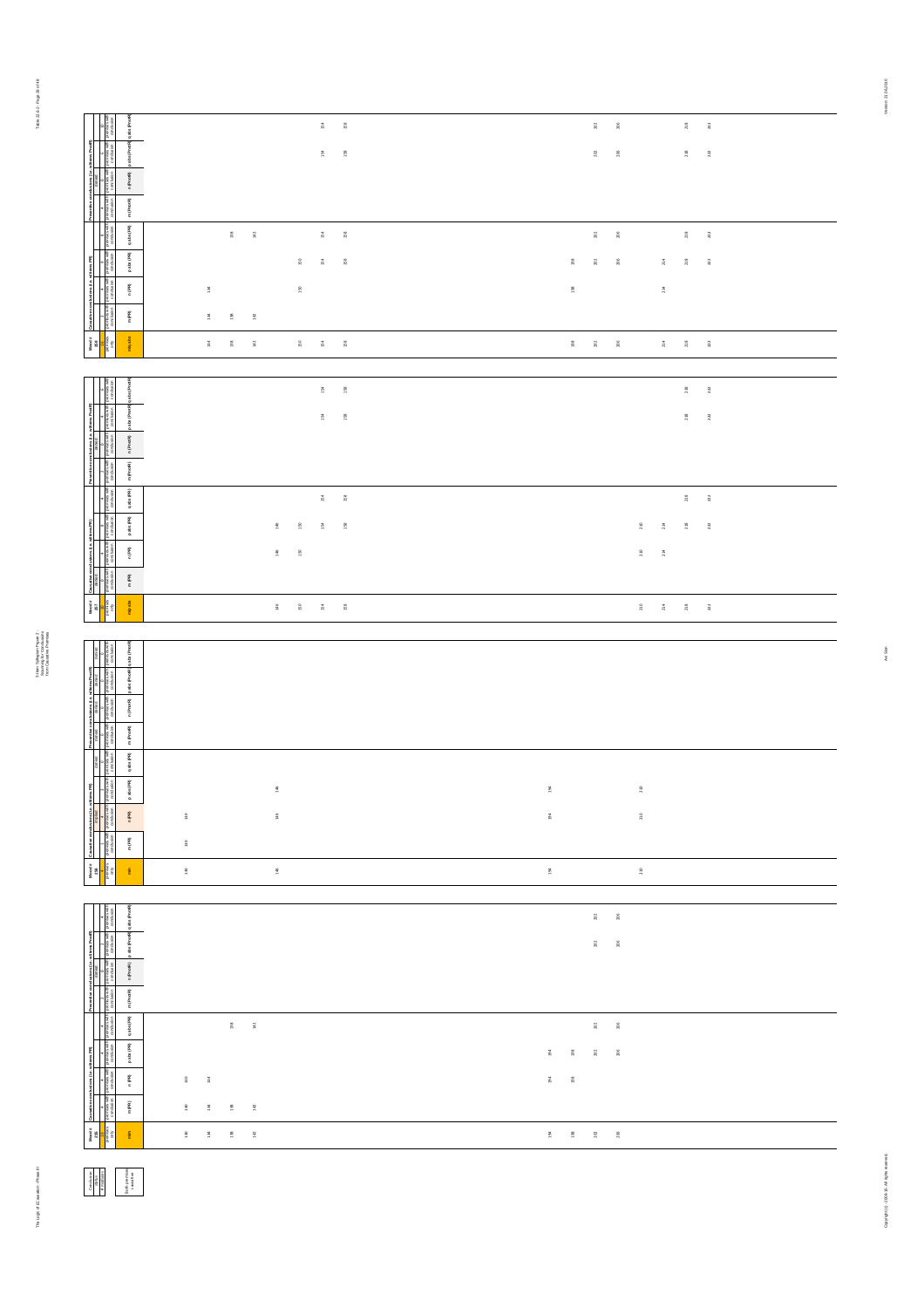|                                                |        |   | oorciu                                                                |                                                                 |  |
|------------------------------------------------|--------|---|-----------------------------------------------------------------------|-----------------------------------------------------------------|--|
|                                                |        |   | oondusion                                                             |                                                                 |  |
|                                                | dened  |   | candualon                                                             | n (PriodR) pabs (PriotR) q abs (P                               |  |
| Preventive conclusions (i.e. willems Proof)    |        |   | premises with   premises with   premises with   premises<br>operation | m (ProofR)                                                      |  |
|                                                |        |   | promises with<br>oondusion                                            | qabs (PR)                                                       |  |
|                                                |        |   | oondusion                                                             | pabs (PR)                                                       |  |
| ausaive condusions (i.e. witems PR)            |        |   | promises with premises with<br>condusion                              | n (PR)                                                          |  |
|                                                |        |   | com sea with<br>operation                                             | m(PR)                                                           |  |
| Mood#                                          | 258    |   | D/01/11 905<br>č                                                      | m/g abs                                                         |  |
|                                                |        |   |                                                                       |                                                                 |  |
|                                                |        |   | oondusion                                                             |                                                                 |  |
| Preventive conclusions (i.e. witems PhotR)     |        |   | promises with premises with<br>condusion                              |                                                                 |  |
|                                                | dinind |   | promises with promises with<br>oprehasion                             |                                                                 |  |
|                                                |        |   | oondusion                                                             | q abs (PR) = m(PnotR) = n (PnotR) = p abs (PnotR) q abs (PnotR) |  |
|                                                |        |   | promises with<br>canduaso                                             |                                                                 |  |
|                                                |        |   | Dream sea with promises with<br>conclusion                            | p atos (PR)                                                     |  |
| Causative conclusions (i.e. witems PR)         |        |   | oprehasion                                                            | n (PR)                                                          |  |
|                                                | denied |   | remises with<br>oondusion                                             | m(pR)                                                           |  |
| Mood#                                          | 78Z    | 9 | premises<br>σťν                                                       | m/p abs                                                         |  |
|                                                |        |   |                                                                       |                                                                 |  |
|                                                | dened  |   | oonclusion                                                            |                                                                 |  |
| Preventive conclusions (i.e. w/ltems Prooff.)  | denied |   | Torema es with Toremas a with Toremises with<br>operation             |                                                                 |  |
|                                                | denied |   | oondusion                                                             | qubs (PR)   m (PnotR)   n (PnotR)   pabs (PnotR) q abs (PnotR)  |  |
|                                                | denied |   | candualon                                                             |                                                                 |  |
|                                                | denied |   | mises with conmises with conmises with premises with<br>conclusion    |                                                                 |  |
| sions (i.e. witness PR)                        |        |   | oondusion                                                             | pabs (PR)                                                       |  |
|                                                | mpled  |   | oondusion                                                             | mpm                                                             |  |
| Causative concil                               |        |   | promises with<br>condusion                                            | m (PR)                                                          |  |
| Mood #                                         | 256    |   | DYOTH 50%<br>č                                                        | ł                                                               |  |
|                                                |        |   | oondusion                                                             |                                                                 |  |
|                                                |        |   | premises with premises<br>canduaton                                   |                                                                 |  |
| Preventive conclusions (i.e., wilterns Profit) | dened  |   | promises with<br>conclusion                                           | n (ProofR)   p.abs (ProofR) q abs (ProofR)                      |  |
|                                                |        |   | premises with<br>oprobasion                                           | m (ProtR)                                                       |  |
|                                                |        |   | premises with<br>oondusion                                            | qabs (PR)                                                       |  |
|                                                |        |   | candusion                                                             | pate (PR)                                                       |  |
|                                                |        |   | promises with premises with<br>conclusion                             | n (PR)                                                          |  |
| Causalve condusions (i.e. witems PR)           |        |   | vernises with<br>operation                                            | m (PR)                                                          |  |
| Mood #                                         | 255    | g | DY01mid905<br>ă                                                       | ł                                                               |  |
|                                                |        |   |                                                                       |                                                                 |  |

Conclusion status # moduses causative Both premises

 $\overline{3}$ 

The Lagic of £Causation

| implied                                  | Causative conclusions (i.e. w/tems PR) |                             |                            | Preventive conclusions (i.e. w/ltems ProtR) |                            |                                      |
|------------------------------------------|----------------------------------------|-----------------------------|----------------------------|---------------------------------------------|----------------------------|--------------------------------------|
|                                          |                                        | densed                      | dened                      | denied                                      | dining                     | denied                               |
|                                          |                                        | ċ                           | ö                          | ċ                                           |                            |                                      |
| promises with premises with<br>oondusion | promises with<br>oondusion             | premises with<br>conclusion | promises with<br>candualon | premises with<br>oondusion                  | premises with<br>operation | promises with<br>conclusion          |
| nopa                                     |                                        |                             | m (Prooft)                 |                                             |                            | n (Pro IR) pais (ProfR) qabs (ProfR) |
|                                          | pabs (PR) qabs (PR)                    |                             |                            |                                             |                            |                                      |

|                                              |             | $\approx$ | wm ses with<br>operation                |                                        |  |
|----------------------------------------------|-------------|-----------|-----------------------------------------|----------------------------------------|--|
|                                              |             |           | coemses with<br>oondusion               | pate (Prot R) q abs (P notR)           |  |
| Preventive conclusions (i.e., witems Profit) | dened       |           | premises with<br>candusion              | n (ProtR)                              |  |
|                                              |             |           | promises with<br>conclusion             | $m(P \text{ nodeR})$                   |  |
|                                              |             |           | oondusion                               | qabs (PR)                              |  |
|                                              |             |           | premises with<br>oondusion              | pabs (PR)                              |  |
|                                              |             |           | <b>Systems</b><br>candusion             | n (PR)                                 |  |
| Causaive conclusions (i.e. wiltems PR)       |             |           | how post users<br>conclusion            | m (PR)                                 |  |
| Mood #                                       | 258         | 16        | 200m 905<br>cely                        | m/q abs                                |  |
|                                              |             |           | premises with                           |                                        |  |
|                                              |             |           | oondusion<br>promises with<br>condusion | pates (Pn ofR) q alss (PnotR)          |  |
| Preventive conclusions (i.e. wiltems PnotR)  |             |           |                                         |                                        |  |
|                                              | dining      |           | DYNTH SAS WITH<br>conclusion            | n (ProtR)                              |  |
|                                              |             |           | promises with<br>oondusion              | m (ProtR)                              |  |
|                                              |             |           | premises with<br>candusion              | qabs (PR)                              |  |
|                                              |             |           | promises with<br>conclusion             | p atos (PR)                            |  |
| Causative conclusions (i.e. wiltems PR)      |             |           | onmises with<br>operation               | n (PR)                                 |  |
| Mood #                                       | denied<br>ă |           | してる 切りになる<br>oondusion                  | $\omega$ or $\omega$                   |  |
|                                              |             | g         | premises<br>ğ                           | m/p abs                                |  |
|                                              | derived     | ۰         | DYNYN 5935 WITH<br>conclusion           |                                        |  |
|                                              | dinind      |           | 200m ses with<br>operation              | pates (Prooft) qubs (Prooft)           |  |
|                                              | denied      |           | comises with<br>oondusion               | n (Prooff)                             |  |
| Preventive conclusions (i.e. w/ltems ProtR)  | dened       |           | promises with<br>candusion              | m (ProtR)                              |  |
|                                              | densed      |           | DYRITTI SIG WITH<br>conclusion          | $q$ at $s$ $(PR)$                      |  |
| Ê                                            |             |           | rees with<br>oondusion                  | pabs (PR)                              |  |
| ausative conclusions (i.e. w/tem             | impled      |           | <b>Systems</b><br>oondusion             | nopRy                                  |  |
|                                              |             |           | comments with<br>candualan              | m (PR)                                 |  |
| Mood #                                       | 256         |           | DYOTH 505<br>č                          | ę                                      |  |
|                                              |             |           |                                         |                                        |  |
|                                              |             |           | <b>SYN DISSUES</b><br>opriduation       |                                        |  |
|                                              |             |           | premises with<br>candusion              | n (P notR) pabs (PnotR) q abs (P notR) |  |
| Preventive conclusions (Le. witems Profit)   | dened       |           | D'emission Vilh<br>conclusion           |                                        |  |
|                                              |             |           | Dream sea with<br>operation             | $m(P \text{ model})$                   |  |
|                                              |             |           | nees with<br>oondusion                  | qabs (PR)                              |  |
|                                              |             |           | promises with<br>candusion              | pate (PR)                              |  |
| Causalive condusions (i.e. witems PR)        |             |           | first state<br>conclusion               | n (PR)                                 |  |
|                                              |             |           | oprobasion<br>たま でぶこ                    | m (PR)                                 |  |
| $\frac{1}{8}$                                | 255         |           | š                                       |                                        |  |

pyright (c) - 2008-10

**Nov. 2106.2010**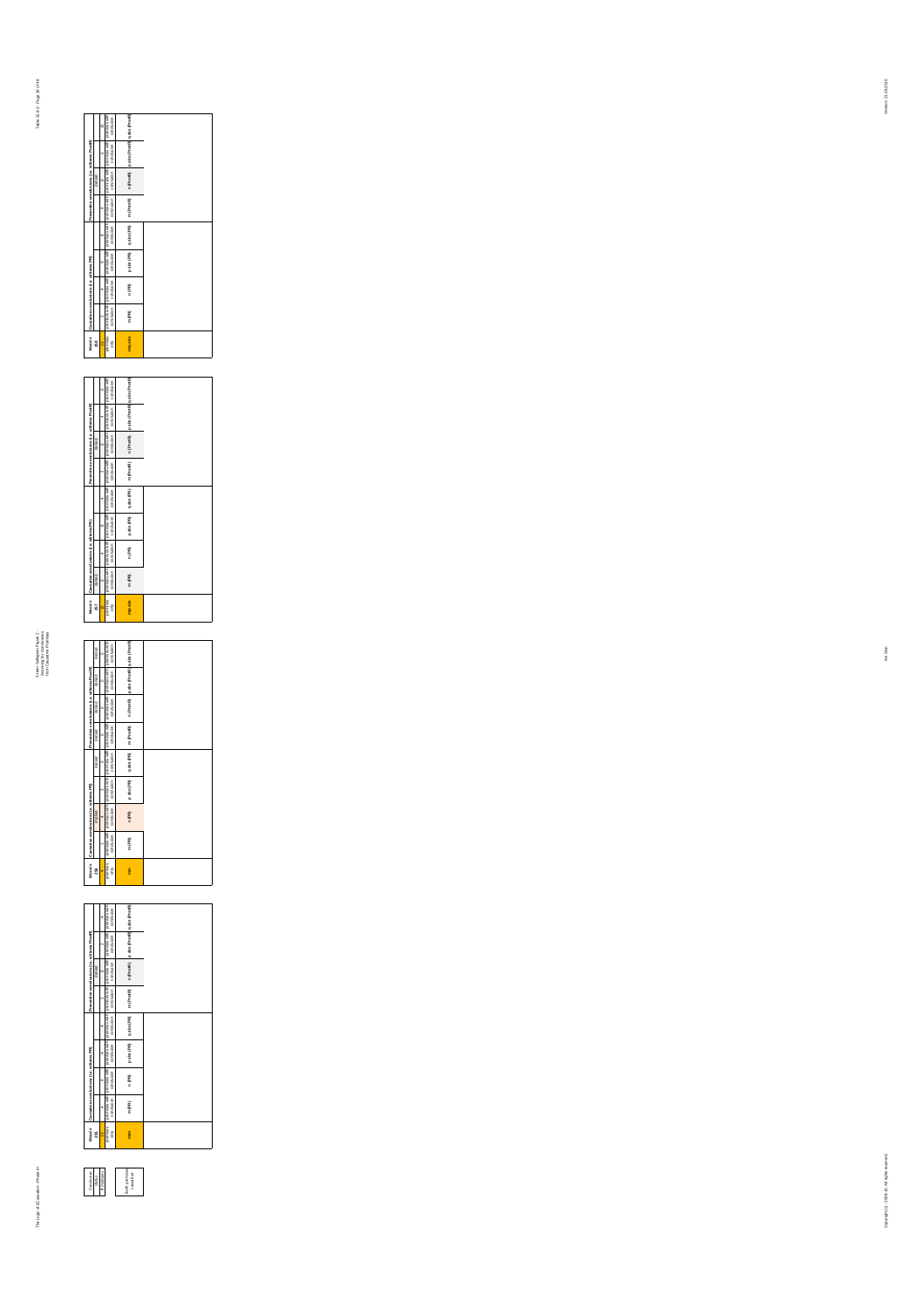Table 22.6-2 - Page 31 of 48

de22.62-Page 31of 48

|                                        |                         | $\mathbf{r}$                                                     |  |
|----------------------------------------|-------------------------|------------------------------------------------------------------|--|
| conclusions (i.e. witems PnotR)        | ŧ                       | ಸ<br>s<br>$\Omega$                                               |  |
|                                        | is as with              | $\widehat{\mathbf{g}}$<br>န္                                     |  |
| š<br>Prove                             | Ē                       | $\tilde{a}$<br>$\frac{a}{\epsilon}$                              |  |
|                                        | kith                    | $\epsilon_{\rm (PR)}$<br>$\ddot{\phantom{0}}$<br>$\ddot{\sigma}$ |  |
|                                        |                         | $_{\rm bs}$ (PR)<br>Ā                                            |  |
| Causative conclusions (i.e. w/tems PR) | H                       | $\frac{\varrho}{\varrho}$<br>$\epsilon$                          |  |
|                                        | ā<br>p<br>E             | $\widehat{\mathbf{g}}$<br>€                                      |  |
|                                        | Mood #<br><b>SERIES</b> | n/pqubs                                                          |  |

|                       | $rac{2}{1000}$ with<br><b>BE</b>                                                                                                                                                                                               | $\bullet$<br>$\ddot{\sigma}$   |  |
|-----------------------|--------------------------------------------------------------------------------------------------------------------------------------------------------------------------------------------------------------------------------|--------------------------------|--|
| s ProtR)              | $\frac{6}{3}$<br>H<br>E <sub>c</sub>                                                                                                                                                                                           | ۴<br>э.<br>$\mathbf{a}$        |  |
| ins (Le. wile         | $\begin{array}{c} \hline 2 \\ \hline \hline \hline \end{array}$ promises with                                                                                                                                                  | $\tilde{z}$<br>s<br>$\epsilon$ |  |
|                       |                                                                                                                                                                                                                                | έŝ.<br>€                       |  |
|                       |                                                                                                                                                                                                                                | Ê<br>÷                         |  |
|                       | proveminant of the state of the state of the state of the state of the state of the state of the state of the state of the state of the state of the state of the state of the state of the state of the state of the state of | ε<br>ъ<br>ä.                   |  |
| sions (i.e. wite<br>퀽 | 3<br>promises with<br>conclusion                                                                                                                                                                                               | n (PR)                         |  |
| $\frac{8}{8}$         | $\frac{1}{2}$<br>$\frac{1}{\text{normal}}$                                                                                                                                                                                     | Ê<br>€                         |  |
| Mood #                | omissi                                                                                                                                                                                                                         | -31<br>$\alpha$                |  |

| stated<br>Reiming<br>pates (Prooft) qabs (P<br>promises with<br>promises with<br>$\mathfrak{n}$ (Pn ofR)<br><b>Preventive conclusion</b><br>offered and prominent<br>conclusion concl<br>conclusion concl<br>$\mathfrak{m}$ (Prooff)<br>pomises with<br>pomises with<br>$q$ abs $(\mathsf{PR})$<br>p abs (PR)<br>$4$<br>promises with<br>Causalive conclusions (i.e. w /k ems PR)<br>Premises with permises with permeters with<br>Premises with permises with permises with<br>n (PR)<br>promises with<br>$\mathop{\mathbb{R}}\limits_{\mathbb{R}}$<br>Mood #<br>264<br>pomisos<br>only<br>n/pqabs                                                                                                                                                                                                                                                                                                                                                                                                                                                                                                                              |  |  |
|----------------------------------------------------------------------------------------------------------------------------------------------------------------------------------------------------------------------------------------------------------------------------------------------------------------------------------------------------------------------------------------------------------------------------------------------------------------------------------------------------------------------------------------------------------------------------------------------------------------------------------------------------------------------------------------------------------------------------------------------------------------------------------------------------------------------------------------------------------------------------------------------------------------------------------------------------------------------------------------------------------------------------------------------------------------------------------------------------------------------------------|--|--|
| 2<br>promises with<br>pabs (PnotR) qabs (Pnot<br>witems ProtR)<br>4<br>promises with<br>conduction<br>Preventive conclusions (i.e. wil<br>- dinting with promises with p<br>- portugion - conclusion -<br>- conclusion - conclusion<br>n (ProdR)<br>$m$ (ProotR)<br>3<br>promises with<br>qabs (PR)<br>$\begin{array}{c c}\n4 & \text{with} \quad \text{if} \quad \text{if} \quad \text{if} \quad \text{if} \quad \text{if} \quad \text{if} \quad \text{if} \quad \text{if} \quad \text{if} \quad \text{if} \quad \text{if} \quad \text{if} \quad \text{if} \quad \text{if} \quad \text{if} \quad \text{if} \quad \text{if} \quad \text{if} \quad \text{if} \quad \text{if} \quad \text{if} \quad \text{if} \quad \text{if} \quad \text{if} \quad \text{if} \quad \text{if} \quad \text{if} \quad \text{if} \quad \text{if}$<br>patos (PR)<br>ER)<br>$3 - 3$<br>promises with<br>Causative conclusions (i.e.<br>$\frac{\widehat{\mathfrak{g}}}{\mathfrak{g}}$<br>2<br>homises with<br>$\frac{\partial \widehat{R}}{\partial t}$<br>$\begin{array}{r} \text{Mod } \# \\ 243 \\ \text{Permitian} \\ \hline \end{array}$<br>ninpabs |  |  |
| promises with<br>p abs (Prooft) q abs (Prooft)<br>Preventive conclusions (i.e. witems Phosts)<br>- deviat - deviat - deviat<br>- premise - premise with premise with pr<br>- produkton - conclusion - conclusion pr<br>$n$ (Proot R)<br>$m$ (Pn ofR)<br>impled<br>promises with<br>condusion<br>qabs (PR)<br>Causative conclusions (a. wikens PR)<br>  Immigrad and Sunday and Sunday of Partial Control<br>  Immigrad perimeter with permission pr<br>  Conclusion conclusion conclusion<br>$p$ abs $\left( \mathsf{PR}\right)$<br>$\alpha$ (PR)<br>$m \varphi R$<br>$\begin{array}{r}\n\text{Mod } H \\ 20 \\ \hline\n\text{pransion} \\ \hline\n\end{array}$<br>ning abs                                                                                                                                                                                                                                                                                                                                                                                                                                                      |  |  |
| $\begin{tabular}{ c c } \hline & and \\ \hline 0 & \\ \hline 0 & \\ \hline 0 & \\ \hline 0 & \\ \hline 0 & \\ \hline 0 & \\ \hline \end{tabular}$<br>n (PnotR) pabs (PnotR) q abs (PnotR<br>Perentino condusions (a. whense Poet)<br>permain and Control device<br>condustry permain permain and permain<br>condustry condustry condustry condustry<br>condustry condustry condustry<br>$m$ (P rooff)<br>$q$ alos (PR)<br>Causative conclusions (i.e. whens PR)<br>$\frac{1}{2}$<br>permass with promises with permission with<br>permass with promises with<br>$\frac{3}{2}$<br>$\mathsf{p}$ abs (PR)<br>$_{\rm n}$ (PR)<br>$\frac{m}{m}$<br>$rac{1}{\cos x}$<br>$\frac{1}{3}$                                                                                                                                                                                                                                                                                                                                                                                                                                                  |  |  |

| 4<br>promises with<br>conclusion                                                                                                                                                                                                                                                                                                                                                                                             |  |
|------------------------------------------------------------------------------------------------------------------------------------------------------------------------------------------------------------------------------------------------------------------------------------------------------------------------------------------------------------------------------------------------------------------------------|--|
| patra (Prooft) q alos (Prooft                                                                                                                                                                                                                                                                                                                                                                                                |  |
| $n$ (Pn ofR)                                                                                                                                                                                                                                                                                                                                                                                                                 |  |
| Perentino con dualcota (e. Wilman Prock)<br>portifica (e. 1999)<br>portifica (e. 1999)<br>contain (conduison conduison portifica (e. 1999)<br>conduison (conduison conduison portifica)                                                                                                                                                                                                                                      |  |
| $q$ abs $(PR)$ m $(P \text{ node } R)$                                                                                                                                                                                                                                                                                                                                                                                       |  |
| $p$ abs (PR)                                                                                                                                                                                                                                                                                                                                                                                                                 |  |
|                                                                                                                                                                                                                                                                                                                                                                                                                              |  |
| $_{\rm n}$ $\varphi$ es                                                                                                                                                                                                                                                                                                                                                                                                      |  |
| Mood # Causalive conclusions (i.e. w Mems PR)<br>2014 - Permiss - Premission pomission pomission (i.e.<br>pomission premission pomission pomission (i.e.<br>conclusion pomission conclusion conclusion<br>$\mathop{\mathsf{m}}\nolimits(\mathsf{PR})$                                                                                                                                                                        |  |
| promises<br>only<br>n/pq db s                                                                                                                                                                                                                                                                                                                                                                                                |  |
|                                                                                                                                                                                                                                                                                                                                                                                                                              |  |
| Perentia<br>comitate percentation (i.e., whereas Post Ry<br>comitation percentation (percentation) percentation (increased)<br>comitation (i.e., and increased) percentation (increased)<br>n (Prooff) pabs (Prooff) qubs (Proof                                                                                                                                                                                             |  |
|                                                                                                                                                                                                                                                                                                                                                                                                                              |  |
|                                                                                                                                                                                                                                                                                                                                                                                                                              |  |
| m (ProtR)                                                                                                                                                                                                                                                                                                                                                                                                                    |  |
| qabs (PR)                                                                                                                                                                                                                                                                                                                                                                                                                    |  |
| 3<br>promises with promises with<br>opplyision condusion<br>pats (PR)                                                                                                                                                                                                                                                                                                                                                        |  |
| $_{\rm n}$ (PR)                                                                                                                                                                                                                                                                                                                                                                                                              |  |
| $2$<br>romises with<br>$\frac{\partial}{\partial t}$                                                                                                                                                                                                                                                                                                                                                                         |  |
| Mood # Causalve conclusions (i.e. wileims PR)<br>243<br>Promises<br>ninpabs                                                                                                                                                                                                                                                                                                                                                  |  |
|                                                                                                                                                                                                                                                                                                                                                                                                                              |  |
|                                                                                                                                                                                                                                                                                                                                                                                                                              |  |
|                                                                                                                                                                                                                                                                                                                                                                                                                              |  |
|                                                                                                                                                                                                                                                                                                                                                                                                                              |  |
|                                                                                                                                                                                                                                                                                                                                                                                                                              |  |
| n (ProotR) pates (ProotR) qates (ProotR)                                                                                                                                                                                                                                                                                                                                                                                     |  |
| $m(p_{0.05}q)$                                                                                                                                                                                                                                                                                                                                                                                                               |  |
|                                                                                                                                                                                                                                                                                                                                                                                                                              |  |
| pas(PR) qabs (PR)                                                                                                                                                                                                                                                                                                                                                                                                            |  |
| $\frac{2}{n}$                                                                                                                                                                                                                                                                                                                                                                                                                |  |
| $\mathfrak{m} \otimes \mathfrak{N}$                                                                                                                                                                                                                                                                                                                                                                                          |  |
| Mood Cassin's contribution (a where PR) project President Cassing a shear Point of the Cassing Cassing Cassing Cassing Cassing Cassing Cassing Cassing Cassing Cassing Cassing Cassing Cassing Cassing Cassing Cassing Cassin<br>ning abs                                                                                                                                                                                    |  |
|                                                                                                                                                                                                                                                                                                                                                                                                                              |  |
|                                                                                                                                                                                                                                                                                                                                                                                                                              |  |
|                                                                                                                                                                                                                                                                                                                                                                                                                              |  |
|                                                                                                                                                                                                                                                                                                                                                                                                                              |  |
|                                                                                                                                                                                                                                                                                                                                                                                                                              |  |
| $\begin{tabular}{ c c c c c c } \hline \textbf{P} & \textbf{p} & \textbf{q} & \textbf{q} & \textbf{p} & \textbf{p} & \textbf{p} & \textbf{p} & \textbf{p} & \textbf{p} & \textbf{p} \\ \hline \textbf{p} & \textbf{q} & \textbf{p} & \textbf{p} & \textbf{p} & \textbf{p} & \textbf{p} & \textbf{p} & \textbf{p} & \textbf{p} \\ \hline \textbf{p} & \textbf{p} & \textbf{p} & \textbf{p} & \textbf{p} & \textbf{p} & \text$ |  |
| pates (PR) = q abs (PR) = m (ProcR) = n (ProcR) = p abs (ProcR) q abs (ProcR<br>oomises with p<br>oondusive                                                                                                                                                                                                                                                                                                                  |  |
| promises with<br>$_{\rm n}$ (PR)                                                                                                                                                                                                                                                                                                                                                                                             |  |
| romises with<br>$\frac{m(\Theta R)}{m}$                                                                                                                                                                                                                                                                                                                                                                                      |  |
| Mood # Causative conclusions (i.e. w/learns PR)<br>261 <mark>mpled =</mark><br>premises<br>$_{\rm n/mn}$                                                                                                                                                                                                                                                                                                                     |  |

Losic of ECausation

Conclusion<br># moduses<br>xh premis<br>causative Both premises

The Logic of Economic of Economic of Figure 2 - Phase III 3-Item Sylvism Figure 2 - Phase III 30-Item Sylvism Figure 2 - Phase III 30-Item Sylvism Figure 2 - Phase III 30-Item Sylvism Figure 2 - Phase III 31-Item Sylvism F

Scanning for Conclusions from Causative Premises

3-tem Syligjen Figure 2<br>Saaming for Condusions<br>from Causalive Premises

18<sub>00</sub>

Version: 21.06.2010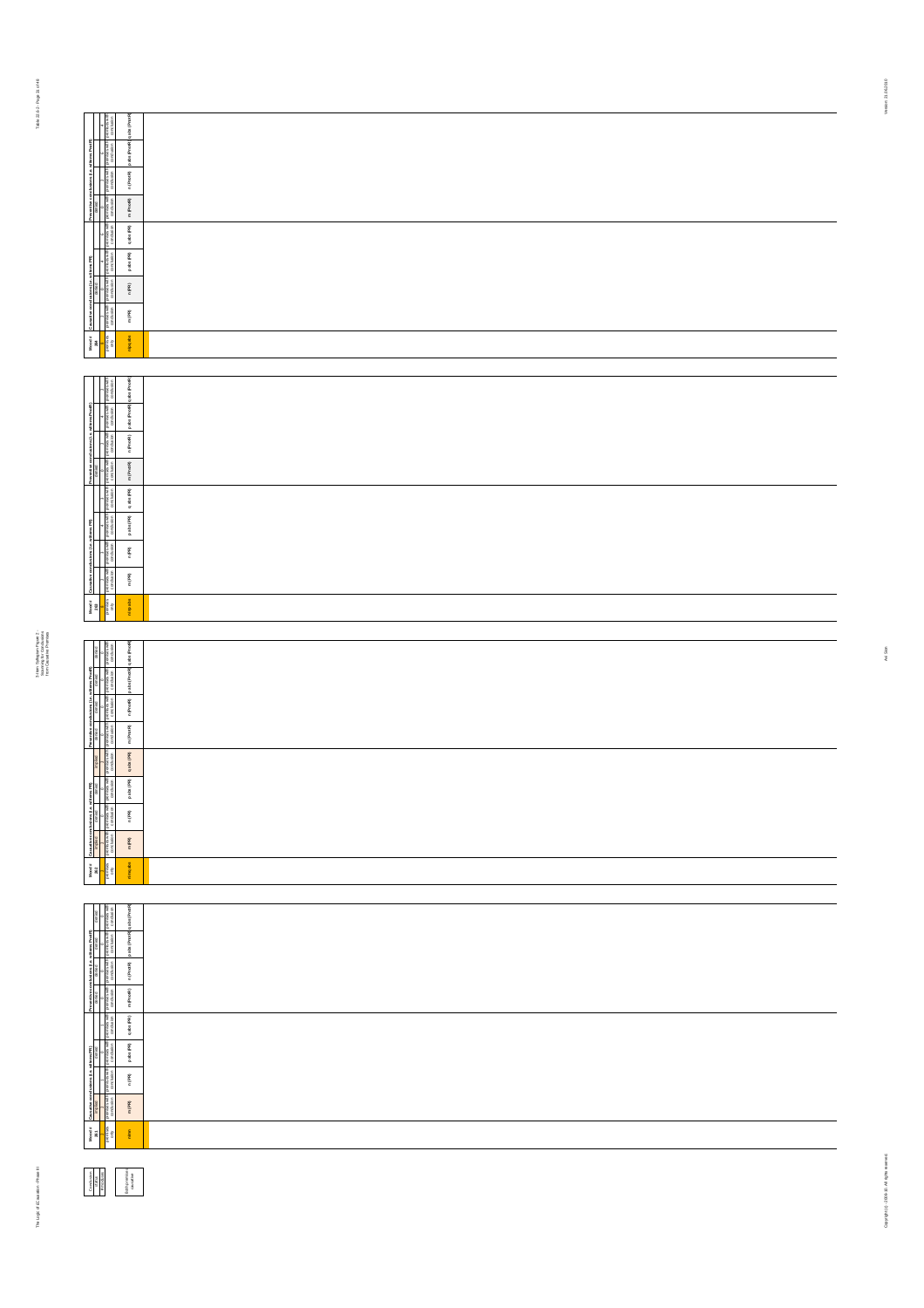| ã |                 |                                               | Preventive con duslons (i.e. wiltems PnotR) |                                        |                             |
|---|-----------------|-----------------------------------------------|---------------------------------------------|----------------------------------------|-----------------------------|
|   |                 | dened                                         |                                             |                                        |                             |
|   |                 |                                               |                                             |                                        |                             |
| š | conclusion      | with premises with premises with<br>candusion | premises with<br>oondusion                  | premises with<br>opricion              | promises with<br>conclusion |
| £ | $q$ at $s$ (PR) | m (Prooft)                                    |                                             | n (Pn ofR) pates (PnofR) q abs (PnofR) |                             |

| 4<br>promises with<br>conclusion<br>qabs (Proof)                                                                                                                                                                                                                                                                             |                                                           |                                                                       |                                                                                                                  | $\frac{35}{12}-\frac{36}{12}$   |                      |                                               |                                                                                           | $\frac{18}{11}$ – $\frac{18}{11}$              |  |  |  |
|------------------------------------------------------------------------------------------------------------------------------------------------------------------------------------------------------------------------------------------------------------------------------------------------------------------------------|-----------------------------------------------------------|-----------------------------------------------------------------------|------------------------------------------------------------------------------------------------------------------|---------------------------------|----------------------|-----------------------------------------------|-------------------------------------------------------------------------------------------|------------------------------------------------|--|--|--|
| promises with<br>utes (Pro                                                                                                                                                                                                                                                                                                   |                                                           |                                                                       |                                                                                                                  | $\substack{5.3 \\ 2.3 \\ 1.5$   |                      |                                               |                                                                                           | $\begin{array}{c} 8.5 \\ 3.3 \\ 1 \end{array}$ |  |  |  |
| vimities with<br>n (Pn ofR)                                                                                                                                                                                                                                                                                                  |                                                           |                                                                       |                                                                                                                  | $_{155}$                        |                      |                                               |                                                                                           | $^{\rm 187}$                                   |  |  |  |
| Preventive conclusions (i.e. wittems PnotR)<br>promises with<br>$m$ (ProofR)                                                                                                                                                                                                                                                 |                                                           |                                                                       |                                                                                                                  |                                 |                      |                                               |                                                                                           |                                                |  |  |  |
| promises with                                                                                                                                                                                                                                                                                                                |                                                           |                                                                       |                                                                                                                  | $\frac{3}{10}$ – $\frac{9}{10}$ |                      | $\frac{1}{n}$ – $\frac{n}{n}$                 |                                                                                           | $\frac{18}{14}$ – $\frac{18}{14}$              |  |  |  |
| $p$ abs $(PR)$ qabs $(PR)$<br>premises with                                                                                                                                                                                                                                                                                  |                                                           |                                                                       |                                                                                                                  | $\frac{54}{156}$                |                      |                                               |                                                                                           | $\begin{array}{c} 36 \\ 38 \end{array}$        |  |  |  |
| premises with p<br>onduring<br>$\mathfrak{n}\not\in\mathsf{R}$                                                                                                                                                                                                                                                               |                                                           |                                                                       |                                                                                                                  |                                 |                      |                                               |                                                                                           |                                                |  |  |  |
| promises with<br>$\mathfrak{m}(\mathsf{PR})$                                                                                                                                                                                                                                                                                 |                                                           |                                                                       |                                                                                                                  |                                 |                      | $\mathop{\mathbb{R}}_n=\mathop{\mathbb{R}}_n$ |                                                                                           |                                                |  |  |  |
| $\frac{8}{\text{pounds}}$<br>n/pq db s                                                                                                                                                                                                                                                                                       |                                                           |                                                                       |                                                                                                                  | $\frac{3}{2} \frac{35}{25}$     |                      | $\frac{20}{3}$                                |                                                                                           | $387$<br>$387$                                 |  |  |  |
|                                                                                                                                                                                                                                                                                                                              |                                                           |                                                                       |                                                                                                                  |                                 |                      |                                               |                                                                                           |                                                |  |  |  |
| 2<br>remises with<br>1 ab s (P notR                                                                                                                                                                                                                                                                                          |                                                           |                                                                       | $^{\rm 148}$                                                                                                     |                                 |                      |                                               | $^{\rm 180}$                                                                              |                                                |  |  |  |
| premises with<br>훀                                                                                                                                                                                                                                                                                                           |                                                           |                                                                       | $\stackrel{\scriptstyle \text{m}}{\scriptstyle \text{m}}\stackrel{\scriptstyle \text{m}}{\scriptstyle \text{m}}$ |                                 |                      |                                               | $\stackrel{\circ}{\scriptscriptstyle{\sim}}$ $\stackrel{\circ}{\scriptscriptstyle{\sim}}$ |                                                |  |  |  |
| un sesius.<br>n (ProfR)                                                                                                                                                                                                                                                                                                      |                                                           |                                                                       | $\frac{\Omega}{\Omega}$                                                                                          |                                 |                      |                                               | $\mathcal{R}_1$                                                                           |                                                |  |  |  |
| Preventive conclusions (i.e. witems Prooff)<br>promises with<br>$m(p \cos R)$                                                                                                                                                                                                                                                |                                                           |                                                                       |                                                                                                                  |                                 |                      |                                               |                                                                                           |                                                |  |  |  |
| $3 - 1$<br>qabs (PR)                                                                                                                                                                                                                                                                                                         |                                                           |                                                                       | $\frac{9}{4}$                                                                                                    |                                 | $_{164}$             |                                               | $^{\rm 38}$                                                                               |                                                |  |  |  |
| 3<br>promises with promises with<br>conclusion conclusion<br>pabs (PR)<br>Mood # Causalve conclusions (i.e., willems PR)<br>263                                                                                                                                                                                              |                                                           |                                                                       | $\frac{6}{3}$ – $\frac{9}{3}$                                                                                    |                                 |                      |                                               | $\frac{m}{m}=\frac{0}{m}$                                                                 |                                                |  |  |  |
| $\frac{6}{n}$                                                                                                                                                                                                                                                                                                                |                                                           |                                                                       | $\frac{16}{14}$                                                                                                  |                                 | $\widetilde{\alpha}$ |                                               | $\mathbb{R}$                                                                              |                                                |  |  |  |
| nomises with<br>$\frac{\partial \mathbf{F}}{\partial t}$                                                                                                                                                                                                                                                                     |                                                           |                                                                       |                                                                                                                  |                                 | $\frac{52}{164}$     |                                               |                                                                                           |                                                |  |  |  |
| promises<br>ninpabs                                                                                                                                                                                                                                                                                                          |                                                           |                                                                       | $\begin{smallmatrix} 4 & 6 \\ 3 & 4 \\ 14 & 3 \end{smallmatrix}$                                                 |                                 | $\frac{52}{164}$     |                                               | $\substack{+8 \\ -128 \\ -180$                                                            |                                                |  |  |  |
|                                                                                                                                                                                                                                                                                                                              |                                                           |                                                                       |                                                                                                                  |                                 |                      |                                               |                                                                                           |                                                |  |  |  |
|                                                                                                                                                                                                                                                                                                                              |                                                           |                                                                       |                                                                                                                  |                                 |                      |                                               |                                                                                           |                                                |  |  |  |
| ilons (La wikens ProtR)<br>comses with                                                                                                                                                                                                                                                                                       |                                                           |                                                                       |                                                                                                                  |                                 |                      |                                               |                                                                                           |                                                |  |  |  |
| n (ProtR)                                                                                                                                                                                                                                                                                                                    |                                                           |                                                                       |                                                                                                                  |                                 |                      |                                               |                                                                                           |                                                |  |  |  |
| Preventive conc<br>promises with<br>condition<br>$m$ (Pn ofR)                                                                                                                                                                                                                                                                |                                                           |                                                                       |                                                                                                                  |                                 |                      |                                               |                                                                                           |                                                |  |  |  |
| $p$ abs $(PR)$ q also $(PR)$<br>$\begin{array}{ c c }\n\hline\n\text{impidot} & \text{if } \\ \hline\n\hline\n\end{array}$                                                                                                                                                                                                   |                                                           | $\begin{array}{cc} 33 & 8 \\ 1 & 40 \end{array}$                      |                                                                                                                  |                                 |                      |                                               |                                                                                           |                                                |  |  |  |
|                                                                                                                                                                                                                                                                                                                              |                                                           |                                                                       |                                                                                                                  |                                 |                      |                                               |                                                                                           |                                                |  |  |  |
| $n$ (PR)                                                                                                                                                                                                                                                                                                                     |                                                           |                                                                       |                                                                                                                  |                                 |                      |                                               |                                                                                           |                                                |  |  |  |
| Mood Cassatheconclusions (A. Whense PR)<br>242 – Inglas Maria (A. Monda)<br>period periods virtually periods periods of<br>period (conclusion periodsion periodsion)<br>conclusion (conclusion periodsion periodsion<br>$m \varphi R$                                                                                        |                                                           | $\overset{\text{\tiny{93}}}{\pi}$ – $\overset{\text{\tiny{93}}}{\pi}$ |                                                                                                                  |                                 |                      |                                               |                                                                                           |                                                |  |  |  |
| ninqabs                                                                                                                                                                                                                                                                                                                      |                                                           | $\begin{array}{cc} 33 & 8 \\ 3 & 4 \\ \end{array}$                    |                                                                                                                  |                                 |                      |                                               |                                                                                           |                                                |  |  |  |
|                                                                                                                                                                                                                                                                                                                              |                                                           |                                                                       |                                                                                                                  |                                 |                      |                                               |                                                                                           |                                                |  |  |  |
|                                                                                                                                                                                                                                                                                                                              |                                                           |                                                                       |                                                                                                                  |                                 |                      |                                               |                                                                                           |                                                |  |  |  |
|                                                                                                                                                                                                                                                                                                                              |                                                           |                                                                       |                                                                                                                  |                                 |                      |                                               |                                                                                           |                                                |  |  |  |
|                                                                                                                                                                                                                                                                                                                              |                                                           |                                                                       |                                                                                                                  |                                 |                      |                                               |                                                                                           |                                                |  |  |  |
| boot Cause's constants (a when PM)<br>$\frac{2\pi}{\sinh\theta}$ contains the phase parameter constants constants a whenever between the stress of the constant<br>contains permanental process and permanental permanental permanental proces<br>patos (PR) quito (PR) im (Proces) in (Proces) patos (Proces) also (Proces) |                                                           |                                                                       |                                                                                                                  |                                 |                      |                                               |                                                                                           |                                                |  |  |  |
|                                                                                                                                                                                                                                                                                                                              | $^{\rm 132}$                                              |                                                                       |                                                                                                                  |                                 |                      |                                               |                                                                                           |                                                |  |  |  |
|                                                                                                                                                                                                                                                                                                                              |                                                           |                                                                       |                                                                                                                  |                                 |                      |                                               |                                                                                           |                                                |  |  |  |
| $n(\mathsf{PR})$                                                                                                                                                                                                                                                                                                             | $\frac{\Omega}{\Omega}$                                   |                                                                       |                                                                                                                  |                                 |                      |                                               |                                                                                           |                                                |  |  |  |
| $\frac{1}{m}$ (PR)                                                                                                                                                                                                                                                                                                           | $\frac{8}{12}$                                            |                                                                       |                                                                                                                  |                                 |                      |                                               |                                                                                           |                                                |  |  |  |
| $rac{2}{\cos \theta}$                                                                                                                                                                                                                                                                                                        | $\begin{array}{cc} 1.0 & 0 \\ 0 & 0 \\ 0 & 0 \end{array}$ |                                                                       |                                                                                                                  |                                 |                      |                                               |                                                                                           |                                                |  |  |  |

Copyright (c) - 2008-10. All rights reserved. Avi Sion Version: 21.06.2010

Son

2106.2010

|                                                                         | B<br>premises<br>conclus                                                                    | $\mathbf{r}$                         |            |                                          |  |  |  |
|-------------------------------------------------------------------------|---------------------------------------------------------------------------------------------|--------------------------------------|------------|------------------------------------------|--|--|--|
|                                                                         | $\frac{1}{2}$<br>buse<br>Buse pana                                                          | ø<br>$\sim$                          |            |                                          |  |  |  |
| Preventive condusions (i.e. witterns Prodit)<br>derived derived derived | pemise<br>condi                                                                             | ÷<br>ို                              |            |                                          |  |  |  |
|                                                                         | $\frac{6}{3}$ 6<br>promise<br>contiu                                                        | $\ddot{\phantom{1}}$<br>$\mathbf{f}$ |            |                                          |  |  |  |
|                                                                         | $\frac{1}{100}$<br>$\frac{1}{100}$<br>$\frac{1}{100}$<br>$\frac{1}{100}$<br>$\frac{1}{100}$ | $\widehat{\mathbf{g}}$<br>÷          |            | $_{\rm 132}$                             |  |  |  |
|                                                                         |                                                                                             | ĝ<br>ä.                              |            |                                          |  |  |  |
| dustons (i.e. w/leams PR)<br>Colrad                                     | promises with premises<br>condusion condusi                                                 | æ<br>ì                               | $_{\rm B}$ |                                          |  |  |  |
| Causative o                                                             | promises with<br>conclusion                                                                 | m(PR)                                |            | $\Xi$ $\Xi$                              |  |  |  |
| Mood #                                                                  | promises                                                                                    | ÷                                    |            | $\begin{array}{cc} 30 \\ 21 \end{array}$ |  |  |  |

Table 22.6-2 - Page 32 of 48

Table 22.6-2 - Page 32 of 48

The Logic of Economic of Economic of Figure 2 - Phase III 3-Item Sylvism Figure 2 - Phase III 30-Item Sylvism Figure 2 - Phase III 30-Item Sylvism Figure 2 - Phase III 30-Item Sylvism Figure 2 - Phase III 31-Item Sylvism F nasa l

Conclusion<br># moduses<br>xh premis<br>causative Both premises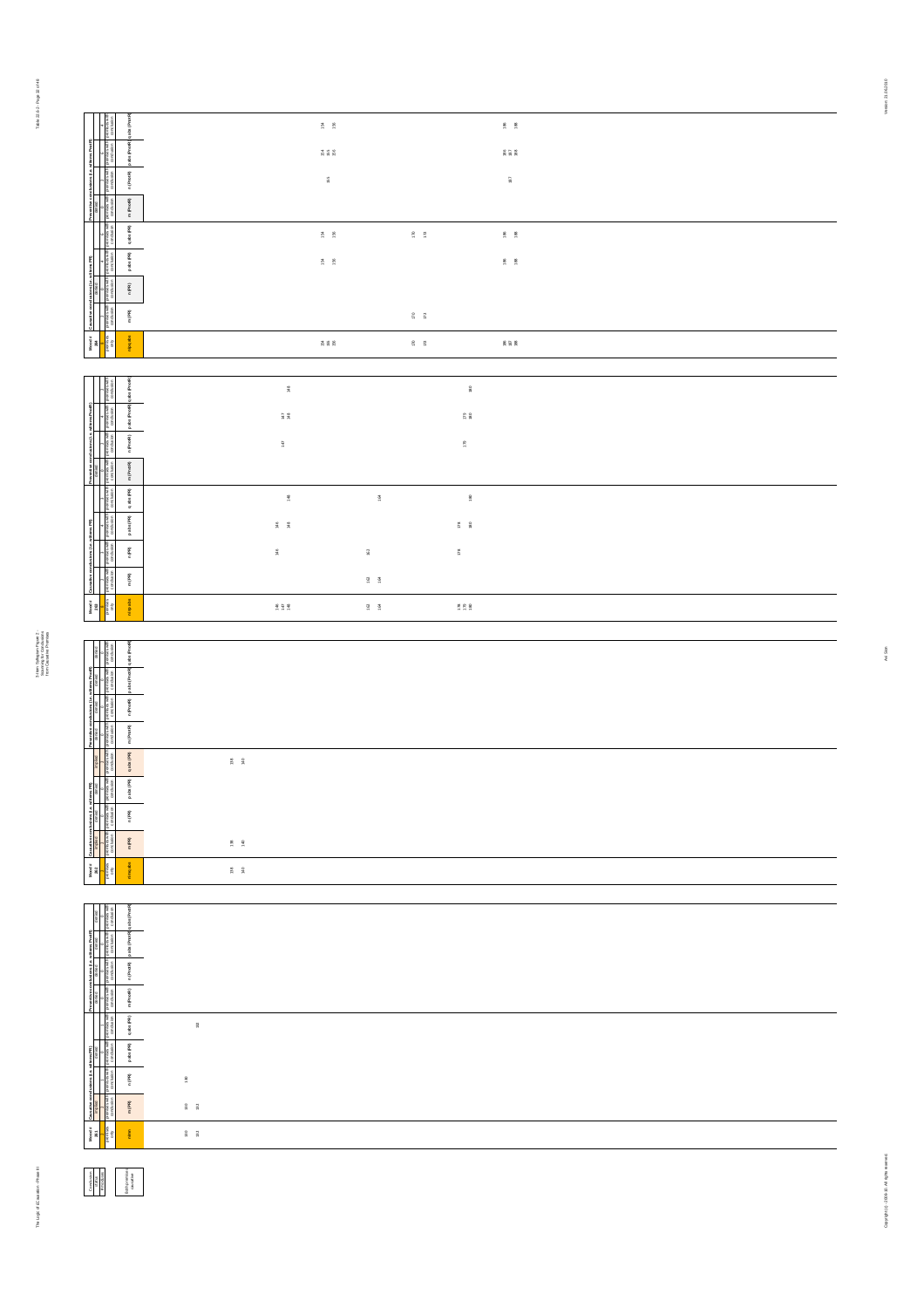| Mood#         |            | Causative con dusions (i.e. w/ltems PR)                              |           |            |                            | Preventive conclusions (i.e. willems Prooff) |                                         |                            |
|---------------|------------|----------------------------------------------------------------------|-----------|------------|----------------------------|----------------------------------------------|-----------------------------------------|----------------------------|
| 261           | mpled      |                                                                      | denied    |            | denied                     | denied                                       | denied                                  | <b>Distant</b>             |
|               |            |                                                                      | ö         |            | ö                          | ö                                            |                                         |                            |
| premises<br>ğ | conclusion | premises with premises with premises with premises with<br>candusion | oondusion | oorchasion | promises with<br>combision | premises with<br>candusion                   | promises with<br>oondusion              | premises with<br>operation |
| n/mn          | m(PR)      | n (PR)                                                               | pabs (PR) | qabs (PR)  | m (ProtR)                  |                                              | n (PriodR) pubs (Priod R) qubs (PriodR) |                            |
|               |            |                                                                      |           |            |                            |                                              |                                         |                            |
|               |            |                                                                      |           |            |                            |                                              |                                         |                            |
|               |            |                                                                      |           |            |                            |                                              |                                         |                            |
|               |            |                                                                      |           |            |                            |                                              |                                         |                            |

Conclusion<br># moduses<br>xh premis<br>causative Both premises

|                                              |         |   | DYRTH SAS WITH<br>conclusion             |                                                                                         |  |
|----------------------------------------------|---------|---|------------------------------------------|-----------------------------------------------------------------------------------------|--|
|                                              |         |   | Dreamises with<br>condusion              |                                                                                         |  |
|                                              |         |   | premises with<br>oondusion               |                                                                                         |  |
| Preventive conclusions (i.e. witems PnotR)   | dened   | c | promises with<br>candusion               |                                                                                         |  |
|                                              |         |   | Dream ses with<br>conclusion             | pabs (PR)   qabs (PR)   m (PnoR)   n (PnoR)   pabs (PnoR) qabs (PnoR)                   |  |
|                                              |         |   | premises with<br>oondusion               |                                                                                         |  |
|                                              | denied  |   | promision with<br>oondusion              |                                                                                         |  |
| Causative conclusions (i.e. w/kens PR)       |         |   | or any ses with<br>condusion             | n/pqabs m.(PR) n.(PR)                                                                   |  |
| Mood #                                       | 264     |   | 200 m 905<br>only                        |                                                                                         |  |
|                                              |         |   |                                          |                                                                                         |  |
|                                              |         |   | premises with<br>oondusion               |                                                                                         |  |
|                                              |         |   | promises with<br>candusion               |                                                                                         |  |
| Preventive conclusions (Le. witems ProtR)    |         |   | conclusion                               |                                                                                         |  |
|                                              | dining  |   | premises with premises with<br>operation |                                                                                         |  |
|                                              |         |   | promises with<br>oondusion               |                                                                                         |  |
|                                              |         |   | promises with<br>candusion               |                                                                                         |  |
|                                              |         |   | promises with<br>conclusion              |                                                                                         |  |
| Causative conclusions (i.e. wiltems PR)      |         |   | vermises with<br>oonduston               | m. (PR)   pabs (PR)   qabs (PR)   m. (ProcR)   n. (ProcR)   pabs (ProcR)   pabs (ProcR) |  |
| Mood #                                       | 263     |   | 200mlses<br>only                         | ning abs                                                                                |  |
|                                              |         |   |                                          |                                                                                         |  |
|                                              | dened   |   | promises with<br>candusion               |                                                                                         |  |
|                                              | denied  |   | DYNTH SAS WITH<br>conclusion             |                                                                                         |  |
|                                              | denied  |   | <b>200mises</b> with<br>oondusion        |                                                                                         |  |
| Preventive conclusions (i.e. wittens Pro IR) | denied  |   | promises with<br>oondusion               |                                                                                         |  |
|                                              | implied |   | premises with<br>condusion               |                                                                                         |  |
|                                              | denied  |   | premises with<br>conclusion              | patis (PR)   qabs (PR)   m (PhotR)   n (PhotR)   pabs (PhotR)   qabs (PhotR)            |  |
| (i.e. wilterns PR)                           | ðoll    |   | ş<br>oondusion<br>premies                | e<br>S                                                                                  |  |
| Causative conclusions                        | implied |   | premises with<br>candusion               | m(pR)                                                                                   |  |
| Mood#                                        | 202     |   | promises<br>öπ                           | n <i>Ima</i> abs                                                                        |  |
|                                              |         |   |                                          |                                                                                         |  |
|                                              | diciero |   | DYNT 905 WET<br>operation                |                                                                                         |  |
|                                              | denied  |   | premises with<br>oondusion               |                                                                                         |  |
|                                              | denied  |   | premises with<br>candusion               |                                                                                         |  |
| Preventive condusions (i.e. witems Profit.)  | denied  |   | promises with<br>conclusion              |                                                                                         |  |
|                                              |         |   | premises with<br>operation               | qabs (PR) m (PnotR) n (PnotR) pabs (PnotR) qabs (PnotR)                                 |  |
|                                              | denied  |   | premises with<br>oondusion               | pabs (PR)                                                                               |  |
|                                              |         |   | promises with<br>candusion               | n (PR)                                                                                  |  |
| ausative con dusions (i.e. w/ltems PR)       | mpled   |   | com sea with<br>conclusion               | m(PR)                                                                                   |  |
| food #                                       | 261     |   | com ses<br>ğ                             | n/mn                                                                                    |  |

|                             |           |                                          |                            |                             | Preventive conclusions (Le. witems Prot R) |                            |
|-----------------------------|-----------|------------------------------------------|----------------------------|-----------------------------|--------------------------------------------|----------------------------|
|                             |           |                                          | dining                     |                             |                                            |                            |
|                             |           |                                          |                            |                             |                                            |                            |
| promises with<br>conclusion | candusion | promises with premises with<br>oondusion | premises with<br>operation | promises with<br>conclusion | promises with<br>candusion                 | DYRTTIERSS WE<br>oondusion |
| n (PR)                      | pate (PR) | qabs (PR)                                | m (Prot R)                 | n (Prooff)                  | pates (Pro IR) q ab s (P notR)             |                            |
|                             |           |                                          |                            |                             |                                            |                            |
|                             |           |                                          |                            |                             |                                            |                            |
|                             |           |                                          |                            |                             |                                            |                            |
|                             |           |                                          |                            |                             |                                            |                            |
|                             |           |                                          |                            |                             |                                            |                            |
|                             |           |                                          |                            |                             |                                            |                            |
|                             |           |                                          |                            |                             |                                            |                            |
|                             |           |                                          |                            |                             |                                            |                            |
|                             |           |                                          |                            |                             |                                            |                            |

| Mood #        |                            | Causative conclusions (i.e. will ems PR) |                            |                             |                            | Preventive con dusions (i.e. willens Profit) |                                          |                             |
|---------------|----------------------------|------------------------------------------|----------------------------|-----------------------------|----------------------------|----------------------------------------------|------------------------------------------|-----------------------------|
| 284           |                            | denied                                   |                            |                             | dened                      |                                              |                                          |                             |
| 88            |                            |                                          |                            |                             |                            |                                              |                                          |                             |
| 200m 905<br>č | promises with<br>condusion | premises with<br>oondusion               | premises with<br>oondusion | premises with<br>conclusion | premises with<br>candusion | premises with<br>oondusion                   | premises with<br>oondusion               | promises with<br>conclusion |
| a designation | m (PR)                     | nopRy                                    | pabs (PR)                  | $q$ ab $s$ $(PR)$           | m (ProtR)                  |                                              | n (Pn ofR) p also (PnotR) q also (PnotR) |                             |
|               |                            |                                          |                            |                             |                            |                                              |                                          |                             |
|               |                            |                                          |                            |                             |                            |                                              |                                          |                             |

Avi Sion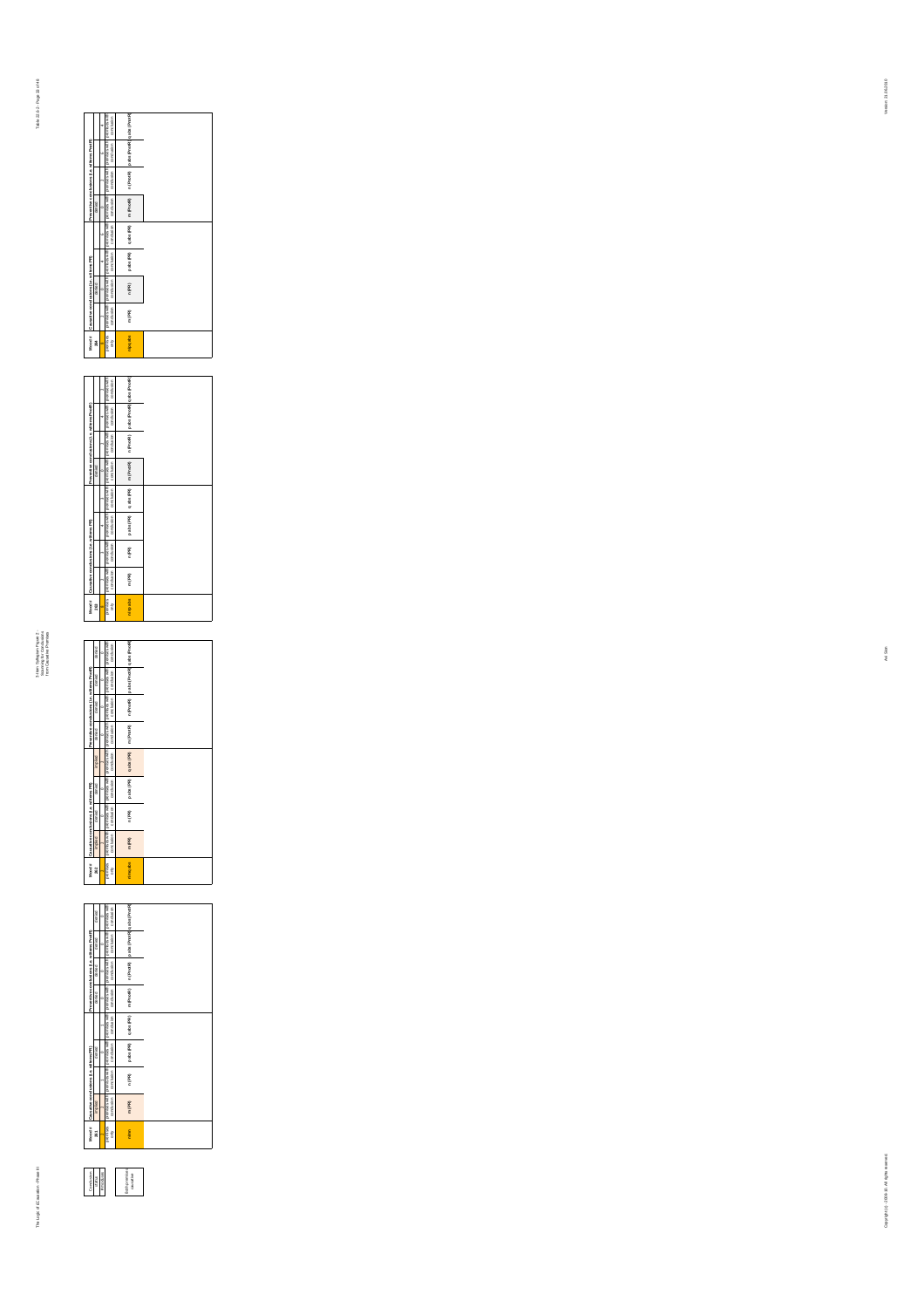Scanning for Conclusions from Causative Premises

3-lam Sylogian Figure 2<br>Scaming for Conduisons<br>from Causative Premises

Conclusion status # moduses causative Both premises

|                                                         | omises with<br>conclusion                                                                                                                                                                                                                                                          |  |
|---------------------------------------------------------|------------------------------------------------------------------------------------------------------------------------------------------------------------------------------------------------------------------------------------------------------------------------------------|--|
|                                                         | pate (ProtR) q als (ProtR                                                                                                                                                                                                                                                          |  |
|                                                         | $n$ (ProofR)                                                                                                                                                                                                                                                                       |  |
| Preventive conclusions (i.e., witems Prooft)<br>derival |                                                                                                                                                                                                                                                                                    |  |
|                                                         | $\frac{4}{3}$ pixels of the set of the set of the set of the set of the set of the set of the set of the set of the set of the set of the set of the set of the set of the set of the set of the set of the set of the set of the<br>$p$ abs (PR) $q$ abs (PR) $m(p \text{ node})$ |  |
|                                                         |                                                                                                                                                                                                                                                                                    |  |
|                                                         | $n$ (PR)                                                                                                                                                                                                                                                                           |  |
| Causative conclusions (i.e. witems PR)                  | $4$<br>promises with promises with<br>conclusion condusion<br>$\frac{\partial \widehat{\mathbf{r}}}{\partial \mathbf{r}}$                                                                                                                                                          |  |
|                                                         |                                                                                                                                                                                                                                                                                    |  |
|                                                         | $\begin{array}{r}\n\text{Mod } \# \\ \text{208}\n\end{array}$<br>niqabs                                                                                                                                                                                                            |  |
|                                                         |                                                                                                                                                                                                                                                                                    |  |
|                                                         | n (Prooft) p abs (Pn oft) q abs (Protf()                                                                                                                                                                                                                                           |  |
|                                                         |                                                                                                                                                                                                                                                                                    |  |
| Preventive conclusions (i.e. witems Phot R)<br>derival  | $m(\hbox{\rm Prox\,} R)$                                                                                                                                                                                                                                                           |  |
|                                                         | mania wilaya kata na mania kata kata na kata na kata na kata na kata na kata na kata na kata na kata na kata n<br>condatan pontaka na kata na kata na kata na kata na kata na kata na kata na kata na kata na kata na kata na ka<br><br>qabs (PR)                                  |  |
|                                                         | p also (PR)                                                                                                                                                                                                                                                                        |  |
|                                                         |                                                                                                                                                                                                                                                                                    |  |
| ausative conclusions (Le, witems PR)                    | $_{\rm n}$ (PR)                                                                                                                                                                                                                                                                    |  |
|                                                         | $\mathfrak{g}_{\mathfrak{g}}$                                                                                                                                                                                                                                                      |  |
| $rac{1}{\frac{37}{2}}$                                  | pomisos<br>pomisos<br>nipabs                                                                                                                                                                                                                                                       |  |
|                                                         | 2<br>promises with<br>conclusion                                                                                                                                                                                                                                                   |  |
|                                                         |                                                                                                                                                                                                                                                                                    |  |
|                                                         |                                                                                                                                                                                                                                                                                    |  |
|                                                         | pates (Prooft) quite (Prooft)<br>A<br>promises with<br>corclusion                                                                                                                                                                                                                  |  |
|                                                         | $n$ (Pro $\theta$ )                                                                                                                                                                                                                                                                |  |
| Preventive conclusions (i.e. w/lanms ProcR)             | $m$ (P rooff)                                                                                                                                                                                                                                                                      |  |
|                                                         |                                                                                                                                                                                                                                                                                    |  |
|                                                         | $p$ abs $(PR)$ $q$ abs $(PR)$                                                                                                                                                                                                                                                      |  |
|                                                         | n (PR)                                                                                                                                                                                                                                                                             |  |
|                                                         | $m(\theta R)$                                                                                                                                                                                                                                                                      |  |
|                                                         | $\mathbf{g}$                                                                                                                                                                                                                                                                       |  |
|                                                         |                                                                                                                                                                                                                                                                                    |  |
|                                                         |                                                                                                                                                                                                                                                                                    |  |
|                                                         |                                                                                                                                                                                                                                                                                    |  |
|                                                         |                                                                                                                                                                                                                                                                                    |  |
|                                                         |                                                                                                                                                                                                                                                                                    |  |
|                                                         |                                                                                                                                                                                                                                                                                    |  |
|                                                         | pato (PR) quite (PR) m (Prooft) n (Prooft) pato (Prooft) quite (Prooft                                                                                                                                                                                                             |  |
|                                                         | $_{\rm n}$ (PR)                                                                                                                                                                                                                                                                    |  |
|                                                         | $\underset{\mathbb{E}}{\mathbb{E}}$<br>$\frac{g}{2}$                                                                                                                                                                                                                               |  |

|                | $\frac{1}{2}$ $\frac{1}{2}$ $\frac{1}{2}$ $\frac{1}{2}$ $\frac{1}{2}$ $\frac{1}{2}$ $\frac{1}{2}$ $\frac{1}{2}$ $\frac{1}{2}$ $\frac{1}{2}$ $\frac{1}{2}$ $\frac{1}{2}$ $\frac{1}{2}$ $\frac{1}{2}$ $\frac{1}{2}$ $\frac{1}{2}$ $\frac{1}{2}$ $\frac{1}{2}$ $\frac{1}{2}$ $\frac{1}{2}$ $\frac{1}{2}$ $\frac{1}{2}$ | - 8                                |  |
|----------------|---------------------------------------------------------------------------------------------------------------------------------------------------------------------------------------------------------------------------------------------------------------------------------------------------------------------|------------------------------------|--|
|                |                                                                                                                                                                                                                                                                                                                     |                                    |  |
|                | 下足                                                                                                                                                                                                                                                                                                                  | e                                  |  |
| €ा<br>æ<br>Ŧ.  | $\frac{6}{3}$ s<br>$\approx$                                                                                                                                                                                                                                                                                        | -<br>$\sim$                        |  |
| $\frac{3}{8}$  | $\frac{4}{3}$ 5<br>points<br>core                                                                                                                                                                                                                                                                                   | $\tilde{z}$<br>s<br>$\overline{a}$ |  |
| Preventive o   | fi s<br>$rac{6}{6}$                                                                                                                                                                                                                                                                                                 | $\widehat{\alpha}$<br>ī            |  |
|                | premises with p<br>condusion                                                                                                                                                                                                                                                                                        | Ê<br>$\sigma$                      |  |
| 5PR)           | $rac{3}{9}$ $rac{5}{9}$<br>$-0.15$<br>$\frac{1}{2}$                                                                                                                                                                                                                                                                 | @<br>$\mathbf{a}$                  |  |
| $\frac{1}{2}$  | a with                                                                                                                                                                                                                                                                                                              | Ê<br>$\epsilon$                    |  |
| $\bar{c}$      | 4<br>premises with<br>oordusion                                                                                                                                                                                                                                                                                     | g<br>$\epsilon$                    |  |
| $M_{\rm cool}$ | <b>Samina</b>                                                                                                                                                                                                                                                                                                       | -21                                |  |

| q abs (ProdR)<br>ほら<br>$\begin{array}{c}\n 4 \\  \hline\n 4 \\  \hline\n 0000000 \\  \hline\n 00000000\n \end{array}$ |  |
|-----------------------------------------------------------------------------------------------------------------------|--|
| p abs (Prot R)<br>6<br>https://th<br>hdusion<br>promi                                                                 |  |
| Preventive conclusions (i.e. willeres Prooft)<br>detect<br>wth<br>aon<br>n (ProfR)<br>promises<br>condui              |  |
| D<br>promises with<br>conclusion<br>$m(p \text{ node})$                                                               |  |
| swith<br>sion<br>$q$ abs (PR)<br>premises<br>condus                                                                   |  |
| 4<br>Promises with<br>condusion<br>$p$ abs $\langle \mathsf{PR} \rangle$                                              |  |
| $\frac{1}{2}$<br>n (PR)<br>$p$ onlines                                                                                |  |
| Causative conclusions (i.e. willems PR)<br>onted<br>4<br>premises with<br>conclusion<br>$\frac{60}{3}$                |  |
| $\frac{M \cos \theta}{268}$<br>niqabs<br><b>The Search</b>                                                            |  |

2106.2010

Copyright (c) - 2008-10. All rights reserved. Avi Sion Version: 21.06.2010

 $rac{6}{3}$ 

 $\overline{a}$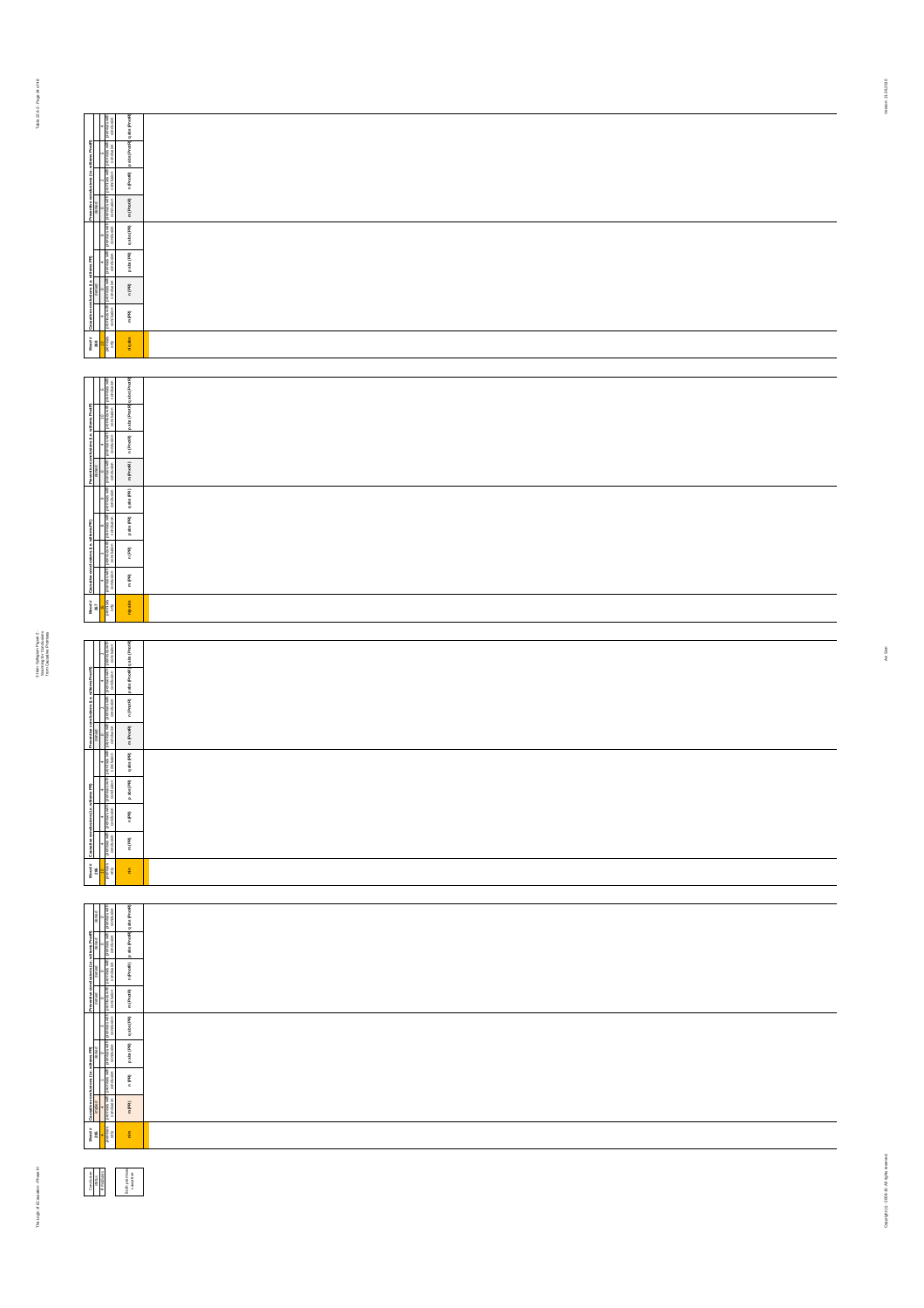|                                                                                                      |                                          |                                                      |                                                                                       | $\begin{array}{c} 134 \\ 156 \end{array}$ |                                                                                            |                                                         |                                                                                                                                                                                                                                                                                                                      | $\frac{8}{18}$                                                         |  |
|------------------------------------------------------------------------------------------------------|------------------------------------------|------------------------------------------------------|---------------------------------------------------------------------------------------|-------------------------------------------|--------------------------------------------------------------------------------------------|---------------------------------------------------------|----------------------------------------------------------------------------------------------------------------------------------------------------------------------------------------------------------------------------------------------------------------------------------------------------------------------|------------------------------------------------------------------------|--|
|                                                                                                      |                                          |                                                      |                                                                                       | $\frac{3}{2} \frac{9}{2} \frac{9}{2}$     |                                                                                            |                                                         |                                                                                                                                                                                                                                                                                                                      | $\begin{array}{c} 8.5 & 8 \\ 3.8 & 3 \end{array}$                      |  |
|                                                                                                      |                                          |                                                      |                                                                                       | $\frac{95}{10}$                           |                                                                                            |                                                         |                                                                                                                                                                                                                                                                                                                      | $\widetilde{\mathbb{R}}$                                               |  |
|                                                                                                      |                                          |                                                      |                                                                                       |                                           |                                                                                            |                                                         |                                                                                                                                                                                                                                                                                                                      |                                                                        |  |
| $q$ abs $(\sf PR)$                                                                                   |                                          | $\begin{array}{cc} 33 & 9 \\ 34 & 14 \\ \end{array}$ |                                                                                       | $3 - 36$                                  |                                                                                            | $\mathbb{R}^m$                                          |                                                                                                                                                                                                                                                                                                                      | $\frac{8}{18}$                                                         |  |
| pates (PR)                                                                                           |                                          |                                                      |                                                                                       | $\substack{54 \\ 156}$                    |                                                                                            |                                                         |                                                                                                                                                                                                                                                                                                                      | $\begin{array}{cc} 186 \\ 183 \end{array}$                             |  |
| $_{\rm n}$ (PR)                                                                                      |                                          |                                                      |                                                                                       |                                           |                                                                                            |                                                         |                                                                                                                                                                                                                                                                                                                      |                                                                        |  |
|                                                                                                      |                                          |                                                      |                                                                                       |                                           |                                                                                            |                                                         |                                                                                                                                                                                                                                                                                                                      |                                                                        |  |
| $\frac{60}{\pi}$                                                                                     |                                          | $\frac{28}{14}-\frac{27}{14}$                        |                                                                                       |                                           |                                                                                            | $\frac{1}{2}$ . $\frac{1}{2}$                           |                                                                                                                                                                                                                                                                                                                      |                                                                        |  |
| $\frac{M \cos \theta}{268}$<br>n/qabs                                                                |                                          | $\begin{array}{cc} 138 \\ 140 \end{array}$           |                                                                                       | 3.38                                      |                                                                                            | $\mathop{\mathbb{R}}$ . $\mathop{\mathbb{R}}$           |                                                                                                                                                                                                                                                                                                                      | 353                                                                    |  |
|                                                                                                      |                                          |                                                      | $\frac{80}{25}$                                                                       | $\frac{3}{10}$ – $\frac{6}{10}$           |                                                                                            |                                                         | $\frac{\Omega}{20}$                                                                                                                                                                                                                                                                                                  | $\frac{9}{21}$ – $\frac{9}{21}$                                        |  |
|                                                                                                      |                                          |                                                      | $\frac{m}{2}$ if                                                                      | $\frac{35}{12}\frac{16}{12}\frac{8}{12}$  |                                                                                            |                                                         | $\mathop{\mathbb{R}}\nolimits$ $\mathop{\mathbb{R}}\nolimits$                                                                                                                                                                                                                                                        | $\mathbb{R} \stackrel{\text{\tiny{W}}}{\approx} \mathbb{R}$            |  |
|                                                                                                      |                                          |                                                      |                                                                                       |                                           |                                                                                            |                                                         |                                                                                                                                                                                                                                                                                                                      |                                                                        |  |
|                                                                                                      |                                          |                                                      | $\frac{1}{2}$                                                                         | $_{155}^{\circ}$                          |                                                                                            |                                                         | $\mathbb{R}^n$                                                                                                                                                                                                                                                                                                       | $\frac{1}{2}$                                                          |  |
| $\check{\epsilon}$                                                                                   |                                          |                                                      |                                                                                       |                                           |                                                                                            |                                                         |                                                                                                                                                                                                                                                                                                                      |                                                                        |  |
| qabs $\langle \mathsf{PR} \rangle$                                                                   |                                          |                                                      | $\mathbb{R}^3$                                                                        | $\frac{q}{10}$ – $\frac{q}{10}$           | $\vec{g}_i$                                                                                | $\frac{8}{10}$ – $\frac{8}{10}$                         | $\qquad \qquad \mathbb{R}$                                                                                                                                                                                                                                                                                           | $\frac{9}{21}$ – $\frac{9}{21}$                                        |  |
| $p$ abs $\langle \mathsf{PR} \rangle$                                                                |                                          |                                                      | $\frac{16}{16}$ – $\frac{16}{16}$                                                     | $\frac{3}{2}$ – $\frac{9}{2}$             |                                                                                            |                                                         | $\mathbb{R}^n=\mathbb{R}$                                                                                                                                                                                                                                                                                            | $\frac{18}{14}$ – $\frac{18}{14}$                                      |  |
| $_{\rm n}$ (ee)                                                                                      |                                          |                                                      | $\frac{6}{3}$                                                                         |                                           | $^{\rm 162}$                                                                               |                                                         | $\mathbb{R}^n$                                                                                                                                                                                                                                                                                                       |                                                                        |  |
| $\omega$ or $\omega$                                                                                 |                                          |                                                      |                                                                                       |                                           | $\begin{array}{c} 162 \\ 164 \end{array}$                                                  | $\frac{2}{n-2}$                                         |                                                                                                                                                                                                                                                                                                                      |                                                                        |  |
| nipabs<br>$\frac{3}{87}$                                                                             |                                          |                                                      | $\stackrel{\circ}{\mathbb{R}}\stackrel{\sim}{\mathbb{R}}\stackrel{\circ}{\mathbb{R}}$ | គឺ ដំ ធំ                                  | $\frac{\alpha}{8} - \frac{\pi}{8}$                                                         | $\begin{array}{cc} \mathbb{R} & \mathbb{R} \end{array}$ | $\begin{smallmatrix} 8 & 8 & 2 \\ 11 & 11 & 2 \\ 13 & 14 & 2 \\ 15 & 28 & 2 \\ 16 & 20 & 20 \\ 20 & 20 & 20 \\ 20 & 20 & 20 \\ 20 & 20 & 20 \\ 20 & 20 & 20 \\ 20 & 20 & 20 \\ 20 & 20 & 20 \\ 20 & 20 & 20 \\ 20 & 20 & 20 \\ 20 & 20 & 20 \\ 20 & 20 & 20 \\ 20 & 20 & 20 \\ 20 & 20 & 20 \\ 20 & 20 & 20 \\ 20 &$ | $\begin{array}{c} 0.0111 \\ 0.0111 \\ 0.0111 \\ 0.0111 \\ \end{array}$ |  |
|                                                                                                      |                                          |                                                      |                                                                                       |                                           |                                                                                            |                                                         |                                                                                                                                                                                                                                                                                                                      |                                                                        |  |
|                                                                                                      |                                          |                                                      | $\frac{1}{2}$                                                                         |                                           |                                                                                            |                                                         | $\frac{8}{18}$                                                                                                                                                                                                                                                                                                       |                                                                        |  |
|                                                                                                      |                                          |                                                      |                                                                                       |                                           |                                                                                            |                                                         |                                                                                                                                                                                                                                                                                                                      |                                                                        |  |
|                                                                                                      |                                          |                                                      | $\frac{5}{24}$                                                                        |                                           |                                                                                            |                                                         | $\mathop{^{29}_{18}}$                                                                                                                                                                                                                                                                                                |                                                                        |  |
|                                                                                                      |                                          |                                                      | $\frac{\pi}{2}$                                                                       |                                           |                                                                                            |                                                         | $\frac{29}{24}$                                                                                                                                                                                                                                                                                                      |                                                                        |  |
|                                                                                                      |                                          |                                                      |                                                                                       |                                           |                                                                                            |                                                         |                                                                                                                                                                                                                                                                                                                      |                                                                        |  |
|                                                                                                      | $\Xi$                                    |                                                      | $\sim$ 18                                                                             |                                           | $\frac{3}{2}$                                                                              |                                                         | $\frac{3}{2}$                                                                                                                                                                                                                                                                                                        |                                                                        |  |
| $q$ ab s $(P\,R)$                                                                                    |                                          |                                                      | $\begin{array}{cc} 3.46 \\ 3.48 \end{array}$                                          |                                           |                                                                                            |                                                         | $\begin{array}{c} 278 \\ 180 \end{array}$                                                                                                                                                                                                                                                                            |                                                                        |  |
| $p$ abs (PR)<br>tons PR)                                                                             | $\frac{\Omega}{\Omega}$                  |                                                      | $\frac{9}{24}$                                                                        |                                           | $\widetilde{\mathbf{x}}$                                                                   |                                                         | $\overline{\rm m}$                                                                                                                                                                                                                                                                                                   |                                                                        |  |
| usions (i.e.<br>n (PR)                                                                               | $\frac{9}{12}$                           |                                                      |                                                                                       |                                           |                                                                                            |                                                         |                                                                                                                                                                                                                                                                                                                      |                                                                        |  |
| $\mathfrak{m}(\mathsf{PR})$                                                                          |                                          |                                                      |                                                                                       |                                           | $\frac{\alpha}{\alpha}=\frac{\alpha}{\alpha}$                                              |                                                         |                                                                                                                                                                                                                                                                                                                      |                                                                        |  |
| $\frac{M_{\odot} \odot H}{2 M_{\odot}}$<br>$\pmb{\xi}$                                               | $\begin{array}{cc} 33 \\ 23 \end{array}$ |                                                      | 2.78                                                                                  |                                           | $\begin{array}{cc} \mathfrak{A} & \mathfrak{A} \\ \mathfrak{A} & \mathfrak{A} \end{array}$ |                                                         | $\mathop{\mathbb{R}}\limits^{\mathbb{R}}\mathop{\mathbb{R}}\limits^{\mathbb{R}}\mathop{\mathbb{R}}$                                                                                                                                                                                                                  |                                                                        |  |
|                                                                                                      |                                          |                                                      |                                                                                       |                                           |                                                                                            |                                                         |                                                                                                                                                                                                                                                                                                                      |                                                                        |  |
| iab s (P)                                                                                            |                                          |                                                      |                                                                                       |                                           |                                                                                            |                                                         |                                                                                                                                                                                                                                                                                                                      |                                                                        |  |
| abs (Prot                                                                                            |                                          |                                                      |                                                                                       |                                           |                                                                                            |                                                         |                                                                                                                                                                                                                                                                                                                      |                                                                        |  |
| n (ProfR)                                                                                            |                                          |                                                      |                                                                                       |                                           |                                                                                            |                                                         |                                                                                                                                                                                                                                                                                                                      |                                                                        |  |
| Pavantive conclusions (i.e., witems PnoR)<br>-<br>- Ginied - Ginted - Ginted - Ginted -<br>m (ProdR) |                                          |                                                      |                                                                                       |                                           |                                                                                            |                                                         |                                                                                                                                                                                                                                                                                                                      |                                                                        |  |
| qabs (PR)                                                                                            | $\widetilde{\Xi}$                        | $\frac{33}{140}$                                     |                                                                                       |                                           |                                                                                            |                                                         |                                                                                                                                                                                                                                                                                                                      |                                                                        |  |
| pates (PR)                                                                                           |                                          |                                                      |                                                                                       |                                           |                                                                                            |                                                         |                                                                                                                                                                                                                                                                                                                      |                                                                        |  |
| lons (i.e. wilsoms PR)<br>deniati<br>$_{\rm n}$ (PR)                                                 | $\frac{\Omega}{\Omega}$                  |                                                      |                                                                                       |                                           |                                                                                            |                                                         |                                                                                                                                                                                                                                                                                                                      |                                                                        |  |
| ausative condu<br>Implied<br>$\frac{60}{\pi}$                                                        | $\begin{array}{cc} 30 \\ 21 \end{array}$ | $\begin{array}{cc} 3.8 \\ 2.40 \end{array}$          |                                                                                       |                                           |                                                                                            |                                                         |                                                                                                                                                                                                                                                                                                                      |                                                                        |  |

Copyright (c) - 2008-10. All rights reserved. Avi Sion Version: 21.06.2010

Ξ

Table 22.6-2 - Page 35 of 48

Page 35 of 48

The Logic of Economic of Economic of Figure 2 - Phase III 3-Item Sylvism Figure 2 - Phase III 30-Item Sylvism Figure 2 - Phase III 30-Item Sylvism Figure 2 - Phase III 30-Item Sylvism Figure 2 - Phase III 31-Item Sylvism F

Conclusion status # moduses causative Both premises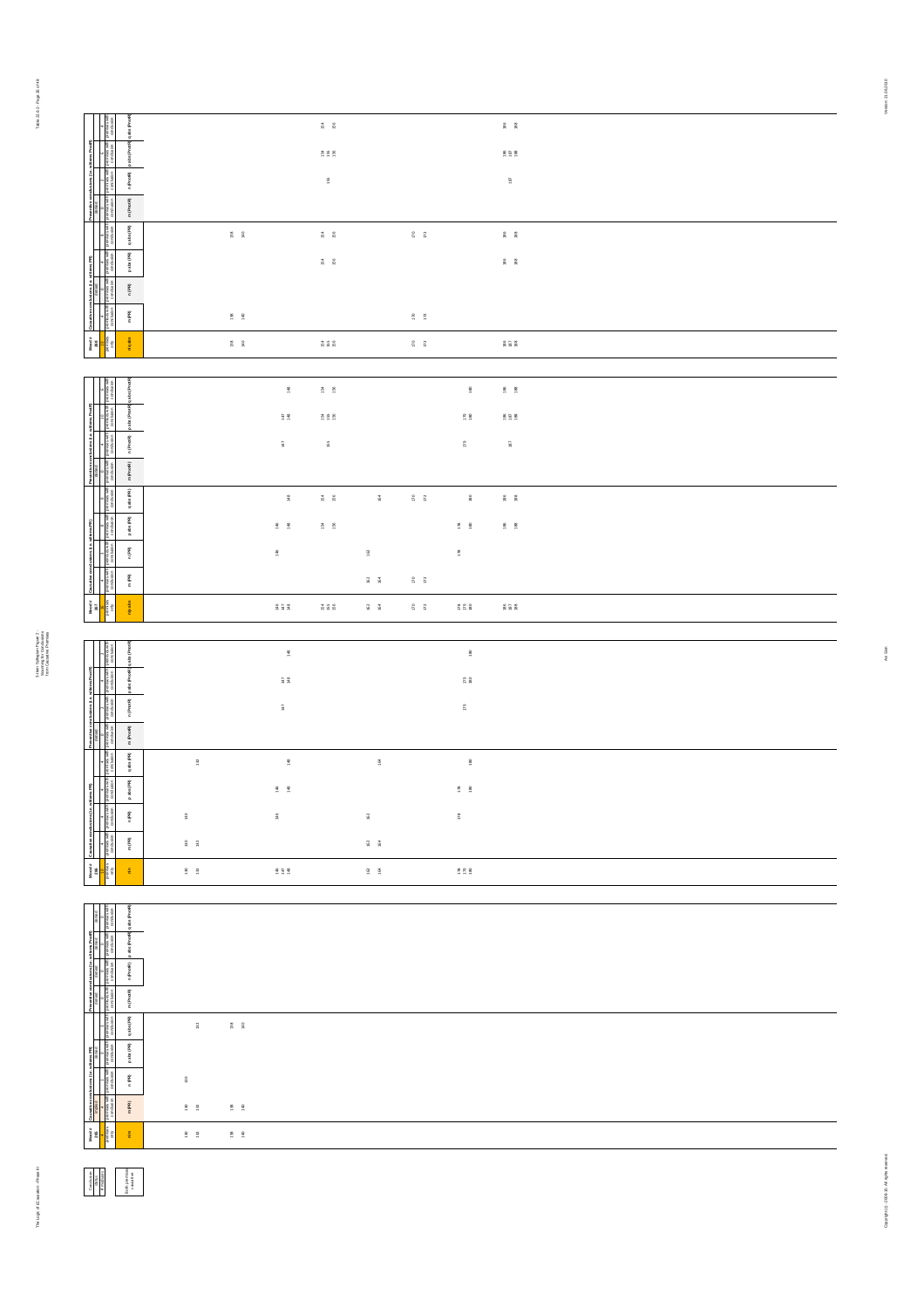Scanning for Conclusions from Causative Premises

| n (Prooft)   pabs (Prot R) qabs (Prooft)<br>oondusion<br>dining<br>premises with<br>candusion<br>denied<br>promises with<br>conclusion<br>denied<br>premises with<br>$m(p \mod 8)$<br>operation<br>dining<br>premises with premises with<br>qabs (PR)<br>oondusion<br>pates (PR)<br>candusion<br>denied<br>ö<br>promises with<br>corchasion<br>n (PR)<br>DYRITTI SIG WITH<br>operation<br>mplied<br>m(m)<br>premises<br>265<br>ă<br>톻 | Mood# | Causative condusions (i.e. wiltems PR) |  | Preventive conclusions (i.e. witems Prooft) |               |
|---------------------------------------------------------------------------------------------------------------------------------------------------------------------------------------------------------------------------------------------------------------------------------------------------------------------------------------------------------------------------------------------------------------------------------------|-------|----------------------------------------|--|---------------------------------------------|---------------|
|                                                                                                                                                                                                                                                                                                                                                                                                                                       |       |                                        |  |                                             |               |
|                                                                                                                                                                                                                                                                                                                                                                                                                                       |       |                                        |  |                                             |               |
|                                                                                                                                                                                                                                                                                                                                                                                                                                       |       |                                        |  |                                             | premises with |
|                                                                                                                                                                                                                                                                                                                                                                                                                                       |       |                                        |  |                                             |               |
|                                                                                                                                                                                                                                                                                                                                                                                                                                       |       |                                        |  |                                             |               |
|                                                                                                                                                                                                                                                                                                                                                                                                                                       |       |                                        |  |                                             |               |
|                                                                                                                                                                                                                                                                                                                                                                                                                                       |       |                                        |  |                                             |               |
|                                                                                                                                                                                                                                                                                                                                                                                                                                       |       |                                        |  |                                             |               |

Conclusion status # moduses causative Both premises

The Logic of ECausation - Phase II

|                                              |        |           | operation                                                                         |                                                                                |  |
|----------------------------------------------|--------|-----------|-----------------------------------------------------------------------------------|--------------------------------------------------------------------------------|--|
|                                              |        |           | premises with premises with<br>oondusion                                          |                                                                                |  |
|                                              |        |           | premises with<br>candusion                                                        |                                                                                |  |
| Preventive conclusions (i.e. witems Prooff)  | deried | $\circ$   | conclusion                                                                        | patra (PR)   qatra (PR)   m (ProoR)   n (ProoR)   patra (ProoR) q atra (ProoR) |  |
|                                              |        |           | oprobasion                                                                        |                                                                                |  |
|                                              |        |           | oondusion                                                                         |                                                                                |  |
|                                              | dened  |           | comises with promises with promises with promises with promises with<br>canduaton | n (PR)                                                                         |  |
| Causaive conclusions (i.e. witems PR)        |        |           | oonclusion                                                                        | m(PR)                                                                          |  |
| Accod #                                      | 268    | g         | 200 m 905<br>only                                                                 | n/g abs                                                                        |  |
|                                              |        |           |                                                                                   |                                                                                |  |
|                                              |        |           | premises with premises with premises with premises with<br>oondusion              | m(PnotR) n(PnotR) pabs (PnotR) qabs (PnotR)                                    |  |
| Preventive conclusions (i.e. wiltems Phot R) |        | $\approx$ | candualan                                                                         |                                                                                |  |
|                                              |        |           | operation                                                                         |                                                                                |  |
|                                              | denied |           | opridualon                                                                        |                                                                                |  |
|                                              |        |           | candusion                                                                         | q abs (PR)                                                                     |  |
|                                              |        |           | canclusian                                                                        | p also (PR)                                                                    |  |
| Causative conclusions (i.e. wiltems PR)      |        |           | premises with premises with premises with premises with<br>operation              | n (PR)                                                                         |  |
|                                              |        |           | oondusion                                                                         | method in                                                                      |  |
| Mood #                                       | ă      | 16        | promises<br>οtγ                                                                   | n/p abs                                                                        |  |
|                                              |        |           |                                                                                   |                                                                                |  |
|                                              |        |           | DOWN 505 WITH<br>oonclusion                                                       | qubs(PR)   m (PnotR)   n (PnotR)   pubs (PnotR)   qubs (PnotR)                 |  |
|                                              |        |           | Dream ses with<br>operchasion                                                     |                                                                                |  |
| Preventive con diusions (i.e. w/leans PnotR) |        |           | premises with<br>oondusion                                                        |                                                                                |  |
|                                              | dened  |           | pright sea with<br>candusion                                                      |                                                                                |  |
|                                              |        |           | conclusion                                                                        |                                                                                |  |
| (i.e. w/tems PR)                             |        |           | premises with premises with premises with premises premises<br>oondusion          | pabs (PR)                                                                      |  |
|                                              |        |           | oondusion                                                                         | n (PR)                                                                         |  |
| Causative conclusions                        |        |           | condusion                                                                         | m (PR)                                                                         |  |
| Mood #                                       | 205    | 9         | DYOTH 50%<br>only                                                                 | ę                                                                              |  |
|                                              |        |           |                                                                                   |                                                                                |  |
|                                              | dicies |           | comises with cremises with premises with premises with cremises with<br>condusion | q abs (PR) = m (P notR) = n (P notR) = p abs (PnotR) q abs (P notR)            |  |
| Preventive conclusions (i.e. wilterns Proof) | denied |           | candusion                                                                         |                                                                                |  |
|                                              | dened  |           | conclusion                                                                        |                                                                                |  |
|                                              | denied |           | operation                                                                         |                                                                                |  |
|                                              |        |           | oondusion                                                                         |                                                                                |  |
|                                              | denied |           | comises with premises with<br>condusion                                           | pats (PR)                                                                      |  |
| ausative condusions (i.e. wiltems PR)        |        |           | conclusion                                                                        | n (PR)                                                                         |  |
|                                              | mplied |           | premises with<br>operation                                                        | m(m)                                                                           |  |
| tood #                                       | 265    |           | remises<br>only                                                                   | ę                                                                              |  |

|                                           | dened |                | premises with<br>conclusion              | m (ProtR)                                 |  |
|-------------------------------------------|-------|----------------|------------------------------------------|-------------------------------------------|--|
| Preventive co                             |       |                |                                          |                                           |  |
|                                           |       | w              | premises with<br>opriduation             | qabs (PR)                                 |  |
|                                           |       |                | oondusion                                | pabs (PR)                                 |  |
|                                           | dened |                | promises with premises with<br>candusion | n (PR)                                    |  |
| Causaive conclusions (i.e. willems PR)    |       |                | premises with<br>conclusion              | m(PR)                                     |  |
| Mood #                                    | 263   | g              | premises<br>cely                         | n/q abs                                   |  |
|                                           |       |                |                                          |                                           |  |
|                                           |       |                |                                          |                                           |  |
|                                           |       |                | premises with<br>oondusion               |                                           |  |
|                                           |       | $\overline{a}$ | promises with<br>candusian               |                                           |  |
| trentive conclusions (i.e. witems Pnot R) |       |                | premises with<br>conclusion              | pates (Pn ofR) qabs (PnotR)<br>n (ProofR) |  |

Avi Sion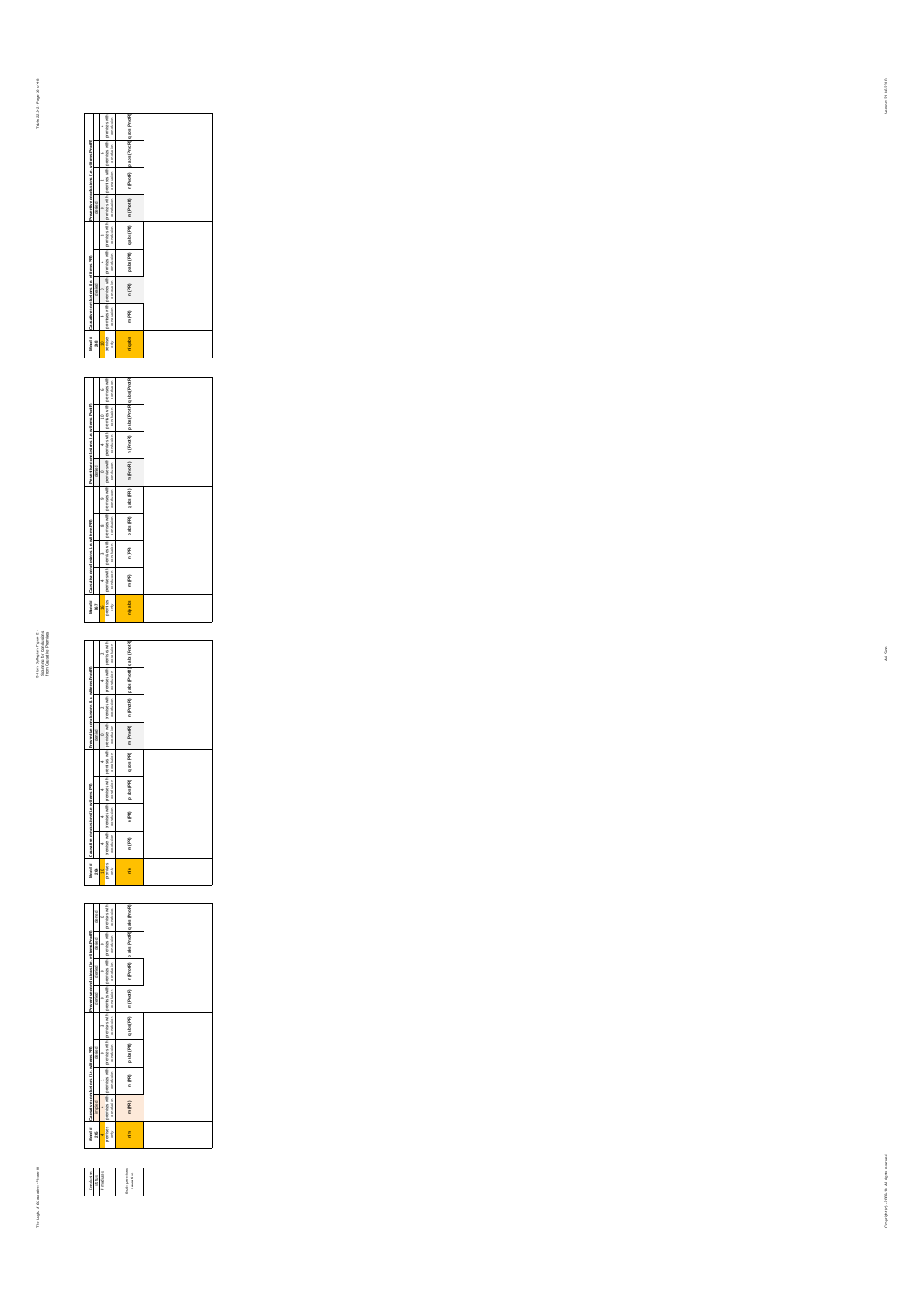| 41<br>premises with<br>conclusion<br>abs (Prof                                                                              | $\begin{array}{ccc} \mathbb{S}^1 & \mathbb{S}^1 \mathbb{S}^1 & \mathbb{S}^1 \end{array}$ | $\begin{array}{cccccccccc} \mathbf{g} & & \mathbf{g} & & \mathbf{g} & & \mathbf{g} & & \mathbf{g} \end{array}$                                                                                                                                                                                                                                                                                                                              | $\Xi$          |
|-----------------------------------------------------------------------------------------------------------------------------|------------------------------------------------------------------------------------------|---------------------------------------------------------------------------------------------------------------------------------------------------------------------------------------------------------------------------------------------------------------------------------------------------------------------------------------------------------------------------------------------------------------------------------------------|----------------|
| ubs (Prof                                                                                                                   |                                                                                          | $\begin{array}{cccccccccc} \mathbf{g} & & \mathbf{g} & & \mathbf{g} & & \mathbf{g} & & \mathbf{g} & & \mathbf{g} & & \mathbf{g} & & \mathbf{g} & & \mathbf{g} & & \mathbf{g} & & \mathbf{g} & & \mathbf{g} & & \mathbf{g} & & \mathbf{g} & & \mathbf{g} & & \mathbf{g} & & \mathbf{g} & & \mathbf{g} & & \mathbf{g} & & \mathbf{g} & & \mathbf{g} & & \mathbf{g} & & \mathbf{g} & & \mathbf{g} & & \mathbf{g} & & \mathbf{g} & & \mathbf$   | $\mathbb{R}^2$ |
| sions (i.e. witems Prooff)<br>n (Pn ofR)                                                                                    | $\overline{\circ}$                                                                       |                                                                                                                                                                                                                                                                                                                                                                                                                                             |                |
| Preventive con dur<br>4<br>pramises with<br>condusion<br>$m$ (P rooff)                                                      | $\begin{array}{ccc} \mathbb{R} & \mathbb{R} & \mathbb{R} & \mathbb{R} \end{array}$       |                                                                                                                                                                                                                                                                                                                                                                                                                                             |                |
| 43<br>comises with<br>conclusion<br>$q$ ab s $\langle \mathsf{PR} \rangle$                                                  |                                                                                          | $\begin{array}{cccccccccc} \mathbf{g} & & \mathbf{g} & & \mathbf{g} & & \mathbf{g} & & \mathbf{g} & & \mathbf{g} & & \mathbf{g} & & \mathbf{g} & & \mathbf{g} & & \mathbf{g} & & \mathbf{g} & & \mathbf{g} & & \mathbf{g} & & \mathbf{g} & & \mathbf{g} & & \mathbf{g} & & \mathbf{g} & & \mathbf{g} & & \mathbf{g} & & \mathbf{g} & & \mathbf{g} & & \mathbf{g} & & \mathbf{g} & & \mathbf{g} & & \mathbf{g} & & \mathbf{g} & & \mathbf$   | $\Xi$          |
| 41<br>comises with<br>condusion<br>pabs (PR)                                                                                |                                                                                          | $\begin{array}{cccccccccccccc} \mathbf{g} & & \mathbf{g} & & \mathbf{g} & & \mathbf{g} & & \mathbf{g} & & \mathbf{g} & & \mathbf{g} & & \mathbf{g} & & \mathbf{g} & & \mathbf{g} & & \mathbf{g} & & \mathbf{g} & & \mathbf{g} & & \mathbf{g} & & \mathbf{g} & & \mathbf{g} & & \mathbf{g} & & \mathbf{g} & & \mathbf{g} & & \mathbf{g} & & \mathbf{g} & & \mathbf{g} & & \mathbf{g} & & \mathbf{g} & & \mathbf{g} & & \mathbf{g} & & \math$ | $\mathbb{R}^2$ |
| remises with<br>oordusion<br>$\mathfrak{so}_{\mathfrak{g}}$                                                                 |                                                                                          |                                                                                                                                                                                                                                                                                                                                                                                                                                             |                |
| Causative conclusions (i.e. w/tems PR)<br>$\mathfrak{m}(\mathsf{PR})$                                                       |                                                                                          |                                                                                                                                                                                                                                                                                                                                                                                                                                             |                |
| 普<br>Mood #<br><b>Property</b>                                                                                              | $55 - 58$                                                                                | $\begin{array}{cccccccccc} 8 & 8 & 9 & 9 & 3 \\ 10 & 10 & 10 & 10 \\ 11 & 11 & 10 & 10 \\ 11 & 11 & 11 & 10 \\ 12 & 12 & 12 & 10 \\ 13 & 13 & 14 & 10 \\ 14 & 15 & 12 & 10 \\ 15 & 16 & 10 & 10 \\ 16 & 10 & 10 & 10 \\ 17 & 10 & 10 & 10 \\ 18 & 10 & 10 & 10 \\ 19 & 10 & 10 & 10 \\ 19 & 10 & 10 & 10 \\ 19 &$                                                                                                                           | $\mathbb{R}^2$ |
| 룣                                                                                                                           |                                                                                          |                                                                                                                                                                                                                                                                                                                                                                                                                                             |                |
| 吾:<br>abs (Prot                                                                                                             |                                                                                          |                                                                                                                                                                                                                                                                                                                                                                                                                                             |                |
| 죸                                                                                                                           |                                                                                          |                                                                                                                                                                                                                                                                                                                                                                                                                                             |                |
| $n$ (P rooff)                                                                                                               |                                                                                          |                                                                                                                                                                                                                                                                                                                                                                                                                                             |                |
| Preventive conclusions (i.e. witems ProtR)<br> <br>  Oriviol<br>0<br>promises with<br>conclusion<br>$m(p \cos \theta)$      |                                                                                          |                                                                                                                                                                                                                                                                                                                                                                                                                                             |                |
| 6<br>comises with<br>condusion<br>qabs $\langle \theta R \rangle$                                                           |                                                                                          |                                                                                                                                                                                                                                                                                                                                                                                                                                             |                |
| a<br>premises with<br>condusion<br>pata (PR)                                                                                |                                                                                          |                                                                                                                                                                                                                                                                                                                                                                                                                                             |                |
| xemises with<br>conclusion<br>$\frac{1}{n}$ (PR)                                                                            |                                                                                          |                                                                                                                                                                                                                                                                                                                                                                                                                                             |                |
| Causalve conclusions (i.e. witems PR)<br>fs<br>S<br>$\frac{6}{6}$<br>comissis                                               |                                                                                          |                                                                                                                                                                                                                                                                                                                                                                                                                                             |                |
| 骨<br>remises<br>$M_{\text{cool}}$                                                                                           |                                                                                          |                                                                                                                                                                                                                                                                                                                                                                                                                                             |                |
| ł                                                                                                                           |                                                                                          |                                                                                                                                                                                                                                                                                                                                                                                                                                             |                |
| $\kappa$ – $\kappa$<br>훀                                                                                                    |                                                                                          |                                                                                                                                                                                                                                                                                                                                                                                                                                             |                |
| 횰                                                                                                                           |                                                                                          |                                                                                                                                                                                                                                                                                                                                                                                                                                             |                |
| n (ProtR)                                                                                                                   |                                                                                          |                                                                                                                                                                                                                                                                                                                                                                                                                                             |                |
| Preventive conclusions (i.e. wittens PhotR)<br>2<br>premises with<br>condusion<br>$m$ (Pn ofR)<br>$\mathbb R$ – $\mathbb R$ |                                                                                          |                                                                                                                                                                                                                                                                                                                                                                                                                                             |                |
| premises with<br>condusion<br>q also (PR)                                                                                   |                                                                                          |                                                                                                                                                                                                                                                                                                                                                                                                                                             |                |
| t (La willems PR)<br>ed →<br>sion premissa whi<br>sion oxclusion<br>$p$ ab s $\langle \mathsf{PR} \rangle$                  |                                                                                          |                                                                                                                                                                                                                                                                                                                                                                                                                                             |                |
| $_{\alpha}$ geg<br>lusions (                                                                                                |                                                                                          |                                                                                                                                                                                                                                                                                                                                                                                                                                             |                |
| Causative como<br>$\omega_{\rm d}$                                                                                          |                                                                                          |                                                                                                                                                                                                                                                                                                                                                                                                                                             |                |
| 普<br>$\frac{\text{Mod } n}{22}$<br>ogiuna<br>Temisor<br>$^{\circ}$<br>$\mathbb{R}$<br>$\overline{g}$                        |                                                                                          |                                                                                                                                                                                                                                                                                                                                                                                                                                             |                |
|                                                                                                                             |                                                                                          |                                                                                                                                                                                                                                                                                                                                                                                                                                             |                |
| i abs (Pro                                                                                                                  |                                                                                          |                                                                                                                                                                                                                                                                                                                                                                                                                                             |                |
| Preventive conductions (i.e., witems Proofi)<br>dense<br>premises with<br>conclusion<br>abs (ProtR                          |                                                                                          |                                                                                                                                                                                                                                                                                                                                                                                                                                             |                |
| premises with<br>condusion<br>n (ProdR)                                                                                     |                                                                                          |                                                                                                                                                                                                                                                                                                                                                                                                                                             |                |
| U<br>promises with<br>conclusion<br>$\mathfrak{m}$ (P rooff)                                                                |                                                                                          |                                                                                                                                                                                                                                                                                                                                                                                                                                             |                |
| implied<br>premises with<br>conclusion<br>$\mathbf{q}$ abs (PR)                                                             |                                                                                          |                                                                                                                                                                                                                                                                                                                                                                                                                                             |                |
| $p$ abs (PR)<br>remises with<br>condusion                                                                                   |                                                                                          |                                                                                                                                                                                                                                                                                                                                                                                                                                             |                |
| premises with<br>condusion<br>$n$ (PR)                                                                                      |                                                                                          |                                                                                                                                                                                                                                                                                                                                                                                                                                             |                |
| Causative conclusions (i.e. w/leams PR)<br>$\frac{60}{\pi}$                                                                 |                                                                                          |                                                                                                                                                                                                                                                                                                                                                                                                                                             |                |
| promises<br>$\frac{M \cos \theta}{271}$                                                                                     |                                                                                          |                                                                                                                                                                                                                                                                                                                                                                                                                                             |                |

31 lo 12 62 - Page 37 of 48 Table 22.6-2 - Page 37 of 48

Conclusion<br># moduses<br>xh premis<br>causative Both premises

Avi Sion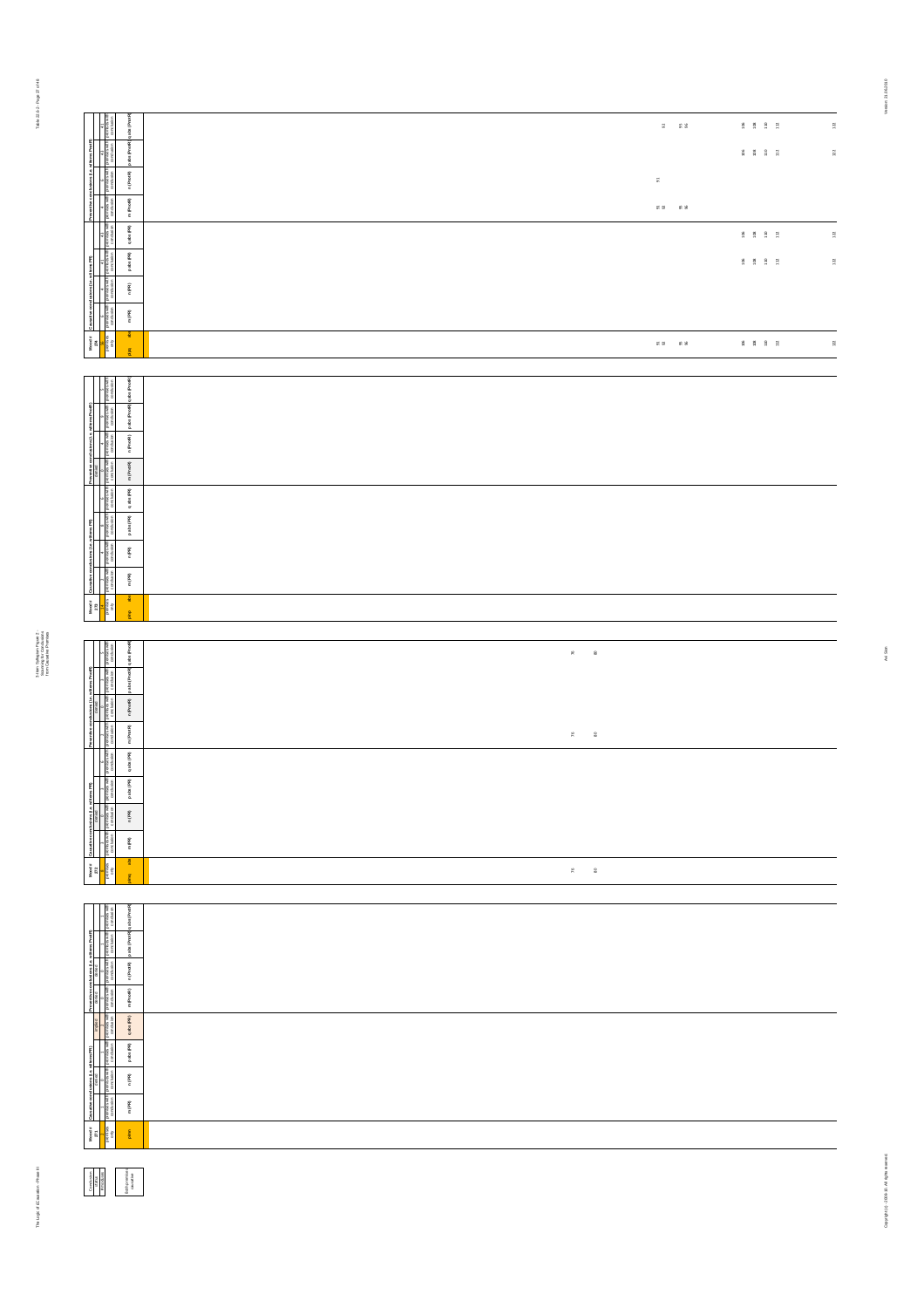|                                           | 3.888                                                                                                                                                |              |                                                                             |  |                         |                                         | 53 3 3                                                                                                                                                                         |          |                  |                                                                                           |                                 |                            | - 종 종 18 - 종 18 - 종 종 종                                                                                                                                                                                                                                                                                                                                                                      |                   |              |                                                                                                                                                                                                                                                                                                                                                                                        |                       |                                                                                                                                             |     |                                           |                    | $\begin{array}{cccccccccc} R & \bar{A} & \bar{B} & \bar{B} & \bar{B} & \bar{B} \end{array}$ |                          |
|-------------------------------------------|------------------------------------------------------------------------------------------------------------------------------------------------------|--------------|-----------------------------------------------------------------------------|--|-------------------------|-----------------------------------------|--------------------------------------------------------------------------------------------------------------------------------------------------------------------------------|----------|------------------|-------------------------------------------------------------------------------------------|---------------------------------|----------------------------|----------------------------------------------------------------------------------------------------------------------------------------------------------------------------------------------------------------------------------------------------------------------------------------------------------------------------------------------------------------------------------------------|-------------------|--------------|----------------------------------------------------------------------------------------------------------------------------------------------------------------------------------------------------------------------------------------------------------------------------------------------------------------------------------------------------------------------------------------|-----------------------|---------------------------------------------------------------------------------------------------------------------------------------------|-----|-------------------------------------------|--------------------|---------------------------------------------------------------------------------------------|--------------------------|
|                                           | $33$ $333$                                                                                                                                           |              |                                                                             |  |                         |                                         | $\frac{1}{2}$ $\frac{3}{2}$ $\frac{3}{2}$ $\frac{3}{2}$ $\frac{3}{2}$ $\frac{3}{2}$                                                                                            |          |                  |                                                                                           |                                 |                            |                                                                                                                                                                                                                                                                                                                                                                                              | <b>EA BRE SES</b> |              |                                                                                                                                                                                                                                                                                                                                                                                        |                       |                                                                                                                                             |     |                                           |                    |                                                                                             |                          |
|                                           | $\Xi$                                                                                                                                                |              |                                                                             |  |                         |                                         | $155\,$                                                                                                                                                                        |          |                  |                                                                                           |                                 |                            | $\frac{1}{2} \frac{1}{2} \frac{1}{2} \frac{1}{2} \frac{1}{2} \frac{1}{2} \frac{1}{2} \frac{1}{2} \frac{1}{2} \frac{1}{2} \frac{1}{2} \frac{1}{2} \frac{1}{2} \frac{1}{2} \frac{1}{2} \frac{1}{2} \frac{1}{2} \frac{1}{2} \frac{1}{2} \frac{1}{2} \frac{1}{2} \frac{1}{2} \frac{1}{2} \frac{1}{2} \frac{1}{2} \frac{1}{2} \frac{1}{2} \frac{1}{2} \frac{1}{2} \frac{1}{2} \frac{1}{2} \frac{$ |                   |              |                                                                                                                                                                                                                                                                                                                                                                                        |                       |                                                                                                                                             | 219 |                                           |                    |                                                                                             |                          |
|                                           |                                                                                                                                                      |              |                                                                             |  |                         |                                         |                                                                                                                                                                                |          |                  |                                                                                           |                                 |                            |                                                                                                                                                                                                                                                                                                                                                                                              |                   |              |                                                                                                                                                                                                                                                                                                                                                                                        |                       |                                                                                                                                             |     |                                           |                    |                                                                                             |                          |
| $q$ ab s $(PR)$                           | 5.888                                                                                                                                                |              |                                                                             |  |                         | $\begin{array}{c} 53 \\ 23 \end{array}$ |                                                                                                                                                                                |          |                  |                                                                                           |                                 |                            |                                                                                                                                                                                                                                                                                                                                                                                              |                   |              |                                                                                                                                                                                                                                                                                                                                                                                        |                       |                                                                                                                                             |     |                                           |                    |                                                                                             |                          |
| $p$ abs (PR)                              | $\begin{array}{cc} \mathbf{3} & \mathbf{3} & \mathbf{3} \\ \mathbf{2} & \mathbf{3} & \mathbf{3} \\ \mathbf{3} & \mathbf{3} & \mathbf{3} \end{array}$ |              |                                                                             |  |                         |                                         | $\begin{matrix} 5 & 3 \\ 2 & 5 \end{matrix} \qquad \quad \begin{matrix} 8 & 0 \\ 3 & 0 \\ 2 & 0 \end{matrix} \qquad \quad \begin{matrix} 9 & 0 \\ 0 & 1 \\ 0 & 0 \end{matrix}$ |          |                  |                                                                                           |                                 |                            | <b>NHA N N N N N N</b>                                                                                                                                                                                                                                                                                                                                                                       |                   |              |                                                                                                                                                                                                                                                                                                                                                                                        |                       | $\frac{1}{2}$ $\frac{1}{2}$ $\frac{1}{2}$ $\frac{1}{2}$ $\frac{1}{2}$ $\frac{1}{2}$ $\frac{1}{2}$ $\frac{1}{2}$ $\frac{1}{2}$ $\frac{1}{2}$ |     |                                           |                    |                                                                                             |                          |
| o (PR)                                    |                                                                                                                                                      |              |                                                                             |  |                         |                                         |                                                                                                                                                                                |          |                  | $\frac{1}{20}$                                                                            |                                 | $\widetilde{\mathfrak{M}}$ |                                                                                                                                                                                                                                                                                                                                                                                              |                   |              |                                                                                                                                                                                                                                                                                                                                                                                        |                       |                                                                                                                                             |     |                                           | $_{\rm 20}$        |                                                                                             |                          |
| $\mathfrak{g}_{\mathfrak{m}}$             |                                                                                                                                                      |              |                                                                             |  |                         |                                         |                                                                                                                                                                                |          |                  | $\begin{array}{cccccccccccccc} \Xi & \Xi & \Xi & \Xi & \Xi & \Xi & \Xi & \Xi \end{array}$ |                                 |                            |                                                                                                                                                                                                                                                                                                                                                                                              |                   |              |                                                                                                                                                                                                                                                                                                                                                                                        |                       |                                                                                                                                             |     |                                           |                    |                                                                                             |                          |
| Mood !                                    | na ana                                                                                                                                               |              |                                                                             |  |                         |                                         |                                                                                                                                                                                | 55 55 59 |                  |                                                                                           |                                 |                            |                                                                                                                                                                                                                                                                                                                                                                                              |                   |              |                                                                                                                                                                                                                                                                                                                                                                                        |                       |                                                                                                                                             |     |                                           | <b>ARRIA SARRA</b> |                                                                                             |                          |
|                                           |                                                                                                                                                      |              |                                                                             |  |                         |                                         |                                                                                                                                                                                |          |                  |                                                                                           |                                 |                            |                                                                                                                                                                                                                                                                                                                                                                                              |                   |              |                                                                                                                                                                                                                                                                                                                                                                                        |                       |                                                                                                                                             |     |                                           |                    |                                                                                             |                          |
|                                           |                                                                                                                                                      |              |                                                                             |  | 148                     |                                         |                                                                                                                                                                                |          |                  |                                                                                           | $\frac{5}{2}$                   |                            |                                                                                                                                                                                                                                                                                                                                                                                              |                   |              |                                                                                                                                                                                                                                                                                                                                                                                        | $\frac{2}{3}$         |                                                                                                                                             |     | $_{\rm 228}$                              |                    |                                                                                             |                          |
|                                           |                                                                                                                                                      |              |                                                                             |  | 7.8                     |                                         |                                                                                                                                                                                |          |                  |                                                                                           | 580                             |                            |                                                                                                                                                                                                                                                                                                                                                                                              |                   |              |                                                                                                                                                                                                                                                                                                                                                                                        | $\substack{21 \\ 21}$ |                                                                                                                                             |     | $_{\rm 23}$                               |                    |                                                                                             |                          |
|                                           |                                                                                                                                                      |              |                                                                             |  | $\frac{\Omega}{\Omega}$ |                                         |                                                                                                                                                                                |          |                  |                                                                                           | $\frac{2}{n}$                   |                            |                                                                                                                                                                                                                                                                                                                                                                                              |                   |              |                                                                                                                                                                                                                                                                                                                                                                                        | $\Xi^-$               |                                                                                                                                             |     |                                           |                    |                                                                                             | $\mathbb{R}$             |
|                                           |                                                                                                                                                      |              |                                                                             |  |                         |                                         |                                                                                                                                                                                |          |                  |                                                                                           |                                 |                            |                                                                                                                                                                                                                                                                                                                                                                                              |                   |              |                                                                                                                                                                                                                                                                                                                                                                                        |                       |                                                                                                                                             |     |                                           |                    |                                                                                             |                          |
| qabs $\langle \theta R \rangle$           |                                                                                                                                                      |              |                                                                             |  | $\frac{90}{24}$         |                                         |                                                                                                                                                                                |          | $\frac{1}{24}$   |                                                                                           |                                 |                            |                                                                                                                                                                                                                                                                                                                                                                                              |                   |              |                                                                                                                                                                                                                                                                                                                                                                                        | $\frac{2}{3}$         |                                                                                                                                             |     | $\overline{23}$                           |                    |                                                                                             |                          |
| g.                                        |                                                                                                                                                      |              |                                                                             |  | $\frac{\infty}{24}$     |                                         |                                                                                                                                                                                |          |                  |                                                                                           | $\mathbb{R}^n$ . $\mathbb{R}^n$ |                            |                                                                                                                                                                                                                                                                                                                                                                                              |                   |              |                                                                                                                                                                                                                                                                                                                                                                                        | $\overline{a}$        |                                                                                                                                             |     | $\mathbbm{2}^6$ $\mathbbm{2}^8$           |                    |                                                                                             | $\widetilde{\mathbf{z}}$ |
| $\frac{5}{6}$<br>$\frac{1}{n}$ (PR)       |                                                                                                                                                      |              |                                                                             |  |                         |                                         |                                                                                                                                                                                |          | 그 모델             |                                                                                           | $\mathbb{R}$                    |                            |                                                                                                                                                                                                                                                                                                                                                                                              |                   |              |                                                                                                                                                                                                                                                                                                                                                                                        |                       |                                                                                                                                             |     | $28\,$                                    |                    |                                                                                             | $_{\rm 24}$              |
| $\mathop{\mathrm{me}}_\alpha$             |                                                                                                                                                      |              |                                                                             |  |                         |                                         |                                                                                                                                                                                |          | $\frac{52}{164}$ |                                                                                           |                                 |                            |                                                                                                                                                                                                                                                                                                                                                                                              |                   |              |                                                                                                                                                                                                                                                                                                                                                                                        |                       |                                                                                                                                             |     |                                           |                    |                                                                                             |                          |
| 革                                         |                                                                                                                                                      |              |                                                                             |  | $\frac{72}{34}$         |                                         |                                                                                                                                                                                |          | 162              |                                                                                           | 77.80                           |                            |                                                                                                                                                                                                                                                                                                                                                                                              |                   |              |                                                                                                                                                                                                                                                                                                                                                                                        | $\Xi$ $\Xi$           |                                                                                                                                             |     | $\begin{array}{c} 216 \\ 218 \end{array}$ |                    |                                                                                             | $\substack{242 \\ 243}$  |
| Į                                         |                                                                                                                                                      |              |                                                                             |  |                         |                                         |                                                                                                                                                                                |          |                  |                                                                                           |                                 |                            |                                                                                                                                                                                                                                                                                                                                                                                              |                   |              |                                                                                                                                                                                                                                                                                                                                                                                        |                       |                                                                                                                                             |     |                                           |                    |                                                                                             |                          |
|                                           |                                                                                                                                                      |              |                                                                             |  |                         |                                         |                                                                                                                                                                                |          |                  |                                                                                           |                                 |                            |                                                                                                                                                                                                                                                                                                                                                                                              |                   |              | $\begin{matrix} \mathbf{S}^1 & \mathbf{S}^1 & \mathbf{S}^1 & \mathbf{S}^1 & \mathbf{S}^1 & \mathbf{S}^1 & \mathbf{S}^1 & \mathbf{S}^1 & \mathbf{S}^1 & \mathbf{S}^1 & \mathbf{S}^1 & \mathbf{S}^1 & \mathbf{S}^1 & \mathbf{S}^1 & \mathbf{S}^1 & \mathbf{S}^1 & \mathbf{S}^1 & \mathbf{S}^2 & \mathbf{S}^2 & \mathbf{S}^2 & \mathbf{S}^2 & \mathbf{S}^2 & \mathbf{S}^3 & \mathbf{S}^3$ |                       |                                                                                                                                             |     |                                           |                    |                                                                                             |                          |
|                                           |                                                                                                                                                      |              |                                                                             |  |                         |                                         |                                                                                                                                                                                |          |                  |                                                                                           |                                 |                            |                                                                                                                                                                                                                                                                                                                                                                                              |                   |              | $\begin{matrix} \mathfrak{A} & \mathfrak{A} & \mathfrak{A} \\ \mathfrak{A} & \mathfrak{A} & \mathfrak{A} \end{matrix}$                                                                                                                                                                                                                                                                 |                       |                                                                                                                                             |     |                                           |                    |                                                                                             |                          |
|                                           |                                                                                                                                                      |              |                                                                             |  |                         |                                         |                                                                                                                                                                                |          |                  |                                                                                           |                                 |                            |                                                                                                                                                                                                                                                                                                                                                                                              |                   |              |                                                                                                                                                                                                                                                                                                                                                                                        |                       |                                                                                                                                             |     |                                           |                    |                                                                                             |                          |
|                                           |                                                                                                                                                      |              |                                                                             |  |                         |                                         |                                                                                                                                                                                |          |                  |                                                                                           |                                 |                            |                                                                                                                                                                                                                                                                                                                                                                                              |                   |              |                                                                                                                                                                                                                                                                                                                                                                                        |                       |                                                                                                                                             |     |                                           |                    |                                                                                             |                          |
| qabs (PR)                                 |                                                                                                                                                      |              | $\begin{array}{cccccccccccccc} B & & & B & & & B & & & B & & & \end{array}$ |  |                         |                                         |                                                                                                                                                                                |          |                  |                                                                                           |                                 |                            |                                                                                                                                                                                                                                                                                                                                                                                              |                   |              | $\begin{matrix} \mathfrak{g} & \mathfrak{g} & \mathfrak{g} \\ \mathfrak{g} & \mathfrak{g} & \mathfrak{g} \end{matrix}$                                                                                                                                                                                                                                                                 |                       |                                                                                                                                             |     |                                           |                    |                                                                                             |                          |
| $p$ abs $\left( \mathsf{PR}\right)$       |                                                                                                                                                      |              |                                                                             |  |                         |                                         |                                                                                                                                                                                |          |                  |                                                                                           |                                 |                            |                                                                                                                                                                                                                                                                                                                                                                                              |                   |              | $\begin{matrix} \mathfrak{A} & \mathfrak{A} & \mathfrak{A} \\ \mathfrak{A} & \mathfrak{A} & \mathfrak{A} \end{matrix}$                                                                                                                                                                                                                                                                 |                       |                                                                                                                                             |     |                                           |                    |                                                                                             |                          |
| $_{\rm n}$ (PR)                           |                                                                                                                                                      |              |                                                                             |  |                         |                                         |                                                                                                                                                                                |          |                  |                                                                                           |                                 |                            |                                                                                                                                                                                                                                                                                                                                                                                              |                   |              |                                                                                                                                                                                                                                                                                                                                                                                        |                       |                                                                                                                                             |     |                                           |                    |                                                                                             |                          |
| conclusions (<br>ğ<br>$m(\theta)$         |                                                                                                                                                      |              | $\mathbbmss{B}$                                                             |  |                         |                                         |                                                                                                                                                                                |          |                  |                                                                                           |                                 |                            |                                                                                                                                                                                                                                                                                                                                                                                              |                   |              |                                                                                                                                                                                                                                                                                                                                                                                        |                       |                                                                                                                                             |     |                                           |                    |                                                                                             |                          |
| Caus<br>革<br>Mood # $272$                 |                                                                                                                                                      |              | $\begin{array}{cccccccccc} \Xi & \cdots & \Xi & \cdots & \Xi \end{array}$   |  |                         |                                         |                                                                                                                                                                                |          |                  |                                                                                           |                                 |                            |                                                                                                                                                                                                                                                                                                                                                                                              |                   |              | $\begin{matrix} \mathfrak{g} & \mathfrak{g} & \mathfrak{g} \\ & \mathfrak{h} & \mathfrak{g} \end{matrix}$                                                                                                                                                                                                                                                                              |                       |                                                                                                                                             |     |                                           |                    |                                                                                             |                          |
|                                           |                                                                                                                                                      |              |                                                                             |  |                         |                                         |                                                                                                                                                                                |          |                  |                                                                                           |                                 |                            |                                                                                                                                                                                                                                                                                                                                                                                              |                   |              |                                                                                                                                                                                                                                                                                                                                                                                        |                       |                                                                                                                                             |     |                                           |                    |                                                                                             |                          |
|                                           |                                                                                                                                                      |              |                                                                             |  |                         |                                         |                                                                                                                                                                                |          |                  |                                                                                           |                                 |                            |                                                                                                                                                                                                                                                                                                                                                                                              |                   | $_{\rm 196}$ |                                                                                                                                                                                                                                                                                                                                                                                        |                       |                                                                                                                                             |     |                                           |                    |                                                                                             |                          |
|                                           |                                                                                                                                                      |              |                                                                             |  |                         |                                         |                                                                                                                                                                                |          |                  |                                                                                           |                                 |                            |                                                                                                                                                                                                                                                                                                                                                                                              |                   | 196          |                                                                                                                                                                                                                                                                                                                                                                                        |                       |                                                                                                                                             |     |                                           |                    |                                                                                             |                          |
| sions (i.e. y                             |                                                                                                                                                      |              |                                                                             |  |                         |                                         |                                                                                                                                                                                |          |                  |                                                                                           |                                 |                            |                                                                                                                                                                                                                                                                                                                                                                                              |                   |              |                                                                                                                                                                                                                                                                                                                                                                                        |                       |                                                                                                                                             |     |                                           |                    |                                                                                             |                          |
| o extreme.c<br>ę                          |                                                                                                                                                      |              |                                                                             |  |                         |                                         |                                                                                                                                                                                |          |                  |                                                                                           |                                 |                            |                                                                                                                                                                                                                                                                                                                                                                                              |                   |              |                                                                                                                                                                                                                                                                                                                                                                                        |                       |                                                                                                                                             |     |                                           |                    |                                                                                             |                          |
| ္ငံ<br>$q$ abs (PR)                       |                                                                                                                                                      | $_{\rm 132}$ |                                                                             |  |                         |                                         |                                                                                                                                                                                |          |                  |                                                                                           |                                 |                            |                                                                                                                                                                                                                                                                                                                                                                                              |                   | 196          |                                                                                                                                                                                                                                                                                                                                                                                        |                       |                                                                                                                                             |     |                                           |                    |                                                                                             |                          |
| $p$ abs $\langle \mathsf{PR} \rangle$     |                                                                                                                                                      |              |                                                                             |  |                         |                                         |                                                                                                                                                                                |          |                  |                                                                                           |                                 |                            |                                                                                                                                                                                                                                                                                                                                                                                              |                   | $_{\rm 196}$ |                                                                                                                                                                                                                                                                                                                                                                                        |                       |                                                                                                                                             |     |                                           |                    |                                                                                             |                          |
| usions (i.e. w<br>$_{\rm n}$ (PR)         |                                                                                                                                                      |              |                                                                             |  |                         |                                         |                                                                                                                                                                                |          |                  |                                                                                           |                                 |                            |                                                                                                                                                                                                                                                                                                                                                                                              |                   |              |                                                                                                                                                                                                                                                                                                                                                                                        |                       |                                                                                                                                             |     |                                           |                    |                                                                                             |                          |
| $\frac{\partial \widehat{R}}{\partial t}$ |                                                                                                                                                      |              |                                                                             |  |                         |                                         |                                                                                                                                                                                |          |                  |                                                                                           |                                 |                            |                                                                                                                                                                                                                                                                                                                                                                                              |                   |              |                                                                                                                                                                                                                                                                                                                                                                                        |                       |                                                                                                                                             |     |                                           |                    |                                                                                             |                          |
|                                           |                                                                                                                                                      | $\Xi$        |                                                                             |  |                         |                                         |                                                                                                                                                                                |          |                  |                                                                                           |                                 |                            |                                                                                                                                                                                                                                                                                                                                                                                              |                   |              |                                                                                                                                                                                                                                                                                                                                                                                        |                       |                                                                                                                                             |     |                                           |                    |                                                                                             |                          |
| a<br>Srt                                  |                                                                                                                                                      | $_{\rm 132}$ |                                                                             |  |                         |                                         |                                                                                                                                                                                |          |                  |                                                                                           |                                 |                            |                                                                                                                                                                                                                                                                                                                                                                                              |                   | $^{\rm 196}$ |                                                                                                                                                                                                                                                                                                                                                                                        |                       |                                                                                                                                             |     |                                           |                    |                                                                                             |                          |

Scanning for Conclusions from Causative Premises

3-ltem Syltgjam Figure 2-<br>Scaming for Conduisons<br>from Causative Premises

Copyright (c) - 2008-10. All rights reserved. Avi Sion Version: 21.06.2010Avi Sion

All rights r

tight (c) - 2008-10. A

 $\begin{array}{c} \begin{array}{c} \text{13.3}\end{array} \end{array}$ 

 $\frac{3}{24}$  $\begin{array}{cc} \mathbb{R} & \mathbb{R} \\ \mathbb{R} & \mathbb{R} \end{array}$  $_{\rm 24}$ 

 $\frac{1}{2}$  $\ddot{x}$  $_{\rm 24}$ 

lenion: 21.08.2010

Conclusion<br># moduses<br>xh premis<br>causative Both premises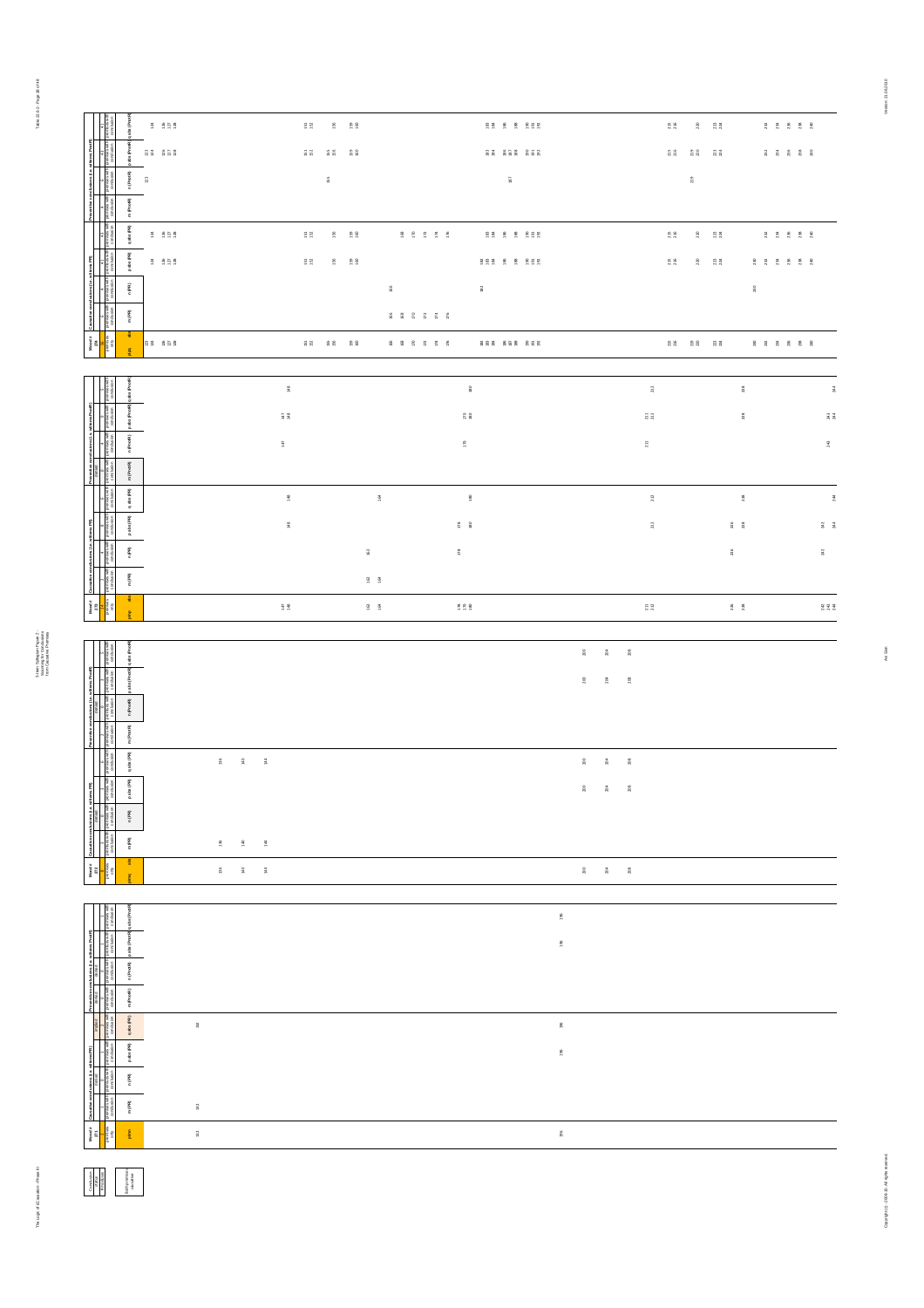| a pos         |                            | Causative conclusions (i.e. witems PR) |                            |                             |                            | Preventive con dusions (i.e. wiltems Proof?) |                                |                             |
|---------------|----------------------------|----------------------------------------|----------------------------|-----------------------------|----------------------------|----------------------------------------------|--------------------------------|-----------------------------|
| Ř,            |                            |                                        |                            |                             |                            |                                              |                                |                             |
| 8             | é                          | ۰                                      | ş                          | ą                           | ۰                          | é                                            | ş                              | ą                           |
| im ses<br>È   | promises with<br>condusion | premises with<br>oondusion             | premises with<br>oondusion | premises with<br>oorchasion | premises with<br>candusion | premises with<br>oondusion                   | premises with<br>oondusion     | premises with<br>conclusion |
| š             | m (PR)                     | n (PR)                                 | pabs (PR)                  | $q$ ab $s$ $(PR)$           | m (ProtR)                  | n (PhoeR)                                    | pates (P notR) q alss (P notR) |                             |
| 246           |                            | g                                      | 246                        |                             |                            |                                              |                                |                             |
| $\frac{1}{2}$ |                            |                                        | $\frac{1}{2}$              |                             |                            |                                              | ã                              | 247                         |
| 248           |                            |                                        | 248                        | 2 8                         |                            |                                              | 248                            | $\frac{3}{2}$               |
| 250           |                            |                                        | 250                        | 8                           |                            |                                              | 250                            | 8                           |
| ã             |                            |                                        |                            |                             |                            | 251                                          | 251                            |                             |
| 32            |                            |                                        | 252                        | 32                          |                            |                                              | 252                            | 32                          |
| 34            |                            |                                        | 254                        | 254                         |                            |                                              | 254                            | 254                         |
| 35            |                            |                                        | 255                        | 28                          |                            |                                              | 255                            | 28                          |
| 36            |                            |                                        | 256                        | 256                         |                            |                                              | 256                            | 256                         |





Version: 21.06.2010

Aw Sion

Conclusion<br># moduses<br>xh premis<br>causative Both premises

premises only premises with conclusion premises with conclusion premises with conclusion premises with conclusion premises with conclusion premises with conclusion premises with conclusion premises with conclusion

premises only premises with conclusion premises with conclusion premises with conclusion premises with conclusion premises with conclusion premises with conclusion premises with conclusion premises with conclusion

Mood #  $\frac{1}{272}$ 

reventive conclusions (i.e. w.kems Pno18)<br>- and - and - and - and - and - and - and - and - and - and - and - and - and - and - and - and - and - and -

abs (Proff

pabs (PnoR) q  $n$  (ProotR)  $p$ 

alon abstract the control of the control of the control of the control of the control of the control of the control of the control of the control of the control of the control of the control of the control of the control o

abs(ProtR) q abs (Proof

n (Prodit)  $m$  (Prooff) q abs (PR)

 $m(PR) \qquad n(PR) \qquad \text{p abs (PR)}$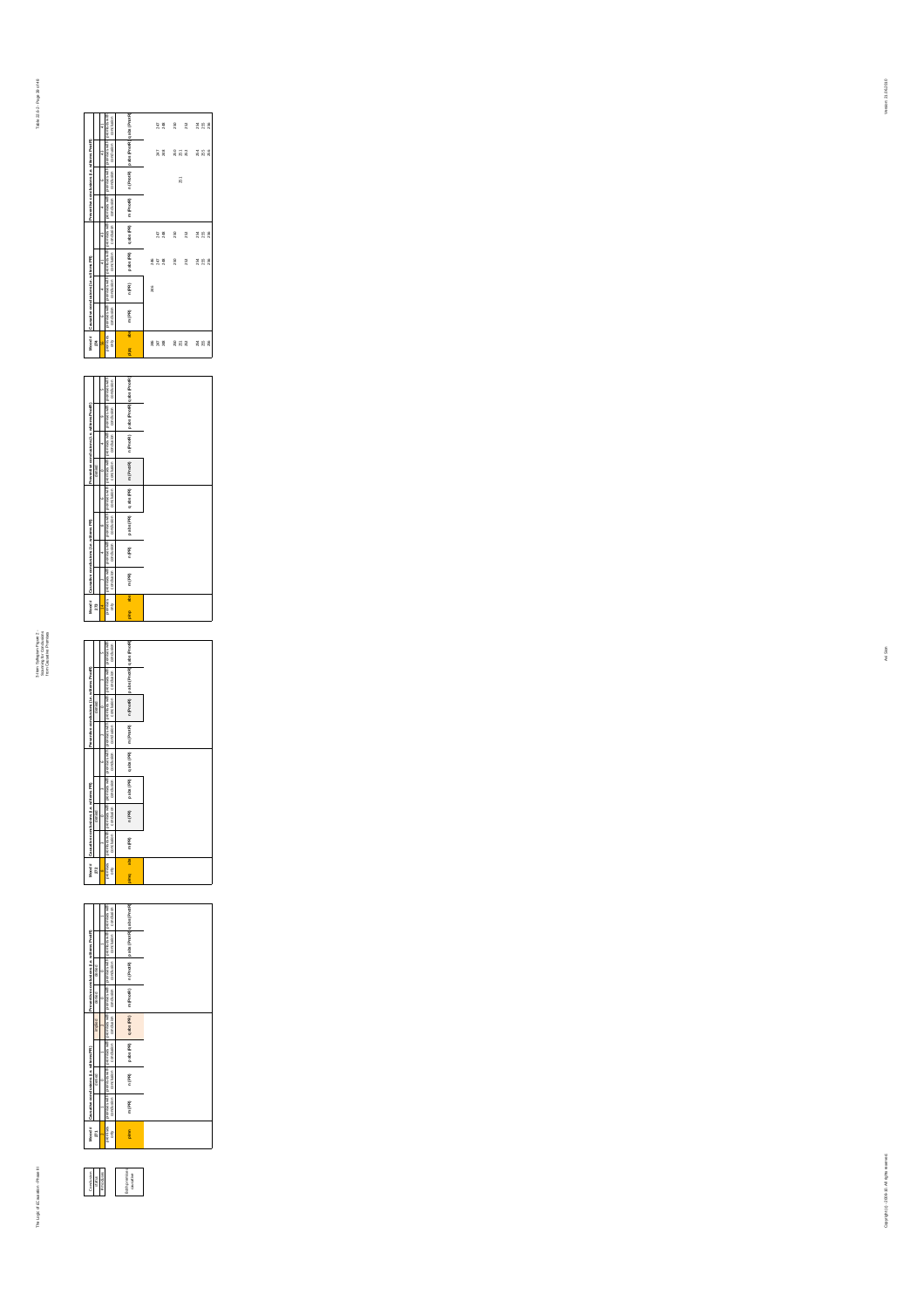| š<br>ş.            |                               | $\approx$ | $\mathbb{S}$ |
|--------------------|-------------------------------|-----------|--------------|
| asia<br>oord       | p abs (ProtR) q abs (ProoR)   |           |              |
| į<br>çand          | $n$ (P rooff)                 |           |              |
| g<br>8<br>P.<br>8. | $m(p \text{ node})$           | $\approx$ | $\mathbb{S}$ |
| ses<br>esco        | $q$ also (PR)                 |           |              |
| udranpi.<br>8      | pates (PR)                    |           |              |
| š<br>g             | $_{\alpha}$ (PR)              |           |              |
| ន<br>ត្<br>ë       | $\frac{\partial}{\partial t}$ |           |              |

| atos (Prooff<br>46<br>comissa with<br>conclusion                                                                                                                                                                                                                                                                                                             | $\begin{matrix} 0 & \cdots & \cdots & 0 \\ \vdots & \ddots & \ddots & \vdots \\ \vdots & \ddots & \ddots & \vdots \\ \vdots & \ddots & \ddots & \vdots \\ \end{matrix}$                                                                                                                                                         | $\begin{array}{ccc} \mathbb{S}^1 & \mathbb{S}^1 \mathbb{S}^1 \\ \mathbb{S}^1 & \mathbb{S}^1 \mathbb{S}^1 \end{array}$ | $\begin{array}{cccccccccc} 18 & 18 & 19 & 19 & 19 \\ 18 & 19 & 19 & 19 & 19 \\ 19 & 19 & 19 & 19 & 19 \\ \end{array}$ | $\mathbb{R}^2$           |
|--------------------------------------------------------------------------------------------------------------------------------------------------------------------------------------------------------------------------------------------------------------------------------------------------------------------------------------------------------------|---------------------------------------------------------------------------------------------------------------------------------------------------------------------------------------------------------------------------------------------------------------------------------------------------------------------------------|-----------------------------------------------------------------------------------------------------------------------|-----------------------------------------------------------------------------------------------------------------------|--------------------------|
| abs (ProtR)                                                                                                                                                                                                                                                                                                                                                  |                                                                                                                                                                                                                                                                                                                                 |                                                                                                                       | $\begin{array}{cccccccccc} \mathbf{g} & & \mathbf{g} & & \mathbf{g} & & \mathbf{g} & & \mathbf{g} \\ \end{array}$     | $\mathbb{R}^2$           |
| Preventive conclusions (i.e. witems Profit<br>n (ProfR)                                                                                                                                                                                                                                                                                                      |                                                                                                                                                                                                                                                                                                                                 | $\mathbbm{S}$                                                                                                         |                                                                                                                       |                          |
| $m$ (P roofR)                                                                                                                                                                                                                                                                                                                                                | $\begin{matrix} 1 & 0 & 0 \\ 0 & 0 & 0 \\ 0 & 0 & 0 \\ 0 & 0 & 0 \\ 0 & 0 & 0 \\ 0 & 0 & 0 \\ 0 & 0 & 0 \\ 0 & 0 & 0 \\ 0 & 0 & 0 & 0 \\ 0 & 0 & 0 & 0 \\ 0 & 0 & 0 & 0 \\ 0 & 0 & 0 & 0 \\ 0 & 0 & 0 & 0 & 0 \\ 0 & 0 & 0 & 0 & 0 \\ 0 & 0 & 0 & 0 & 0 \\ 0 & 0 & 0 & 0 & 0 & 0 \\ 0 & 0 & 0 & 0 & 0 & 0 \\ 0 & 0 & 0 & 0 & 0$ | $53$ $53$                                                                                                             |                                                                                                                       |                          |
| 49<br>remises with<br>condusion<br>$q$ abs (PR)                                                                                                                                                                                                                                                                                                              |                                                                                                                                                                                                                                                                                                                                 |                                                                                                                       | $\begin{array}{cccccccccc} \mathcal{B} & \mathcal{B} & \mathcal{B} & \mathcal{B} & \mathcal{B} & \end{array}$         | $\,$ $\,$ $\,$           |
|                                                                                                                                                                                                                                                                                                                                                              |                                                                                                                                                                                                                                                                                                                                 |                                                                                                                       |                                                                                                                       |                          |
| 44<br>remises with<br>oondusion<br>p abs $(\mathsf{PR})$                                                                                                                                                                                                                                                                                                     |                                                                                                                                                                                                                                                                                                                                 |                                                                                                                       | $\begin{array}{cccccccccc} \mathbf{g} & & \mathbf{g} & & \mathbf{g} & & \mathbf{g} & & \mathbf{g} \\ \end{array}$     | $\mathbb{R}^2$           |
| usative condusions (i.e. witems PR)<br>n (PR)                                                                                                                                                                                                                                                                                                                |                                                                                                                                                                                                                                                                                                                                 |                                                                                                                       |                                                                                                                       |                          |
| $\frac{60}{10}$                                                                                                                                                                                                                                                                                                                                              |                                                                                                                                                                                                                                                                                                                                 |                                                                                                                       |                                                                                                                       |                          |
| $\frac{4}{\pi}$ and $\frac{4}{\pi}$ points as<br>plqabs                                                                                                                                                                                                                                                                                                      |                                                                                                                                                                                                                                                                                                                                 |                                                                                                                       | $\begin{array}{cccccccccccccc} 8 & 8 & 9 & 9 & 3 \\ \end{array}$                                                      | $\mathbb{R}^2$           |
|                                                                                                                                                                                                                                                                                                                                                              |                                                                                                                                                                                                                                                                                                                                 |                                                                                                                       |                                                                                                                       |                          |
| pates (ProotR)                                                                                                                                                                                                                                                                                                                                               |                                                                                                                                                                                                                                                                                                                                 |                                                                                                                       | $\begin{array}{cccccccccc} \mathbf{g} & \mathbf{g} & \mathbf{g} & \mathbf{g} & \mathbf{g} \end{array}$                | $\widetilde{\mathbf{u}}$ |
| ions (i.e. wiltems ProtR)<br>i (PnotR)<br>죸                                                                                                                                                                                                                                                                                                                  |                                                                                                                                                                                                                                                                                                                                 |                                                                                                                       | $\begin{array}{cccccccccc} \mathbf{g} & & \mathbf{g} & & \mathbf{g} & & \mathbf{g} & & \mathbf{g} \end{array}$        | $\Xi$                    |
| $n$ (P rooff)                                                                                                                                                                                                                                                                                                                                                |                                                                                                                                                                                                                                                                                                                                 | $\overline{\circ}$                                                                                                    |                                                                                                                       |                          |
| Preventive cor<br>$m(Proot R)$                                                                                                                                                                                                                                                                                                                               |                                                                                                                                                                                                                                                                                                                                 | $\begin{array}{ccc} 5 & 3 & & 3 & 3 \\ 5 & 6 & & 3 & 3 \end{array}$                                                   |                                                                                                                       |                          |
| 49<br>pomissa with<br>condusion<br>qabs (PR)                                                                                                                                                                                                                                                                                                                 |                                                                                                                                                                                                                                                                                                                                 |                                                                                                                       | $\begin{array}{cccccccccc} \texttt{8} & \texttt{8} & \texttt{9} & \texttt{9} & \texttt{1} \end{array}$                | $\widetilde{\mathbf{a}}$ |
| 49<br>pramises with<br>conclusion<br>$p$ abs $\langle \mathsf{PR} \rangle$                                                                                                                                                                                                                                                                                   |                                                                                                                                                                                                                                                                                                                                 |                                                                                                                       | $\begin{array}{cccccccccc} \mathbf{g} & & \mathbf{g} & & \mathbf{g} & & \mathbf{g} & & \mathbf{g} \end{array}$        | $\Xi$                    |
|                                                                                                                                                                                                                                                                                                                                                              |                                                                                                                                                                                                                                                                                                                                 |                                                                                                                       |                                                                                                                       |                          |
| usative conclusions (i.e. witems PR)<br>$_{\rm n}$ (PR)                                                                                                                                                                                                                                                                                                      |                                                                                                                                                                                                                                                                                                                                 |                                                                                                                       |                                                                                                                       |                          |
| $\omega$ or $\omega$                                                                                                                                                                                                                                                                                                                                         |                                                                                                                                                                                                                                                                                                                                 |                                                                                                                       |                                                                                                                       |                          |
| $\begin{picture}(180,10) \put(0,0){\line(1,0){15}} \put(10,0){\line(1,0){15}} \put(10,0){\line(1,0){15}} \put(10,0){\line(1,0){15}} \put(10,0){\line(1,0){15}} \put(10,0){\line(1,0){15}} \put(10,0){\line(1,0){15}} \put(10,0){\line(1,0){15}} \put(10,0){\line(1,0){15}} \put(10,0){\line(1,0){15}} \put(10,0){\line(1,0){15}} \put(10,0){\line($<br>photo |                                                                                                                                                                                                                                                                                                                                 | $88$ $88$                                                                                                             |                                                                                                                       | $\mathbb{R}^2$           |
|                                                                                                                                                                                                                                                                                                                                                              |                                                                                                                                                                                                                                                                                                                                 |                                                                                                                       |                                                                                                                       |                          |
| 흨                                                                                                                                                                                                                                                                                                                                                            |                                                                                                                                                                                                                                                                                                                                 |                                                                                                                       |                                                                                                                       |                          |
| 흌                                                                                                                                                                                                                                                                                                                                                            |                                                                                                                                                                                                                                                                                                                                 |                                                                                                                       |                                                                                                                       |                          |
| n (Proff)                                                                                                                                                                                                                                                                                                                                                    |                                                                                                                                                                                                                                                                                                                                 |                                                                                                                       |                                                                                                                       |                          |
| Preventive conclusions (i.e. witheres Proces)<br>- derived<br>- promise with premise with premise with pre<br>- conclusion - conclusion - conclusion - c<br>u<br>promises with<br>candusion<br>$m$ (Prooff)                                                                                                                                                  |                                                                                                                                                                                                                                                                                                                                 |                                                                                                                       |                                                                                                                       |                          |
| $q$ abs $\langle \mathsf{PR} \rangle$<br>3<br>comissa with<br>corclusion                                                                                                                                                                                                                                                                                     |                                                                                                                                                                                                                                                                                                                                 |                                                                                                                       |                                                                                                                       |                          |
| $p$ abs (PR)                                                                                                                                                                                                                                                                                                                                                 |                                                                                                                                                                                                                                                                                                                                 |                                                                                                                       |                                                                                                                       |                          |
| $\frac{6}{5}$                                                                                                                                                                                                                                                                                                                                                |                                                                                                                                                                                                                                                                                                                                 |                                                                                                                       |                                                                                                                       |                          |
| $\mathfrak{m}(\mathsf{PR})$                                                                                                                                                                                                                                                                                                                                  |                                                                                                                                                                                                                                                                                                                                 |                                                                                                                       |                                                                                                                       |                          |
| Mood <mark>Causates concludes (La Wiens PR)</mark><br>276 – Termisa utilisem Estatuti permana valti<br>polyo – conclusion conclusion conclusion<br>polyo – conclusion conclusion conclusion<br>$\mathbf{\hat{z}}$                                                                                                                                            |                                                                                                                                                                                                                                                                                                                                 |                                                                                                                       |                                                                                                                       |                          |
|                                                                                                                                                                                                                                                                                                                                                              |                                                                                                                                                                                                                                                                                                                                 |                                                                                                                       |                                                                                                                       |                          |
| qabs@nc                                                                                                                                                                                                                                                                                                                                                      | $\mathbf{S}$<br>$\approx$                                                                                                                                                                                                                                                                                                       |                                                                                                                       |                                                                                                                       |                          |
| p abs (ProtR)<br>4<br>omises with<br>condusion                                                                                                                                                                                                                                                                                                               |                                                                                                                                                                                                                                                                                                                                 |                                                                                                                       |                                                                                                                       |                          |
| reventive conclusions (i.e. witems PnotR)                                                                                                                                                                                                                                                                                                                    |                                                                                                                                                                                                                                                                                                                                 |                                                                                                                       |                                                                                                                       |                          |
| $n$ (P roofR)                                                                                                                                                                                                                                                                                                                                                |                                                                                                                                                                                                                                                                                                                                 |                                                                                                                       |                                                                                                                       |                          |
| $m$ (P rooff)<br>8<br>comises with premises with<br>condusion conclusion                                                                                                                                                                                                                                                                                     | $\stackrel{\scriptscriptstyle \times}{\phantom{}_{\sim}}$ . $\stackrel{\scriptscriptstyle \times}{\phantom{}_{\sim}}$                                                                                                                                                                                                           |                                                                                                                       |                                                                                                                       |                          |
| q abs (PR)                                                                                                                                                                                                                                                                                                                                                   |                                                                                                                                                                                                                                                                                                                                 |                                                                                                                       |                                                                                                                       |                          |
| p abs $\varphi$ R)                                                                                                                                                                                                                                                                                                                                           |                                                                                                                                                                                                                                                                                                                                 |                                                                                                                       |                                                                                                                       |                          |
| asative condusions (i.e. witters PR)<br>clients<br>$_{\rm n}$ (PR)                                                                                                                                                                                                                                                                                           |                                                                                                                                                                                                                                                                                                                                 |                                                                                                                       |                                                                                                                       |                          |
| $\frac{\partial R}{\partial t}$                                                                                                                                                                                                                                                                                                                              |                                                                                                                                                                                                                                                                                                                                 |                                                                                                                       |                                                                                                                       |                          |
|                                                                                                                                                                                                                                                                                                                                                              |                                                                                                                                                                                                                                                                                                                                 |                                                                                                                       |                                                                                                                       |                          |

|                | pomit                            | $\mathbf{r}$                                   |  |
|----------------|----------------------------------|------------------------------------------------|--|
|                | 10<br>989 with<br>promis<br>coco | ō<br>$\mathbf{a}$                              |  |
| - 14           | premises with<br>oondusion       | $\widehat{\mathbf{g}}$<br>×.<br>$\overline{a}$ |  |
| a a            | Į<br>position.                   | $\sim$<br>ж.<br>s                              |  |
|                | $\frac{45}{8}$ 5<br>promis       | œ,<br>$\bullet$<br>٠<br>$\sigma$               |  |
|                | 9<br>promises with<br>opridualon | $\widehat{\mathbf{g}}$<br>$\mathbf{a}$         |  |
| ×              | 4<br>premises with<br>opridusion | $\frac{8}{6}$<br>$\overline{a}$                |  |
| - 61           | promises with<br>condusion       | œ,<br>€                                        |  |
| libodif<br>276 | <b>Propriet</b>                  | 音                                              |  |

| p abs (Prot R)<br>46<br>combies with<br>condusion                                                                                                                                                                                                                                                                                                                                                                                                                                          |                                                                                                                                                                                                                                                                                                                                                                                                                                                                                                                                                                                             |                                                                                       | $\begin{array}{cccccccccc} 8 & 8 & 9 & 9 & 1 \\ 10 & 10 & 10 & 10 \\ 11 & 10 & 10 & 10 \\ 11 & 10 & 10 & 10 \\ 11 & 10 & 10 & 10 \\ 11 & 10 & 10 & 10 \\ 11 & 10 & 10 & 10 \\ 11 & 10 & 10 & 10 \\ 11 & 10 & 10 & 10 \\ 11 & 10 & 10 & 10 \\ 11 & 10 & 10 & 10 \\ 11 & 10 & 10 & 10 \\ 11 & 10 & 10 & 10 \\ 11 &$<br>$\sim$ $\,$ $\,$ $\,$                                                                                                |                          |
|--------------------------------------------------------------------------------------------------------------------------------------------------------------------------------------------------------------------------------------------------------------------------------------------------------------------------------------------------------------------------------------------------------------------------------------------------------------------------------------------|---------------------------------------------------------------------------------------------------------------------------------------------------------------------------------------------------------------------------------------------------------------------------------------------------------------------------------------------------------------------------------------------------------------------------------------------------------------------------------------------------------------------------------------------------------------------------------------------|---------------------------------------------------------------------------------------|-------------------------------------------------------------------------------------------------------------------------------------------------------------------------------------------------------------------------------------------------------------------------------------------------------------------------------------------------------------------------------------------------------------------------------------------|--------------------------|
| premises with<br>condusion<br>n (ProdR)                                                                                                                                                                                                                                                                                                                                                                                                                                                    |                                                                                                                                                                                                                                                                                                                                                                                                                                                                                                                                                                                             | $\,$ 8                                                                                |                                                                                                                                                                                                                                                                                                                                                                                                                                           |                          |
| Preventive conclusions (i.e. witems Prooft)<br>6<br>promises with<br>corclusion<br>$m$ (P rooff)                                                                                                                                                                                                                                                                                                                                                                                           | $\begin{array}{cccccccccccccc} \varphi & \quad & \varphi & \quad & \varphi & \quad & \varphi & \quad & \varphi & \quad & \varphi & \quad & \varphi & \quad & \varphi & \quad & \varphi & \quad & \varphi & \quad & \varphi & \quad & \varphi & \quad & \varphi & \quad & \varphi & \quad & \varphi & \quad & \varphi & \quad & \varphi & \quad & \varphi & \quad & \varphi & \quad & \varphi & \quad & \varphi & \quad & \varphi & \quad & \varphi & \quad & \varphi & \quad & \varphi & \quad & \varphi & \quad & \varphi & \quad & \varphi & \quad & \varphi & \quad & \varphi & \quad &$ |                                                                                       |                                                                                                                                                                                                                                                                                                                                                                                                                                           |                          |
| $q$ abs (PR)                                                                                                                                                                                                                                                                                                                                                                                                                                                                               |                                                                                                                                                                                                                                                                                                                                                                                                                                                                                                                                                                                             |                                                                                       | $\begin{array}{cccccccccc} \mathbf{g} & & \mathbf{g} & & \mathbf{g} & & \mathbf{g} & & \mathbf{g} & & \mathbf{g} & & \mathbf{g} & & \mathbf{g} & & \mathbf{g} & & \mathbf{g} & & \mathbf{g} & & \mathbf{g} & & \mathbf{g} & & \mathbf{g} & & \mathbf{g} & & \mathbf{g} & & \mathbf{g} & & \mathbf{g} & & \mathbf{g} & & \mathbf{g} & & \mathbf{g} & & \mathbf{g} & & \mathbf{g} & & \mathbf{g} & & \mathbf{g} & & \mathbf{g} & & \mathbf$ | $\widetilde{\Xi}$        |
| pates (PR)                                                                                                                                                                                                                                                                                                                                                                                                                                                                                 |                                                                                                                                                                                                                                                                                                                                                                                                                                                                                                                                                                                             |                                                                                       | $\sim$ $\,$ $\,$ $\,$                                                                                                                                                                                                                                                                                                                                                                                                                     |                          |
| $_{\rm n}(\rho\,R)$                                                                                                                                                                                                                                                                                                                                                                                                                                                                        |                                                                                                                                                                                                                                                                                                                                                                                                                                                                                                                                                                                             |                                                                                       |                                                                                                                                                                                                                                                                                                                                                                                                                                           |                          |
| Course for conclusions (i.e. with<br>ensuring the state of the periodic state of the conclusion of the contraction<br>of the conclusion of the conclusion of conclusion of the conclusion of<br>$\sim$<br>$\mathfrak{m}(\mathsf{PR})$                                                                                                                                                                                                                                                      |                                                                                                                                                                                                                                                                                                                                                                                                                                                                                                                                                                                             |                                                                                       |                                                                                                                                                                                                                                                                                                                                                                                                                                           |                          |
| $\frac{M \cos \theta}{278}$                                                                                                                                                                                                                                                                                                                                                                                                                                                                | $\begin{picture}(180,10) \put(0,0){\line(1,0){10}} \put(10,0){\line(1,0){10}} \put(10,0){\line(1,0){10}} \put(10,0){\line(1,0){10}} \put(10,0){\line(1,0){10}} \put(10,0){\line(1,0){10}} \put(10,0){\line(1,0){10}} \put(10,0){\line(1,0){10}} \put(10,0){\line(1,0){10}} \put(10,0){\line(1,0){10}} \put(10,0){\line(1,0){10}} \put(10,0){\line($                                                                                                                                                                                                                                         | $55 - 58$                                                                             | $\mathbb{R}^2$                                                                                                                                                                                                                                                                                                                                                                                                                            |                          |
| premises<br>piquist                                                                                                                                                                                                                                                                                                                                                                                                                                                                        |                                                                                                                                                                                                                                                                                                                                                                                                                                                                                                                                                                                             |                                                                                       | $\begin{array}{cccccccccccccc} 8 & 8 & 9 & 9 & 3 \\ \end{array}$                                                                                                                                                                                                                                                                                                                                                                          |                          |
| q abs (Prot R)<br>46<br>premises with<br>condusion                                                                                                                                                                                                                                                                                                                                                                                                                                         |                                                                                                                                                                                                                                                                                                                                                                                                                                                                                                                                                                                             | $\begin{array}{ccc} \mathbb{S} & \mathbb{S} & \mathbb{S} & \mathbb{S} \\ \end{array}$ | $\begin{array}{cccccccccccccc} 2 & 2 & 2 & 2 & 2 & 2 \\ 3 & 3 & 2 & 2 & 2 & 2 \\ \end{array}$                                                                                                                                                                                                                                                                                                                                             | $\widetilde{\mathbf{u}}$ |
| 52<br>promises with<br>condusion<br>pates (PnotR)                                                                                                                                                                                                                                                                                                                                                                                                                                          |                                                                                                                                                                                                                                                                                                                                                                                                                                                                                                                                                                                             |                                                                                       | $\begin{array}{cccccccccc} \mathbf{g} & & \mathbf{g} & & \mathbf{g} & & \mathbf{g} & & \mathbf{g} \end{array}$                                                                                                                                                                                                                                                                                                                            | $\Xi$                    |
| up propose<br>up a ses upod<br>05<br>n (ProdR)                                                                                                                                                                                                                                                                                                                                                                                                                                             |                                                                                                                                                                                                                                                                                                                                                                                                                                                                                                                                                                                             | $\overline{\circ}$                                                                    |                                                                                                                                                                                                                                                                                                                                                                                                                                           |                          |
| Preventive conclusions (i.e. witems Prot R)<br>$m(\hbox{\rm ProzR})$                                                                                                                                                                                                                                                                                                                                                                                                                       |                                                                                                                                                                                                                                                                                                                                                                                                                                                                                                                                                                                             | $53$ $53$                                                                             |                                                                                                                                                                                                                                                                                                                                                                                                                                           |                          |
| 49<br>pomissa whi pomissa with<br>condusion condusion<br>qabs $\langle \mathsf{PR} \rangle$                                                                                                                                                                                                                                                                                                                                                                                                |                                                                                                                                                                                                                                                                                                                                                                                                                                                                                                                                                                                             |                                                                                       | $\begin{array}{cccccccccccccc} 3 & & 3 & & 2 & & 3 & & 3 \\ & & 3 & & 3 & & 3 & & 3 \\ \end{array}$                                                                                                                                                                                                                                                                                                                                       | $\widetilde{\mathbf{u}}$ |
|                                                                                                                                                                                                                                                                                                                                                                                                                                                                                            |                                                                                                                                                                                                                                                                                                                                                                                                                                                                                                                                                                                             |                                                                                       |                                                                                                                                                                                                                                                                                                                                                                                                                                           |                          |
| 49<br>promises with<br>conclusion<br>p also (PR)                                                                                                                                                                                                                                                                                                                                                                                                                                           |                                                                                                                                                                                                                                                                                                                                                                                                                                                                                                                                                                                             |                                                                                       | $\begin{array}{cccccccccc} \mathbf{g} & & \mathbf{g} & & \mathbf{g} & & \mathbf{g} & & \mathbf{g} \end{array}$                                                                                                                                                                                                                                                                                                                            | $\Xi$                    |
| Causative conclusions (i.e., whems PR)<br>nowendown<br>conclusion<br>$_{\rm e}$ 99)                                                                                                                                                                                                                                                                                                                                                                                                        |                                                                                                                                                                                                                                                                                                                                                                                                                                                                                                                                                                                             |                                                                                       |                                                                                                                                                                                                                                                                                                                                                                                                                                           |                          |
| 3<br>permises with<br>conclusion<br>$\mathfrak{m} \varphi \mathfrak{K}$                                                                                                                                                                                                                                                                                                                                                                                                                    |                                                                                                                                                                                                                                                                                                                                                                                                                                                                                                                                                                                             |                                                                                       |                                                                                                                                                                                                                                                                                                                                                                                                                                           |                          |
| Pomises<br>Children<br>$rac{u}{m}$<br>pip abs                                                                                                                                                                                                                                                                                                                                                                                                                                              |                                                                                                                                                                                                                                                                                                                                                                                                                                                                                                                                                                                             | 88                                                                                    | $\begin{array}{cccccccccccccc} 8 & 8 & 8 & 8 & 8 & 7 \\ \end{array}$                                                                                                                                                                                                                                                                                                                                                                      | $\overline{\mathbf{u}}$  |
| 6<br>remises with<br>corclusion<br>sabs (Prooft)                                                                                                                                                                                                                                                                                                                                                                                                                                           |                                                                                                                                                                                                                                                                                                                                                                                                                                                                                                                                                                                             |                                                                                       |                                                                                                                                                                                                                                                                                                                                                                                                                                           |                          |
| 10<br>permissis with<br>utes (Prooft)                                                                                                                                                                                                                                                                                                                                                                                                                                                      |                                                                                                                                                                                                                                                                                                                                                                                                                                                                                                                                                                                             |                                                                                       |                                                                                                                                                                                                                                                                                                                                                                                                                                           |                          |
| Preventive conclusions (i.e. w/fents ProdR)<br>dirivid                                                                                                                                                                                                                                                                                                                                                                                                                                     |                                                                                                                                                                                                                                                                                                                                                                                                                                                                                                                                                                                             |                                                                                       |                                                                                                                                                                                                                                                                                                                                                                                                                                           |                          |
| remises with<br>condusion<br>$n$ (Pro $\mathfrak{R})$                                                                                                                                                                                                                                                                                                                                                                                                                                      |                                                                                                                                                                                                                                                                                                                                                                                                                                                                                                                                                                                             |                                                                                       |                                                                                                                                                                                                                                                                                                                                                                                                                                           |                          |
| promises with<br>condusion<br>$m$ (ProofR)                                                                                                                                                                                                                                                                                                                                                                                                                                                 |                                                                                                                                                                                                                                                                                                                                                                                                                                                                                                                                                                                             |                                                                                       |                                                                                                                                                                                                                                                                                                                                                                                                                                           |                          |
| a<br>premises with<br>conclusion<br>$q$ ab s $\left( \mathsf{PR}\right)$                                                                                                                                                                                                                                                                                                                                                                                                                   |                                                                                                                                                                                                                                                                                                                                                                                                                                                                                                                                                                                             |                                                                                       |                                                                                                                                                                                                                                                                                                                                                                                                                                           |                          |
| $p$ abs (PR)                                                                                                                                                                                                                                                                                                                                                                                                                                                                               |                                                                                                                                                                                                                                                                                                                                                                                                                                                                                                                                                                                             |                                                                                       |                                                                                                                                                                                                                                                                                                                                                                                                                                           |                          |
| $\mathfrak{so}_{\mathfrak{g}}$                                                                                                                                                                                                                                                                                                                                                                                                                                                             |                                                                                                                                                                                                                                                                                                                                                                                                                                                                                                                                                                                             |                                                                                       |                                                                                                                                                                                                                                                                                                                                                                                                                                           |                          |
| $\begin{tabular}{ c c c } \hline \textbf{Nood $\#$} & \textbf{Gaussian} & \textbf{Co} \textbf{whness $\textbf{P0}$} \\ \hline \textbf{Nood $\#$} & \textbf{Gaussian} & \textbf{S} & \textbf{A} & \textbf{M} & \textbf{B} & \textbf{S} \\ \hline \textbf{Nood $\#$} & \textbf{S} & \textbf{B} & \textbf{B} & \textbf{B} & \textbf{B} & \textbf{B} \\ \hline \textbf{Nood $\#$} & \textbf{B} & \textbf{B} & \textbf{B} & \textbf{B} & \textbf{B} & \$<br>$\frac{\partial^2 R}{\partial t^2}$ |                                                                                                                                                                                                                                                                                                                                                                                                                                                                                                                                                                                             |                                                                                       |                                                                                                                                                                                                                                                                                                                                                                                                                                           |                          |
| $\pmb{\xi}$                                                                                                                                                                                                                                                                                                                                                                                                                                                                                |                                                                                                                                                                                                                                                                                                                                                                                                                                                                                                                                                                                             |                                                                                       |                                                                                                                                                                                                                                                                                                                                                                                                                                           |                          |
|                                                                                                                                                                                                                                                                                                                                                                                                                                                                                            |                                                                                                                                                                                                                                                                                                                                                                                                                                                                                                                                                                                             |                                                                                       |                                                                                                                                                                                                                                                                                                                                                                                                                                           |                          |
| o<br>Promises with<br>condusion<br>pates (ProtR) q abs (Proof                                                                                                                                                                                                                                                                                                                                                                                                                              | $\mathbb{R}$ – $\mathbb{S}$                                                                                                                                                                                                                                                                                                                                                                                                                                                                                                                                                                 |                                                                                       |                                                                                                                                                                                                                                                                                                                                                                                                                                           |                          |
| Preventive conclusions (i.e. witems Prooft)<br>- detect<br>premises with<br>condusion                                                                                                                                                                                                                                                                                                                                                                                                      |                                                                                                                                                                                                                                                                                                                                                                                                                                                                                                                                                                                             |                                                                                       |                                                                                                                                                                                                                                                                                                                                                                                                                                           |                          |
| promises with<br>conclusion<br>$n$ (P rooff)                                                                                                                                                                                                                                                                                                                                                                                                                                               |                                                                                                                                                                                                                                                                                                                                                                                                                                                                                                                                                                                             |                                                                                       |                                                                                                                                                                                                                                                                                                                                                                                                                                           |                          |
| premises with<br>$m$ (P roofR)                                                                                                                                                                                                                                                                                                                                                                                                                                                             | $\mathbb R$ $\qquad \quad \mathbb R$                                                                                                                                                                                                                                                                                                                                                                                                                                                                                                                                                        |                                                                                       |                                                                                                                                                                                                                                                                                                                                                                                                                                           |                          |
| pomissa with<br>pomissa with<br>pate (PR) qate (PR)                                                                                                                                                                                                                                                                                                                                                                                                                                        |                                                                                                                                                                                                                                                                                                                                                                                                                                                                                                                                                                                             |                                                                                       |                                                                                                                                                                                                                                                                                                                                                                                                                                           |                          |
| susative condusions (i.e. willems PR)<br>premises with<br>condusion                                                                                                                                                                                                                                                                                                                                                                                                                        |                                                                                                                                                                                                                                                                                                                                                                                                                                                                                                                                                                                             |                                                                                       |                                                                                                                                                                                                                                                                                                                                                                                                                                           |                          |
| premises with<br>conclusion<br>$\frac{\partial}{\partial t}$                                                                                                                                                                                                                                                                                                                                                                                                                               |                                                                                                                                                                                                                                                                                                                                                                                                                                                                                                                                                                                             |                                                                                       |                                                                                                                                                                                                                                                                                                                                                                                                                                           |                          |
| premises with<br>$\frac{\partial \mathbf{R}}{\partial \mathbf{r}}$                                                                                                                                                                                                                                                                                                                                                                                                                         |                                                                                                                                                                                                                                                                                                                                                                                                                                                                                                                                                                                             |                                                                                       |                                                                                                                                                                                                                                                                                                                                                                                                                                           |                          |
| promises<br>only<br>$\frac{\text{Mood } H}{275}$<br>$\frac{g}{\Delta}$                                                                                                                                                                                                                                                                                                                                                                                                                     |                                                                                                                                                                                                                                                                                                                                                                                                                                                                                                                                                                                             |                                                                                       |                                                                                                                                                                                                                                                                                                                                                                                                                                           |                          |
|                                                                                                                                                                                                                                                                                                                                                                                                                                                                                            |                                                                                                                                                                                                                                                                                                                                                                                                                                                                                                                                                                                             |                                                                                       |                                                                                                                                                                                                                                                                                                                                                                                                                                           |                          |

he Lagic of ECausatio

Conclusion status # moduses causative Both premises

 $480$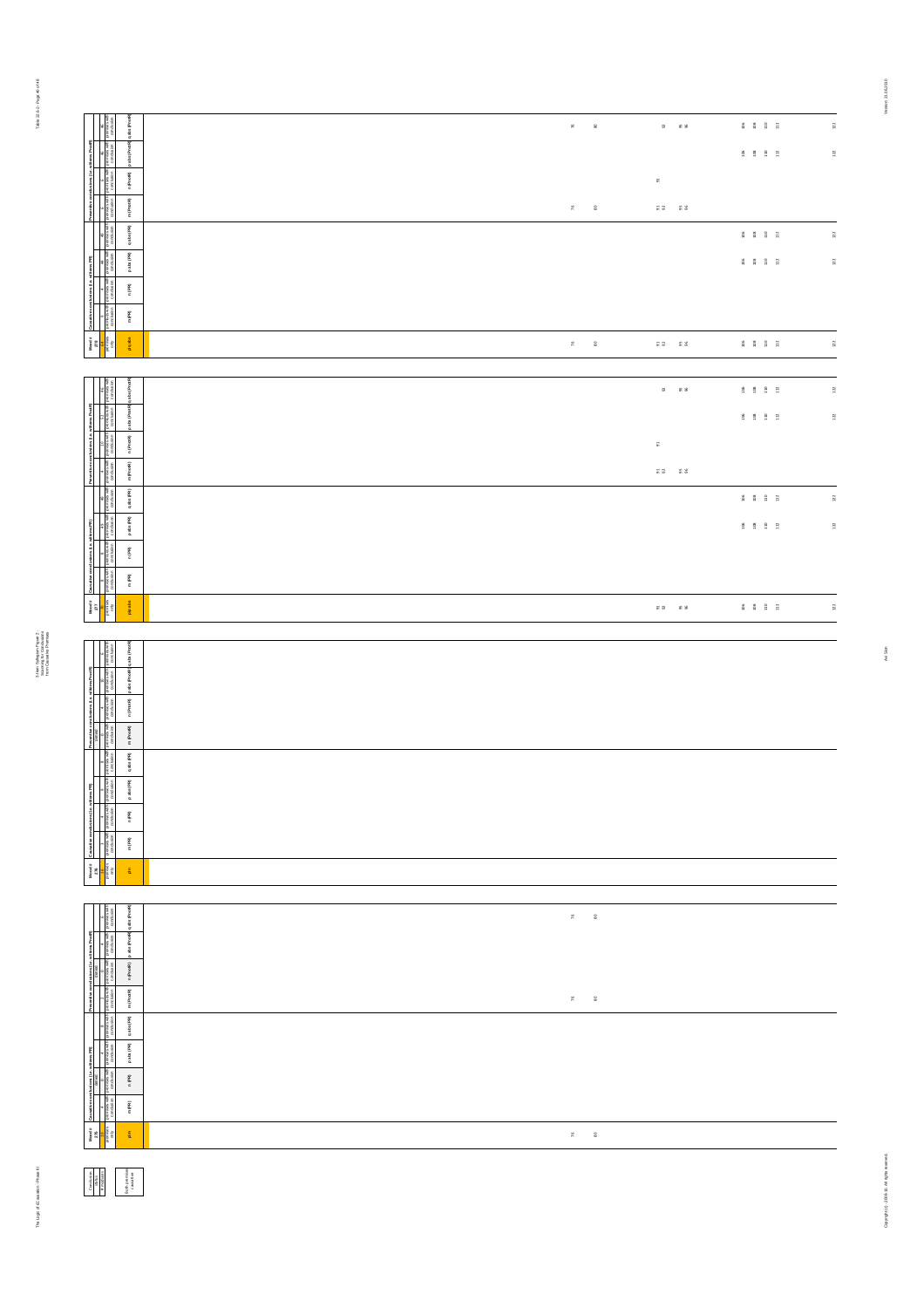|        |     | $\frac{3}{2}$ $\frac{8}{2}$ $\frac{5}{2}$                                           |                 |    |                                                                                                                                                                                                                                                                                                                                                                                                                                           |                               |                             | 53 3 59         |                                                                                                                                                                                                                                                                                                                                                                                                                                          |                                                             |                                                                                                                                                                                                                                                                                                                                                                                                            |                     | 물품 볼 홀 울름줄                                                       |                 |                                                                                                                                                                                                                                                                                                                                    |                             |               |     |                                          | $\begin{matrix} 8 & \textcolor{red}{\check{8}} & \textcolor{red}{\check{8}} & \textcolor{red}{\check{8}} & \textcolor{red}{\check{12}} & \textcolor{red}{\check{12}} & \textcolor{red}{\check{12}} & \textcolor{red}{\check{12}} & \textcolor{red}{\check{12}} & \textcolor{red}{\check{12}} & \textcolor{red}{\check{12}} & \textcolor{red}{\check{12}} & \textcolor{red}{\check{12}} & \textcolor{red}{\check{12}} & \textcolor{red}{\check{12}} & \textcolor{red}{\check{12}} & \textcolor{red}{\check{12}} & \textcolor{red}{\$ |                                                                                                                                                                                                                                                                                               |
|--------|-----|-------------------------------------------------------------------------------------|-----------------|----|-------------------------------------------------------------------------------------------------------------------------------------------------------------------------------------------------------------------------------------------------------------------------------------------------------------------------------------------------------------------------------------------------------------------------------------------|-------------------------------|-----------------------------|-----------------|------------------------------------------------------------------------------------------------------------------------------------------------------------------------------------------------------------------------------------------------------------------------------------------------------------------------------------------------------------------------------------------------------------------------------------------|-------------------------------------------------------------|------------------------------------------------------------------------------------------------------------------------------------------------------------------------------------------------------------------------------------------------------------------------------------------------------------------------------------------------------------------------------------------------------------|---------------------|------------------------------------------------------------------|-----------------|------------------------------------------------------------------------------------------------------------------------------------------------------------------------------------------------------------------------------------------------------------------------------------------------------------------------------------|-----------------------------|---------------|-----|------------------------------------------|-------------------------------------------------------------------------------------------------------------------------------------------------------------------------------------------------------------------------------------------------------------------------------------------------------------------------------------------------------------------------------------------------------------------------------------------------------------------------------------------------------------------------------------|-----------------------------------------------------------------------------------------------------------------------------------------------------------------------------------------------------------------------------------------------------------------------------------------------|
|        |     | 85 858                                                                              |                 |    |                                                                                                                                                                                                                                                                                                                                                                                                                                           |                               |                             |                 | 53 53 59                                                                                                                                                                                                                                                                                                                                                                                                                                 |                                                             |                                                                                                                                                                                                                                                                                                                                                                                                            |                     | - 음품 음품을 읽으려면 유민이는 유민이는 유민이 유민이는 유민이 유민이 없다.                     |                 |                                                                                                                                                                                                                                                                                                                                    |                             |               |     |                                          |                                                                                                                                                                                                                                                                                                                                                                                                                                                                                                                                     |                                                                                                                                                                                                                                                                                               |
|        |     |                                                                                     |                 |    |                                                                                                                                                                                                                                                                                                                                                                                                                                           |                               |                             | $\frac{1}{100}$ |                                                                                                                                                                                                                                                                                                                                                                                                                                          |                                                             |                                                                                                                                                                                                                                                                                                                                                                                                            |                     |                                                                  |                 |                                                                                                                                                                                                                                                                                                                                    |                             |               | 219 |                                          |                                                                                                                                                                                                                                                                                                                                                                                                                                                                                                                                     |                                                                                                                                                                                                                                                                                               |
|        |     |                                                                                     |                 |    |                                                                                                                                                                                                                                                                                                                                                                                                                                           |                               |                             |                 |                                                                                                                                                                                                                                                                                                                                                                                                                                          |                                                             |                                                                                                                                                                                                                                                                                                                                                                                                            |                     |                                                                  |                 |                                                                                                                                                                                                                                                                                                                                    |                             |               |     |                                          |                                                                                                                                                                                                                                                                                                                                                                                                                                                                                                                                     |                                                                                                                                                                                                                                                                                               |
|        |     |                                                                                     |                 |    |                                                                                                                                                                                                                                                                                                                                                                                                                                           |                               |                             |                 |                                                                                                                                                                                                                                                                                                                                                                                                                                          |                                                             |                                                                                                                                                                                                                                                                                                                                                                                                            |                     |                                                                  |                 |                                                                                                                                                                                                                                                                                                                                    |                             |               |     |                                          |                                                                                                                                                                                                                                                                                                                                                                                                                                                                                                                                     |                                                                                                                                                                                                                                                                                               |
|        |     | $\frac{3}{2}$ $\frac{8}{2}$ $\frac{5}{2}$                                           |                 |    |                                                                                                                                                                                                                                                                                                                                                                                                                                           |                               |                             |                 |                                                                                                                                                                                                                                                                                                                                                                                                                                          |                                                             |                                                                                                                                                                                                                                                                                                                                                                                                            |                     |                                                                  |                 |                                                                                                                                                                                                                                                                                                                                    |                             |               |     |                                          | <b>ANA</b> ANA A                                                                                                                                                                                                                                                                                                                                                                                                                                                                                                                    |                                                                                                                                                                                                                                                                                               |
|        |     |                                                                                     |                 |    |                                                                                                                                                                                                                                                                                                                                                                                                                                           |                               |                             |                 |                                                                                                                                                                                                                                                                                                                                                                                                                                          |                                                             | $\begin{array}{ccc}\n\mathbf{32} & \mathbf{12} & \mathbf{13} & \mathbf{14} & \mathbf{15} & \mathbf{16} & \mathbf{17} & \mathbf{18} & \mathbf{18} & \mathbf{18} & \mathbf{19} & \mathbf{19} & \mathbf{19} & \mathbf{19} & \mathbf{19} & \mathbf{19} & \mathbf{19} & \mathbf{19} & \mathbf{19} & \mathbf{19} & \mathbf{19} & \mathbf{19} & \mathbf{19} & \mathbf{19} & \mathbf{19} & \mathbf{19} & \mathbf{$ |                     |                                                                  |                 |                                                                                                                                                                                                                                                                                                                                    |                             |               |     |                                          | $\overline{\mathbf{a}}$                                                                                                                                                                                                                                                                                                                                                                                                                                                                                                             |                                                                                                                                                                                                                                                                                               |
|        |     |                                                                                     |                 |    | $\begin{array}{ccccccccccccc} \mathbb{H} & & \mathbb{H} & & \mathbb{H} & & \mathbb{H} & & \mathbb{H} & \mathbb{H} & \mathbb{H} & \mathbb{H} & & \mathbb{H} & \mathbb{H} & & \mathbb{H} & & \mathbb{H} & \mathbb{H} & & \mathbb{H} & \mathbb{H} & & \mathbb{H} & \mathbb{H} & & \mathbb{H} & & \mathbb{H} & \mathbb{H} & & \mathbb{H} & & \mathbb{H} & \mathbb{H} & & \mathbb{H} & & \mathbb{H} & & \mathbb{H} & & \mathbb{H} & & \mathbb$ |                               |                             |                 |                                                                                                                                                                                                                                                                                                                                                                                                                                          |                                                             |                                                                                                                                                                                                                                                                                                                                                                                                            |                     |                                                                  |                 |                                                                                                                                                                                                                                                                                                                                    |                             |               |     |                                          |                                                                                                                                                                                                                                                                                                                                                                                                                                                                                                                                     |                                                                                                                                                                                                                                                                                               |
|        |     | $B\bar{A}$ $B\bar{B}$                                                               |                 |    |                                                                                                                                                                                                                                                                                                                                                                                                                                           |                               |                             |                 |                                                                                                                                                                                                                                                                                                                                                                                                                                          |                                                             |                                                                                                                                                                                                                                                                                                                                                                                                            |                     |                                                                  |                 |                                                                                                                                                                                                                                                                                                                                    |                             |               |     |                                          |                                                                                                                                                                                                                                                                                                                                                                                                                                                                                                                                     |                                                                                                                                                                                                                                                                                               |
|        |     |                                                                                     |                 |    |                                                                                                                                                                                                                                                                                                                                                                                                                                           |                               |                             |                 |                                                                                                                                                                                                                                                                                                                                                                                                                                          |                                                             |                                                                                                                                                                                                                                                                                                                                                                                                            |                     |                                                                  |                 |                                                                                                                                                                                                                                                                                                                                    |                             |               |     |                                          |                                                                                                                                                                                                                                                                                                                                                                                                                                                                                                                                     |                                                                                                                                                                                                                                                                                               |
|        |     | $\overline{a}$ $\overline{a}$ $\overline{a}$ $\overline{a}$                         |                 |    |                                                                                                                                                                                                                                                                                                                                                                                                                                           |                               |                             |                 | $\begin{array}{ccccccccccccc} \mathfrak{B} & & \mathfrak{B} & \mathfrak{B} & & \mathfrak{B} & & \mathfrak{B} & \mathfrak{B} & \mathfrak{B} & \mathfrak{B} & \mathfrak{B} & \mathfrak{B} & \mathfrak{B} & \mathfrak{B} & \mathfrak{B} & \mathfrak{B} & \mathfrak{B} & \mathfrak{B} & \mathfrak{B} & \mathfrak{B} & \mathfrak{B} & \mathfrak{B} & \mathfrak{B} & \mathfrak{B} & \mathfrak{B} & \mathfrak{B} & \mathfrak{B} & \mathfrak{B}$ |                                                             |                                                                                                                                                                                                                                                                                                                                                                                                            |                     |                                                                  |                 |                                                                                                                                                                                                                                                                                                                                    |                             |               |     | 23                                       |                                                                                                                                                                                                                                                                                                                                                                                                                                                                                                                                     |                                                                                                                                                                                                                                                                                               |
|        |     | 88 888                                                                              |                 |    |                                                                                                                                                                                                                                                                                                                                                                                                                                           |                               |                             |                 | 늦을 끓여 봐봐 화요                                                                                                                                                                                                                                                                                                                                                                                                                              |                                                             |                                                                                                                                                                                                                                                                                                                                                                                                            |                     | 음을 통증 음을을 움을                                                     |                 |                                                                                                                                                                                                                                                                                                                                    |                             |               |     |                                          |                                                                                                                                                                                                                                                                                                                                                                                                                                                                                                                                     |                                                                                                                                                                                                                                                                                               |
|        |     |                                                                                     |                 |    |                                                                                                                                                                                                                                                                                                                                                                                                                                           |                               |                             | $147$ $15$      |                                                                                                                                                                                                                                                                                                                                                                                                                                          |                                                             |                                                                                                                                                                                                                                                                                                                                                                                                            |                     | $\begin{array}{ccc}\n 3.73 & 3.73 \\  3.87 & 3.87\n \end{array}$ |                 |                                                                                                                                                                                                                                                                                                                                    |                             | $\frac{1}{2}$ |     |                                          |                                                                                                                                                                                                                                                                                                                                                                                                                                                                                                                                     | 243                                                                                                                                                                                                                                                                                           |
|        |     |                                                                                     |                 |    |                                                                                                                                                                                                                                                                                                                                                                                                                                           |                               |                             |                 |                                                                                                                                                                                                                                                                                                                                                                                                                                          |                                                             |                                                                                                                                                                                                                                                                                                                                                                                                            |                     |                                                                  |                 |                                                                                                                                                                                                                                                                                                                                    |                             |               |     |                                          |                                                                                                                                                                                                                                                                                                                                                                                                                                                                                                                                     |                                                                                                                                                                                                                                                                                               |
|        |     | $\overline{\mathfrak{a}}$ = $\overline{\mathfrak{a}}$ = $\overline{\mathfrak{a}}$ = |                 |    |                                                                                                                                                                                                                                                                                                                                                                                                                                           |                               |                             |                 |                                                                                                                                                                                                                                                                                                                                                                                                                                          |                                                             |                                                                                                                                                                                                                                                                                                                                                                                                            |                     |                                                                  |                 |                                                                                                                                                                                                                                                                                                                                    |                             |               |     |                                          |                                                                                                                                                                                                                                                                                                                                                                                                                                                                                                                                     |                                                                                                                                                                                                                                                                                               |
|        |     | 5 888                                                                               |                 |    |                                                                                                                                                                                                                                                                                                                                                                                                                                           |                               |                             |                 |                                                                                                                                                                                                                                                                                                                                                                                                                                          | 몇 점점 1월 6월                                                  |                                                                                                                                                                                                                                                                                                                                                                                                            |                     | <u> 12. 음 영중종 16. 총 음종령</u>                                      |                 |                                                                                                                                                                                                                                                                                                                                    |                             |               |     |                                          |                                                                                                                                                                                                                                                                                                                                                                                                                                                                                                                                     | R AN A AA A A A A A A A A A A                                                                                                                                                                                                                                                                 |
|        |     |                                                                                     |                 |    |                                                                                                                                                                                                                                                                                                                                                                                                                                           |                               |                             |                 |                                                                                                                                                                                                                                                                                                                                                                                                                                          | <u>. 이 번 보기 때문에 대한 사람들은 이 번 하지 않고 있다. 그는 어디에 대한 것이 없다.</u>  |                                                                                                                                                                                                                                                                                                                                                                                                            |                     |                                                                  |                 |                                                                                                                                                                                                                                                                                                                                    |                             |               |     |                                          |                                                                                                                                                                                                                                                                                                                                                                                                                                                                                                                                     | $\frac{1}{2}$ and $\frac{1}{2}$ and $\frac{1}{2}$ and $\frac{1}{2}$ and $\frac{1}{2}$ and $\frac{1}{2}$ and $\frac{1}{2}$ and $\frac{1}{2}$ and $\frac{1}{2}$ and $\frac{1}{2}$ and $\frac{1}{2}$ and $\frac{1}{2}$ and $\frac{1}{2}$ and $\frac{1}{2}$ and $\frac{1}{2}$ and $\frac{1}{2}$ a |
|        |     |                                                                                     |                 |    |                                                                                                                                                                                                                                                                                                                                                                                                                                           |                               |                             |                 |                                                                                                                                                                                                                                                                                                                                                                                                                                          |                                                             |                                                                                                                                                                                                                                                                                                                                                                                                            |                     |                                                                  |                 |                                                                                                                                                                                                                                                                                                                                    |                             |               |     |                                          |                                                                                                                                                                                                                                                                                                                                                                                                                                                                                                                                     |                                                                                                                                                                                                                                                                                               |
|        |     |                                                                                     |                 |    |                                                                                                                                                                                                                                                                                                                                                                                                                                           |                               |                             |                 |                                                                                                                                                                                                                                                                                                                                                                                                                                          |                                                             |                                                                                                                                                                                                                                                                                                                                                                                                            |                     |                                                                  |                 |                                                                                                                                                                                                                                                                                                                                    |                             |               |     |                                          |                                                                                                                                                                                                                                                                                                                                                                                                                                                                                                                                     |                                                                                                                                                                                                                                                                                               |
|        |     | គត គតត                                                                              |                 |    |                                                                                                                                                                                                                                                                                                                                                                                                                                           |                               |                             |                 |                                                                                                                                                                                                                                                                                                                                                                                                                                          | 33 GG 66 69 9 9 3 3 3 4 5 6 6 6 6 6 6 9 9 9 9 9 9 9 0 9 0 1 |                                                                                                                                                                                                                                                                                                                                                                                                            |                     |                                                                  |                 |                                                                                                                                                                                                                                                                                                                                    |                             |               |     |                                          |                                                                                                                                                                                                                                                                                                                                                                                                                                                                                                                                     | a a a a a a a a a a a a a a a a                                                                                                                                                                                                                                                               |
|        |     |                                                                                     |                 |    |                                                                                                                                                                                                                                                                                                                                                                                                                                           |                               | $\frac{22}{24}$             |                 |                                                                                                                                                                                                                                                                                                                                                                                                                                          |                                                             |                                                                                                                                                                                                                                                                                                                                                                                                            | $\frac{8}{18}$      |                                                                  | $\frac{8}{11}$  |                                                                                                                                                                                                                                                                                                                                    | $\mathbb{R}$                |               |     | $22\!\!3$                                |                                                                                                                                                                                                                                                                                                                                                                                                                                                                                                                                     | $\frac{3}{24}$                                                                                                                                                                                                                                                                                |
|        |     |                                                                                     |                 |    |                                                                                                                                                                                                                                                                                                                                                                                                                                           |                               | $\frac{5}{4}$ $\frac{4}{4}$ |                 |                                                                                                                                                                                                                                                                                                                                                                                                                                          |                                                             |                                                                                                                                                                                                                                                                                                                                                                                                            | 580                 |                                                                  |                 |                                                                                                                                                                                                                                                                                                                                    | $\Xi$ $\Xi$                 |               |     |                                          | 23 <sup>o</sup>                                                                                                                                                                                                                                                                                                                                                                                                                                                                                                                     | $\frac{23}{244}$                                                                                                                                                                                                                                                                              |
|        |     |                                                                                     |                 |    |                                                                                                                                                                                                                                                                                                                                                                                                                                           |                               | $\frac{1}{2}$               |                 |                                                                                                                                                                                                                                                                                                                                                                                                                                          |                                                             |                                                                                                                                                                                                                                                                                                                                                                                                            | $\frac{29}{2}$      |                                                                  |                 |                                                                                                                                                                                                                                                                                                                                    | $\overline{z}$              |               |     |                                          |                                                                                                                                                                                                                                                                                                                                                                                                                                                                                                                                     | $\frac{m}{2}$                                                                                                                                                                                                                                                                                 |
|        |     |                                                                                     |                 |    |                                                                                                                                                                                                                                                                                                                                                                                                                                           |                               |                             |                 |                                                                                                                                                                                                                                                                                                                                                                                                                                          |                                                             |                                                                                                                                                                                                                                                                                                                                                                                                            |                     |                                                                  |                 |                                                                                                                                                                                                                                                                                                                                    |                             |               |     |                                          |                                                                                                                                                                                                                                                                                                                                                                                                                                                                                                                                     |                                                                                                                                                                                                                                                                                               |
|        |     |                                                                                     | $\frac{1}{2}$   |    |                                                                                                                                                                                                                                                                                                                                                                                                                                           |                               | 豊                           |                 |                                                                                                                                                                                                                                                                                                                                                                                                                                          | <u>이 대표를 통해 보이는 것이 없는 것이 없다.</u>                            |                                                                                                                                                                                                                                                                                                                                                                                                            |                     |                                                                  | $\frac{36}{21}$ |                                                                                                                                                                                                                                                                                                                                    |                             |               |     | 223                                      |                                                                                                                                                                                                                                                                                                                                                                                                                                                                                                                                     |                                                                                                                                                                                                                                                                                               |
|        |     |                                                                                     |                 |    |                                                                                                                                                                                                                                                                                                                                                                                                                                           |                               |                             |                 |                                                                                                                                                                                                                                                                                                                                                                                                                                          |                                                             |                                                                                                                                                                                                                                                                                                                                                                                                            |                     |                                                                  |                 |                                                                                                                                                                                                                                                                                                                                    | $\mathbb{R}^n$              |               |     |                                          |                                                                                                                                                                                                                                                                                                                                                                                                                                                                                                                                     | $\frac{3}{2}$                                                                                                                                                                                                                                                                                 |
|        |     |                                                                                     |                 |    |                                                                                                                                                                                                                                                                                                                                                                                                                                           |                               | $\frac{9}{14}$              |                 |                                                                                                                                                                                                                                                                                                                                                                                                                                          |                                                             |                                                                                                                                                                                                                                                                                                                                                                                                            | 778                 |                                                                  | 36              |                                                                                                                                                                                                                                                                                                                                    | $\overline{z}$              |               |     | $\begin{array}{c} 226 \\ 23 \end{array}$ |                                                                                                                                                                                                                                                                                                                                                                                                                                                                                                                                     | $\Xi$ = $\Xi$                                                                                                                                                                                                                                                                                 |
|        | npp |                                                                                     |                 |    |                                                                                                                                                                                                                                                                                                                                                                                                                                           |                               |                             |                 |                                                                                                                                                                                                                                                                                                                                                                                                                                          | $\%$                                                        |                                                                                                                                                                                                                                                                                                                                                                                                            | $\Box$<br>If $\Box$ |                                                                  |                 |                                                                                                                                                                                                                                                                                                                                    |                             |               |     | $_{\rm 25}$                              |                                                                                                                                                                                                                                                                                                                                                                                                                                                                                                                                     | $\widetilde{\mathbf{x}}$                                                                                                                                                                                                                                                                      |
|        |     |                                                                                     | $\Xi$           |    |                                                                                                                                                                                                                                                                                                                                                                                                                                           |                               |                             |                 |                                                                                                                                                                                                                                                                                                                                                                                                                                          | $\begin{array}{cc} \Xi & \Xi \end{array}$                   |                                                                                                                                                                                                                                                                                                                                                                                                            |                     |                                                                  |                 |                                                                                                                                                                                                                                                                                                                                    |                             |               |     |                                          |                                                                                                                                                                                                                                                                                                                                                                                                                                                                                                                                     |                                                                                                                                                                                                                                                                                               |
| Mood # |     |                                                                                     | $\frac{22}{11}$ |    |                                                                                                                                                                                                                                                                                                                                                                                                                                           |                               | $\frac{m}{2}$ if            |                 |                                                                                                                                                                                                                                                                                                                                                                                                                                          | $9 - 3$                                                     |                                                                                                                                                                                                                                                                                                                                                                                                            | 28.8                |                                                                  | 396             |                                                                                                                                                                                                                                                                                                                                    | $\mathbb{Z}^{\mathfrak{W}}$ |               |     | $2.35\,$ $2.33\,$                        |                                                                                                                                                                                                                                                                                                                                                                                                                                                                                                                                     | 222                                                                                                                                                                                                                                                                                           |
|        |     |                                                                                     |                 |    |                                                                                                                                                                                                                                                                                                                                                                                                                                           |                               |                             |                 |                                                                                                                                                                                                                                                                                                                                                                                                                                          |                                                             |                                                                                                                                                                                                                                                                                                                                                                                                            |                     |                                                                  |                 | $\begin{matrix} 0 & 0 & 0 \\ 0 & 0 & 0 \\ 0 & 0 & 0 \\ 0 & 0 & 0 \\ 0 & 0 & 0 \\ 0 & 0 & 0 \\ 0 & 0 & 0 \\ 0 & 0 & 0 \\ 0 & 0 & 0 \\ 0 & 0 & 0 & 0 \\ 0 & 0 & 0 & 0 \\ 0 & 0 & 0 & 0 \\ 0 & 0 & 0 & 0 \\ 0 & 0 & 0 & 0 & 0 \\ 0 & 0 & 0 & 0 & 0 \\ 0 & 0 & 0 & 0 & 0 \\ 0 & 0 & 0 & 0 & 0 & 0 \\ 0 & 0 & 0 & 0 & 0 & 0 \\ 0 & 0$   |                             |               |     |                                          |                                                                                                                                                                                                                                                                                                                                                                                                                                                                                                                                     |                                                                                                                                                                                                                                                                                               |
|        |     |                                                                                     |                 |    |                                                                                                                                                                                                                                                                                                                                                                                                                                           |                               |                             |                 |                                                                                                                                                                                                                                                                                                                                                                                                                                          |                                                             |                                                                                                                                                                                                                                                                                                                                                                                                            |                     |                                                                  |                 |                                                                                                                                                                                                                                                                                                                                    |                             |               |     |                                          |                                                                                                                                                                                                                                                                                                                                                                                                                                                                                                                                     |                                                                                                                                                                                                                                                                                               |
|        |     |                                                                                     |                 |    |                                                                                                                                                                                                                                                                                                                                                                                                                                           |                               |                             |                 |                                                                                                                                                                                                                                                                                                                                                                                                                                          |                                                             |                                                                                                                                                                                                                                                                                                                                                                                                            |                     |                                                                  |                 | $\begin{matrix} 0 & 0 & 0 \\ 0 & 0 & 0 \\ 0 & 0 & 0 \\ 0 & 0 & 0 \\ 0 & 0 & 0 \\ 0 & 0 & 0 \\ 0 & 0 & 0 \\ 0 & 0 & 0 \\ 0 & 0 & 0 \\ 0 & 0 & 0 & 0 \\ 0 & 0 & 0 & 0 \\ 0 & 0 & 0 & 0 \\ 0 & 0 & 0 & 0 & 0 \\ 0 & 0 & 0 & 0 & 0 \\ 0 & 0 & 0 & 0 & 0 \\ 0 & 0 & 0 & 0 & 0 & 0 \\ 0 & 0 & 0 & 0 & 0 & 0 \\ 0 & 0 & 0 & 0 & 0 & 0$    |                             |               |     |                                          |                                                                                                                                                                                                                                                                                                                                                                                                                                                                                                                                     |                                                                                                                                                                                                                                                                                               |
|        |     |                                                                                     |                 |    |                                                                                                                                                                                                                                                                                                                                                                                                                                           |                               |                             |                 |                                                                                                                                                                                                                                                                                                                                                                                                                                          |                                                             |                                                                                                                                                                                                                                                                                                                                                                                                            |                     |                                                                  |                 |                                                                                                                                                                                                                                                                                                                                    |                             |               |     |                                          |                                                                                                                                                                                                                                                                                                                                                                                                                                                                                                                                     |                                                                                                                                                                                                                                                                                               |
|        | Ê   |                                                                                     |                 |    |                                                                                                                                                                                                                                                                                                                                                                                                                                           |                               |                             |                 |                                                                                                                                                                                                                                                                                                                                                                                                                                          |                                                             |                                                                                                                                                                                                                                                                                                                                                                                                            |                     |                                                                  |                 |                                                                                                                                                                                                                                                                                                                                    |                             |               |     |                                          |                                                                                                                                                                                                                                                                                                                                                                                                                                                                                                                                     |                                                                                                                                                                                                                                                                                               |
|        |     |                                                                                     |                 |    | $\begin{array}{cccccccccc} \mathbf{B} & \mathbf{B} & \mathbf{B} & \mathbf{B} & \mathbf{B} & \mathbf{B} & \mathbf{B} \end{array}$                                                                                                                                                                                                                                                                                                          |                               |                             |                 |                                                                                                                                                                                                                                                                                                                                                                                                                                          |                                                             |                                                                                                                                                                                                                                                                                                                                                                                                            |                     |                                                                  |                 | $\begin{matrix} 0 & 0 & 0 \\ 0 & 0 & 0 \\ 0 & 0 & 0 \\ 0 & 0 & 0 \\ 0 & 0 & 0 \\ 0 & 0 & 0 \\ 0 & 0 & 0 \\ 0 & 0 & 0 \\ 0 & 0 & 0 \\ 0 & 0 & 0 \\ 0 & 0 & 0 \\ 0 & 0 & 0 \\ 0 & 0 & 0 \\ 0 & 0 & 0 \\ 0 & 0 & 0 & 0 \\ 0 & 0 & 0 & 0 \\ 0 & 0 & 0 & 0 \\ 0 & 0 & 0 & 0 & 0 \\ 0 & 0 & 0 & 0 & 0 \\ 0 & 0 & 0 & 0 & 0 \\ 0 & 0 & 0$ |                             |               |     |                                          |                                                                                                                                                                                                                                                                                                                                                                                                                                                                                                                                     |                                                                                                                                                                                                                                                                                               |
|        |     |                                                                                     |                 |    |                                                                                                                                                                                                                                                                                                                                                                                                                                           |                               |                             |                 |                                                                                                                                                                                                                                                                                                                                                                                                                                          |                                                             |                                                                                                                                                                                                                                                                                                                                                                                                            |                     |                                                                  | $\frac{6}{20}$  | $\begin{matrix} 2 & 3 \\ 2 & 4 \end{matrix}$                                                                                                                                                                                                                                                                                       |                             |               |     |                                          |                                                                                                                                                                                                                                                                                                                                                                                                                                                                                                                                     |                                                                                                                                                                                                                                                                                               |
|        |     |                                                                                     |                 |    |                                                                                                                                                                                                                                                                                                                                                                                                                                           |                               |                             |                 |                                                                                                                                                                                                                                                                                                                                                                                                                                          |                                                             |                                                                                                                                                                                                                                                                                                                                                                                                            |                     |                                                                  |                 |                                                                                                                                                                                                                                                                                                                                    |                             |               |     |                                          |                                                                                                                                                                                                                                                                                                                                                                                                                                                                                                                                     |                                                                                                                                                                                                                                                                                               |
|        |     |                                                                                     |                 |    | $\begin{array}{cccccccccc} \mathbf{H} & \mathbf{H} & \mathbf{H} & \mathbf{H} & \mathbf{H} & \mathbf{H} & \mathbf{H} & \mathbf{H} & \mathbf{H} & \mathbf{H} & \mathbf{H} & \mathbf{H} & \mathbf{H} & \mathbf{H} & \mathbf{H} & \mathbf{H} & \mathbf{H} & \mathbf{H} & \mathbf{H} & \mathbf{H} & \mathbf{H} & \mathbf{H} & \mathbf{H} & \mathbf{H} & \mathbf{H} & \mathbf{H} & \mathbf{H} & \mathbf{H} & \mathbf{H} & \mathbf{H} & \$       |                               |                             |                 |                                                                                                                                                                                                                                                                                                                                                                                                                                          |                                                             |                                                                                                                                                                                                                                                                                                                                                                                                            |                     |                                                                  |                 |                                                                                                                                                                                                                                                                                                                                    |                             |               |     |                                          |                                                                                                                                                                                                                                                                                                                                                                                                                                                                                                                                     |                                                                                                                                                                                                                                                                                               |
|        |     |                                                                                     | $\overline{32}$ | 36 |                                                                                                                                                                                                                                                                                                                                                                                                                                           | $\frac{40}{3}$ $\frac{44}{3}$ |                             |                 |                                                                                                                                                                                                                                                                                                                                                                                                                                          |                                                             |                                                                                                                                                                                                                                                                                                                                                                                                            |                     |                                                                  |                 | $\begin{matrix} 0 & 0 & 0 \\ 0 & 0 & 0 \\ 0 & 0 & 0 \\ 0 & 0 & 0 \\ 0 & 0 & 0 \\ 0 & 0 & 0 \\ 0 & 0 & 0 \\ 0 & 0 & 0 \\ 0 & 0 & 0 \\ 0 & 0 & 0 \\ 0 & 0 & 0 \\ 0 & 0 & 0 \\ 0 & 0 & 0 \\ 0 & 0 & 0 & 0 \\ 0 & 0 & 0 & 0 \\ 0 & 0 & 0 & 0 \\ 0 & 0 & 0 & 0 & 0 \\ 0 & 0 & 0 & 0 & 0 \\ 0 & 0 & 0 & 0 & 0 \\ 0 & 0 & 0 & 0 & 0 & 0$  |                             |               |     |                                          |                                                                                                                                                                                                                                                                                                                                                                                                                                                                                                                                     |                                                                                                                                                                                                                                                                                               |

3-tem Sytogism Figure 2<br>Scaming for Conduisons<br>from Causative Premises Scanning for Conclusions from Causative Premises

Table 22.6-2 - Page 41 of 48

The Logic of Economic of Economic of Figure 2 - Phase III 3-Item Sylvism Figure 2 - Phase III 30-Item Sylvism Figure 2 - Phase III 30-Item Sylvism Figure 2 - Phase III 30-Item Sylvism Figure 2 - Phase III 31-Item Sylvism F

Conclusion status # moduses causative Both premises

 $rac{5}{9}$ 

Copyright (c) - 2008-10. All rights reserved. Avi Sion Version: 21.06.2010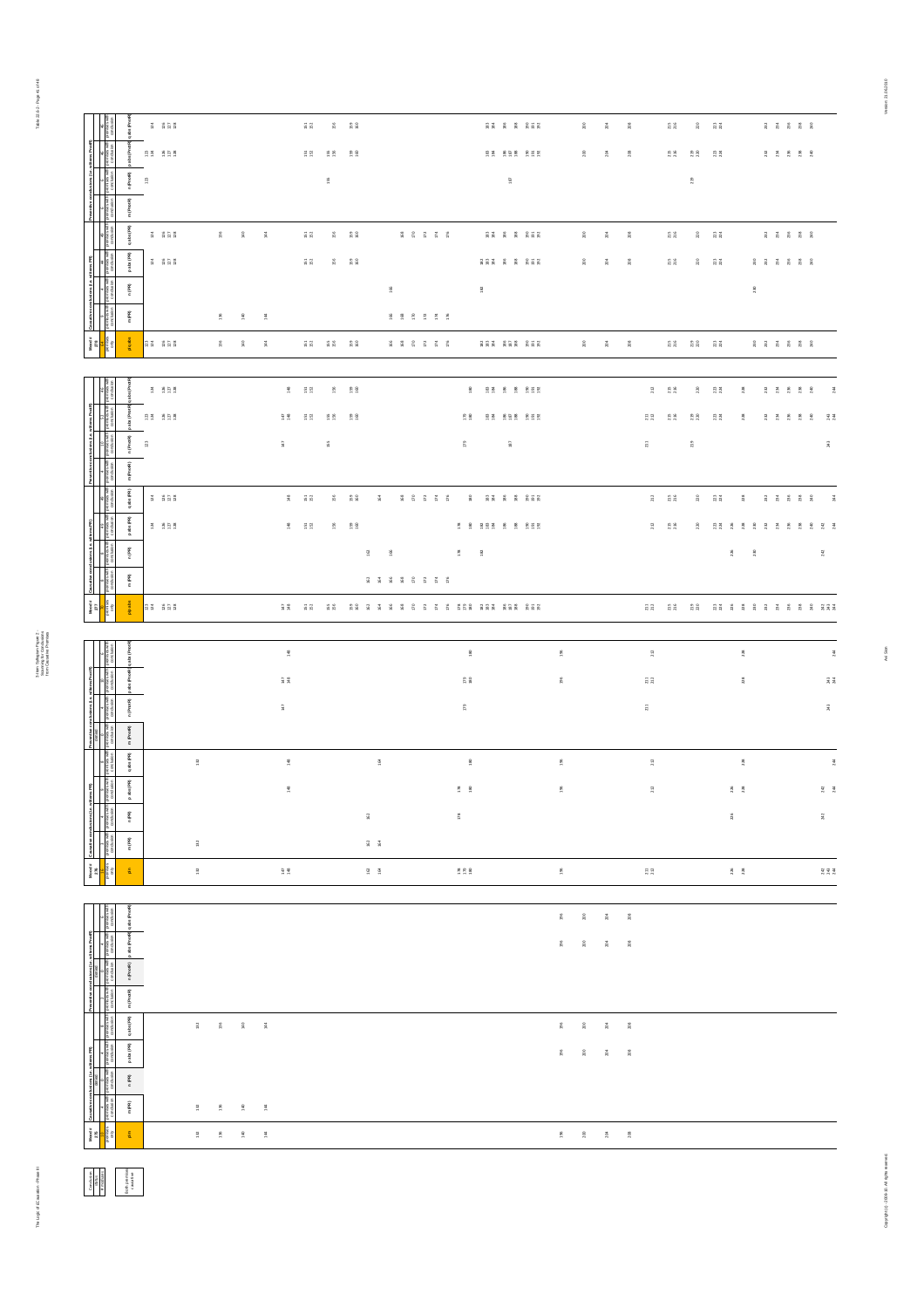|                                             |        | \$        | premises with               | operation               |                                                                | 247<br>248       |     | 250        | 252 |     | 528             |  |
|---------------------------------------------|--------|-----------|-----------------------------|-------------------------|----------------------------------------------------------------|------------------|-----|------------|-----|-----|-----------------|--|
|                                             |        | Ş         | premises with               | oondusion               | pates (ProotR) is abs (ProofR)                                 | 247<br>248       |     | 250<br>251 | 252 | 254 | 255<br>256      |  |
| Preventive conclusions (i.e. wittems ProfR) |        |           | promises with               | candusion               | n (ProtR)                                                      |                  |     | ä          |     |     |                 |  |
|                                             |        |           | promises with               | conclusion              | m (ProtR)                                                      |                  |     |            |     |     |                 |  |
|                                             |        | 9         | premises with               | oondusion               | qabs (PR)                                                      | 247<br>248       |     | 250        | 252 |     | 558             |  |
|                                             |        | 4         | premises with               | oondusion               | pabs (PR)                                                      | 222              |     | 250        | 252 |     | 528             |  |
|                                             |        |           | pright sea with             |                         |                                                                | 346              |     |            |     |     |                 |  |
| Causaive conclusions (i.e. wiltems PR)      |        |           | 200m ses with               | candusion<br>conclusion | n (PR)<br>m(PR)                                                |                  |     |            |     |     |                 |  |
| Mood?                                       | 278    | I         | DON'T SOS                   |                         | prigrates                                                      | <b>g &amp; g</b> |     | <b>SSS</b> |     |     | 558             |  |
|                                             |        |           |                             | ğ                       |                                                                |                  |     |            |     |     |                 |  |
|                                             |        | 46        | promises with               | oondusion               |                                                                | à g              |     | 20         | 32  |     | ងី គី គី        |  |
|                                             |        | X         | promises with               | candusian               | pates (PnotR) qabs (PnotR)                                     | 2.48             |     | 29<br>58   |     |     | 588             |  |
|                                             |        | 9         | promises with               | operation               | n (ProtR)                                                      |                  |     | 31         |     |     |                 |  |
| Preventive conclusions (i.e. wiltems ProtR) |        |           | promises with               | oondusion               | m (Proot R)                                                    |                  |     |            |     |     |                 |  |
|                                             |        | 9         | promises with               | candusion               | qabs (PR)                                                      | 5 R              |     | 30         | 32  |     | ងី គី គី        |  |
|                                             |        | 9         | promises with               | canclusian              | p abs (PR)                                                     | $247$<br>246     | 248 | 290        | 32  |     | 388             |  |
| Causative conclusions (i.e. wiltems PR)     |        |           | Dream sea with              | operation               | n (PR)                                                         | 246              |     |            |     |     |                 |  |
|                                             |        |           | comises with                | oondusion               | m (PR)                                                         |                  |     |            |     |     |                 |  |
| Mood#                                       | ħ      | g         | 200mbie                     | ğ                       | p/p abs                                                        | 222              |     | គី គី គី   |     |     | <b>គី គី គី</b> |  |
|                                             |        |           |                             |                         |                                                                |                  |     |            |     |     |                 |  |
|                                             |        |           | DYRTH SAS WITH              | conclusion              | pates (Prooff) q alss (Prooff)                                 |                  |     |            |     |     |                 |  |
|                                             |        | $\approx$ | premises with               | operation               |                                                                |                  |     |            |     |     |                 |  |
| Preventive con dustons (i.e. w/terms ProfR) |        |           | premises with               | oondusion               | n (ProfR)                                                      |                  |     |            |     |     |                 |  |
|                                             | dened  |           | promises with               | canduaton               | m (ProtR)                                                      |                  |     |            |     |     |                 |  |
|                                             |        |           | premises with               | conclusion              | $q$ abs $(PR)$                                                 |                  |     |            |     |     |                 |  |
| Causative conclusions (i.e. w/kems PR)      |        |           | comises with                | oondusion               | pabs (PR)                                                      |                  |     |            |     |     |                 |  |
|                                             |        |           | premises with premises with | oondusion               | n (PR)                                                         |                  |     |            |     |     |                 |  |
|                                             |        |           |                             | condusion               | m (PR)                                                         |                  |     |            |     |     |                 |  |
| Mood #                                      | m      |           | xomises                     | only                    | å                                                              |                  |     |            |     |     |                 |  |
|                                             |        |           |                             |                         |                                                                |                  |     |            |     |     |                 |  |
|                                             |        |           | premises with premises with | operation               |                                                                |                  |     |            |     |     |                 |  |
|                                             |        |           |                             | condusion<br>conclusion |                                                                |                  |     |            |     |     |                 |  |
| Preventive conclusions (Le. wiltems Prooff) | denied |           | promises with promises with | operation               | q abs (PR) in (P notR) in (P notR) pabs (ProtR) q abs (P notR) |                  |     |            |     |     |                 |  |
|                                             |        |           | premises with               | oondusion               |                                                                |                  |     |            |     |     |                 |  |
|                                             |        |           |                             | canduagon               | pats (PR)                                                      |                  |     |            |     |     |                 |  |
| Causative condusions (i.e. wiltems PR)      | dened  |           | promises with premises with | conclusion              | n (PR)                                                         |                  |     |            |     |     |                 |  |
|                                             |        |           | premises with               | operchasines            | m (PR)                                                         |                  |     |            |     |     |                 |  |
|                                             |        |           |                             |                         |                                                                |                  |     |            |     |     |                 |  |
| tood#                                       | 275    |           | remises                     | only                    | £                                                              |                  |     |            |     |     |                 |  |

The Logic of ECausation - Phase III

| Å                                           | $\frac{1}{2}$ | <b>SA</b><br>premi       |                             | ê          | ğ                              | $\frac{3}{4}$ | ã               | $\frac{3}{2}$ | $\frac{5}{2}$ | នី និ           |     | ង ដង<br>        |  |
|---------------------------------------------|---------------|--------------------------|-----------------------------|------------|--------------------------------|---------------|-----------------|---------------|---------------|-----------------|-----|-----------------|--|
|                                             |               |                          |                             |            |                                |               |                 |               |               |                 |     |                 |  |
|                                             |               | g                        | promises with premises with | oondusion  | pates (PnotR) q abs (PnotR)    |               | à å             |               | 20            |                 | 32  | <b>អី</b> គី គី |  |
|                                             |               | $\approx$                |                             | condusion  |                                |               | 2.8             |               | 29            | $\frac{51}{24}$ | 252 | 388             |  |
|                                             |               | 9                        | DYRITTI SIG WITH            | conclusion | n (Prooft)                     |               |                 |               |               | 251             |     |                 |  |
| Preventive conclusions (i.e. wiltems PhotR) |               |                          | 5<br>DOM: USO               | oondusion  | m (Priot R)                    |               |                 |               |               |                 |     |                 |  |
|                                             |               | 9                        | promises with               | candusion  | qabs (PR)                      |               | à g             |               | g             |                 | 32  | <b>អី</b> គី គី |  |
|                                             |               | 9                        | promises with               | conclusion | p also (PR)                    | 葱             | $\frac{5}{2}$ % |               | 29            |                 | 32  | 588             |  |
|                                             |               |                          | premises with               | operation  | n (PR)                         | 246           |                 |               |               |                 |     |                 |  |
| Causative conclusions (i.e. wiltems PR)     |               |                          | じょう きょうどう                   | oondusion  | mpm                            |               |                 |               |               |                 |     |                 |  |
| Mood#                                       | ħ             | g                        | onmises                     | ğ          | prio abs                       |               | 22              |               |               | និដីដី          |     | <b>ដី</b> ដឹ ដឹ |  |
|                                             |               |                          |                             |            |                                |               |                 |               |               |                 |     |                 |  |
|                                             |               |                          | DYOTH SOS WITH              | conclusion | pates (Prooff) q alss (Prooff) |               |                 |               |               |                 |     |                 |  |
| Preventive con dusions (i.e. w/leams PnotR) |               | $\frac{1}{2}$            | promises with               | operation  |                                |               |                 |               |               |                 |     |                 |  |
|                                             |               |                          | promises with               | oondusion  | n (Pro (R)                     |               |                 |               |               |                 |     |                 |  |
|                                             | dened         | $\circ$                  | promises with               | candusion  | m (ProtR)                      |               |                 |               |               |                 |     |                 |  |
|                                             |               |                          | 200m ses with               | conclusion | $q$ abs $(PR)$                 |               |                 |               |               |                 |     |                 |  |
|                                             |               |                          | Ş<br>Vee Eest               | oondusion  | pabs (PR)                      |               |                 |               |               |                 |     |                 |  |
|                                             |               |                          | promises with               | oondusion  | n (PR)                         |               |                 |               |               |                 |     |                 |  |
| Causative conclusions (i.e. wittens PR)     |               |                          | y om ses with               | candusian  | m (PR)                         |               |                 |               |               |                 |     |                 |  |
| Mood #                                      | 276           | 2                        | DORTH SOS                   | only       | å                              |               |                 |               |               |                 |     |                 |  |
|                                             |               |                          |                             |            |                                |               |                 |               |               |                 |     |                 |  |
|                                             |               |                          | š                           | oondusion  |                                |               |                 |               |               |                 |     |                 |  |
| Preventive conclusions (Le. wiltems PriodR) |               |                          | premises with               | candusion  | pates (PnotR) qabs (PnotR)     |               |                 |               |               |                 |     |                 |  |
|                                             | dened         | o                        | pright sea with             | conclusion | n (Prooft)                     |               |                 |               |               |                 |     |                 |  |
|                                             |               |                          | Dream ses with              | operation  | m (ProtR)                      |               |                 |               |               |                 |     |                 |  |
|                                             |               |                          | compass with                | oondusion  | qabs (PR)                      |               |                 |               |               |                 |     |                 |  |
|                                             |               |                          | promises with               | candusion  | pate (PR)                      |               |                 |               |               |                 |     |                 |  |
| Causative coinclu sions (i.e. wiltems PR)   | dened         | $\overline{\phantom{0}}$ | promises with               | conclusion | n (PR)                         |               |                 |               |               |                 |     |                 |  |
|                                             |               |                          | DYNTH 505 With              | operation  | m(m)                           |               |                 |               |               |                 |     |                 |  |
| $\frac{1}{2}$                               | g             |                          | head                        | š          | Ę                              |               |                 |               |               |                 |     |                 |  |

| I                                                                                            |
|----------------------------------------------------------------------------------------------|
|                                                                                              |
| ֦֖֦ׅׅ֖ׅ֪֪ׅ֖֧֧֪֪֪ׅ֖֧֪֪֪֪֧֪֪֪֪֪֪֪֪֪֪֪֪֪֪֪֛֪֪֛֪֪֛֚֚֚֚֚֚֚֚֚֚֚֚֚֚֚֚֚֚֚֚֚֚֕֕֡֡֡֡֘֝֬֝֬֝֓֞֝֬֞֝֬֞֝֬֞֝ |
|                                                                                              |
|                                                                                              |
|                                                                                              |
|                                                                                              |
|                                                                                              |
|                                                                                              |
|                                                                                              |
|                                                                                              |
|                                                                                              |
|                                                                                              |
|                                                                                              |
|                                                                                              |
|                                                                                              |
|                                                                                              |
|                                                                                              |
|                                                                                              |
|                                                                                              |
|                                                                                              |
|                                                                                              |
| l                                                                                            |
|                                                                                              |
|                                                                                              |
|                                                                                              |
|                                                                                              |
|                                                                                              |
|                                                                                              |

Avi Sion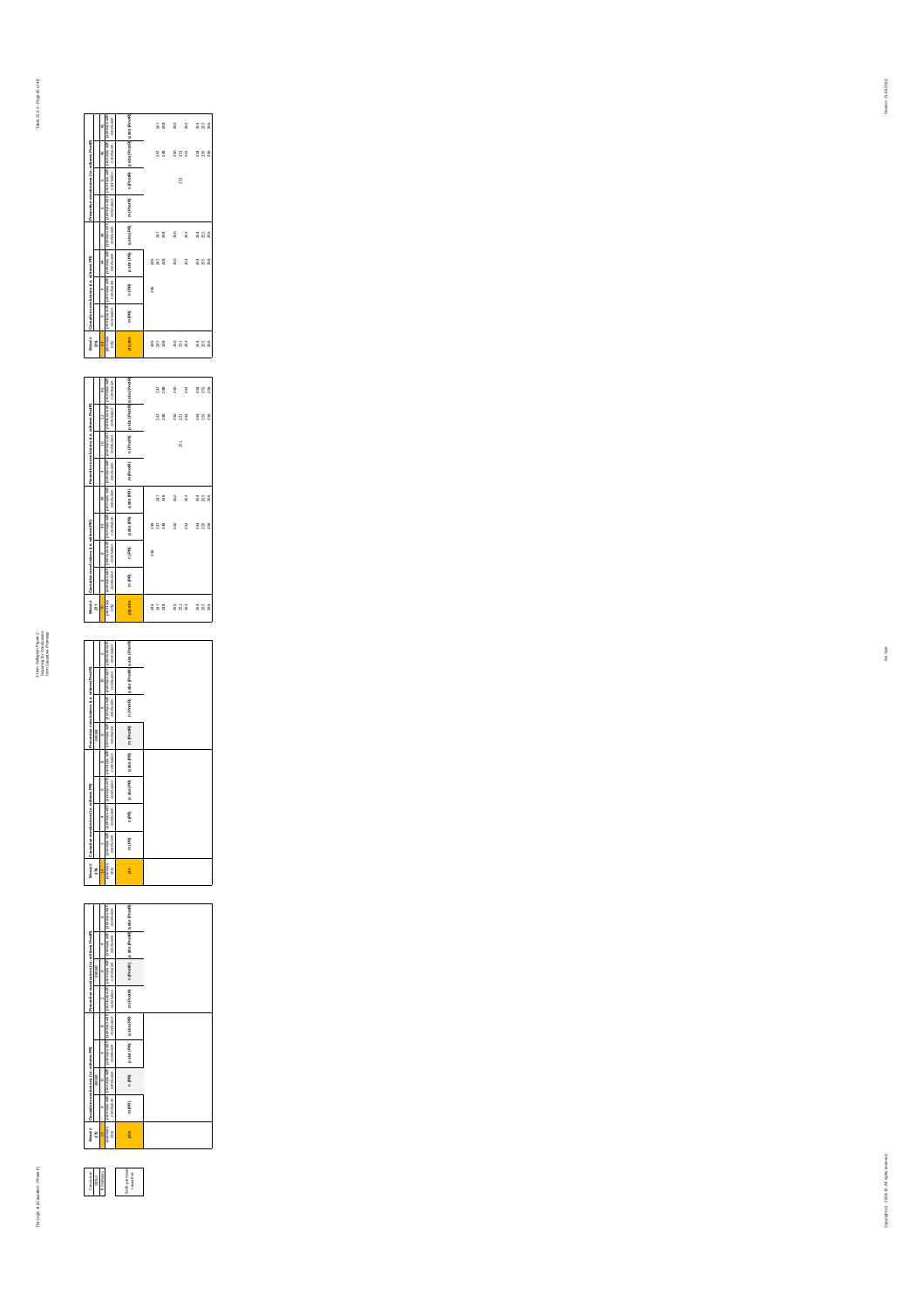| 43<br>promises with<br>conclusion<br>qaba (PnotR)                                                                                                                                                                                                                                                                                                                                                                                                               |             |                                                                                                                                                                                                                                                                                                                                                                                                                                           | $\mathbb{R}^n$ |
|-----------------------------------------------------------------------------------------------------------------------------------------------------------------------------------------------------------------------------------------------------------------------------------------------------------------------------------------------------------------------------------------------------------------------------------------------------------------|-------------|-------------------------------------------------------------------------------------------------------------------------------------------------------------------------------------------------------------------------------------------------------------------------------------------------------------------------------------------------------------------------------------------------------------------------------------------|----------------|
| <b>x</b> dos (ProcR)<br>41<br>premises with<br>condusion                                                                                                                                                                                                                                                                                                                                                                                                        |             | $\begin{array}{cccccccccccccc} \mathbf{g} & \mathbf{g} & \mathbf{g} & \mathbf{g} & \mathbf{g} & \mathbf{g} & \mathbf{g} & \mathbf{g} & \mathbf{g} & \mathbf{g} & \mathbf{g} & \mathbf{g} & \mathbf{g} & \mathbf{g} & \mathbf{g} & \mathbf{g} & \mathbf{g} & \mathbf{g} & \mathbf{g} & \mathbf{g} & \mathbf{g} & \mathbf{g} & \mathbf{g} & \mathbf{g} & \mathbf{g} & \mathbf{g} & \mathbf{g} & \mathbf{g} & \mathbf{g} & \mathbf{g} &$     |                |
| premises with<br>oordusion<br>n (Pn ofR)                                                                                                                                                                                                                                                                                                                                                                                                                        | 51          |                                                                                                                                                                                                                                                                                                                                                                                                                                           |                |
| Preventive conclusions (i.e. witems PnotR)<br>premises with<br>conduision<br>$\begin{aligned} m\left(P\, \text{mod}\, 0\right) \end{aligned}$                                                                                                                                                                                                                                                                                                                   | $8 8 8 8 8$ |                                                                                                                                                                                                                                                                                                                                                                                                                                           |                |
| 41<br>premises with<br>corclusion<br>$q$ ab s $\langle \theta   R \rangle$                                                                                                                                                                                                                                                                                                                                                                                      |             | $\begin{array}{cccccccccc} \texttt{8} & & \texttt{8} & & \texttt{8} & & \texttt{8} & & \texttt{8} & & \texttt{8} & & \texttt{8} & & \texttt{8} & & \texttt{8} & & \texttt{8} & & \texttt{8} & & \texttt{8} & & \texttt{8} & & \texttt{8} & & \texttt{8} & & \texttt{8} & & \texttt{8} & & \texttt{8} & & \texttt{8} & & \texttt{8} & & \texttt{8} & & \texttt{8} & & \texttt{8} & & \texttt{8} & & \texttt{8} & & \texttt{8} & & \texttt$ | $\Xi$          |
| 43<br>premises with<br>condusion<br>pabs (PR)                                                                                                                                                                                                                                                                                                                                                                                                                   |             | $\begin{array}{cccccccccccccc} \mathbf{g} & \mathbf{g} & \mathbf{g} & \mathbf{g} & \mathbf{g} & \mathbf{g} & \mathbf{g} & \mathbf{g} & \mathbf{g} & \mathbf{g} & \mathbf{g} & \mathbf{g} & \mathbf{g} & \mathbf{g} & \mathbf{g} & \mathbf{g} & \mathbf{g} & \mathbf{g} & \mathbf{g} & \mathbf{g} & \mathbf{g} & \mathbf{g} & \mathbf{g} & \mathbf{g} & \mathbf{g} & \mathbf{g} & \mathbf{g} & \mathbf{g} & \mathbf{g} & \mathbf{g} &$     |                |
| promises with<br>promises with<br>$\frac{1}{2}$                                                                                                                                                                                                                                                                                                                                                                                                                 |             |                                                                                                                                                                                                                                                                                                                                                                                                                                           |                |
| Causalive conclusions (i.e. w/kems PR)                                                                                                                                                                                                                                                                                                                                                                                                                          |             |                                                                                                                                                                                                                                                                                                                                                                                                                                           |                |
| 4<br>premises with<br>condusion<br>$\frac{\mathfrak{S}}{\mathfrak{m}}$<br>圖                                                                                                                                                                                                                                                                                                                                                                                     |             |                                                                                                                                                                                                                                                                                                                                                                                                                                           |                |
| $\begin{array}{c}\n\text{mod } 8 \\ \text{204} \\ \text{34}\n\end{array}$                                                                                                                                                                                                                                                                                                                                                                                       |             |                                                                                                                                                                                                                                                                                                                                                                                                                                           |                |
| premises with<br>condusion<br>qabs (ProdR)<br>Preventive conclusions (i.e. witerms Protify)<br>dividid<br>abs (Pro IR)<br>s<br>premises with<br>condusion<br>0<br>premises with premises with<br>conclusion conclusion<br>$n$ (P notR)<br>$\begin{array}{l} \mathfrak{m} \, \mathfrak{p} \, \mathfrak{m} \mathfrak{m} \, \mathfrak{R} \end{array}$<br>$\begin{array}{c} 3 \\ 3 \\ \hline \text{confinus with} \\ \text{conclass with} \end{array}$<br>qabs (PR) |             |                                                                                                                                                                                                                                                                                                                                                                                                                                           |                |
| Casuative conclusion 6.0. within<br>the state of the contract of the state of the portion of the portion of the portion of the contract of the contract of the contract of the contract of the contract of the contract of the co<br>pata (PR)<br>$\frac{\epsilon}{\epsilon}$                                                                                                                                                                                   |             |                                                                                                                                                                                                                                                                                                                                                                                                                                           |                |
| $\frac{\widehat{\mathbf{g}}}{\mathbf{g}}$<br>博<br>Mood #<br>a anison<br>anison<br>$\frac{9}{8}$                                                                                                                                                                                                                                                                                                                                                                 |             |                                                                                                                                                                                                                                                                                                                                                                                                                                           |                |
|                                                                                                                                                                                                                                                                                                                                                                                                                                                                 |             |                                                                                                                                                                                                                                                                                                                                                                                                                                           |                |
| a abs (Pro tR)<br>$\mathbb R$ $\mathbb R$ $\mathbb R$ $\mathbb R$                                                                                                                                                                                                                                                                                                                                                                                               |             |                                                                                                                                                                                                                                                                                                                                                                                                                                           |                |
| Preventive conclusions (i.e. w.lt ans Pno IR)<br>pabs (ProtR)<br>5<br>promises with<br>corclusion<br>premises with<br>oondusion<br>n (Proot R)                                                                                                                                                                                                                                                                                                                  |             |                                                                                                                                                                                                                                                                                                                                                                                                                                           |                |
| 4<br>premises with<br>condusion<br>$m$ (Pn ofR)<br>$\begin{array}{cccccccccc} \Xi & \Xi & \Xi & \Xi & \Xi \end{array}$                                                                                                                                                                                                                                                                                                                                          |             |                                                                                                                                                                                                                                                                                                                                                                                                                                           |                |
| promises with<br>condusion<br>q abs $\langle \mathsf{PR} \rangle$<br>pabs(PR)<br>premises with<br>conclusion<br>$\frac{2.4 \text{ Wibamis PR}}{2.1 \text{ power}}$<br>$\frac{2}{\text{ power}}$<br>$\frac{1}{n}$<br>Causative concl<br>$\omega_{\rm de}$<br>cond                                                                                                                                                                                                |             |                                                                                                                                                                                                                                                                                                                                                                                                                                           |                |
| $\frac{1}{2}$<br>romises<br>orly<br>$\frac{M\cos\theta}{2\pi 2}$<br>$\mathcal{R}=\mathcal{R}=\mathcal{R}=\mathcal{R}$<br>$\overline{\mathbf{r}}$                                                                                                                                                                                                                                                                                                                |             |                                                                                                                                                                                                                                                                                                                                                                                                                                           |                |
| i abs (Prot<br>ems Prooff)<br>abs (Prot R)<br>Preventive condusions (i.e. with<br>clonical district<br>remises with<br>candusion<br>$n$ (Prooff)<br>premises with<br>conclusion<br>m $(\mathrm{ProofR})$<br>$q$ abs (PR)<br>premises with<br>conclusion<br>Causative condustors (i.e. w/learns PR)<br>clerided<br>pates (PR)<br>$_{\alpha}$ (e e)<br>$\frac{\partial \mathbf{R}}{\partial \mathbf{r}}$                                                          |             |                                                                                                                                                                                                                                                                                                                                                                                                                                           |                |
|                                                                                                                                                                                                                                                                                                                                                                                                                                                                 |             |                                                                                                                                                                                                                                                                                                                                                                                                                                           |                |
| $\frac{1}{231}$<br>coupon<br><b>Ame</b>                                                                                                                                                                                                                                                                                                                                                                                                                         |             |                                                                                                                                                                                                                                                                                                                                                                                                                                           |                |

Both premises

Avi Sion

орунідт (с) - 2008-10. АІ підпа геоег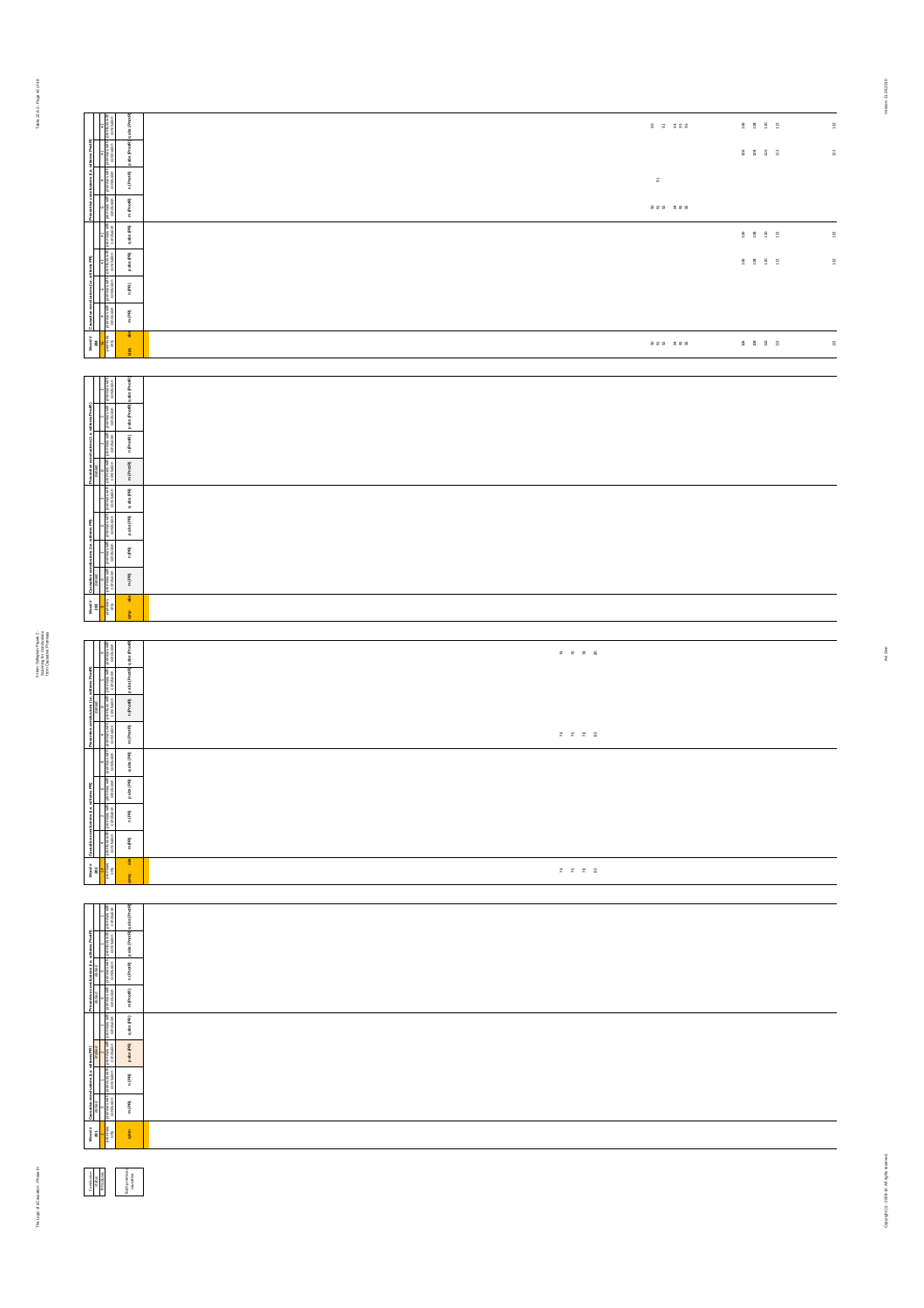|                              |                                      | 5.888                                                                                                                                                |                                                       |                                                                                                                     | $\frac{51}{21}$ $\frac{51}{21}$ | 2898 |                                 |                                           | $\frac{23}{12}$            | 888               |                                                                                                                                                                                                       | 88 8 8 8 8 8 8                                       |                                                  | $\begin{array}{cccccccccccccc} \mathbb{H} & \mathbb{H} & \mathbb{H} & \mathbb{H} & \mathbb{H} & \mathbb{H} & \mathbb{H} \end{array}$                                                                                                                                   |
|------------------------------|--------------------------------------|------------------------------------------------------------------------------------------------------------------------------------------------------|-------------------------------------------------------|---------------------------------------------------------------------------------------------------------------------|---------------------------------|------|---------------------------------|-------------------------------------------|----------------------------|-------------------|-------------------------------------------------------------------------------------------------------------------------------------------------------------------------------------------------------|------------------------------------------------------|--------------------------------------------------|------------------------------------------------------------------------------------------------------------------------------------------------------------------------------------------------------------------------------------------------------------------------|
|                              |                                      | $33$ $32$                                                                                                                                            |                                                       |                                                                                                                     | 352                             | 338  |                                 |                                           | $\frac{23}{12}$            | <b>952</b><br>952 |                                                                                                                                                                                                       | <b>22 222 222</b>                                    |                                                  | $\begin{array}{cccccccccc} & A & A & B & B & B & C \\ & B & B & B & B & C & D \end{array}$                                                                                                                                                                             |
|                              | $_{\rm 123}$                         |                                                                                                                                                      |                                                       |                                                                                                                     |                                 |      |                                 |                                           |                            |                   |                                                                                                                                                                                                       | 219                                                  |                                                  |                                                                                                                                                                                                                                                                        |
|                              |                                      |                                                                                                                                                      |                                                       |                                                                                                                     |                                 |      |                                 |                                           |                            |                   |                                                                                                                                                                                                       |                                                      |                                                  |                                                                                                                                                                                                                                                                        |
|                              | $q$ ab s $(PR)$                      | 3.88                                                                                                                                                 |                                                       |                                                                                                                     | <b>SS 25</b>                    | 2.22 | $\frac{\partial S}{\partial t}$ | $\begin{array}{cc} \Xi & \Xi \end{array}$ | $- 33.35$                  | 8.8.81            |                                                                                                                                                                                                       |                                                      |                                                  |                                                                                                                                                                                                                                                                        |
|                              | pabs (PR)                            | $\begin{array}{cc} \mathbb{R} & \mathbb{R} & \mathbb{R} \\ \mathbb{R} & \mathbb{R} & \mathbb{R} \\ \mathbb{R} & \mathbb{R} & \mathbb{R} \end{array}$ |                                                       |                                                                                                                     | 353                             | 3.38 |                                 |                                           | $\Xi \ \Xi \ \Xi$          | 253               |                                                                                                                                                                                                       | aaa a a aaa                                          |                                                  |                                                                                                                                                                                                                                                                        |
|                              | in de ut                             |                                                                                                                                                      |                                                       |                                                                                                                     | $\frac{\alpha}{10}$             |      | $\%$                            |                                           | $\widetilde{\mathfrak{A}}$ |                   |                                                                                                                                                                                                       | $\overline{a}$ and $\overline{a}$ and $\overline{a}$ | $_{\rm 20}$                                      |                                                                                                                                                                                                                                                                        |
|                              | $\mathfrak{m}(\mathsf{PR})$          |                                                                                                                                                      |                                                       |                                                                                                                     |                                 |      | $\frac{8}{14}$ $\frac{8}{14}$   | $\begin{array}{cc} \Xi & \Xi \end{array}$ |                            |                   |                                                                                                                                                                                                       |                                                      |                                                  |                                                                                                                                                                                                                                                                        |
|                              |                                      | na ana                                                                                                                                               |                                                       |                                                                                                                     | 353                             | 3.38 | 166                             | 174                                       | $\Xi \ \Xi \ \Xi$          | 953               |                                                                                                                                                                                                       | aaa aaa aaa                                          |                                                  | $\begin{array}{cccccccccc} \mathbb{S} & \mathbb{S} & \mathbb{S} & \mathbb{S} & \mathbb{S} & \mathbb{S} & \mathbb{S} & \mathbb{S} \\ \mathbb{S} & \mathbb{S} & \mathbb{S} & \mathbb{S} & \mathbb{S} & \mathbb{S} & \mathbb{S} & \mathbb{S} & \mathbb{S} \\ \end{array}$ |
|                              |                                      |                                                                                                                                                      |                                                       |                                                                                                                     |                                 |      |                                 |                                           |                            |                   |                                                                                                                                                                                                       |                                                      |                                                  |                                                                                                                                                                                                                                                                        |
|                              |                                      |                                                                                                                                                      |                                                       |                                                                                                                     |                                 |      |                                 |                                           |                            |                   | $_{\rm 21}^{\rm 22}$                                                                                                                                                                                  |                                                      | $_{\rm 223}$                                     |                                                                                                                                                                                                                                                                        |
|                              |                                      |                                                                                                                                                      |                                                       |                                                                                                                     |                                 |      |                                 |                                           |                            |                   | $\underset{23}{\pi}$                                                                                                                                                                                  |                                                      | $_{\rm 28}$                                      |                                                                                                                                                                                                                                                                        |
|                              |                                      |                                                                                                                                                      |                                                       |                                                                                                                     |                                 |      |                                 |                                           |                            |                   | $\mathbb{H}^-$                                                                                                                                                                                        |                                                      |                                                  |                                                                                                                                                                                                                                                                        |
|                              | e                                    |                                                                                                                                                      |                                                       |                                                                                                                     |                                 |      |                                 |                                           |                            |                   |                                                                                                                                                                                                       |                                                      |                                                  |                                                                                                                                                                                                                                                                        |
|                              | q abs (PR)                           |                                                                                                                                                      |                                                       |                                                                                                                     |                                 |      |                                 |                                           |                            |                   | $\mathbb{R}^n$                                                                                                                                                                                        |                                                      | 228                                              |                                                                                                                                                                                                                                                                        |
|                              | e e                                  |                                                                                                                                                      |                                                       |                                                                                                                     |                                 |      |                                 |                                           |                            |                   | $\frac{10}{12}$                                                                                                                                                                                       |                                                      | $\begin{array}{c} 26 \\ \mathbf{23} \end{array}$ |                                                                                                                                                                                                                                                                        |
|                              | pabs<br>n (PR)                       |                                                                                                                                                      |                                                       |                                                                                                                     |                                 |      |                                 |                                           |                            |                   | $\frac{8}{6}$                                                                                                                                                                                         |                                                      | $_{\rm 2.85}$                                    |                                                                                                                                                                                                                                                                        |
|                              |                                      |                                                                                                                                                      |                                                       |                                                                                                                     |                                 |      |                                 |                                           |                            |                   |                                                                                                                                                                                                       |                                                      |                                                  |                                                                                                                                                                                                                                                                        |
|                              |                                      |                                                                                                                                                      |                                                       |                                                                                                                     |                                 |      |                                 |                                           |                            |                   | $\begin{array}{c} 2 \\ 2 \\ 3 \\ 4 \\ 3 \\ \end{array}$                                                                                                                                               |                                                      | $\begin{array}{c} 256 \\ 23 \end{array}$         |                                                                                                                                                                                                                                                                        |
|                              |                                      |                                                                                                                                                      |                                                       |                                                                                                                     |                                 |      |                                 |                                           |                            |                   |                                                                                                                                                                                                       |                                                      |                                                  |                                                                                                                                                                                                                                                                        |
|                              | 죜                                    |                                                                                                                                                      |                                                       |                                                                                                                     |                                 |      |                                 |                                           |                            |                   |                                                                                                                                                                                                       |                                                      |                                                  |                                                                                                                                                                                                                                                                        |
|                              |                                      |                                                                                                                                                      |                                                       |                                                                                                                     |                                 |      |                                 |                                           |                            |                   | $\begin{array}{cccccccccc} \mathbf{8} & \mathbf{8} & \mathbf{8} & \mathbf{8} & \mathbf{8} & \mathbf{8} \\ \mathbf{1} & \mathbf{1} & \mathbf{2} & \mathbf{3} & \mathbf{8} & \mathbf{8} \\ \end{array}$ |                                                      |                                                  |                                                                                                                                                                                                                                                                        |
|                              |                                      |                                                                                                                                                      |                                                       |                                                                                                                     |                                 |      |                                 |                                           |                            |                   |                                                                                                                                                                                                       |                                                      |                                                  |                                                                                                                                                                                                                                                                        |
|                              | m (Pn ofR)                           |                                                                                                                                                      |                                                       |                                                                                                                     |                                 |      |                                 |                                           |                            |                   |                                                                                                                                                                                                       |                                                      |                                                  |                                                                                                                                                                                                                                                                        |
|                              | qabs (PR)                            |                                                                                                                                                      |                                                       | $\begin{array}{cccccccccc} \mathbf{B} & \mathbf{B} & \mathbf{B} & \mathbf{B} & \mathbf{B} & \mathbf{B} \end{array}$ |                                 |      |                                 |                                           |                            |                   |                                                                                                                                                                                                       |                                                      |                                                  |                                                                                                                                                                                                                                                                        |
|                              | $p$ abs $\langle \theta   R \rangle$ |                                                                                                                                                      |                                                       |                                                                                                                     |                                 |      |                                 |                                           |                            |                   |                                                                                                                                                                                                       |                                                      |                                                  |                                                                                                                                                                                                                                                                        |
|                              | $\frac{1}{n}$                        |                                                                                                                                                      | $\frac{\pi}{13}$                                      |                                                                                                                     |                                 |      |                                 |                                           |                            |                   | $^{\rm 198}$                                                                                                                                                                                          |                                                      |                                                  |                                                                                                                                                                                                                                                                        |
| Causative conclusions (i.e.  | $m \varphi R$                        |                                                                                                                                                      | $\overline{\mathfrak{a}}$ – $\overline{\mathfrak{a}}$ | $\frac{\alpha}{2} - \frac{\pi}{2}$                                                                                  |                                 |      |                                 |                                           |                            |                   |                                                                                                                                                                                                       |                                                      |                                                  |                                                                                                                                                                                                                                                                        |
| $\frac{M\cos\theta}{2\pi k}$ |                                      |                                                                                                                                                      | $\frac{\pi}{2}$ – $\frac{\pi}{2}$                     | $\frac{\alpha}{\alpha}=\frac{\alpha}{\alpha}$                                                                       |                                 |      |                                 |                                           |                            |                   | $\begin{array}{cccccccccccccc} \mathcal{B} & \mathcal{B} & \mathcal{B} & \mathcal{B} & \mathcal{B} & \mathcal{B} & \mathcal{B} \end{array}$                                                           |                                                      |                                                  |                                                                                                                                                                                                                                                                        |
|                              |                                      |                                                                                                                                                      |                                                       |                                                                                                                     |                                 |      |                                 |                                           |                            |                   |                                                                                                                                                                                                       |                                                      |                                                  |                                                                                                                                                                                                                                                                        |
|                              | 暮                                    |                                                                                                                                                      |                                                       |                                                                                                                     |                                 |      |                                 |                                           |                            |                   | $^{\rm 196}$                                                                                                                                                                                          |                                                      |                                                  |                                                                                                                                                                                                                                                                        |
|                              |                                      |                                                                                                                                                      |                                                       |                                                                                                                     |                                 |      |                                 |                                           |                            |                   | $^{\rm 196}$                                                                                                                                                                                          |                                                      |                                                  |                                                                                                                                                                                                                                                                        |
| sions (i.e. with             | n (Prooft)                           |                                                                                                                                                      |                                                       |                                                                                                                     |                                 |      |                                 |                                           |                            |                   |                                                                                                                                                                                                       |                                                      |                                                  |                                                                                                                                                                                                                                                                        |
| Preventive conds             |                                      |                                                                                                                                                      |                                                       |                                                                                                                     |                                 |      |                                 |                                           |                            |                   |                                                                                                                                                                                                       |                                                      |                                                  |                                                                                                                                                                                                                                                                        |
|                              | å<br>$q$ abs (PR)                    |                                                                                                                                                      |                                                       |                                                                                                                     |                                 |      |                                 |                                           |                            |                   | $_{\rm 196}$                                                                                                                                                                                          |                                                      |                                                  |                                                                                                                                                                                                                                                                        |
|                              | $p$ abs $\langle \theta R \rangle$   |                                                                                                                                                      |                                                       |                                                                                                                     |                                 |      |                                 |                                           |                            |                   | $\frac{3}{2}$ – $\frac{9}{2}$                                                                                                                                                                         |                                                      |                                                  |                                                                                                                                                                                                                                                                        |
| es (i.e. w/leems PR)         | $n(\mathsf{PR})$                     |                                                                                                                                                      |                                                       |                                                                                                                     |                                 |      |                                 |                                           |                            | $\frac{\pi}{20}$  |                                                                                                                                                                                                       |                                                      |                                                  |                                                                                                                                                                                                                                                                        |
|                              |                                      |                                                                                                                                                      |                                                       |                                                                                                                     |                                 |      |                                 |                                           |                            |                   |                                                                                                                                                                                                       |                                                      |                                                  |                                                                                                                                                                                                                                                                        |
|                              | $\frac{60}{10}$                      |                                                                                                                                                      |                                                       |                                                                                                                     |                                 |      |                                 |                                           |                            |                   |                                                                                                                                                                                                       |                                                      |                                                  |                                                                                                                                                                                                                                                                        |
|                              |                                      |                                                                                                                                                      |                                                       |                                                                                                                     |                                 |      |                                 |                                           |                            |                   | $\begin{array}{c} 194 \\ 196 \end{array}$                                                                                                                                                             |                                                      |                                                  |                                                                                                                                                                                                                                                                        |

242 242 242

 $\begin{array}{c} 242 \\ 243 \\ 244 \end{array}$ 

Copyright (c) - 2008-10. All rights reserved. Avi Sion Version: 21.06.2010

Avi Sion

opyright (c) - 2008-10. All rights r

21.06.2010  $\frac{1}{6}$ 

 $\frac{1}{2}$  $\begin{array}{cc} \mathbb{R} & \mathbb{R} \\ \mathbb{R} & \mathbb{R} \end{array}$  $_{\rm 24}$ 

 $\frac{1}{2}$  $\ddot{x}$  $_{\rm 243}$ 

Conclusion<br># moduses<br>xh premis<br>causative Both premises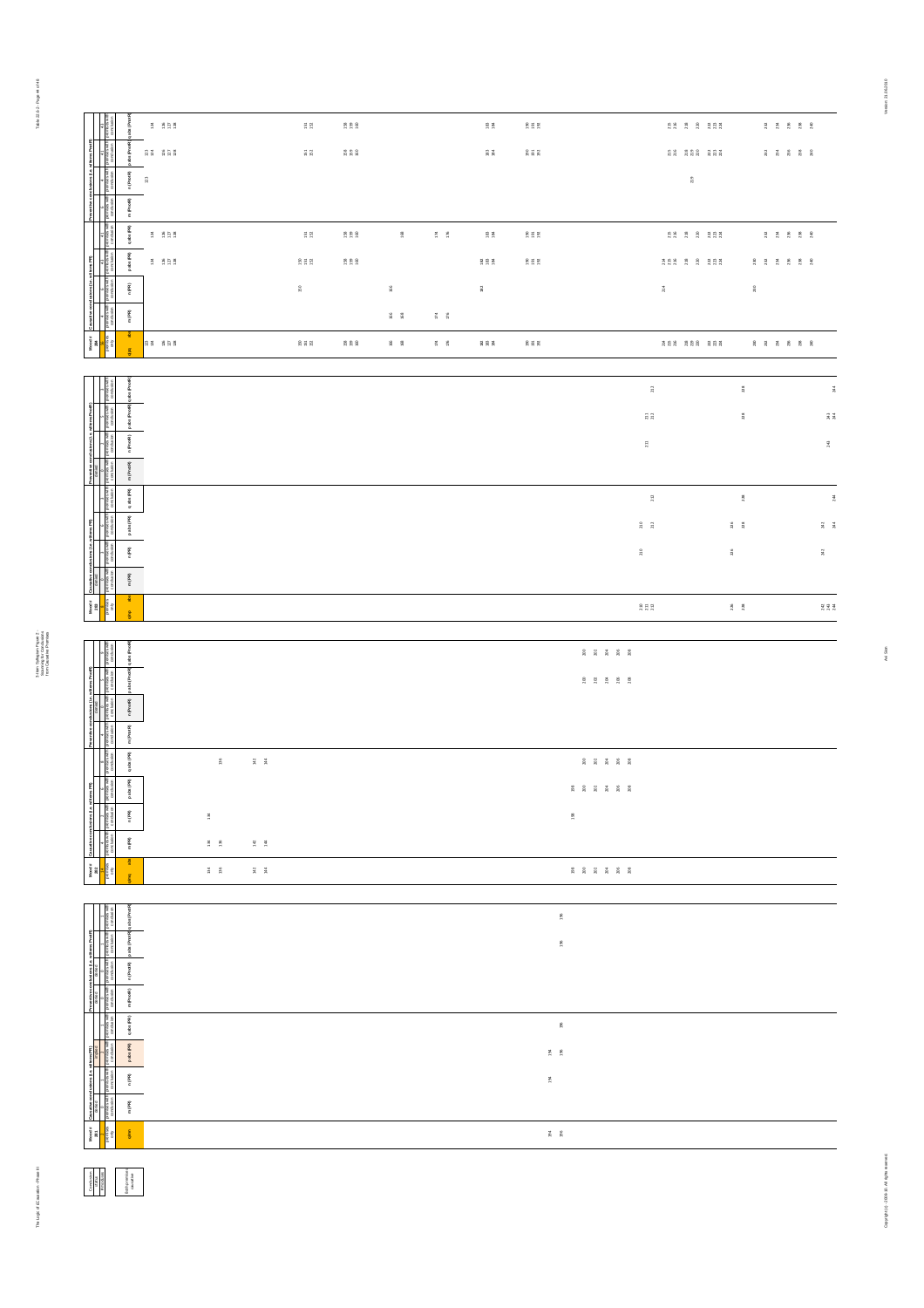| Mood #           |           | Causative conclusions (i.e. witems PR)   |                            |                             |                      | Preventive conclusions (i.e. wiltems Prooff) |                                |                             |
|------------------|-----------|------------------------------------------|----------------------------|-----------------------------|----------------------|----------------------------------------------|--------------------------------|-----------------------------|
| 284              |           |                                          |                            |                             |                      |                                              |                                |                             |
| 8                | ۰         | é                                        | ş                          | ą                           | é                    | ٠                                            | ş                              | ą                           |
| 20071995<br>only | condusion | premises with premises with<br>oondusion | premises with<br>oondusion | premises with<br>conclusion | candusion            | promises with premises with<br>oondusion     | premises with<br>oondusion     | promises with<br>conclusion |
| abs<br>ø         | m(pR)     | n@R                                      | pabs (PR)                  | $q$ at $s$ (PR)             | $m(P \text{ model})$ | n (PhotP)                                    | pates (ProofR) q alss (ProofR) |                             |
| 252              |           | g                                        | 245                        |                             |                      |                                              |                                |                             |
|                  |           |                                          |                            | $\overline{2}$              |                      |                                              | ã                              | 247                         |
|                  |           |                                          | 248                        | 248                         |                      |                                              | 248                            | $\frac{3}{2}$               |
| 250              |           |                                          | 250                        | 8                           |                      |                                              |                                | 8                           |
| $\frac{5}{2}$    |           |                                          |                            |                             |                      | 51                                           | <b>SS</b>                      |                             |
| 252              |           |                                          | 252                        | 32                          |                      |                                              | 252                            | 32                          |
| 254              |           |                                          | 254                        | 254                         |                      |                                              | 254                            | 254                         |
| 255              |           |                                          | 255                        | $2\%$                       |                      |                                              | 255                            | 28                          |
| 256              |           |                                          | 256                        | 256                         |                      |                                              | 256                            | 256                         |



The Logic of ECausation - Phase III

Conclusion<br># moduses<br>xh premis<br>causative Both premises

premises only premises with conclusion premises with conclusion premises with conclusion premises with conclusion premises with conclusion premises with conclusion premises with conclusion premises with conclusion

premises only premises with conclusion premises with conclusion premises with conclusion premises with conclusion premises with conclusion premises with conclusion premises with conclusion premises with conclusion

Mood #  $282$ 

newerkive conclusions (i.e. w.kems Prock)<br>- also - also de also<br>com da uxth : permiso wth : permiso wth : promasa wth

abs (Proff

pabs (PnoR)  $n$  (ProotR)  $p$ 

and an who when the case of the control of the control of the control of the control of the control of the control of the control of the control of the control of the control of the control of the control of the control of Causalive conclusions (i.e. willears PR)<br>-<br>pennis ex viti premiers with premiers with premiers with

abs(ProtR) q abs (Proof

n (Proff)  $m$  (Prooff)  $\mathtt{q}\text{-abs}\left(\mathsf{PR}\right)$  $p$ abs $\langle \mathsf{PR} \rangle$ 

 $m(PR) = m(PR)$ 

 $q/mn$ 

The Logic of Economic of Economic of Figure 2 - Phase III 3-Item Sylvism Figure 2 - Phase III 30-Item Sylvism Figure 2 - Phase III 30-Item Sylvism Figure 2 - Phase III 30-Item Sylvism Figure 2 - Phase III 31-Item Sylvism F

Scanning for Conclusions from Causative Premises

3-ltem Syllogism Figure 2<br>Scaming for Conclusions<br>from Causative Premises

Aw Sion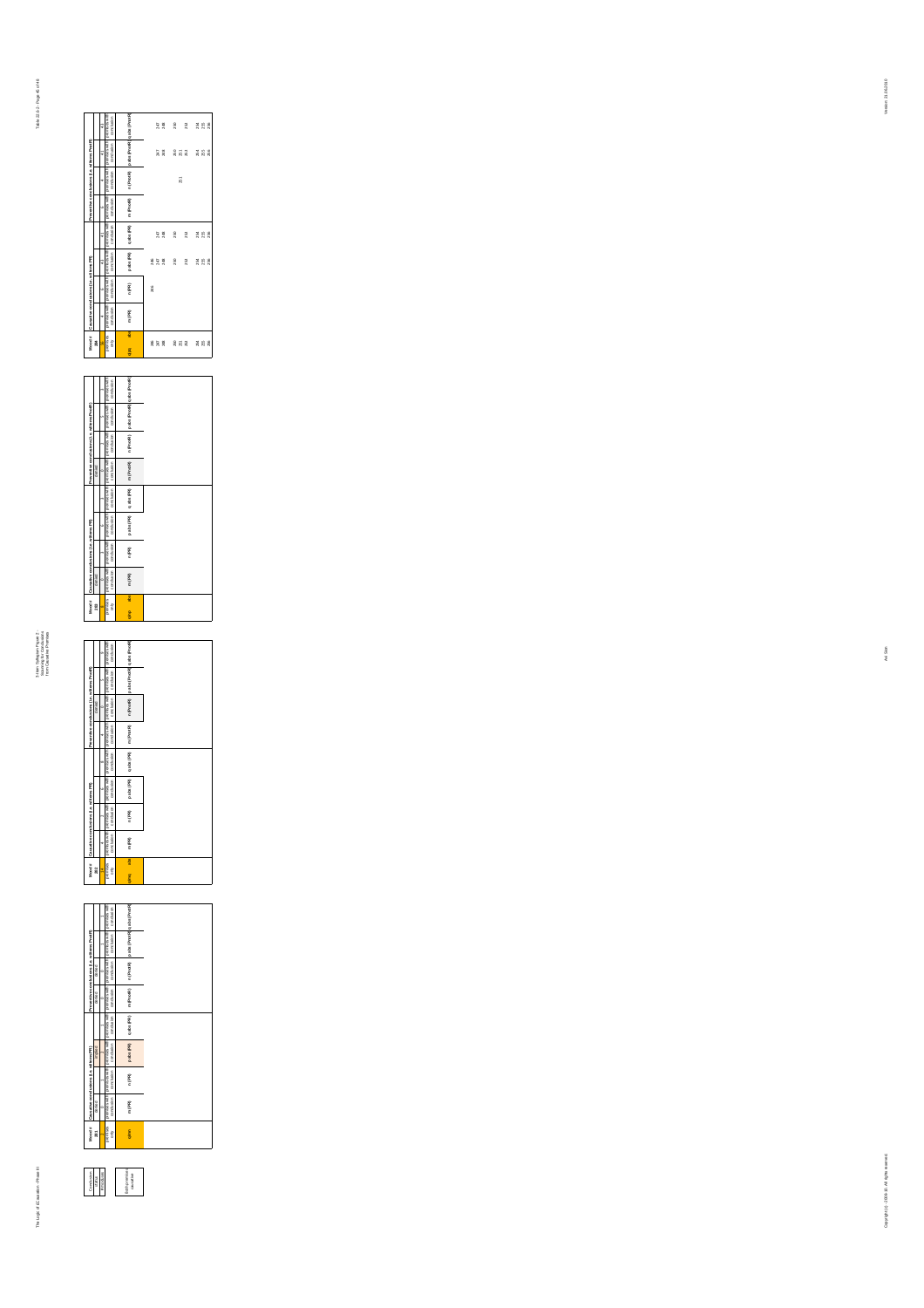|                                                                                                                                                                                     | q abs (ProoR)                      |  | $\begin{array}{cccccccccc} \pi & \pi & \pi & \pi & \pi & \pi \\ \end{array}$ |  |         |  |
|-------------------------------------------------------------------------------------------------------------------------------------------------------------------------------------|------------------------------------|--|------------------------------------------------------------------------------|--|---------|--|
| zomissa with premissa with premissa with premissa with premissa with premissa with premissa with<br>condusion condusion condusion condusion condusion condusion condusion condusion | pabs (ProtR)                       |  |                                                                              |  |         |  |
|                                                                                                                                                                                     | $n$ (P notR)                       |  |                                                                              |  | S.      |  |
|                                                                                                                                                                                     | $m(p \text{ node})$                |  | $\begin{array}{ccccc} \Xi & \quad \Xi & \quad \Xi & \quad \Xi \end{array}$   |  | 252 322 |  |
|                                                                                                                                                                                     | $q$ abs (PR)                       |  |                                                                              |  |         |  |
|                                                                                                                                                                                     | p abs (PR)                         |  |                                                                              |  |         |  |
|                                                                                                                                                                                     | $\frac{\partial}{\partial \theta}$ |  |                                                                              |  |         |  |

| 52<br>xomises with<br>conclusion<br>atos (ProofR                                                                                                                                                                                                                                                                                                                                                                                                                                |                                                                                             |                    |                                                                                                                                                                                                                                                                                                                                                                                                                                      |                         |
|---------------------------------------------------------------------------------------------------------------------------------------------------------------------------------------------------------------------------------------------------------------------------------------------------------------------------------------------------------------------------------------------------------------------------------------------------------------------------------|---------------------------------------------------------------------------------------------|--------------------|--------------------------------------------------------------------------------------------------------------------------------------------------------------------------------------------------------------------------------------------------------------------------------------------------------------------------------------------------------------------------------------------------------------------------------------|-------------------------|
| abs (ProtR)                                                                                                                                                                                                                                                                                                                                                                                                                                                                     |                                                                                             |                    | $\begin{array}{ccccccccccccc} \mathbf{g} & \mathbf{g} & \mathbf{g} & \mathbf{g} & \mathbf{g} & \mathbf{g} & \mathbf{g} & \mathbf{g} & \mathbf{g} & \mathbf{g} & \mathbf{g} & \mathbf{g} & \mathbf{g} & \mathbf{g} & \mathbf{g} & \mathbf{g} & \mathbf{g} & \mathbf{g} & \mathbf{g} & \mathbf{g} & \mathbf{g} & \mathbf{g} & \mathbf{g} & \mathbf{g} & \mathbf{g} & \mathbf{g} & \mathbf{g} & \mathbf{g} & \mathbf{g} & \mathbf{g} &$ |                         |
| $n$ (Prooff)                                                                                                                                                                                                                                                                                                                                                                                                                                                                    |                                                                                             | $\mathbbmss{S}$    |                                                                                                                                                                                                                                                                                                                                                                                                                                      |                         |
| Preventive conclusions (i.e. witems Proof)<br>$m$ (P roofR)                                                                                                                                                                                                                                                                                                                                                                                                                     |                                                                                             |                    |                                                                                                                                                                                                                                                                                                                                                                                                                                      |                         |
| $\mathbf{q}$ abs (PR)<br>49<br>comises with<br>condusion                                                                                                                                                                                                                                                                                                                                                                                                                        |                                                                                             |                    | $\begin{array}{cccccccccc} 8 & 8 & 9 & 9 & 1 \\ 10 & 10 & 10 & 10 \\ 11 & 10 & 10 & 10 \\ \end{array}$                                                                                                                                                                                                                                                                                                                               | $\mathbb{R}^2$          |
| p abs (PR)                                                                                                                                                                                                                                                                                                                                                                                                                                                                      |                                                                                             |                    | $\begin{array}{cccccccccccccc} 8 & 8 & 9 & 9 & 2 \\ \end{array}$                                                                                                                                                                                                                                                                                                                                                                     | $\mathbb{R}^2$          |
|                                                                                                                                                                                                                                                                                                                                                                                                                                                                                 |                                                                                             |                    |                                                                                                                                                                                                                                                                                                                                                                                                                                      |                         |
| usative conclusions (i.e. witems PR)<br>$_{\rm n}$ (e s)                                                                                                                                                                                                                                                                                                                                                                                                                        |                                                                                             |                    |                                                                                                                                                                                                                                                                                                                                                                                                                                      |                         |
| $\frac{60}{6}$                                                                                                                                                                                                                                                                                                                                                                                                                                                                  |                                                                                             |                    |                                                                                                                                                                                                                                                                                                                                                                                                                                      |                         |
| $\begin{array}{r}\n\text{Mod } n \\ \text{233}\n\end{array}$<br>olqabs                                                                                                                                                                                                                                                                                                                                                                                                          |                                                                                             |                    |                                                                                                                                                                                                                                                                                                                                                                                                                                      | $\sim 10$               |
| abs (ProotR)                                                                                                                                                                                                                                                                                                                                                                                                                                                                    |                                                                                             |                    |                                                                                                                                                                                                                                                                                                                                                                                                                                      | $\mathbb{R}^2$          |
| (PhoeR                                                                                                                                                                                                                                                                                                                                                                                                                                                                          |                                                                                             |                    | $\begin{array}{cccccccccccccc} \mathbf{g} & \mathbf{g} & \mathbf{g} & \mathbf{g} & & & & & \mathbf{g} & & \mathbf{g} \end{array}$                                                                                                                                                                                                                                                                                                    |                         |
| ions (i.e. wiltems ProtR)<br>죸<br>$n$ (P rooff)                                                                                                                                                                                                                                                                                                                                                                                                                                 |                                                                                             | $\overline{\circ}$ |                                                                                                                                                                                                                                                                                                                                                                                                                                      |                         |
| Preventive con<br>$m(Proot R)$                                                                                                                                                                                                                                                                                                                                                                                                                                                  |                                                                                             | $9.53$ $3.38$      |                                                                                                                                                                                                                                                                                                                                                                                                                                      |                         |
|                                                                                                                                                                                                                                                                                                                                                                                                                                                                                 |                                                                                             |                    |                                                                                                                                                                                                                                                                                                                                                                                                                                      |                         |
| 44<br>premises with<br>condusion<br>q abs (PR)                                                                                                                                                                                                                                                                                                                                                                                                                                  |                                                                                             |                    |                                                                                                                                                                                                                                                                                                                                                                                                                                      | $\overline{\mathbf{a}}$ |
| $\begin{array}{ c c }\n\hline\n49 \\ \hline\n100018800\n\end{array}$<br>p abs (PR)                                                                                                                                                                                                                                                                                                                                                                                              |                                                                                             |                    | $\begin{array}{cccccccccccccc} \mathbf{g} & & \mathbf{g} & & \mathbf{g} & & \mathbf{g} & & & \\ \end{array}$                                                                                                                                                                                                                                                                                                                         | $\mathbb{R}^n$          |
| usative conclusions (i.e. witems PR)<br>$\frac{6}{6}$                                                                                                                                                                                                                                                                                                                                                                                                                           |                                                                                             |                    |                                                                                                                                                                                                                                                                                                                                                                                                                                      |                         |
| $\frac{1}{2}$                                                                                                                                                                                                                                                                                                                                                                                                                                                                   |                                                                                             |                    |                                                                                                                                                                                                                                                                                                                                                                                                                                      |                         |
| $\begin{array}{c}\n\text{Mod } n \\ \text{as } n \\ \hline\n\text{for } n \text{ and } n\n\end{array}$<br>op ans                                                                                                                                                                                                                                                                                                                                                                |                                                                                             |                    | 888 888 - 음종음음                                                                                                                                                                                                                                                                                                                                                                                                                       | $\mathbb{R}^2$          |
|                                                                                                                                                                                                                                                                                                                                                                                                                                                                                 |                                                                                             |                    |                                                                                                                                                                                                                                                                                                                                                                                                                                      |                         |
| 4<br>comisso<br>cocclus<br>$\frac{8}{6}$                                                                                                                                                                                                                                                                                                                                                                                                                                        |                                                                                             |                    |                                                                                                                                                                                                                                                                                                                                                                                                                                      |                         |
| usions (i.e. w/Nems PnoR)<br>amb as with promises with po<br>portioison conclusion<br>흌                                                                                                                                                                                                                                                                                                                                                                                         |                                                                                             |                    |                                                                                                                                                                                                                                                                                                                                                                                                                                      |                         |
| n (Proff)                                                                                                                                                                                                                                                                                                                                                                                                                                                                       |                                                                                             |                    |                                                                                                                                                                                                                                                                                                                                                                                                                                      |                         |
| premises with<br>condusion<br>$m$ (Prooff)                                                                                                                                                                                                                                                                                                                                                                                                                                      |                                                                                             |                    |                                                                                                                                                                                                                                                                                                                                                                                                                                      |                         |
| $q$ ab s $\langle \theta   R \rangle$<br>4<br>comissa with<br>conclusion                                                                                                                                                                                                                                                                                                                                                                                                        |                                                                                             |                    |                                                                                                                                                                                                                                                                                                                                                                                                                                      |                         |
| promises with<br>condusion<br>pabs (PR)                                                                                                                                                                                                                                                                                                                                                                                                                                         |                                                                                             |                    |                                                                                                                                                                                                                                                                                                                                                                                                                                      |                         |
| $\frac{1}{n}$                                                                                                                                                                                                                                                                                                                                                                                                                                                                   |                                                                                             |                    |                                                                                                                                                                                                                                                                                                                                                                                                                                      |                         |
| $\begin{tabular}{ c c } \hline \textbf{Caust} & \textbf{co}} \\ \hline \textbf{0} & \textbf{0} & \textbf{0} & \textbf{0} \\ \hline \textbf{0} & \textbf{0} & \textbf{0} & \textbf{0} \\ \hline \textbf{0} & \textbf{0} & \textbf{0} & \textbf{0} \\ \hline \textbf{0} & \textbf{0} & \textbf{0} & \textbf{0} & \textbf{0} \\ \hline \textbf{0} & \textbf{0} & \textbf{0} & \textbf{0} & \textbf{0} & \textbf{0} \\ \hline \textbf{0} & \textbf{$<br>$\mathfrak{m}(\mathsf{PR})$ |                                                                                             |                    |                                                                                                                                                                                                                                                                                                                                                                                                                                      |                         |
| $\begin{array}{c}\n\text{Mod } n \\ \hline\n286\n\end{array}$<br>promises<br>$\frac{g}{\sigma}$                                                                                                                                                                                                                                                                                                                                                                                 |                                                                                             |                    |                                                                                                                                                                                                                                                                                                                                                                                                                                      |                         |
|                                                                                                                                                                                                                                                                                                                                                                                                                                                                                 |                                                                                             |                    |                                                                                                                                                                                                                                                                                                                                                                                                                                      |                         |
| 1abs(Pro                                                                                                                                                                                                                                                                                                                                                                                                                                                                        | $\begin{array}{ccccc} \Xi & \quad \Xi & \quad \Xi & \quad \Xi \end{array}$                  |                    |                                                                                                                                                                                                                                                                                                                                                                                                                                      |                         |
| eventive conclusions (i.e. witems PnotR)<br>abs (ProtR)                                                                                                                                                                                                                                                                                                                                                                                                                         |                                                                                             |                    |                                                                                                                                                                                                                                                                                                                                                                                                                                      |                         |
| $n$ (Prooff)                                                                                                                                                                                                                                                                                                                                                                                                                                                                    |                                                                                             |                    |                                                                                                                                                                                                                                                                                                                                                                                                                                      |                         |
| $m$ (P roofR)                                                                                                                                                                                                                                                                                                                                                                                                                                                                   | $\begin{array}{cccccccccc} \Xi & \quad \Xi & \quad \Xi & \quad \Xi & \quad \Xi \end{array}$ |                    |                                                                                                                                                                                                                                                                                                                                                                                                                                      |                         |
| q abs $(\mathsf{PR})$                                                                                                                                                                                                                                                                                                                                                                                                                                                           |                                                                                             |                    |                                                                                                                                                                                                                                                                                                                                                                                                                                      |                         |
| p abs $\langle P R \rangle$                                                                                                                                                                                                                                                                                                                                                                                                                                                     |                                                                                             |                    |                                                                                                                                                                                                                                                                                                                                                                                                                                      |                         |
| ative condusions (i.e. witems PR)<br>$\frac{1}{n}$ (PR)                                                                                                                                                                                                                                                                                                                                                                                                                         |                                                                                             |                    |                                                                                                                                                                                                                                                                                                                                                                                                                                      |                         |
| $\frac{\partial \mathbf{R}}{\partial t}$                                                                                                                                                                                                                                                                                                                                                                                                                                        |                                                                                             |                    |                                                                                                                                                                                                                                                                                                                                                                                                                                      |                         |
| $\frac{1}{2}$<br>le<br>missa<br>only                                                                                                                                                                                                                                                                                                                                                                                                                                            | $\begin{array}{cccccccccc} \pi & \pi & \pi & \pi & \pi & \pi \end{array}$                   |                    |                                                                                                                                                                                                                                                                                                                                                                                                                                      |                         |

Copyright (c) - 2008-10. All rights reserved. Avi Sion Version: 21.06.2010

 $rac{5}{3}$ 

| abs (ProtR)<br>$\frac{46}{\text{emiaus with}}$                                                                                      |                                                                                                                                                     |                     | $\begin{array}{cccccccccccccc} 8 & 8 & 9 & 9 & 3 & \dots & 3 & \dots & 3 & \dots & 3 & \dots & 3 & \dots & 3 & \dots & 3 & \dots & 3 & \dots & 3 & \dots & 3 & \dots & 3 & \dots & 3 & \dots & 3 & \dots & 3 & \dots & 3 & \dots & 3 & \dots & 3 & \dots & 3 & \dots & 3 & \dots & 3 & \dots & 3 & \dots & 3 & \dots & 3 & \dots & 3 & \dots & 3 & \dots & 3 & \dots & 3 & \dots & 3 & \dots & 3 & \dots & 3 & \dots & 3 & \dots & 3 & \dots & 3 & \dots &$       | $\frac{3}{2}$              |
|-------------------------------------------------------------------------------------------------------------------------------------|-----------------------------------------------------------------------------------------------------------------------------------------------------|---------------------|-------------------------------------------------------------------------------------------------------------------------------------------------------------------------------------------------------------------------------------------------------------------------------------------------------------------------------------------------------------------------------------------------------------------------------------------------------------------|----------------------------|
| $n(\mathrm{Proof})$                                                                                                                 |                                                                                                                                                     | $\;$ $\;$ $\;$      |                                                                                                                                                                                                                                                                                                                                                                                                                                                                   |                            |
| Preventive conclus<br>10<br>promises with<br>corolusion<br>$m$ (ProofR)                                                             |                                                                                                                                                     |                     |                                                                                                                                                                                                                                                                                                                                                                                                                                                                   |                            |
| $[ \begin{array}{c} \text{q abs} \, (\text{PR}) \end{array} \bigg]$<br>49<br>remises with<br>condusion                              |                                                                                                                                                     |                     | $\begin{array}{cccccccccccccc} \mathbf{g} & \mathbf{g} & \mathbf{g} & \mathbf{g} & \mathbf{g} & \mathbf{g} \end{array}$                                                                                                                                                                                                                                                                                                                                           | $\frac{3}{2}$              |
| 49<br>remises with<br>condusion<br>p abs (PR)<br>$\mathsf{p}\mathsf{R}$                                                             |                                                                                                                                                     |                     | $\begin{array}{cccccccccc} \mathcal{B} & \mathcal{B} & \mathcal{B} & \mathcal{B} & \mathcal{B} & \mathcal{B} & \mathcal{B} & \mathcal{B} & \mathcal{B} & \mathcal{B} & \mathcal{B} & \mathcal{B} & \mathcal{B} & \mathcal{B} & \mathcal{B} & \mathcal{B} & \mathcal{B} & \mathcal{B} & \mathcal{B} & \mathcal{B} & \mathcal{B} & \mathcal{B} & \mathcal{B} & \mathcal{B} & \mathcal{B} & \mathcal{B} & \mathcal{B} & \mathcal{B} & \mathcal{B} & \mathcal{B} & \$ | $\frac{3}{2}$              |
| 8<br>Mission<br>Iusion<br>ons (i.e.<br>$_{\rm n}$ (R)                                                                               |                                                                                                                                                     |                     |                                                                                                                                                                                                                                                                                                                                                                                                                                                                   |                            |
| aive conc<br>$\frac{\widehat{\mathfrak{g}}}{\mathfrak{g}}$                                                                          |                                                                                                                                                     |                     |                                                                                                                                                                                                                                                                                                                                                                                                                                                                   |                            |
| $\frac{M \cos \theta}{2 \delta \delta}$<br>qqabs<br>kuo<br>cesuoo                                                                   | $\begin{array}{cccccccccc} \Xi & & \Xi & & \Xi & & \Xi \end{array} \qquad \qquad \begin{array}{cccccccccccccc} \Xi & & & \Xi & & & \Xi \end{array}$ | $853$ $352$         | $\begin{array}{cccccccccc} 8 & 8 & 8 & 8 & 8 \\ \end{array}$                                                                                                                                                                                                                                                                                                                                                                                                      | $\frac{2}{3}$              |
|                                                                                                                                     |                                                                                                                                                     |                     |                                                                                                                                                                                                                                                                                                                                                                                                                                                                   |                            |
| abs (ProtR)<br>Proof R)                                                                                                             |                                                                                                                                                     | $8$ $8$ $8$ $8$ $8$ | $\begin{array}{cccccccccc} & g & g & g & g & g \\ & & g & g & g & g \\ \end{array}$                                                                                                                                                                                                                                                                                                                                                                               | $\frac{\Omega}{\Omega}$    |
| abs (Pn)<br>hs (i.e.                                                                                                                |                                                                                                                                                     |                     | $\begin{array}{cccccccccc} \mathbf{g} & & \mathbf{g} & & \mathbf{g} & & \mathbf{g} & & \mathbf{g} \end{array}$                                                                                                                                                                                                                                                                                                                                                    | $\Xi$                      |
| n (ProdR)                                                                                                                           |                                                                                                                                                     | 5 <sup>o</sup>      |                                                                                                                                                                                                                                                                                                                                                                                                                                                                   |                            |
| $m(\mathrm{Proof}\,R)$<br>Preve<br>$\widehat{\mathbf{g}}$                                                                           |                                                                                                                                                     | $853$ 382           |                                                                                                                                                                                                                                                                                                                                                                                                                                                                   |                            |
| 44<br>xemises with<br>condusion<br>qabs                                                                                             |                                                                                                                                                     |                     | $\begin{array}{cccccccccc} \mathbf{g} & & \mathbf{g} & & \mathbf{g} & & \mathbf{g} & & \mathbf{g} \\ \end{array}$                                                                                                                                                                                                                                                                                                                                                 | $\frac{\Omega}{\Omega}$    |
| p abs (PR)<br>$_{\rm rms}$ PR)                                                                                                      |                                                                                                                                                     |                     | $\begin{array}{cccccccccc} \mathbf{g} & & \mathbf{g} & & \mathbf{g} & & \mathbf{g} & & \mathbf{g} \end{array}$                                                                                                                                                                                                                                                                                                                                                    | $\Xi$                      |
| ins (i.e.<br>$_{\rm n}$ (es)                                                                                                        |                                                                                                                                                     |                     |                                                                                                                                                                                                                                                                                                                                                                                                                                                                   |                            |
| $\mathfrak{g}$ or                                                                                                                   |                                                                                                                                                     |                     |                                                                                                                                                                                                                                                                                                                                                                                                                                                                   |                            |
| $\begin{array}{c}\n\text{Mod } n \\ \text{as } n \\ \hline\n\text{points on} \\ \text{points on}\n\end{array}$<br>$\frac{8}{9}$ ats |                                                                                                                                                     | $888$ $88$          |                                                                                                                                                                                                                                                                                                                                                                                                                                                                   | $\widetilde{\mathfrak{u}}$ |
| abs (Pro                                                                                                                            |                                                                                                                                                     |                     |                                                                                                                                                                                                                                                                                                                                                                                                                                                                   |                            |
| $P_{\text{RO}}(R)$<br>abs (Pr                                                                                                       |                                                                                                                                                     |                     |                                                                                                                                                                                                                                                                                                                                                                                                                                                                   |                            |
| ns (i.e. w/l<br>$n$ (Pro $\mathfrak{M}$ )                                                                                           |                                                                                                                                                     |                     |                                                                                                                                                                                                                                                                                                                                                                                                                                                                   |                            |
| $m$ (ProofR)                                                                                                                        |                                                                                                                                                     |                     |                                                                                                                                                                                                                                                                                                                                                                                                                                                                   |                            |
| $q$ ab s $\langle \mathsf{PR}\rangle$                                                                                               |                                                                                                                                                     |                     |                                                                                                                                                                                                                                                                                                                                                                                                                                                                   |                            |
| pabs (PR)<br>ms PR)                                                                                                                 |                                                                                                                                                     |                     |                                                                                                                                                                                                                                                                                                                                                                                                                                                                   |                            |
| $_{\rm n}$ (e.g                                                                                                                     |                                                                                                                                                     |                     |                                                                                                                                                                                                                                                                                                                                                                                                                                                                   |                            |
| Causalive.conclu<br>premise with performance<br>conclusion conclusion<br>$\mathfrak{m}(\mathsf{P},\mathsf{R})$                      |                                                                                                                                                     |                     |                                                                                                                                                                                                                                                                                                                                                                                                                                                                   |                            |
| $\frac{1}{2}$<br>comises<br>$-\frac{g}{\sigma}$                                                                                     |                                                                                                                                                     |                     |                                                                                                                                                                                                                                                                                                                                                                                                                                                                   |                            |
|                                                                                                                                     |                                                                                                                                                     |                     |                                                                                                                                                                                                                                                                                                                                                                                                                                                                   |                            |
| 1 abs (Proof)                                                                                                                       | $\begin{array}{ccccccccc} \pi & & g & & g & & g \end{array}$                                                                                        |                     |                                                                                                                                                                                                                                                                                                                                                                                                                                                                   |                            |
| tms Prooff)<br>abs (PnotR)                                                                                                          |                                                                                                                                                     |                     |                                                                                                                                                                                                                                                                                                                                                                                                                                                                   |                            |
| Preventive conclusions (i.e.<br>$n$ (P roofR)                                                                                       |                                                                                                                                                     |                     |                                                                                                                                                                                                                                                                                                                                                                                                                                                                   |                            |
| m (ProdR)                                                                                                                           | $\begin{array}{cccccccccc} \Xi & \quad \Xi & \quad \Xi & \quad \Xi & \quad \Xi \end{array}$                                                         |                     |                                                                                                                                                                                                                                                                                                                                                                                                                                                                   |                            |
| qabs $\langle \mathsf{PR} \rangle$                                                                                                  |                                                                                                                                                     |                     |                                                                                                                                                                                                                                                                                                                                                                                                                                                                   |                            |
| pats (PR)<br>ms PR)                                                                                                                 |                                                                                                                                                     |                     |                                                                                                                                                                                                                                                                                                                                                                                                                                                                   |                            |
| ons (Le. w/<br>$\frac{1}{n}$ (PR)                                                                                                   |                                                                                                                                                     |                     |                                                                                                                                                                                                                                                                                                                                                                                                                                                                   |                            |
| ative condu<br>$\frac{\partial}{\partial t}$                                                                                        |                                                                                                                                                     |                     |                                                                                                                                                                                                                                                                                                                                                                                                                                                                   |                            |
| food #<br>$285$<br>comises<br>碁                                                                                                     | $\begin{array}{cccccccccc} \Xi & & \Xi & & \Xi & & \Xi \end{array}$                                                                                 |                     |                                                                                                                                                                                                                                                                                                                                                                                                                                                                   |                            |

|                     | $\frac{1}{2}$ is                           | ę.<br>÷                              | $\begin{array}{cccccccccc} \Xi & \quad \Xi & \quad \Xi & \quad \Xi & \quad \Xi \end{array}$ |
|---------------------|--------------------------------------------|--------------------------------------|---------------------------------------------------------------------------------------------|
| $\frac{8}{3}$       |                                            | ೬<br>$\Omega$                        |                                                                                             |
| $rac{9}{2}$         | s<br>sis<br>E <sub>S</sub>                 | $\widehat{\mathbf{g}}$<br>÷          |                                                                                             |
| Preventive          | fg <sub>s</sub>                            | $\widehat{\alpha}$<br>ੈਂ             | $\begin{array}{cccccccccc} \Xi & \quad \Xi & \quad \Xi & \quad \Xi & \quad \Xi \end{array}$ |
|                     | a<br>hissa with promises<br>hissan conclus | $\bf q$ abs $\langle \rm PR \rangle$ |                                                                                             |
| ns (i.e. witems PR) | 8<br>premises with<br>condusion            | pata (PR)                            |                                                                                             |
|                     | promises with<br>conclusion                | $_{\rm n}$ (PR)                      |                                                                                             |
| Causative conc      | 4<br>promises with<br>conclusion           | $\frac{1}{n}$                        |                                                                                             |
| Mood #              | amissa<br>only                             | 善                                    | $\begin{array}{cccccccccc} \Xi & & \Xi & & \Xi & & \Xi \end{array}$                         |
|                     |                                            |                                      |                                                                                             |

Conclusion status # moduses causative Both premises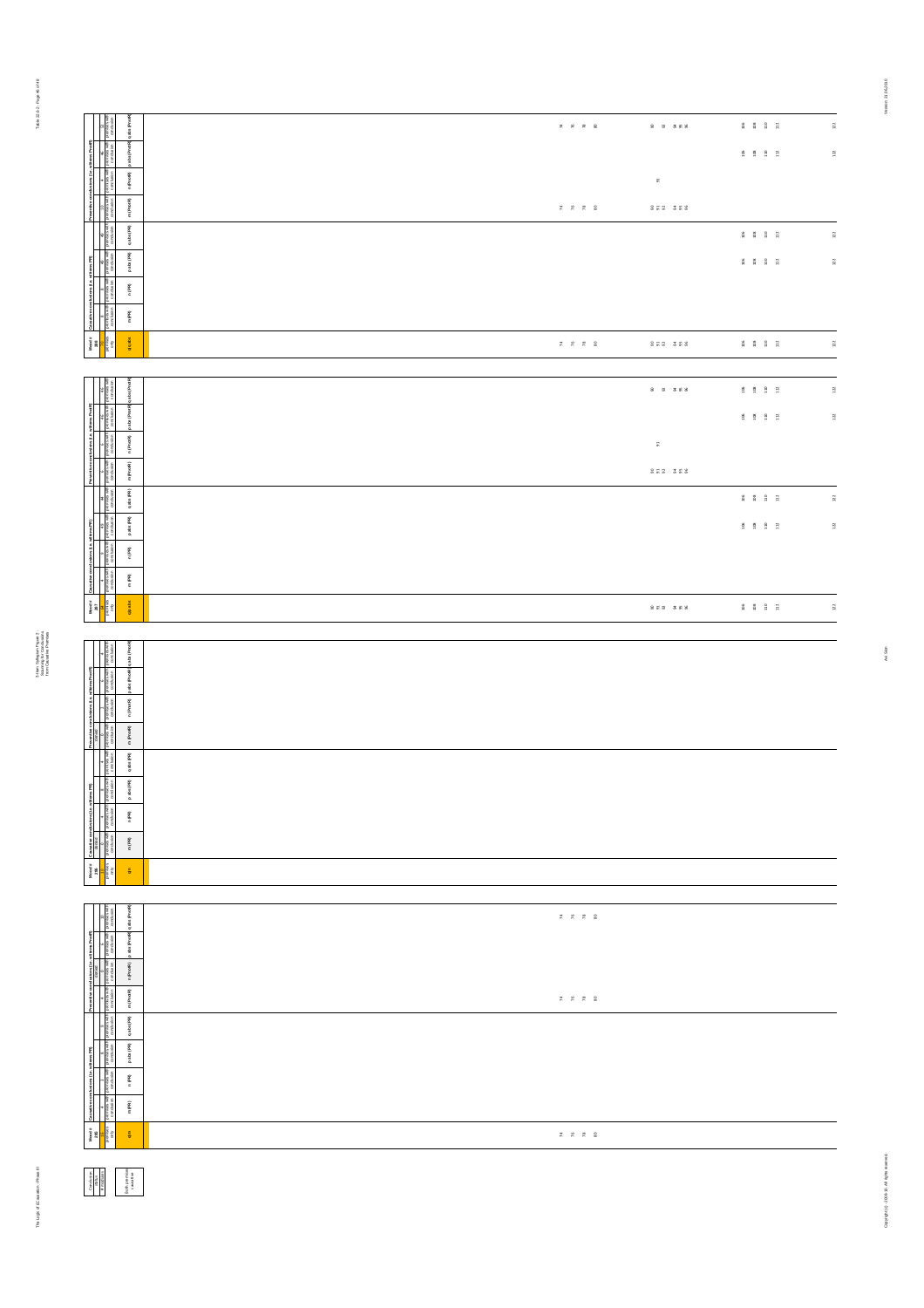| $\frac{3}{2}$ $\frac{3}{2}$ $\frac{5}{2}$ $\frac{3}{2}$                                                                  |                                 |                                               | 151                                                                      | 338                                            |                                           |                                                                | $\frac{23}{23}$                                                                                           | 553                                          |                                                                                                                                                                                                                                                                                                                                                                                               |                           |                                                                                                                                                                                                                                                                                                  |             |                                          | $\begin{array}{cccccccccc} \Xi & \Xi & \Xi & \Xi & \Xi & \Xi \end{array}$                                                                                                                                                                                                                                                                                                                                                           |                          |
|--------------------------------------------------------------------------------------------------------------------------|---------------------------------|-----------------------------------------------|--------------------------------------------------------------------------|------------------------------------------------|-------------------------------------------|----------------------------------------------------------------|-----------------------------------------------------------------------------------------------------------|----------------------------------------------|-----------------------------------------------------------------------------------------------------------------------------------------------------------------------------------------------------------------------------------------------------------------------------------------------------------------------------------------------------------------------------------------------|---------------------------|--------------------------------------------------------------------------------------------------------------------------------------------------------------------------------------------------------------------------------------------------------------------------------------------------|-------------|------------------------------------------|-------------------------------------------------------------------------------------------------------------------------------------------------------------------------------------------------------------------------------------------------------------------------------------------------------------------------------------------------------------------------------------------------------------------------------------|--------------------------|
| 83 888                                                                                                                   |                                 |                                               | 352                                                                      | <b>338</b>                                     |                                           |                                                                | $\frac{23}{184}$                                                                                          | 953                                          |                                                                                                                                                                                                                                                                                                                                                                                               |                           |                                                                                                                                                                                                                                                                                                  |             |                                          |                                                                                                                                                                                                                                                                                                                                                                                                                                     |                          |
| $\mathbf{n}$                                                                                                             |                                 |                                               |                                                                          |                                                |                                           |                                                                |                                                                                                           |                                              |                                                                                                                                                                                                                                                                                                                                                                                               |                           | 23                                                                                                                                                                                                                                                                                               |             |                                          |                                                                                                                                                                                                                                                                                                                                                                                                                                     |                          |
|                                                                                                                          |                                 |                                               |                                                                          |                                                |                                           |                                                                |                                                                                                           |                                              |                                                                                                                                                                                                                                                                                                                                                                                               |                           |                                                                                                                                                                                                                                                                                                  |             |                                          |                                                                                                                                                                                                                                                                                                                                                                                                                                     |                          |
| $\frac{3}{2}$ $\frac{3}{2}$ $\frac{5}{2}$ $\frac{3}{2}$                                                                  | $\frac{36}{2}$                  | $\Xi$ = $\Xi$                                 | 352                                                                      | 338                                            |                                           | $168$ $174$                                                    | 334                                                                                                       | 953                                          |                                                                                                                                                                                                                                                                                                                                                                                               |                           |                                                                                                                                                                                                                                                                                                  |             |                                          |                                                                                                                                                                                                                                                                                                                                                                                                                                     |                          |
| $\frac{3}{2}$ $\frac{8}{2}$ $\frac{5}{2}$                                                                                |                                 |                                               | $\begin{array}{c} 3 \  \, 5 \  \, 2 \\ 3 \  \, 5 \  \, 2 \end{array}$    | 338                                            |                                           |                                                                | ន្តន                                                                                                      | 953                                          |                                                                                                                                                                                                                                                                                                                                                                                               |                           | aaa a a aaa                                                                                                                                                                                                                                                                                      |             |                                          |                                                                                                                                                                                                                                                                                                                                                                                                                                     |                          |
|                                                                                                                          | $\vec{\Xi}$                     |                                               | $\mathbb{S}^0$                                                           |                                                | $\%$                                      |                                                                | $\mathbbm{R}$                                                                                             |                                              | $^{\rm 82}$<br>$\overline{a}$                                                                                                                                                                                                                                                                                                                                                                 |                           |                                                                                                                                                                                                                                                                                                  |             | $_{\rm 30}$                              |                                                                                                                                                                                                                                                                                                                                                                                                                                     |                          |
| $\frac{60}{n}$                                                                                                           | $\frac{3}{12}$ - $\frac{8}{12}$ | $\frac{\alpha}{\alpha}=\frac{\alpha}{\alpha}$ |                                                                          |                                                | $\mathfrak{A}=\mathfrak{A}$               | $\mathbb{R}$ $\mathbb{R}$                                      |                                                                                                           |                                              |                                                                                                                                                                                                                                                                                                                                                                                               |                           |                                                                                                                                                                                                                                                                                                  |             |                                          |                                                                                                                                                                                                                                                                                                                                                                                                                                     |                          |
| 33 333                                                                                                                   | $\frac{34}{136}$                | $\frac{12}{3}$ – $\frac{3}{2}$                | 353                                                                      | 333                                            | $166$<br>$163$                            | $174$ $176$                                                    | ន្តន                                                                                                      | 953                                          |                                                                                                                                                                                                                                                                                                                                                                                               |                           | aaa aaa aaa                                                                                                                                                                                                                                                                                      |             |                                          | $\begin{array}{cccccccccc} \mathbb{S} & \mathbb{S} & \mathbb{S} & \mathbb{S} & \mathbb{S} & \mathbb{S} & \mathbb{S} & \mathbb{S} & \mathbb{S} & \mathbb{S} & \mathbb{S} & \mathbb{S} & \mathbb{S} & \mathbb{S} & \mathbb{S} & \mathbb{S} & \mathbb{S} & \mathbb{S} & \mathbb{S} & \mathbb{S} & \mathbb{S} & \mathbb{S} & \mathbb{S} & \mathbb{S} & \mathbb{S} & \mathbb{S} & \mathbb{S} & \mathbb{S} & \mathbb{S} & \mathbb{S} & \$ |                          |
|                                                                                                                          |                                 |                                               |                                                                          |                                                |                                           |                                                                |                                                                                                           |                                              |                                                                                                                                                                                                                                                                                                                                                                                               |                           |                                                                                                                                                                                                                                                                                                  |             |                                          |                                                                                                                                                                                                                                                                                                                                                                                                                                     |                          |
| $\begin{array}{cc} \pi & \pi \otimes \pi \\ \pi \otimes \pi \otimes \pi \end{array}$                                     |                                 |                                               | $\stackrel{\leftrightarrow}{\boxtimes}\stackrel{\rightarrow}{\boxtimes}$ | នីនិនី                                         |                                           |                                                                | $\frac{73}{28}$                                                                                           | 853                                          |                                                                                                                                                                                                                                                                                                                                                                                               |                           | $\ddot{a}$ $\ddot{a}$ $\ddot{a}$ $\ddot{a}$ $\ddot{a}$ $\ddot{a}$ $\ddot{a}$ $\ddot{a}$ $\ddot{a}$                                                                                                                                                                                               |             | $_{\rm 23}$                              |                                                                                                                                                                                                                                                                                                                                                                                                                                     |                          |
| 88 888                                                                                                                   |                                 |                                               | S1 52                                                                    | $\begin{array}{c} 33.8 \\ 33.8 \\ \end{array}$ |                                           |                                                                | $\frac{28}{13}$                                                                                           | 858                                          |                                                                                                                                                                                                                                                                                                                                                                                               |                           | <b>HH HA NAA HAA</b>                                                                                                                                                                                                                                                                             |             |                                          |                                                                                                                                                                                                                                                                                                                                                                                                                                     |                          |
|                                                                                                                          |                                 |                                               |                                                                          |                                                |                                           |                                                                |                                                                                                           |                                              |                                                                                                                                                                                                                                                                                                                                                                                               |                           | $\frac{1}{2}$                                                                                                                                                                                                                                                                                    |             |                                          |                                                                                                                                                                                                                                                                                                                                                                                                                                     | 243                      |
|                                                                                                                          |                                 |                                               |                                                                          |                                                |                                           |                                                                |                                                                                                           |                                              |                                                                                                                                                                                                                                                                                                                                                                                               |                           |                                                                                                                                                                                                                                                                                                  |             |                                          |                                                                                                                                                                                                                                                                                                                                                                                                                                     |                          |
| $\begin{array}{cc} \overline{a} & \overline{a} & \overline{a} \\ \overline{a} & \overline{a} & \overline{a} \end{array}$ |                                 |                                               | វីដី ដី                                                                  | $\frac{8}{10} \frac{8}{10} \frac{9}{10}$       |                                           | $\begin{array}{ccc} & 32 & & 24 \\ & 36 & & 12 \\ \end{array}$ | $\begin{array}{ccc}\n\cdots & \cdots & \cdots & \cdots \\ \cdots & \cdots & \cdots & \cdots\n\end{array}$ | $\frac{8}{20}$ $\frac{7}{20}$ $\frac{2}{20}$ |                                                                                                                                                                                                                                                                                                                                                                                               |                           |                                                                                                                                                                                                                                                                                                  |             |                                          |                                                                                                                                                                                                                                                                                                                                                                                                                                     |                          |
| 5 555                                                                                                                    |                                 |                                               | $\begin{array}{c} 8\  \, 5\  \, 8 \\ 2\  \, 0 \\ \end{array}$            | 29.2                                           |                                           |                                                                | 日常時                                                                                                       | 8.8.81                                       |                                                                                                                                                                                                                                                                                                                                                                                               |                           |                                                                                                                                                                                                                                                                                                  |             |                                          |                                                                                                                                                                                                                                                                                                                                                                                                                                     |                          |
|                                                                                                                          |                                 |                                               | $_{\rm 150}$                                                             |                                                | $\frac{9}{2}$                             |                                                                | $182\,$                                                                                                   |                                              |                                                                                                                                                                                                                                                                                                                                                                                               |                           | $\mathbb{R}$ and $\mathbb{R}$ and $\mathbb{R}$ and $\mathbb{R}$ and $\mathbb{R}$ and $\mathbb{R}$ and $\mathbb{R}$ and $\mathbb{R}$ and $\mathbb{R}$ and $\mathbb{R}$ and $\mathbb{R}$ and $\mathbb{R}$ and $\mathbb{R}$ and $\mathbb{R}$ and $\mathbb{R}$ and $\mathbb{R}$ and $\mathbb{R}$ and |             | $226\atop-230$                           |                                                                                                                                                                                                                                                                                                                                                                                                                                     | $\widetilde{z}$          |
|                                                                                                                          |                                 |                                               |                                                                          |                                                | $\begin{array}{c} 166 \\ 368 \end{array}$ | $\frac{1}{2}$ 76                                               |                                                                                                           |                                              |                                                                                                                                                                                                                                                                                                                                                                                               |                           |                                                                                                                                                                                                                                                                                                  |             |                                          |                                                                                                                                                                                                                                                                                                                                                                                                                                     |                          |
| ដឹង ដឹង                                                                                                                  |                                 |                                               | នីនីដ                                                                    | 338                                            | $8 - 3$                                   | $\overline{\mathrm{D}}$ and $\overline{\mathrm{D}}$            | $\widetilde{\mathbb{R}}$ $\widetilde{\mathbb{R}}$ $\widetilde{\mathbb{R}}$                                | <b>858</b>                                   |                                                                                                                                                                                                                                                                                                                                                                                               |                           | 888 888 888 888 888 888 888 888 888 888 888 888 888 888 888 888 888 888 888 888 888 888 888 888 888 8                                                                                                                                                                                            |             |                                          |                                                                                                                                                                                                                                                                                                                                                                                                                                     |                          |
|                                                                                                                          |                                 |                                               |                                                                          |                                                |                                           |                                                                |                                                                                                           |                                              |                                                                                                                                                                                                                                                                                                                                                                                               |                           |                                                                                                                                                                                                                                                                                                  |             |                                          |                                                                                                                                                                                                                                                                                                                                                                                                                                     |                          |
|                                                                                                                          |                                 |                                               |                                                                          |                                                |                                           |                                                                |                                                                                                           |                                              | $\frac{8}{196}$                                                                                                                                                                                                                                                                                                                                                                               | $\frac{a}{b}$             |                                                                                                                                                                                                                                                                                                  |             | $\mathbbmss{2}{3}$                       |                                                                                                                                                                                                                                                                                                                                                                                                                                     | $\frac{3}{24}$           |
|                                                                                                                          |                                 |                                               |                                                                          |                                                |                                           |                                                                |                                                                                                           |                                              | $_{\rm 196}$                                                                                                                                                                                                                                                                                                                                                                                  | $\Xi$ $\Xi$               |                                                                                                                                                                                                                                                                                                  |             | $_{\rm 228}$                             |                                                                                                                                                                                                                                                                                                                                                                                                                                     | 243                      |
|                                                                                                                          |                                 |                                               |                                                                          |                                                |                                           |                                                                |                                                                                                           |                                              |                                                                                                                                                                                                                                                                                                                                                                                               | $\Xi^-$                   |                                                                                                                                                                                                                                                                                                  |             |                                          |                                                                                                                                                                                                                                                                                                                                                                                                                                     | $\overline{z}$           |
|                                                                                                                          |                                 |                                               |                                                                          |                                                |                                           |                                                                |                                                                                                           |                                              | 196                                                                                                                                                                                                                                                                                                                                                                                           | $\frac{1}{2}$             |                                                                                                                                                                                                                                                                                                  |             | $2.28\,$                                 |                                                                                                                                                                                                                                                                                                                                                                                                                                     |                          |
|                                                                                                                          |                                 |                                               |                                                                          |                                                |                                           |                                                                |                                                                                                           |                                              |                                                                                                                                                                                                                                                                                                                                                                                               |                           |                                                                                                                                                                                                                                                                                                  |             |                                          |                                                                                                                                                                                                                                                                                                                                                                                                                                     | $\sim$ $\frac{3}{2}$     |
|                                                                                                                          |                                 |                                               |                                                                          |                                                |                                           |                                                                |                                                                                                           |                                              | $\frac{3}{2}$ 86                                                                                                                                                                                                                                                                                                                                                                              | $\mathop{\mathrm{m}}$ and |                                                                                                                                                                                                                                                                                                  |             | $\begin{array}{c} 226 \\ 23 \end{array}$ |                                                                                                                                                                                                                                                                                                                                                                                                                                     | $\Xi$ – $\Xi$            |
| npm                                                                                                                      |                                 |                                               |                                                                          |                                                |                                           |                                                                |                                                                                                           | $\frac{\partial}{\partial t}$                |                                                                                                                                                                                                                                                                                                                                                                                               | $_{\rm 30}$               |                                                                                                                                                                                                                                                                                                  | $_{\rm 26}$ |                                          |                                                                                                                                                                                                                                                                                                                                                                                                                                     | $\widetilde{\mathbf{x}}$ |
| $\frac{M}{2}$                                                                                                            |                                 |                                               |                                                                          |                                                |                                           |                                                                |                                                                                                           |                                              |                                                                                                                                                                                                                                                                                                                                                                                               |                           |                                                                                                                                                                                                                                                                                                  |             |                                          |                                                                                                                                                                                                                                                                                                                                                                                                                                     |                          |
|                                                                                                                          |                                 |                                               |                                                                          |                                                |                                           |                                                                |                                                                                                           |                                              | $\frac{3}{2}$ $\frac{9}{2}$                                                                                                                                                                                                                                                                                                                                                                   | 377                       |                                                                                                                                                                                                                                                                                                  |             | $\mathbbm{1}^3$ .                        |                                                                                                                                                                                                                                                                                                                                                                                                                                     | 222                      |
|                                                                                                                          |                                 |                                               |                                                                          |                                                |                                           |                                                                |                                                                                                           |                                              |                                                                                                                                                                                                                                                                                                                                                                                               |                           |                                                                                                                                                                                                                                                                                                  |             |                                          |                                                                                                                                                                                                                                                                                                                                                                                                                                     |                          |
|                                                                                                                          |                                 |                                               |                                                                          |                                                |                                           |                                                                |                                                                                                           |                                              | $\begin{matrix} 8 & & 8 & 8 & 7 & 8 & 8 \\ 18 & & 18 & 18 & 18 & 18 \\ 18 & & 18 & 18 & 18 & 18 \\ 18 & & 18 & 18 & 18 & 18 \\ 18 & & 18 & 18 & 18 & 18 \\ 18 & & 18 & 18 & 18 & 18 \\ 18 & & 18 & 18 & 18 & 18 \\ 18 & & 18 & 18 & 18 & 18 \\ 18 & & 18 & 18 & 18 & 18 \\ 18 & & 18 & 18 & 18 & 18 \\ 18 & & 1$                                                                              |                           |                                                                                                                                                                                                                                                                                                  |             |                                          |                                                                                                                                                                                                                                                                                                                                                                                                                                     |                          |
|                                                                                                                          |                                 |                                               |                                                                          |                                                |                                           |                                                                |                                                                                                           |                                              |                                                                                                                                                                                                                                                                                                                                                                                               |                           |                                                                                                                                                                                                                                                                                                  |             |                                          |                                                                                                                                                                                                                                                                                                                                                                                                                                     |                          |
|                                                                                                                          |                                 |                                               |                                                                          |                                                |                                           |                                                                |                                                                                                           |                                              |                                                                                                                                                                                                                                                                                                                                                                                               |                           |                                                                                                                                                                                                                                                                                                  |             |                                          |                                                                                                                                                                                                                                                                                                                                                                                                                                     |                          |
|                                                                                                                          | $136\,$                         | $\frac{1}{2}$ , $\frac{1}{2}$                 |                                                                          |                                                |                                           |                                                                |                                                                                                           |                                              |                                                                                                                                                                                                                                                                                                                                                                                               |                           |                                                                                                                                                                                                                                                                                                  |             |                                          |                                                                                                                                                                                                                                                                                                                                                                                                                                     |                          |
| Æ                                                                                                                        |                                 |                                               |                                                                          |                                                |                                           |                                                                |                                                                                                           |                                              | $\begin{array}{cccccccccccccc} \vec{a} & \vec{a} & \vec{a} & \vec{a} & \vec{a} & \vec{a} & \vec{a} & \vec{a} & \vec{a} & \vec{a} & \vec{a} & \vec{a} & \vec{a} & \vec{a} & \vec{a} & \vec{a} & \vec{a} & \vec{a} & \vec{a} & \vec{a} & \vec{a} & \vec{a} & \vec{a} & \vec{a} & \vec{a} & \vec{a} & \vec{a} & \vec{a} & \vec{a} & \vec{a} & \vec{a} & \vec{a} & \vec{a} & \vec{a} & \vec{a} &$ |                           |                                                                                                                                                                                                                                                                                                  |             |                                          |                                                                                                                                                                                                                                                                                                                                                                                                                                     |                          |
| n (PR)                                                                                                                   | $\frac{3}{11}$                  |                                               |                                                                          |                                                |                                           |                                                                |                                                                                                           |                                              | $\frac{\pi}{2}$ $\frac{\pi}{2}$                                                                                                                                                                                                                                                                                                                                                               |                           |                                                                                                                                                                                                                                                                                                  |             |                                          |                                                                                                                                                                                                                                                                                                                                                                                                                                     |                          |
|                                                                                                                          | $\frac{3}{2}$ – $\frac{3}{2}$   | $\frac{12}{2}$ – $\frac{3}{2}$                |                                                                          |                                                |                                           |                                                                |                                                                                                           |                                              |                                                                                                                                                                                                                                                                                                                                                                                               |                           |                                                                                                                                                                                                                                                                                                  |             |                                          |                                                                                                                                                                                                                                                                                                                                                                                                                                     |                          |
|                                                                                                                          |                                 |                                               |                                                                          |                                                |                                           |                                                                |                                                                                                           |                                              |                                                                                                                                                                                                                                                                                                                                                                                               |                           |                                                                                                                                                                                                                                                                                                  |             |                                          |                                                                                                                                                                                                                                                                                                                                                                                                                                     |                          |

Conclusion status # moduses causative Both premises

 $M_{\rm cool}$  #

Version: 21.06.2010

Avi Sion